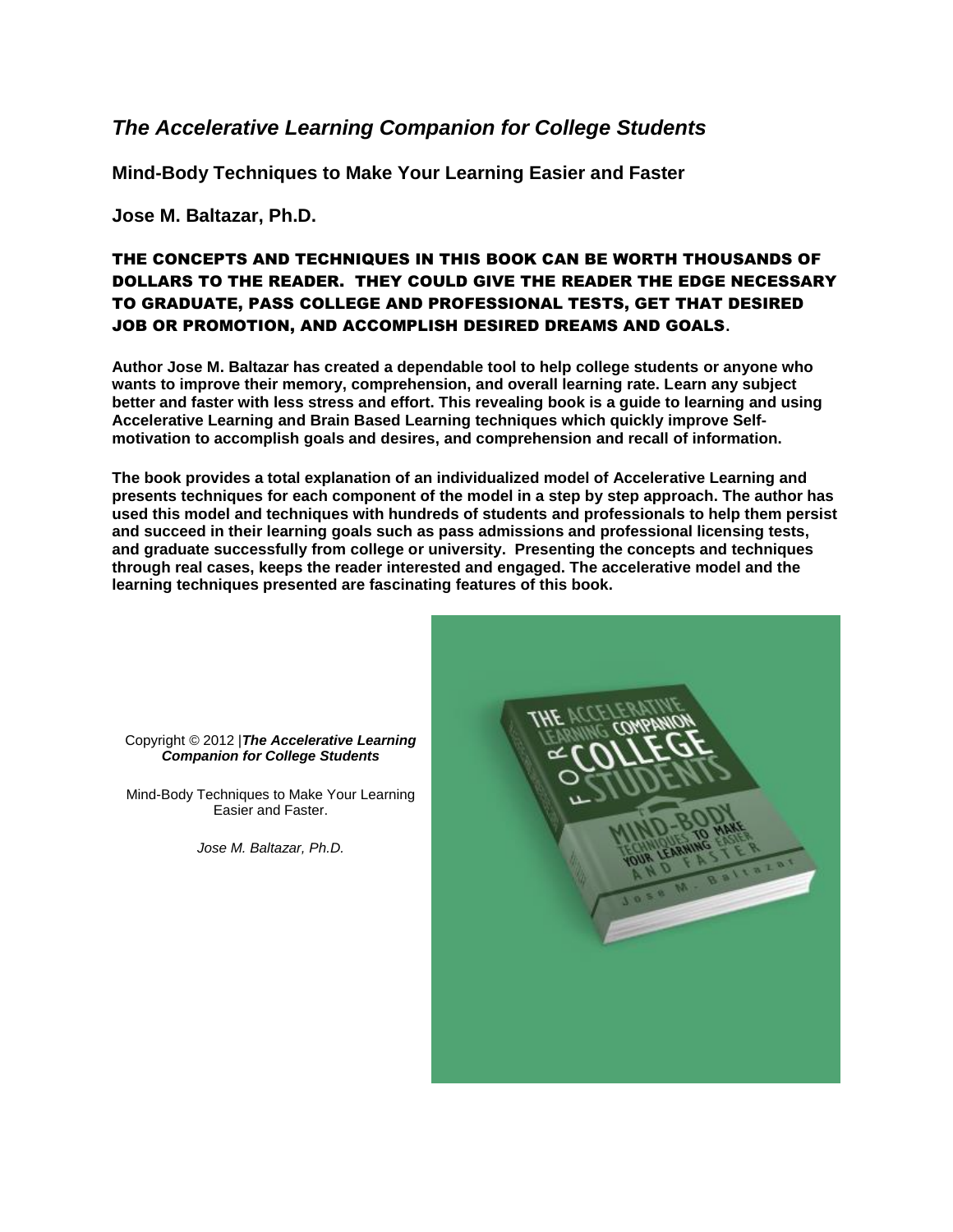# **THE ACCELERATIVE LEARNING COMPANION FOR COLLEGE STUDENTS**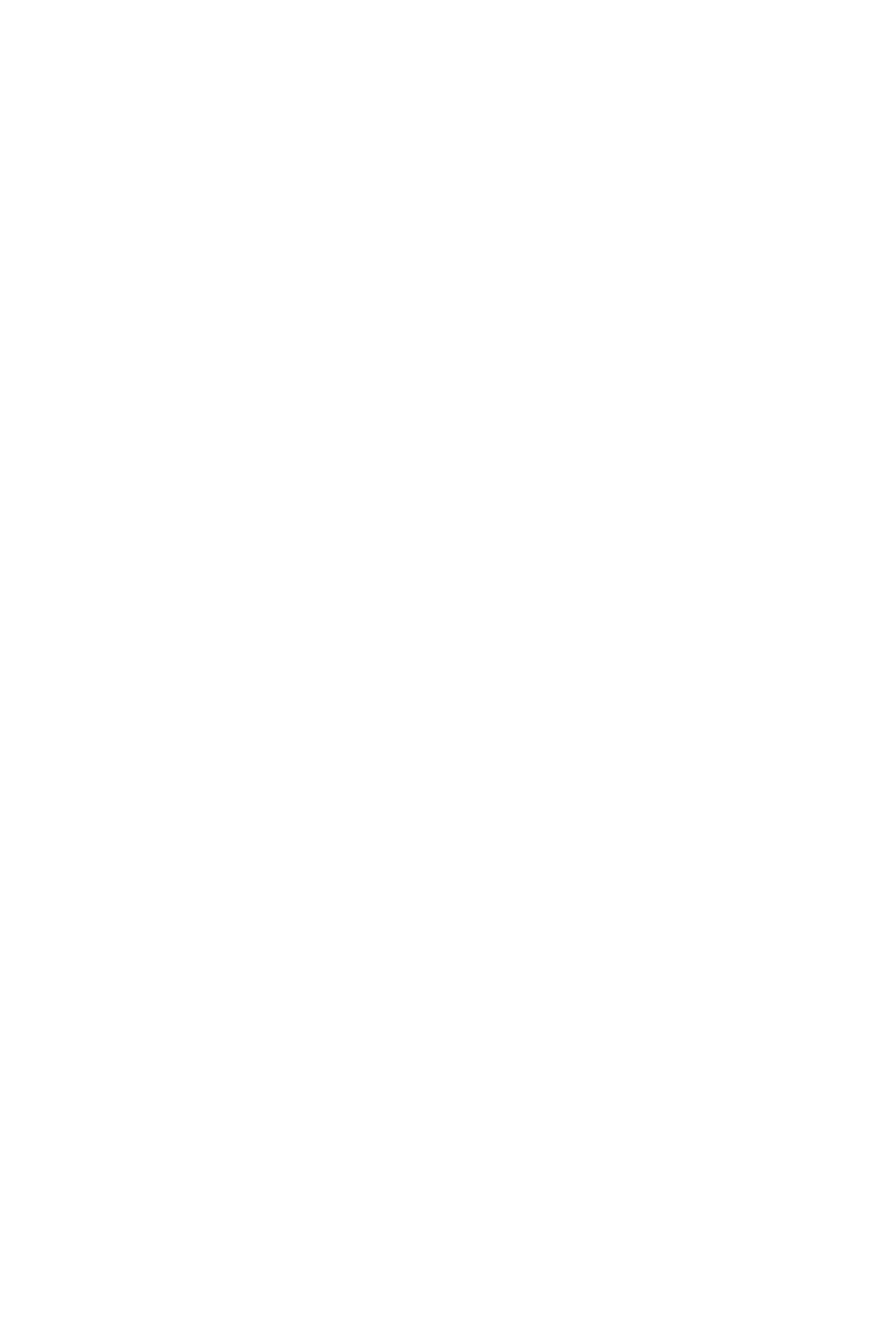# **THE ACCELERATIVE LEARNING COMPANION FOR COLLEGE STUDENTS**

*Mind-Body Techniques to Make Your Learning Easier and Faster*

*Jose M. Baltazar*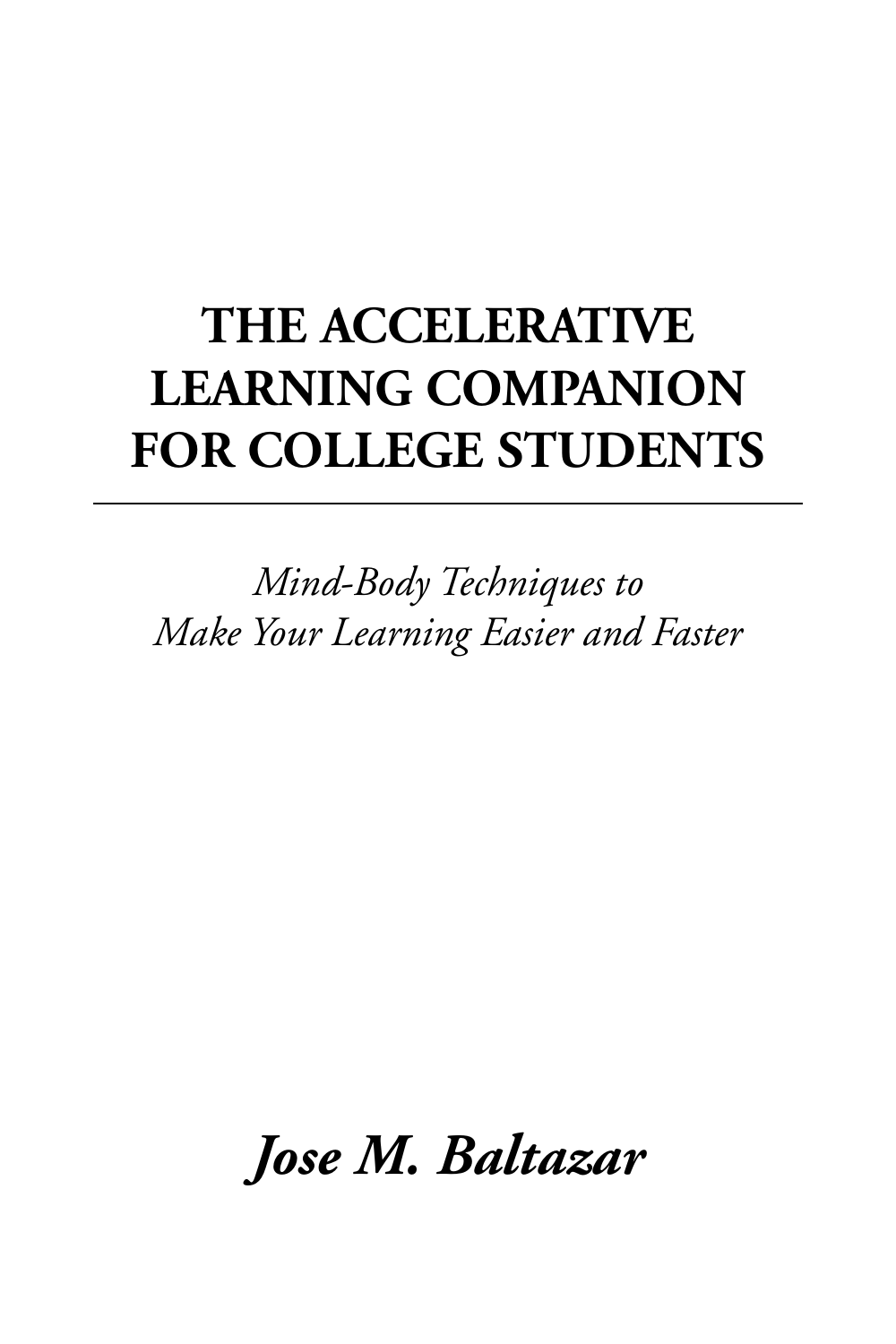Copyright © 2012 by Jose M. Baltazar.

| Library of Congress Control Number: |           | 2011963257        |
|-------------------------------------|-----------|-------------------|
| ISBN:                               | Hardcover | 978-1-4691-4221-0 |
|                                     | Softcover | 978-1-4691-4220-3 |
|                                     | Ebook     | 978-1-4691-4222-7 |

All rights reserved. No part of this book may be reproduced or transmitted in any form or by any means, electronic or mechanical, including photocopying, recording, or by any information storage and retrieval system, without permission in writing from the copyright owner.

This book was printed in the United States of America.

**To order additional copies of this book, contact:** Xlibris Corporation 1-888-795-4274 www.Xlibris.com Orders@Xlibris.com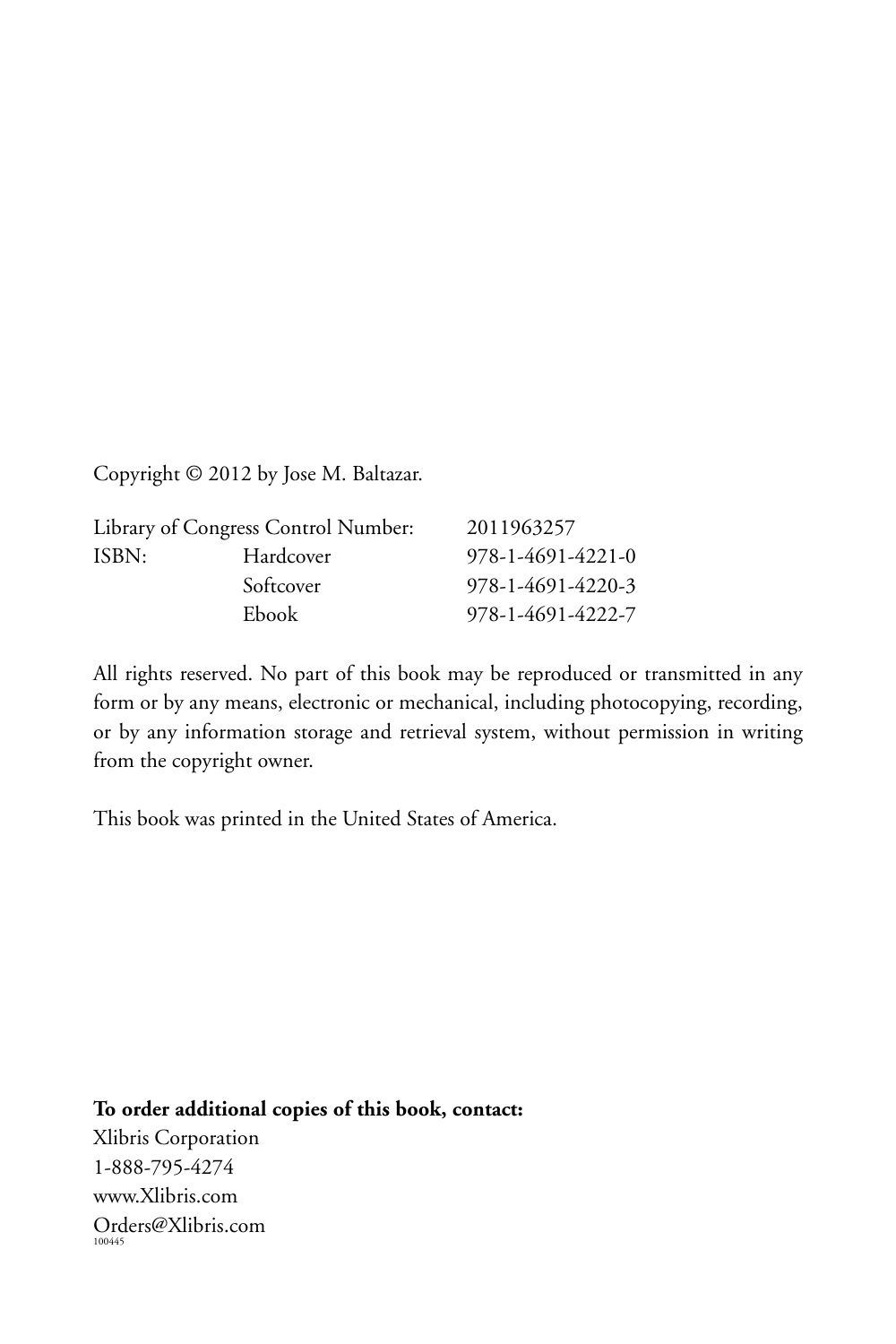# **CONTENTS**

| Chapter 1-You Can Accomplish More Than You Think 9                |  |
|-------------------------------------------------------------------|--|
| Chapter 2-The Five Keys of Accelerative Learning  13              |  |
| Chapter 3-Vision: The First Key of Accelerative Learning 17       |  |
|                                                                   |  |
|                                                                   |  |
| Chapter 4-Self-Belief: The Second Key of Accelerative Learning 32 |  |
| You Have An Unlimited Potential To Learn 32                       |  |
| $\bullet$                                                         |  |
|                                                                   |  |
|                                                                   |  |
|                                                                   |  |
|                                                                   |  |
|                                                                   |  |
| Chapter 6-Awareness: The Third Key of Accelerative Learning  51   |  |
|                                                                   |  |
|                                                                   |  |
| Chapter 7-Sugggestive And Subconscous Learning 58                 |  |
|                                                                   |  |
| <b>Chapter 8-Holistic Learning: The Fourth Key</b>                |  |
|                                                                   |  |
| $\bullet$                                                         |  |
|                                                                   |  |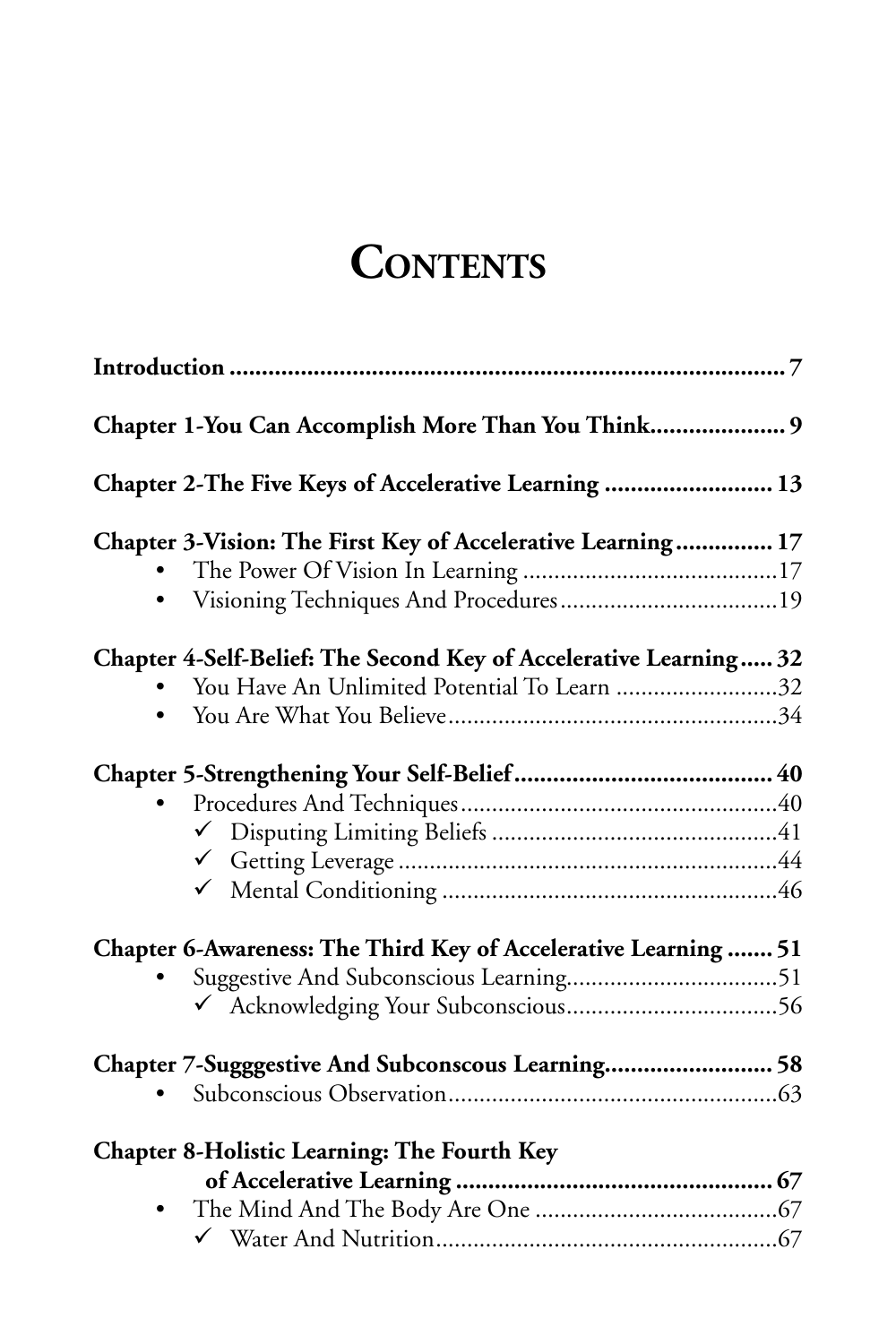| Chapter 10-Optimism: The Fifth Key of Accelerative Learning 78 |  |
|----------------------------------------------------------------|--|
|                                                                |  |
|                                                                |  |
|                                                                |  |
|                                                                |  |
|                                                                |  |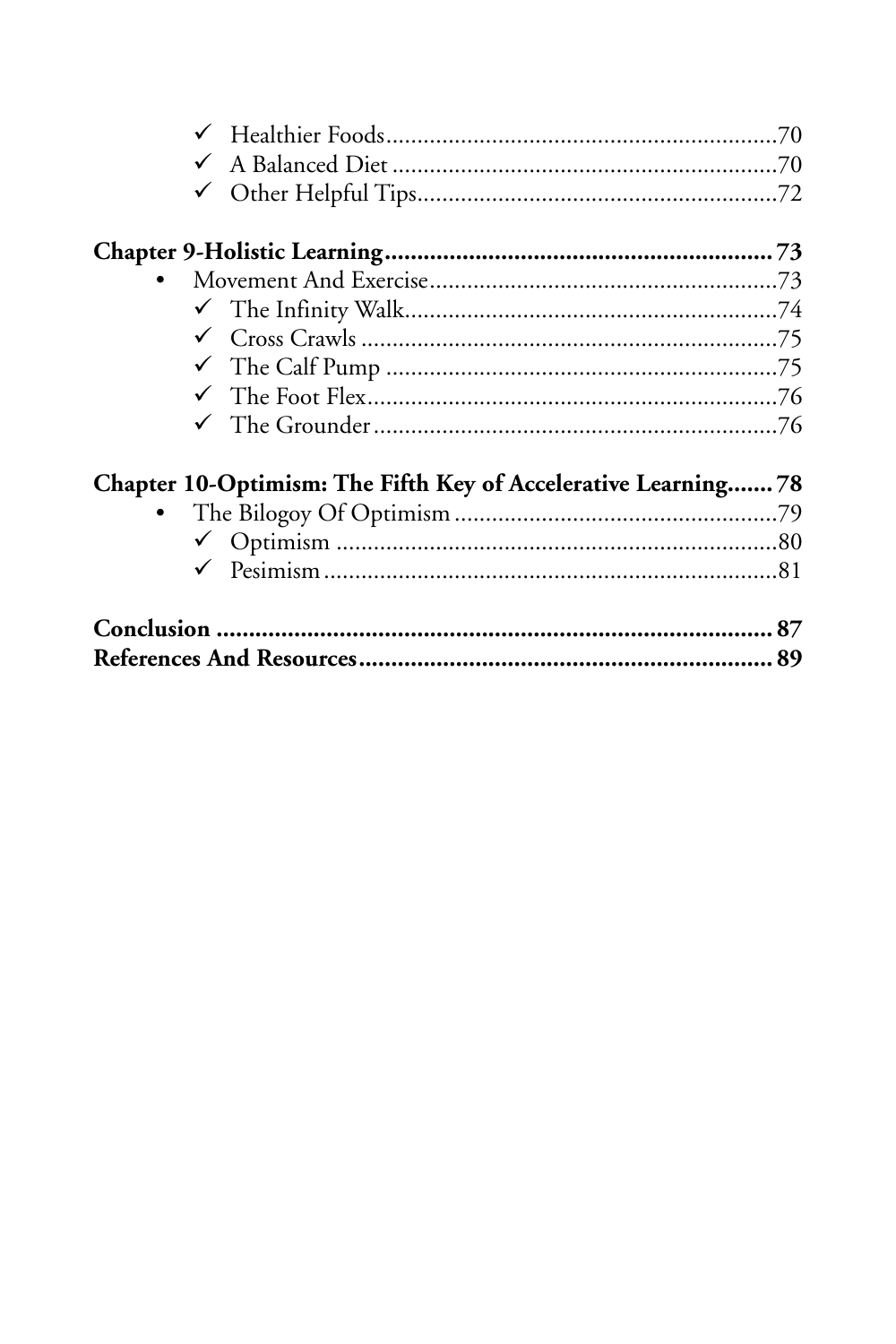### **INTRODUCTION**

Are you a student attending high school or college and looking for ways to improve grades or scores on tests?

Are you a student who is struggling with a given subject?

Do you usually do well in school but there is a subject that you hate and makes you wish you didn't have to take it?

Are you a person who accepts and understands that education is good for you but you find the idea of studying and doing homework a drag to the point where you rather not try?

Are you a person who stopped attending school and now has returned but is finding it hard to get back on track and in to the groove of studying and doing homework?

Are you a person who wishes you could do well in school but you think that you do not have the brains or the patience to do it?

Are you considering going back to school but you are afraid that you may not make it?

Are you a person who already gets good grades and does well on tests, but you would like to make your learning easier and faster and do it with very little stress?

If you answered "yes" to any of the above questions, this book is for you! If you practice the techniques I'll teach you, I can tell you without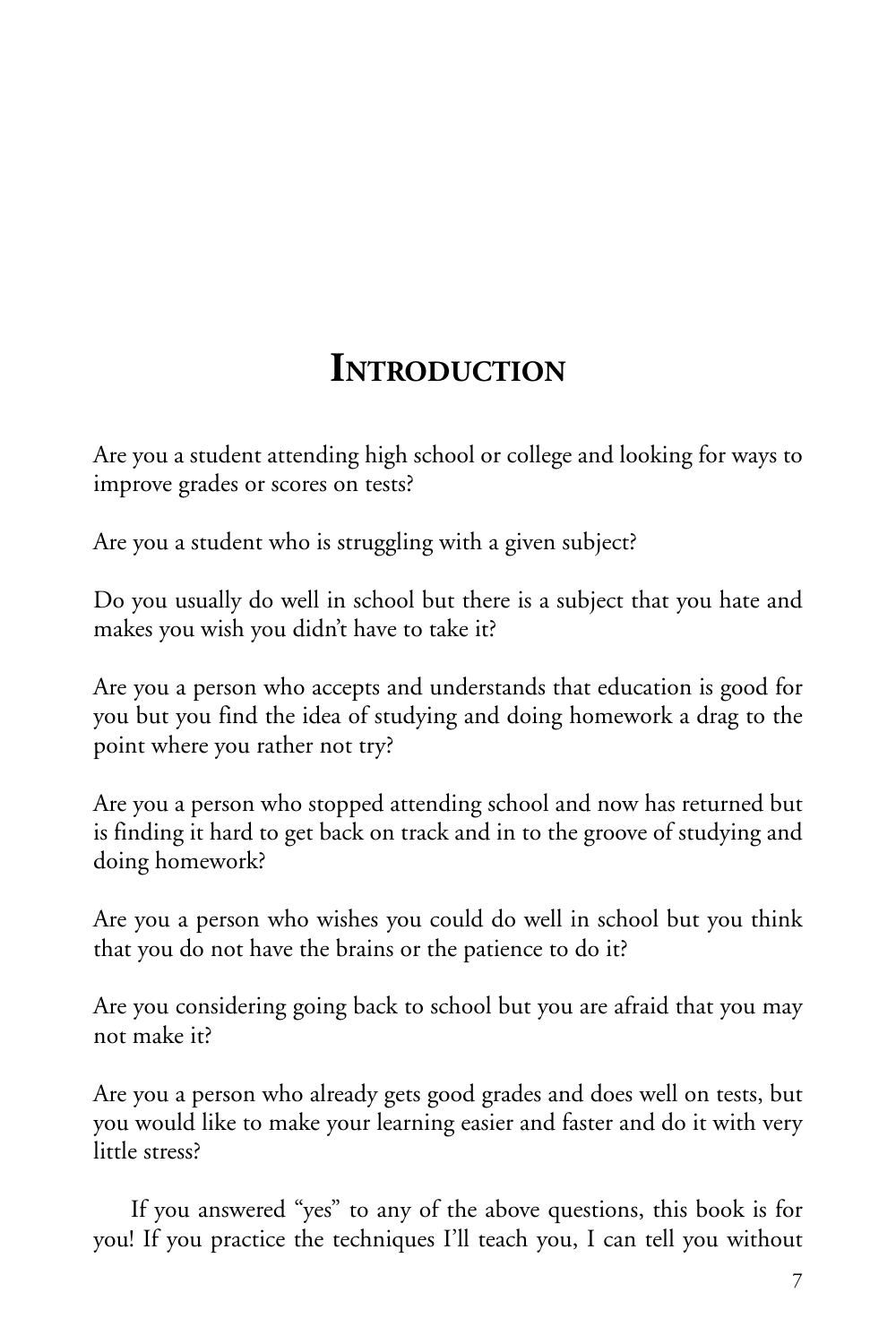any reservations that learning, studying, and school will become more fun and you will cut the effort required to learn anything by at least one half of the time it would take you otherwise. Imagine someone telling you that if at the present time it takes you one day to earn \$100.00, he could show you ways by which you could earn the \$100.00 in half a day and with less effort; wouldn't you be interested? Of course you would. With accelerative learning techniques this is literally what happens. Because an education in a career that you enjoy translates to money and personal happiness and satisfaction, imagine being able to obtain it with at least half of the effort, and in one half of the time or less.

The main reason why I am writing this book is because I've seen this happen over and over again. Since I became acquainted with the field of Accelerative Learning and Brain Based Learning, which is about fifteen years already, I've been sharing these techniques with students and I've seen many of them succeed. As a matter of fact, to teach you the techniques in this book, I share with you the real stories of some of these students. Pay attention to their stories, see what happened to them, see yourself in their stories and you will see that you too can accomplish what you want and do well in school with much less effort and in much less time.

Something else that has motivated me to write this book is the frequent request I get from students after they participate in one of my workshops. They ask me if I have something in writing that will help them remember and practice more the ideas I've shared with them.

In this book I explain the principles and techniques in enough detail and give you step-by-step instructions so you can easily apply them to yourself. The students' stories are real. I have only changed their names to maintain confidentiality.

Get ready to discover and experience something different and worth doing that will help you do much better in school, and much more than that, it will help you forever in your entire personal life and whatever career you choose.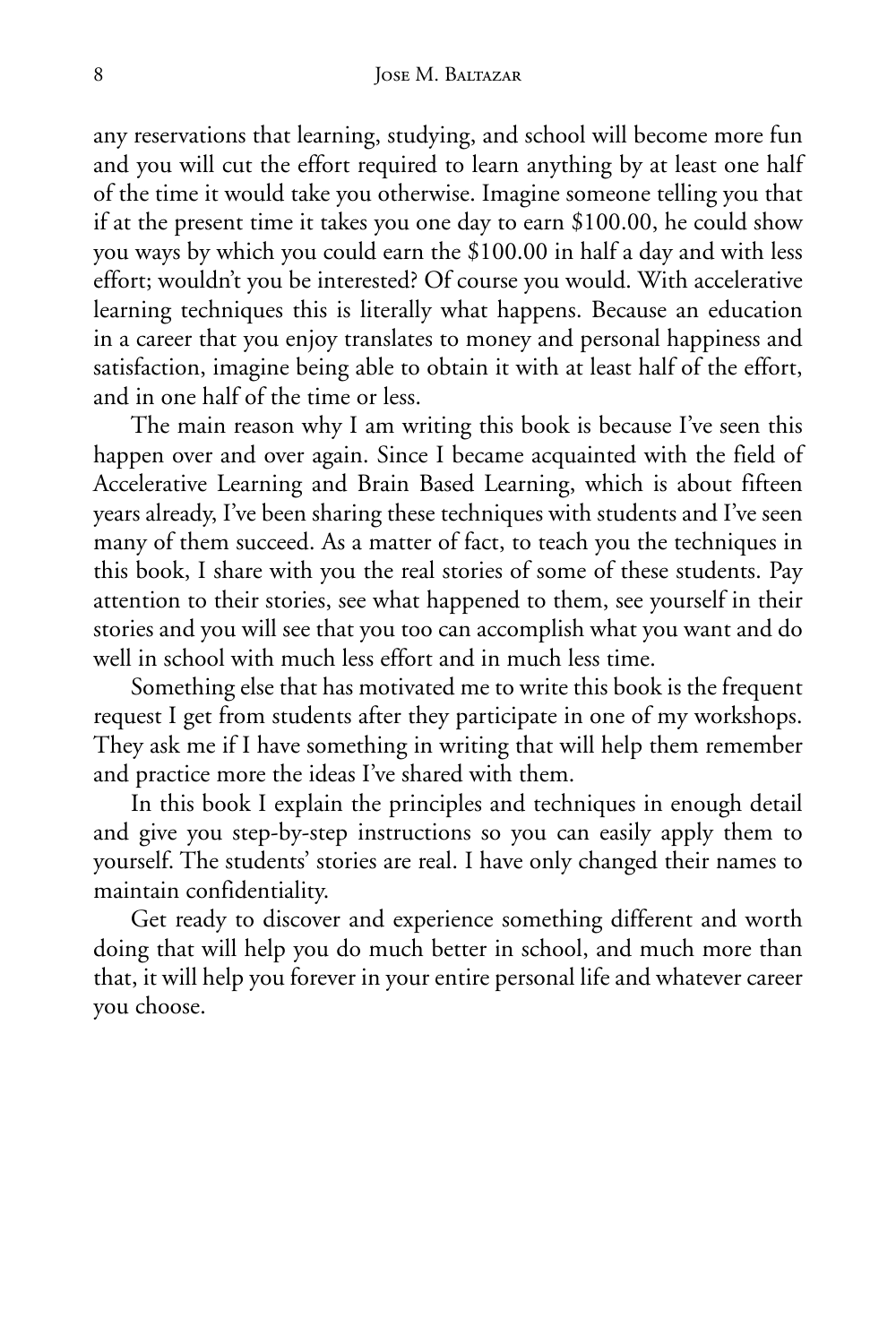### **CHAPTER 1**

### **YOU CAN ACCOMPLISH MORE THAN YOU THINK**

I met Martha as a student when she came to my office one day for advice as to what classes to take the following semester. When I saw her school record I noticed her grades fluctuated quite a bit. Some semesters she would get average grades, other semesters she would get low grades. I also noticed that she had taken the same course in Mathematics two semesters already and had not been able to pass it. I asked her a few questions about why the fluctuation in her grades and what was happening with Math but I noticed that she did not want to share much with me then, so I told her that if she continued having trouble with Math, to feel free to come and see me or consider taking my Study Skills class so I could share with her some tips to help with Math.

The following semester I met Martha in the hallways of the college two or three times and I would ask her how she was doing and she would tell me, "I may have to take your class, I'm struggling with Math, again."

I didn't see Martha for a while. One day I received a call from the counselor in the Department for Students with Disabilities. She told me that she was referring to me a student who had just been giving a diagnostic test and that this student had gotten very shaken up by the results that were presented to her. Perhaps I could help the student pick up her composure and in addition, I was to convince her to enroll in my Study Skills course for the following semester.

The student came looking for me and when I saw who she was, it surprised me to see that it was Martha. "Martha! How are you? Come in, have a seat. Jan, your counselor, just called me and told me a student was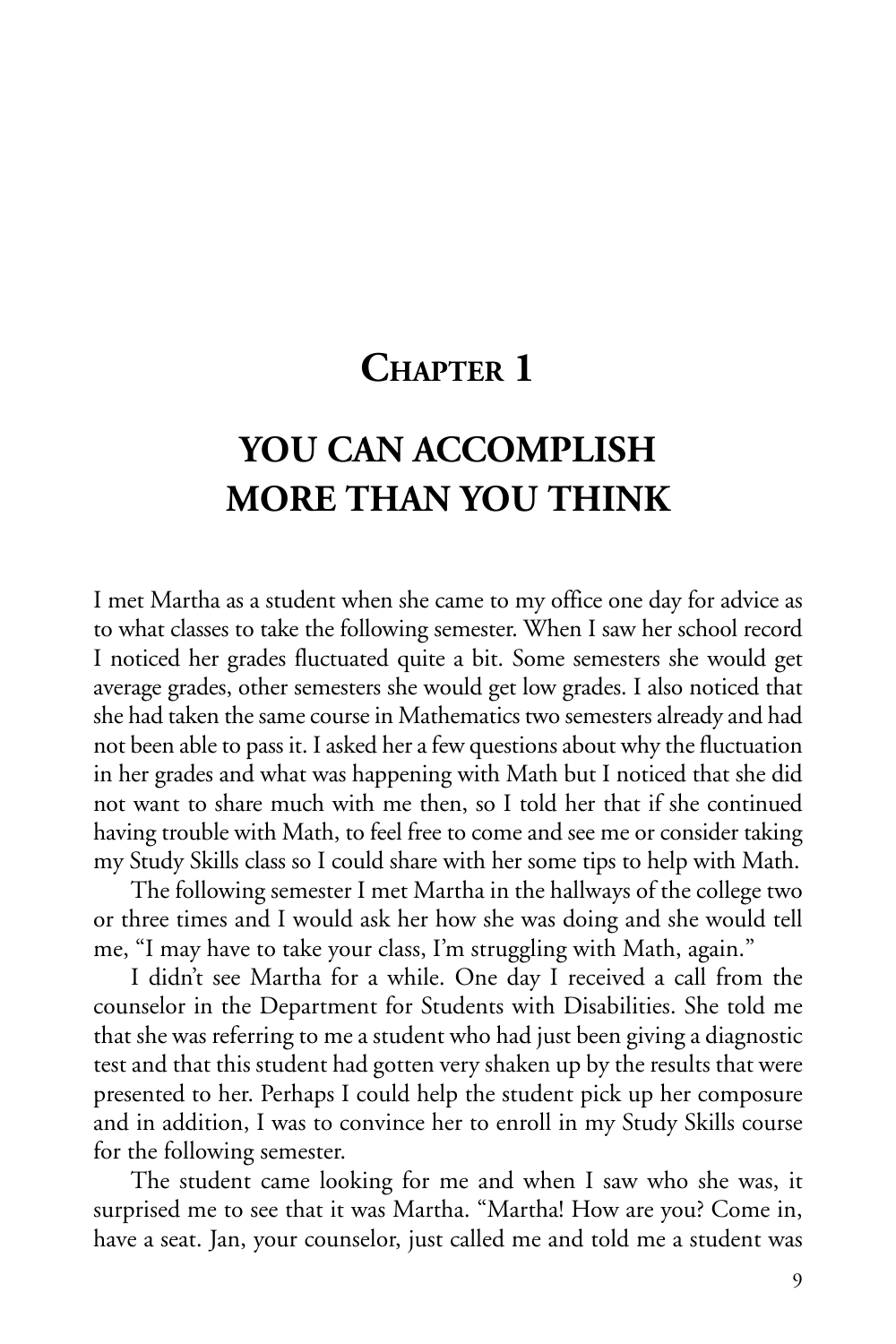coming to see me but I never imagined it would be you. How can I help you? Tell me, what is happening?"

I hadn't finished my welcome, when Martha started crying. She pulled out a big yellow envelope; put it on my desk, and with tears in her eyes she said, "I have just been told by the Psychologist that I can't be a teacher. Based on this report, she said that I have so many learning disabilities and that some of them are so severe that I should feel lucky if I'm able to finish a short degree or training program. She has recommended that I look for something easier as a major. I've always had this dream of being a teacher and helping little kids with special needs learn. I don't know what to do now, I feel lost and like I have nothing to look forward to."

Imagine yourself, being excited about a dream or a goal. This dream is the reason why you keep trying. This dream has always given you the hope to continue despite the hard work and adversities you encounter. And then, all of a sudden, someone who you hold as knowledgeable and as an authority tells you to forget it, to give it up because you are not smart enough. How would you feel?

Once Martha finished expressing her disappointment and frustration, I asked her: "Martha, do you still want to be a teacher?" "Yes, but now I don't know" she replied. "Martha, something you should never do is let someone else tell you what you are or are not capable of doing or what you can and can not be in regards to your human potential. That is only for you to find out. You must give things your best effort. You must try different approaches. Only until you can *honestly* tell yourself that there is nothing else you can try or do, should you change your goals and dreams. Can you honestly tell yourself right now that there is nothing else you can try or do in order to do well in your classes and achieve your goal of becoming a teacher?" "No, but I don't know what else to do especially after the news I got today," she replied.

"You are doing something right now. You are talking to someone else other than who you are used to speaking to on a regular basis. Something you must do when facing obstacles, downturns, and adversity is to ask other people, new people, so you can get additional ideas and suggestions. Let me tell you Martha, I've been working in a field of teaching and learning called Accelerative Learning and one of the things I've learned in this field is that every human being has unlimited potential. You, I, and everyone else can achieve anything we desire. You have the potential to become a teacher if that is what you really want. Once you decide what you want, you can accomplish it. You just need to find out the best way that will work for you."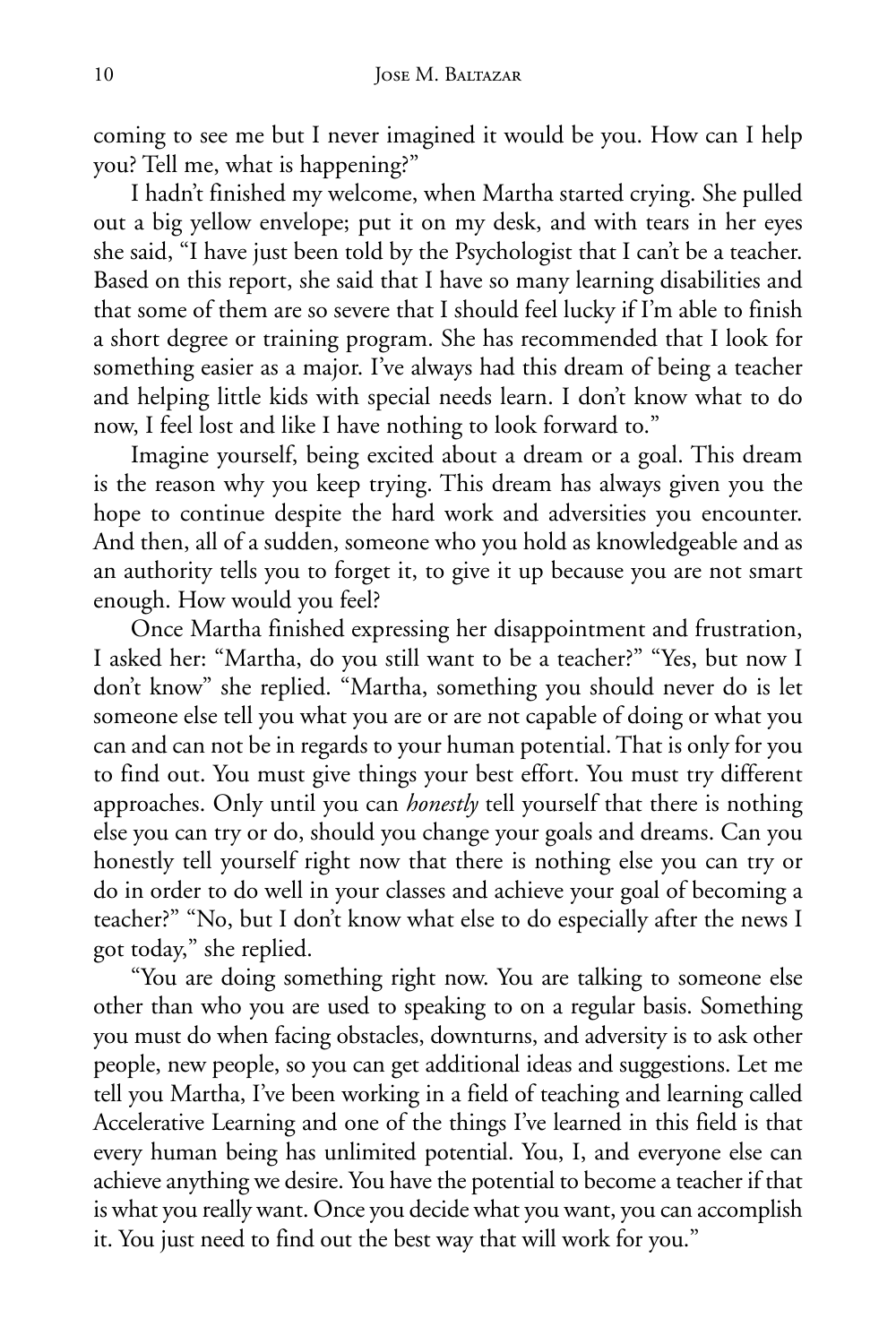"You already have one thing on your side, as a matter of fact, you already have one of the keys that will enable you to learn and do what you need to do to get what you want. This key is called *Vision*. What Vision means is that you already have a clear idea in your mind of what you want to happen in your future. You want to be an elementary teacher working with children that have special needs. There are a lot of intellectually smart people out there who can get good grades pretty easy but who do not know what they want in their future, and that alone puts them at a higher risk of failing than you. I bet you, Martha, that if you are willing to learn and try the secrets of Accelerative Learning, you will see a big improvement in your learning. Would you be willing to try these techniques?"

"Sure, I'm willing to try anything that may help me, but do you really think I can make it? You haven't even looked at my report." She said this as she pointed to the big envelope on my desk.

I took the report out of the envelope and looked at the summary. I noticed a long list of disabilities in which she was classified as severe. Among them were: memory retention, anxiety disorder, reading and comprehension, numerical/calculating, and concentration. I gave her back the report and said to her, "Well, Martha, like I said; you have to give it your best shot and try different things than what you've been trying so far. So, do you want to work with me?" (She nodded, yes).

"You'll have to come back a few times so we can speak more. What I will do is share with you five keys I've learned through my exposure to the field of Accelerative Learning, and I will teach you quite a few techniques called Brain Based Learning Techniques. All this means is that if you understand how your brain, (which we also call the mind) works, then you can approach learning by studying, thinking, and concentrating in ways that are natural to your brain and to you as a human being. When you approach learning in ways natural to you, understanding and remembering information becomes hundreds of percent easier and you experience that sense of learning better and faster. **Even people who do well in their studies already will find that they can get the same good results but much, much, easier.**"

"That sounds great! How do I do it?" Martha replied. "First you need to understand why it is that you or anybody else can learn much better and easier. Once you understand why, the how becomes easier to practice. Once you understand why, you become self-motivated to get into the techniques. This is why you need to come back quite a few more times. Will you do it?" "Yes! Yes!" she excitedly replied. Hope had returned to her.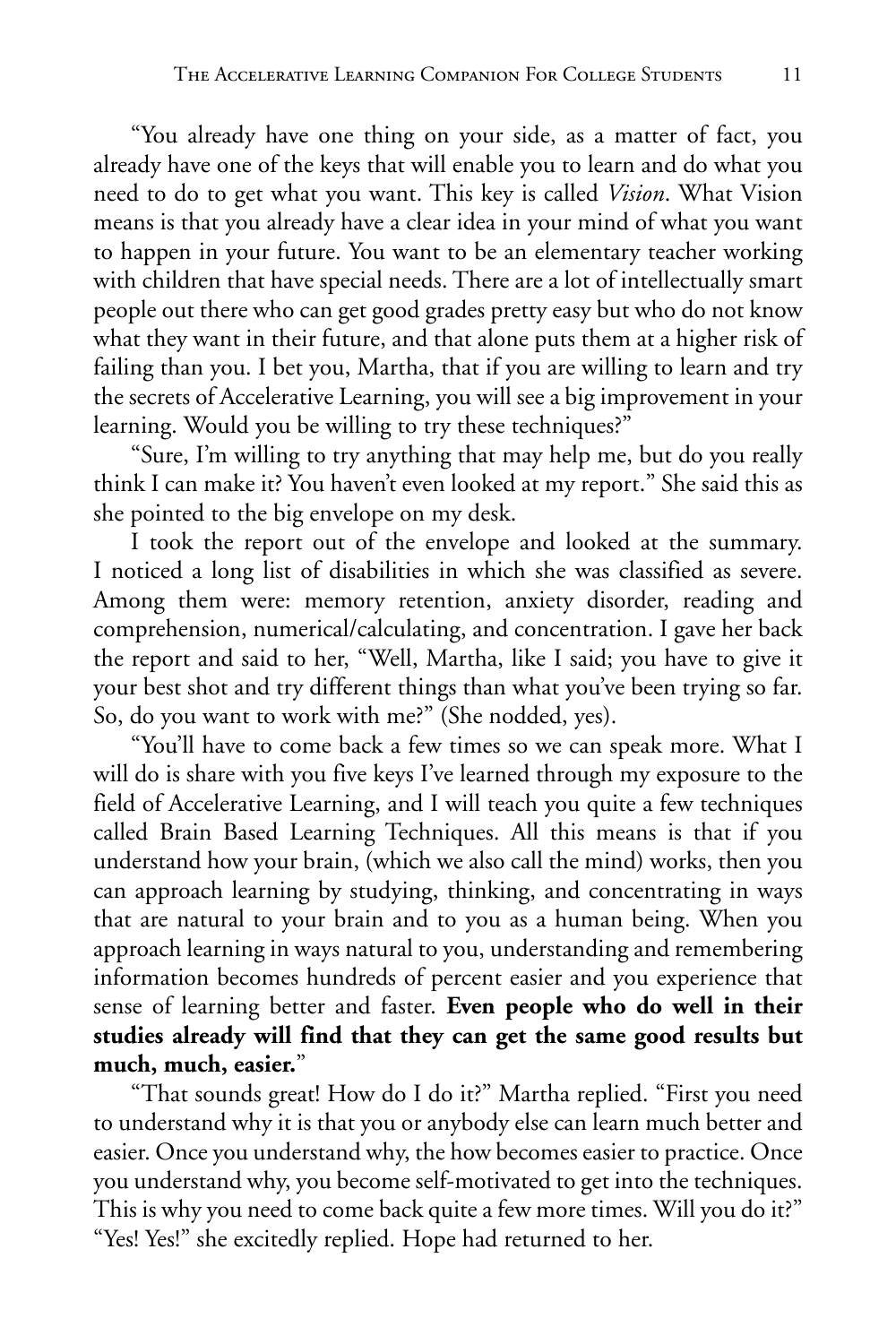"Ok Martha, for now, we have discussed enough. I have given you two key points today. One is, **In order to improve or come up with better solutions to problems; you need to get more ideas by speaking to different people.** And the second is, **if you have a clear Vision for your future you've already won over half of the battle."**

"What I want you to do is to go home and think about these two ideas, and next time we talk, come ready to explain them to me in your own words, ok? Also, what I'll do next time is introduce you to the five keys of Accelerative and Brain Based Learning I've learned and used and already have seen working for many students I've helped before. I will also teach you three techniques that will immediately produce positive results in you studies, ok?"

I set up an appointment for Martha to come back after two days and as she left, I could see her expression of renewed hope.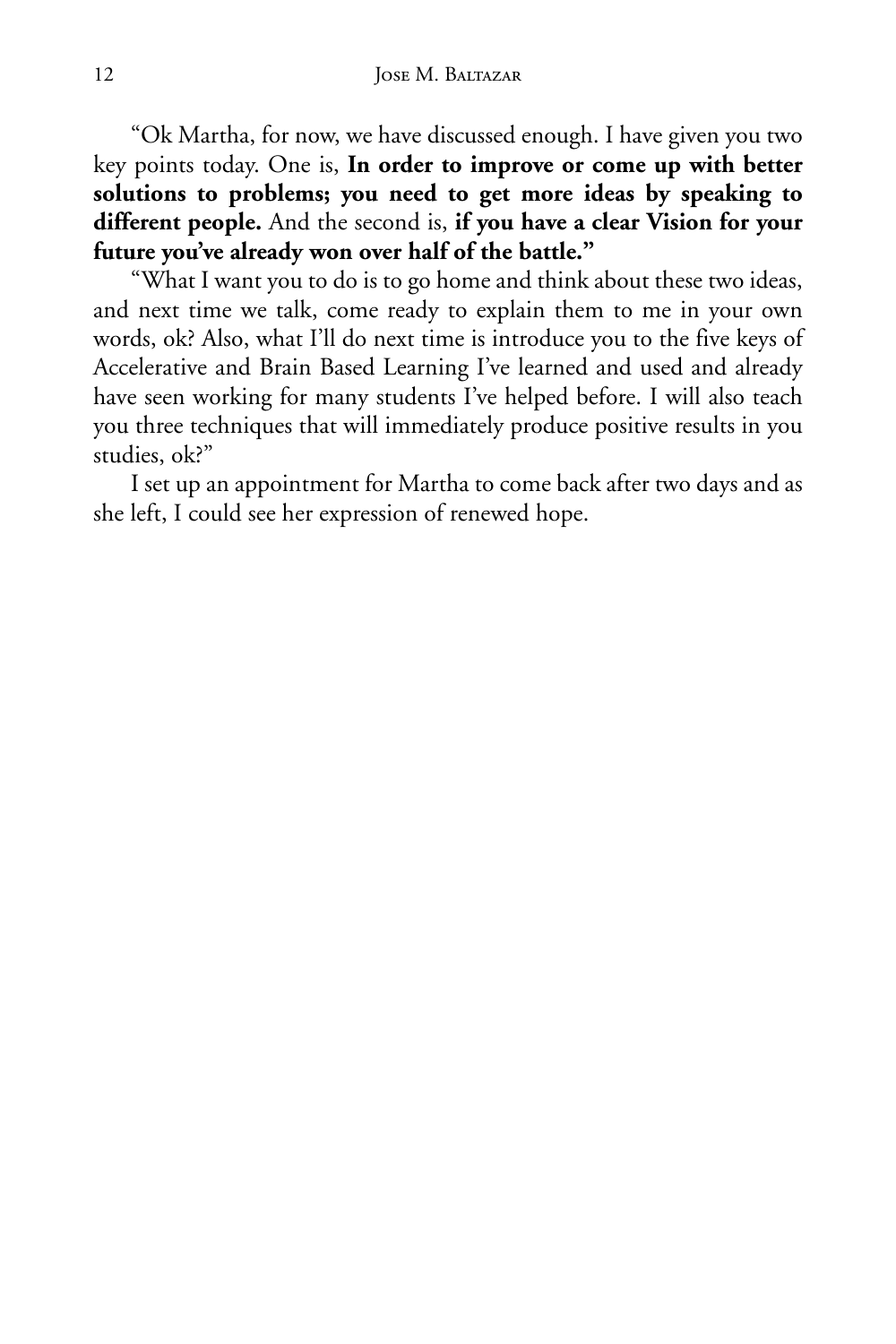### **CHAPTER 2**

### **THE FIVE KEYS OF ACCELERATIVE LEARNING**

Martha came to the next appointment. She came into my office that morning and I could see in her expression that something was not going well. I asked her to sit down and asked how she was doing.

"I just bombed a test in Math. This is the third semester I take the same Math course and I may fail it again. Maybe the Psychologist is right." "Martha, I'm not glad that you just failed a test but we can use this instance to help you understand why it is that you can be the teacher that you dream of being. I know that you are feeling down right now but I guarantee you, once we end our meeting this morning, you will have some tools to help you do better the next time you have a Math test. Tell me, did you think about the two points I mentioned to you last time? Can you explain them to me in your own words?"

"You said that in order to improve or overcome obstacles I need to speak to other people to get new ideas or techniques, and you also told me that if I had a clear vision of my future, I already had over half of the battle won." "Explain to me what each of these point means to you, Martha."

"The first point means to me that if I have problems or obstacles in getting to my goal, I need to look for help from different people, especially if I'm not getting results from the ideas that people whom I usually ask are giving me. The second point means that if I have clear goals, I'll keep trying to achieve them. If I do not know what I want it is easier to give up.""You are exactly right about the first point, and about the second explanation for the concept of Vision, you are on the right track but there is so much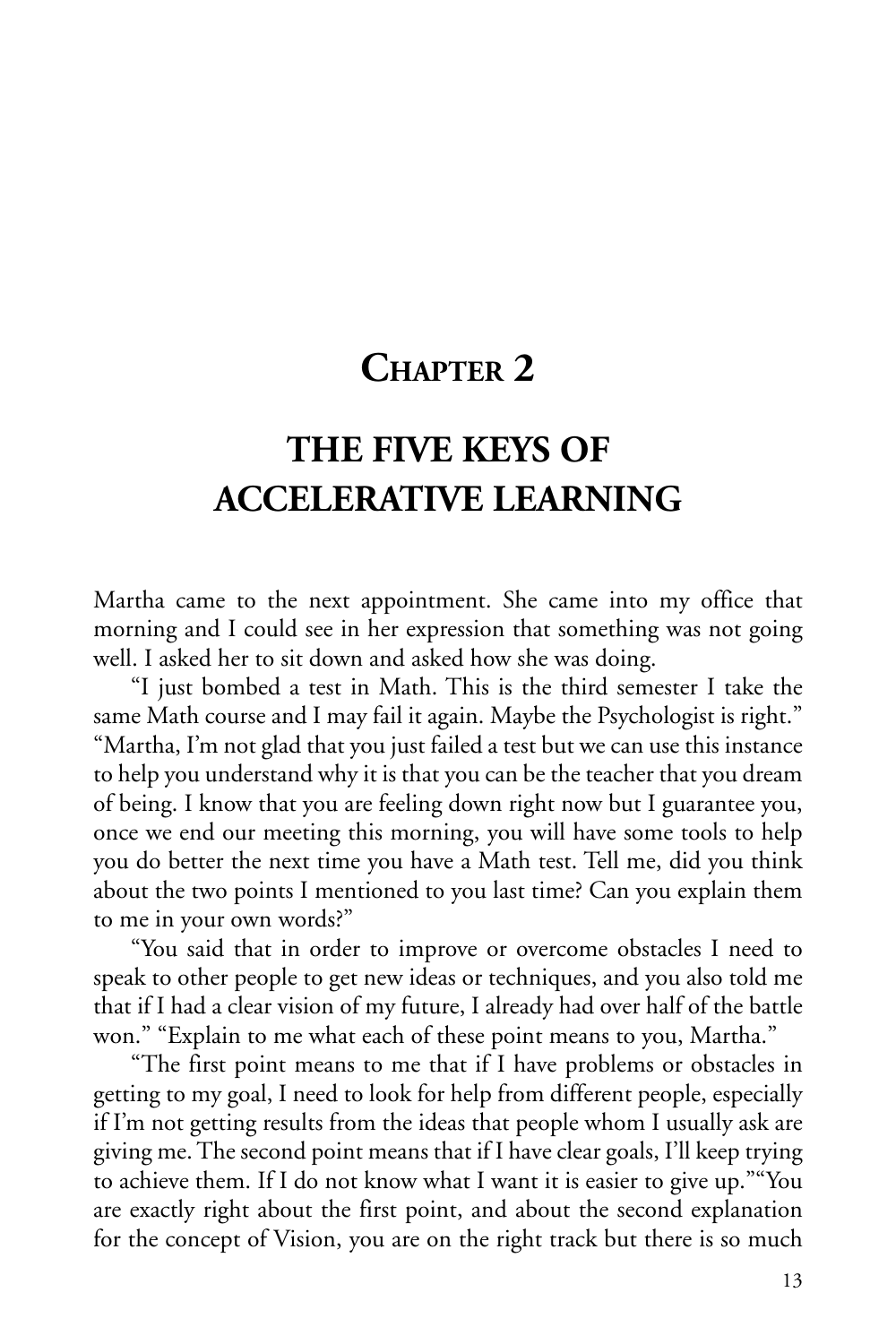more about it. I'll explain it to you in a few minutes. For now, I notice that you are pretty down because of doing badly in your Math test, and I also sense quite a bit of discouragement in your tone of voice (she nods yes). I want you to do something for me. Please, fix your eyes looking straight up and at a thirty degree angle. Look at any object on the wall behind me that is above your straight eye level and recall your experience with your Math test. Think about the fact that you did not do well. (She follows my instructions willingly and as she looks up and thinks for a few seconds, I notice a smile in her face) what is happening Martha?" She replies "It's funny. I can think about the bad experience but I can not feel what I was feeling just a minute ago." "You can't?" "No, I can recall the experience but I don't feel bad." "Well, then, keep your eyes looking in the same direction and tell me, can you think what might be some things you could have done that would have helped you do better on the Math test?" "I think I need to be more relaxed when I study. Math makes me nervous and even if I study for a long time, I feel like restless when I am studying." "We can work on that later. Do me a favor Martha; fix your eyes looking down to the floor. Go ahead, drop your head and look down (she looks at me in wonder, but does what I ask). Now, think of your bad experience with your test and notice what happens now. While you are thinking about it, tell me; what could you have done differently that could have helped you do better on the test?" "I can't really think. All that comes to my mind is the thought of sadness and discouragement. I'm even feeling again like I may not be able to pass Math." "Now, look up at the wall again above your straight eye level for a while, and remember the bad experience with your test." (She looks up and smiles again) "Oh, I see what you're doing! How neat! By looking up I can't feel sad, and I can think better. By looking down, I start feeling pretty bad and I can not think of a solution to my problem." "That's right, Martha. Take that with you today. I don't think I need to explain more about that for now, but later I'll come back to it."

"Now that you are feeling better, let me introduce you to the five keys of Accelerative Learning (she is smiling, and nods yes while she keeps looking up). In Accelerative Learning we use these five principles to develop techniques that help people learn better and faster. You've just experienced one of the techniques, and as you can see, they do work, and fast. Right now I will briefly describe these keys to you. In this session I will cover the first principle in depth. In the future sessions I will also teach you three techniques that go with the first principle which right a way will help you learn anything much better. In subsequent meetings I'll explain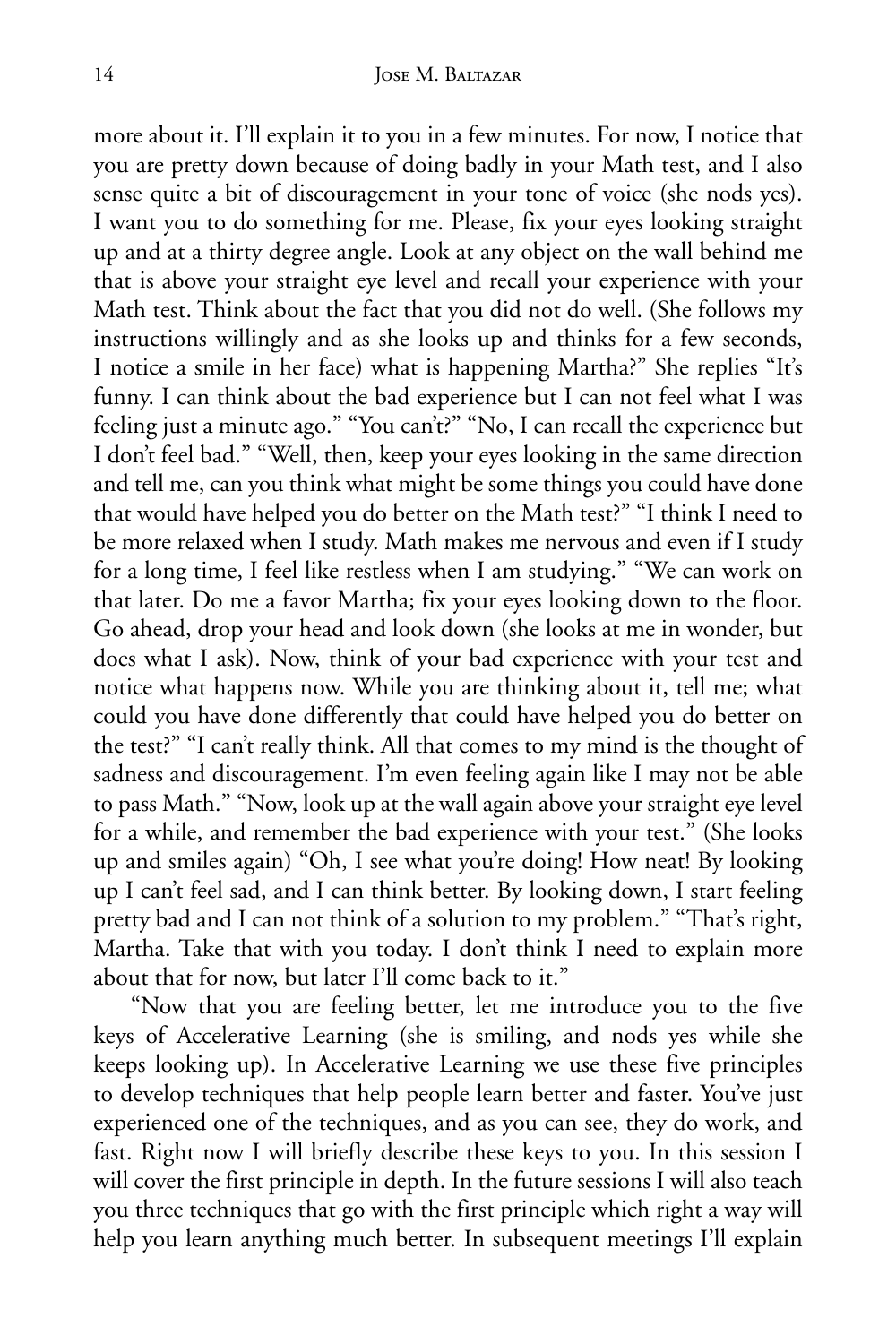each remaining principle more in depth and I'll teach you at least three techniques with each principle.

#### **These five principles are:**

- 1. **Vision**. The clearer and more detailed the picture of your future is in your mind, your whole being, but more specifically your brain is capable of understanding, storing, and recalling information much better. In addition, the more you think about and see how each course you take moves you one step closer to your vision the more motivated and determined you will be to learn it and get a good grade.
- 2. **Self-belief.** Think of yourself as a person with no limits for learning. Believe it in your heart and in your mind, and you will start seeing improvements in your life and in your studies right away. What holds people from getting better results are limitations that they have allowed others to put on them, like the limitation placed upon you by the "expert" psychologist. You must reject that limitation because once you believe it to be true, it will turn into reality.

There are other limitations which are even more dangerous. These are the limitations that you put on yourself. Like the limitation of your own thinking "Maybe I won't be able to pass Math." Once you believe it to be true, you are done.

- 3. **Awareness.** Most learning happens subconsciously and all learning happens through suggestion. This is a powerful concept. You can use it to unlearn information and patterns which are not useful to you, once you identify them. You can also use it to learn new information and useful concepts very quickly. Once you understand and become aware of the power of subconscious learning and the power of learning through suggestion of different types, you can help yourself learn any type of new information very effectively and efficiently.
- 4. **Holistic Learning.** The mind and the body are one. Think of a typical car, Martha. If the engine runs great but the transmission does not work, will the car take you anywhere? Think of a television. The picture is sharp, the screen is big, and it can turn on and off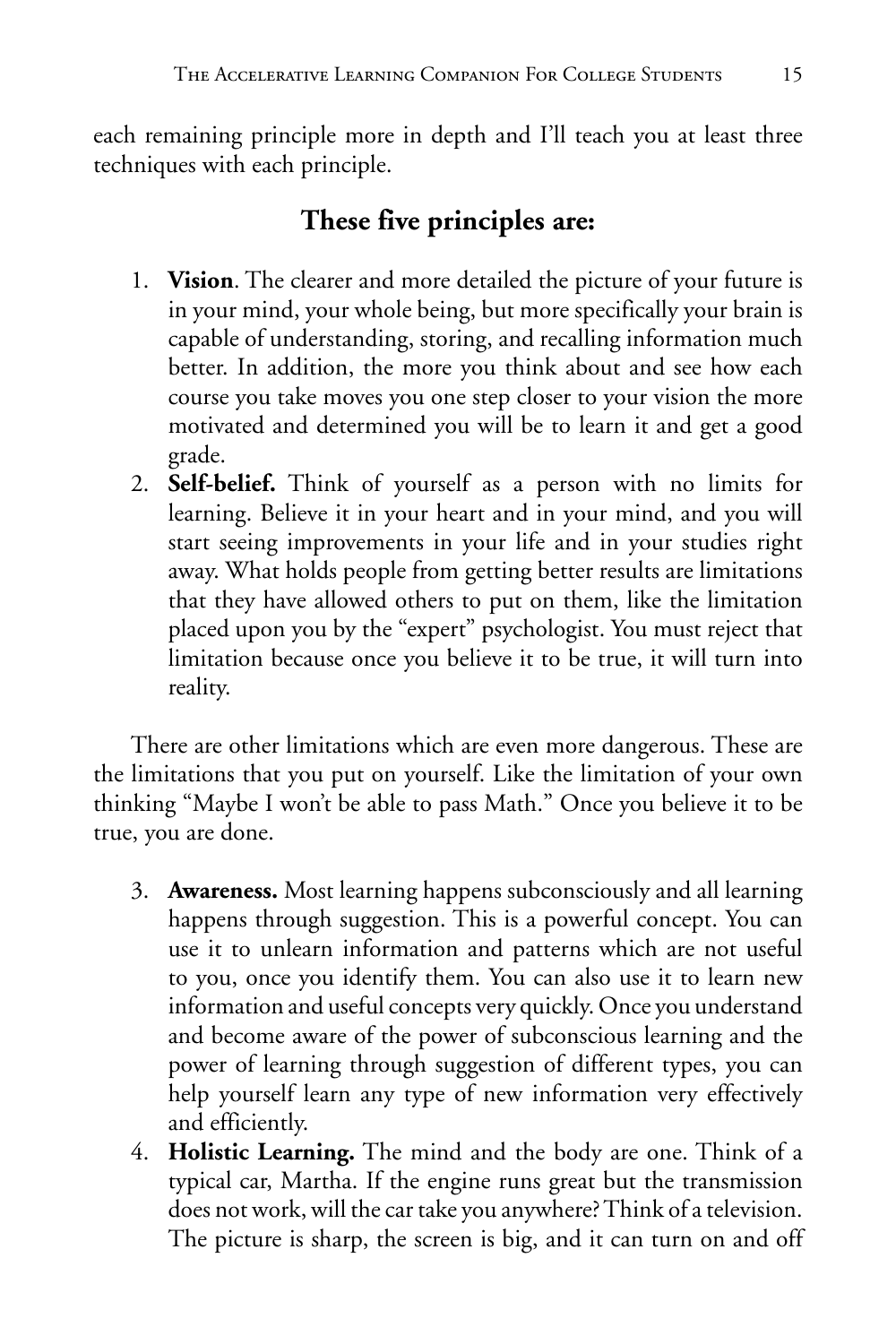but the sound does not work. You can't hear what's being said. Is the TV doing its job? It is the same with people. In order for us to do an effective job at learning, the mind and the body, both, must function at their optimum levels. If one of the two is not working at optimum capacity, then the rate of learning is reduced, but if both are working at optimum levels, then your learning rate increases significantly.

5. Finally, **Optimism.** Greater optimism yields greater positive results. I've seen this concept work with many of my own students. There is plenty of research that demonstrates that optimistic people do much better in life and in school than pessimistic and so called realistic people. There are special techniques you can use to give up pessimistic behaviors related to learning as well as techniques to become more optimistic.

"Does all this make sense to you, Martha? Do you have any questions, so far?" "Yes, what are the techniques? When are you going to show them to me?"

"Be patient, Martha. I understand your eagerness, but it is very important to me, and you, that you understand why the techniques work. When you understand why they work, you will be able to later develop your own techniques. Understanding develops self-reliance and independence. If I just show you the techniques you will get the benefits but only from the easy ones. The most powerful ones require practice, and if you don't understand why they work, you won't get into them. Your level of persistence is less when you don't understand the reasons. At any rate, we are ready to get into the first concept, the principle of Vision. Shall we?" "Yeah! I can't wait!"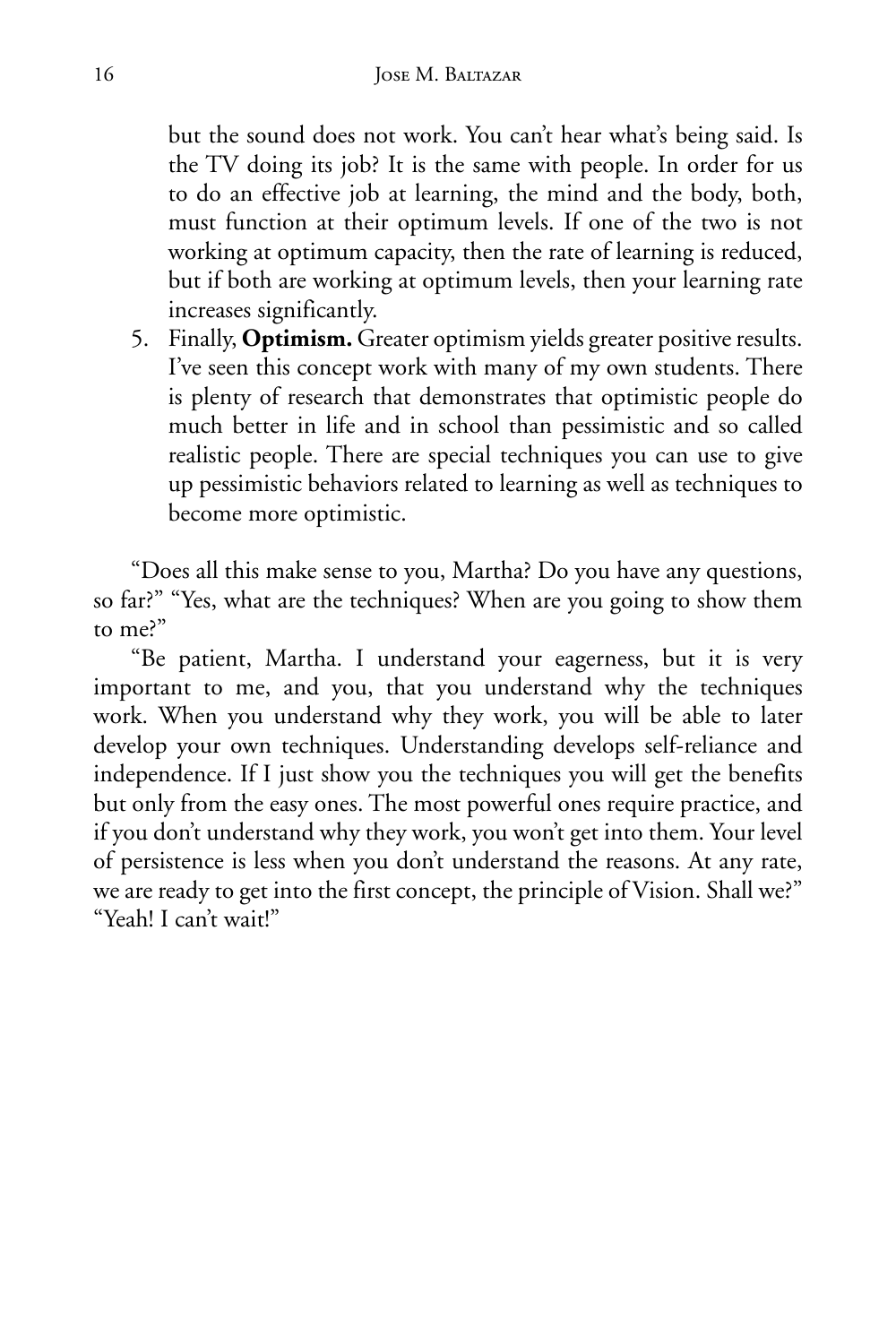### **CHAPTER 3**

### **THE FIRST KEY OF ACCELERATIVE LEARNING**

#### **THE POWER OF VISION IN LEARNING**

"Everybody has a vision in their minds for their lives. The difference is that some people have a negative vision, others have a doubtful or unclear vision, and others have a positive and clear vision. Within each of these categories, there are degrees of negativism, doubtfulness, and positivism. What we know is that our lives reflect the kind of visions we carry in our minds. We also know that people who are more successful have more positive and clearer visions for their own future than less successful people. So, in principle, **the clearer and stronger your vision of your future is, the more successful you will be."**

"But what does that have to do with learning, understanding, and remembering information?" "It has everything to do with learning. It's what happens in your brain when you clearly and vividly think about, and positively imagine and reflect upon the future you want for your life. Your entire brain, including your memory, becomes activated, energized, and integrated so it can perform learning functions much better."

"How's that? What does integrated mean?"

"You see, Martha, our brains have two hemispheres; the right and the left hemisphere. Three functions of the left side are performing logical operations, interpret step by step processes, and synthesize information (Make sense of data). The left side functions are the ones required the most to learn in school. However, remember the principle of Holistic Learning?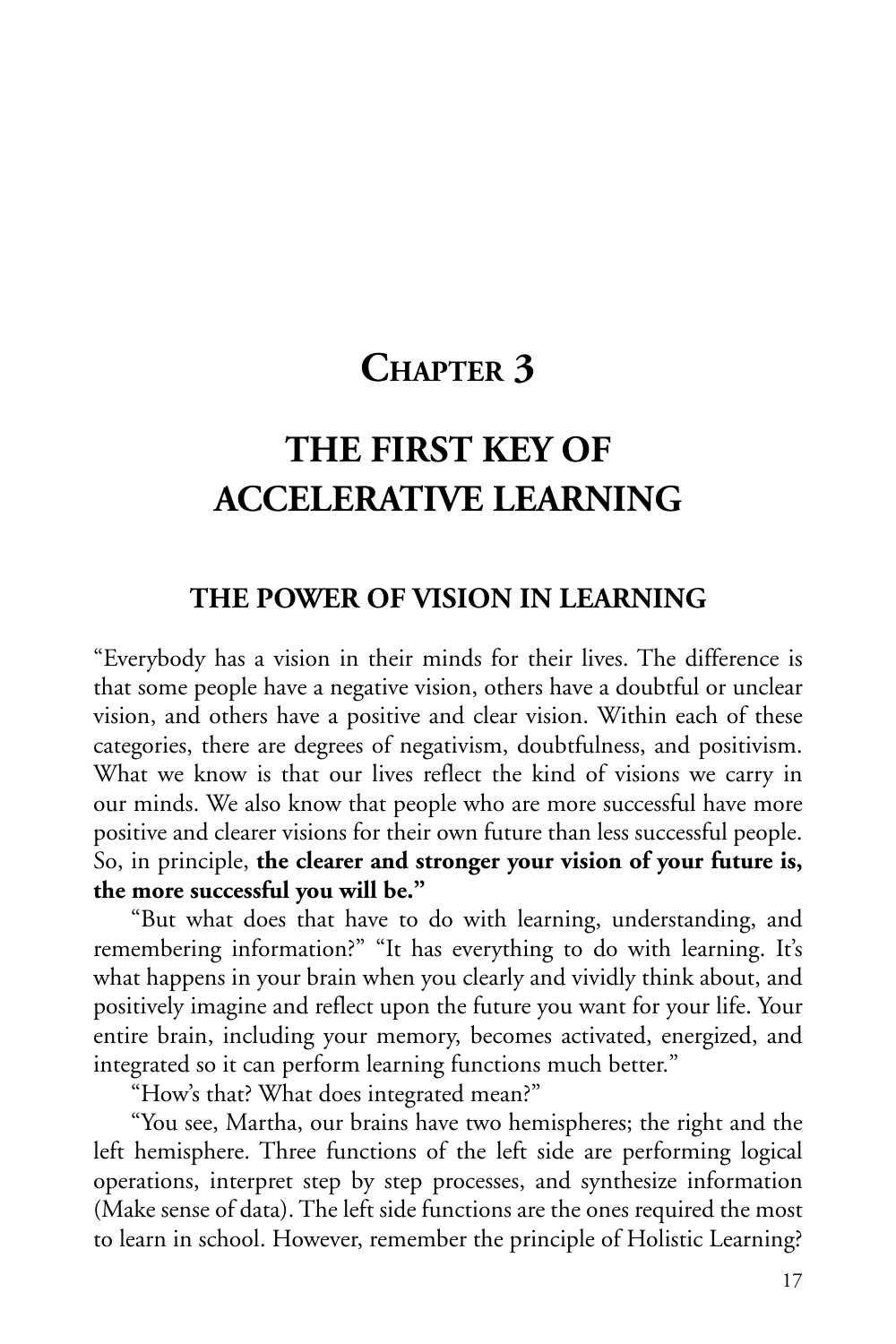Remember the example of the car? Unless all parts of the car work well, it won't do its job. (She nods "yes"). It's the same with our brain. Unless all parts of the brain work well, it won't do its job well, either. Keep in mind also, that when we talk about learning, we want to be able to learn at the highest level possible. The right side of the brain handles emotions and the whole picture so in order for the entire brain to work at its best including memory, it has to see a positive whole picture. A positive whole picture presented to the brain creates positive emotions, and when the brain senses positive emotions, the logical side, the left side, and memory work much, much better. Think of it this way, Martha; Can you concentrate well when you are feeling sad, down, disappointed, angry, anxious, doubtful, lazy, or all stressed out? Isn't it easier for you to study and concentrate when you're feeling good?"

"I see, so what you are saying is that if I want to learn well at all times I need to feel positive emotions, right?"

"Exactly! This is why the concept of positive Vision is so important. Remember, I said before that everybody has a vision for their lives in their mind (Nods, yes). People with strong and clear positive visions of their future tend to be brighter and more successful than those who don't. The reason is that their minds work so much better. People with strong vision are almost always in positive moods even when they are having problems or facing obstacles in the present. It doesn't mean that they never feel bad, but it does mean that they quickly change their state of mind to a positive one. The more consistent you are in staying in a positive state of mind at all times, the better you can learn. Literally, you become smarter because both sides of your brain (actually your entire brain) can work so much better. The skill of visualizing your future positively will translate into good grades immediately but best of all; it ensures that your future turns out much better than it would otherwise."

"But, how do I know that I'm not unreasonable with the kind of future I want. I may say that I want to be a millionaire, but is that realistic?"

"Well, only you know that. If you tell me that is what you want and you are serious about it, I believe you can achieve it. I believe everybody knows inside of themselves if they are being real or not when they think of the kind of future they want. In addition, it is much better to be over optimistic than to put limits on oneself. We will talk more about this when we get to the principles of Self-belief and Optimism."

"Another fact about the brain that answers your question is that the brain does not entirely have to make full sense of the big picture. It just needs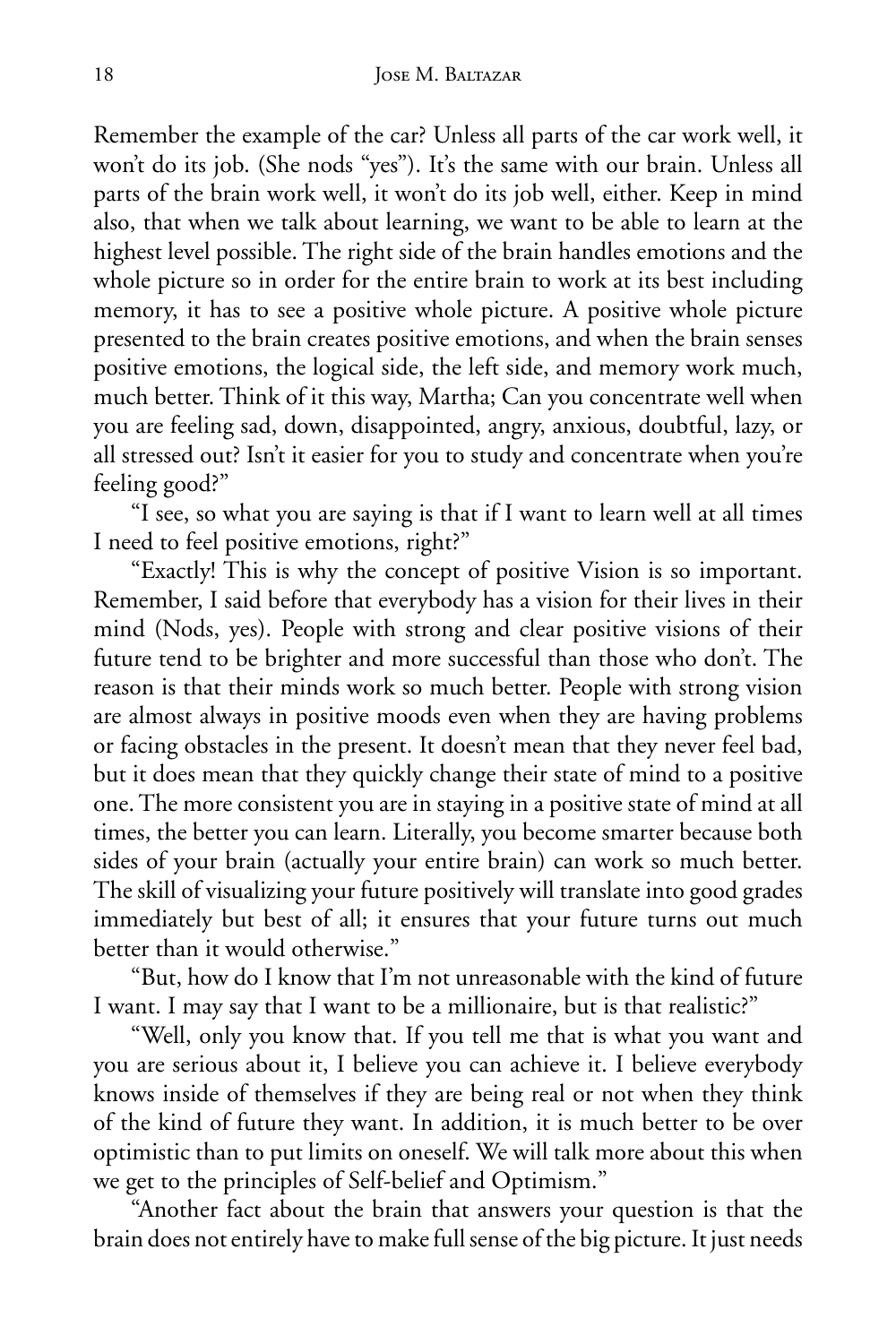to see it. So if you show the brain the picture of being a millionaire and it excites you, that's good enough. Your brain doesn't yet need to understand how you'll achieve it. It only needs to see the picture and generate the corresponding positive feelings."

"And yet another scientific fact which is even more impressive is that most of the brain regions that get activated when you actually see something with your own eyes get also activated when you vividly imagine the same thing. In other words, to our brain, anything in our imagination is almost as real as if we are living it in real life. Much research has been done that points to a fact that Psychology has taught us for a long time which is that you are attracted to the things you visualize or think about consistently. So you see, Martha, having a clear and positive vision of your future and frequently and consistently thinking about it makes you more intelligent intellectually and emotionally.""Mr. Baltazar, this is good information. They should teach us this when we first start college. No wonder my counselor kept saying that I should take your class. So, how do I learn to visualize my future?"

"We'll have to make another appointment, Martha. I did not realize that we've been talking for quite a while. I have another student coming in to see me. I get excited talking about this material and I lose track of time. I want you to think about what we have discussed. Do the following homework, and bring it with you next time."

"I want you to write down what kinds of grades you would like to get at the end of this semester for each class you are taking. I also want you to write down when you expect to graduate. Just write whatever comes to your mind, ok? Do not worry if you are doing it right or wrong. Just write, ok? (She nods "yes")."

"When would you like to meet again, Martha? "As soon as possible, I want to learn this stuff. It sounds real good." "How about in two days. Is that ok?" "Yes, I'll be here. Thank you Mr. Baltazar."

#### **VISIONING TECHNIQUES AND PROCEDURES**

Martha showed up to our next appointment, and this time she came in with a big smile in her face.

"Good morning Martha, sit down, how are you?" "I am doing fine." "You are smiling today. Have a seat. Tell me, there must be something good going on.""Not really, the only thing is the technique you showed me last time I was feeling down, remember? You asked me to look up at a point on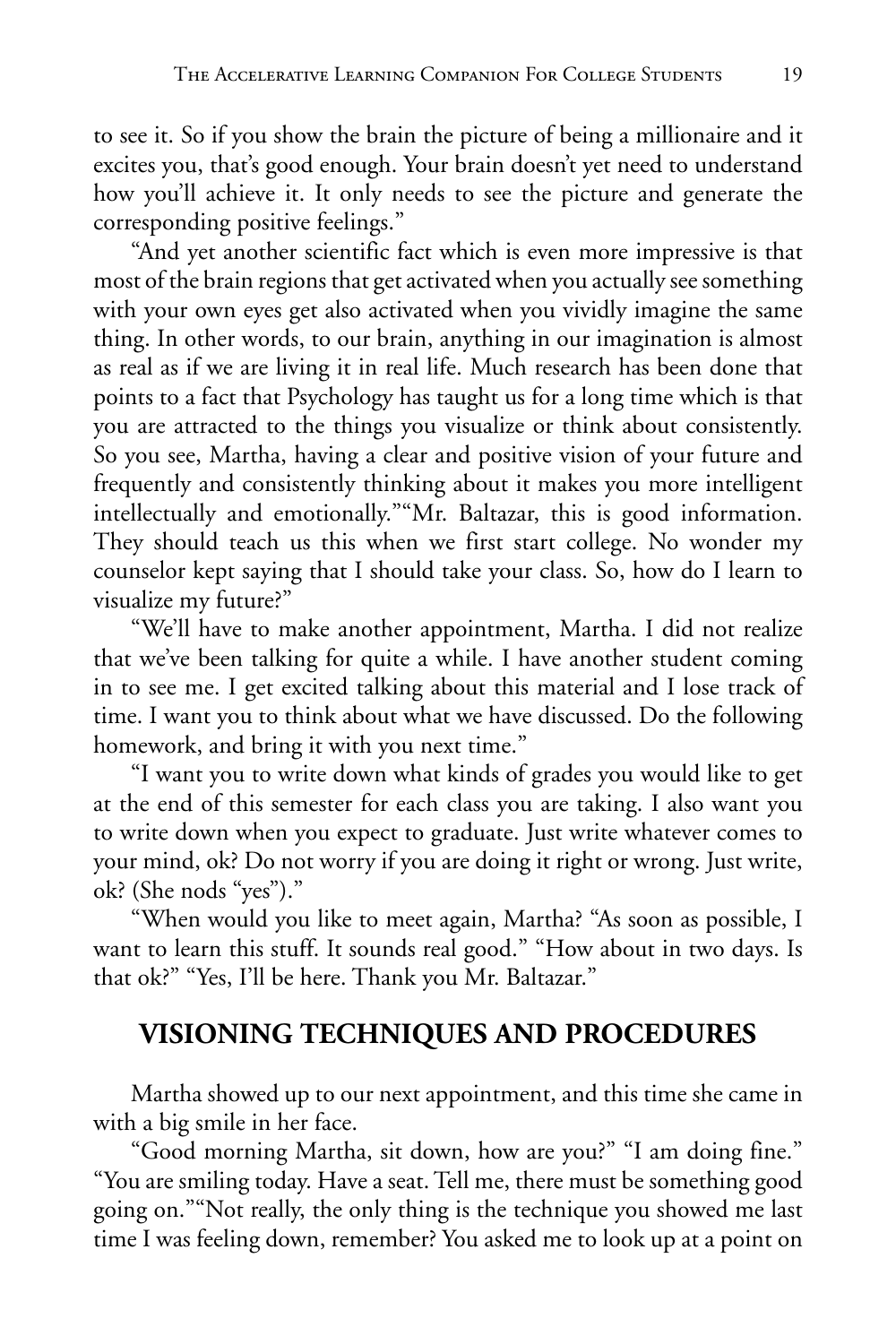the wall." I nodded "yes" with a smile, and she continued. "Well, I've been doing that before I go into my Math class, and I've noticed that I do not get as nervous or anxious as before. And I've also noticed that I do not tell myself the stuff I used to; you know, the stuff about "This class sucks", "I'll probably won't understand", you know things like that."

"I call that the Look up technique, Martha. I'm glad you've found it helpful."

"But you know, now that I've been doing that, I am understanding Math a little better. I seem to follow and make sense better of what the teacher is explaining than before. It's interesting how the brain works. I even thought that once you teach me more techniques, I'll be able to help my kids better when I am a teacher."

"That's the way to think, Martha, positive and towards your future. Something good is happening. That's why I told you at the beginning that you already had 50% chance to accomplish your college education. Having a clear and positive vision of your future is essential to your success as a student. O.k. then, are you ready for today? Did you do the assignment I gave you?"

"Yes, I did, but I don't know if I did it right. (She shows me her paper). I listed my courses for this semester and put the grade I want by each of them, and then I wrote what you told me about my future."

What Martha wrote goes something like this: "The grades I want to get this semester are:

> *Math* C *English* B *History* B *Biology* C

In four years, I'll graduate from college and I hope I can pass my certification exam so I can become an elementary teacher specialized in Special Education. I really would like to help kids with special needs and hopefully make a difference in their lives."

"This is good Martha, however we are going to improve it a little and you'll learn the first visioning technique which is *Putting The Vision For Your Future Into Writing."*

"Remember that you want to present the information to your brain in the most effective way possible. Remember also that whatever you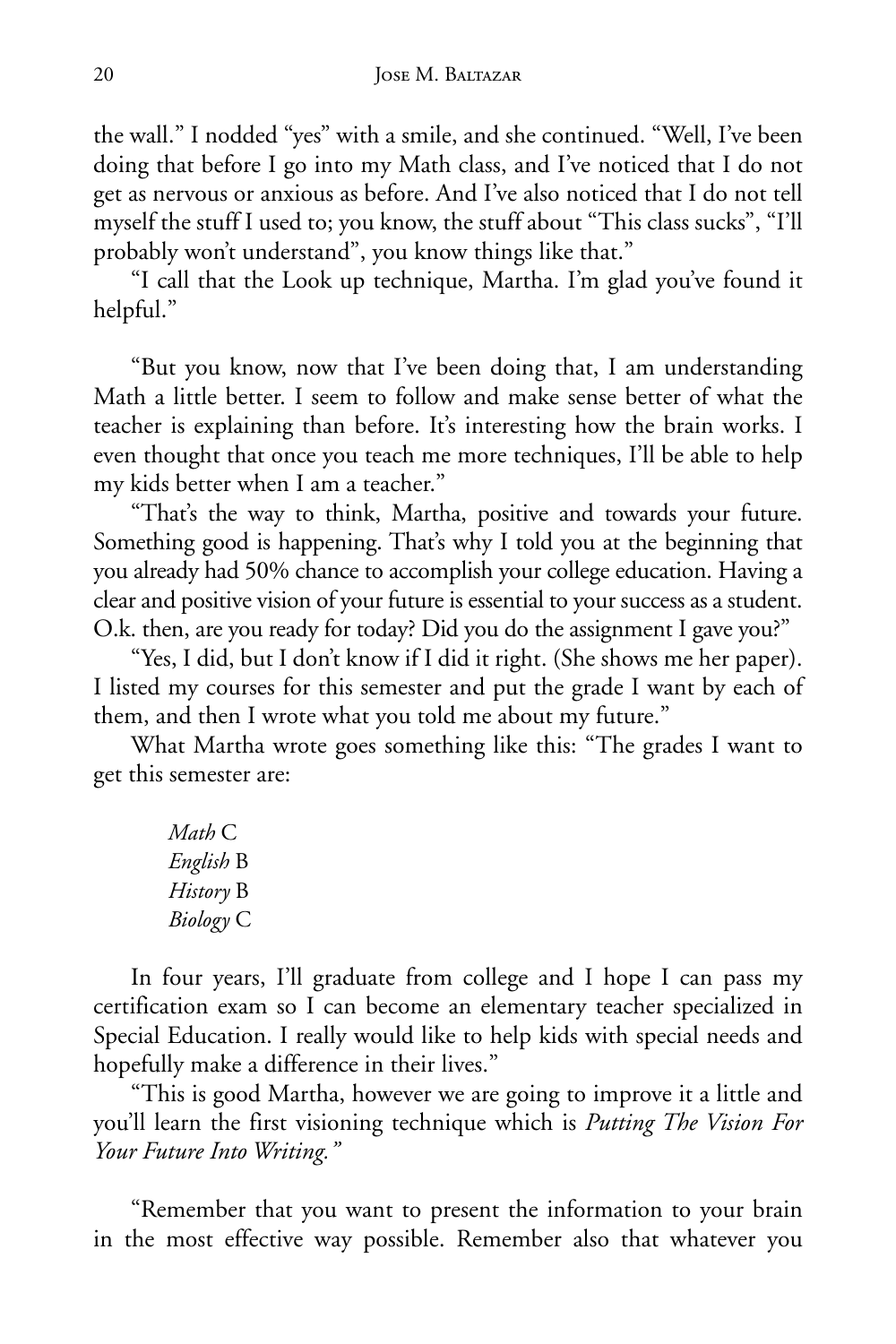present to your brain, it will interpret it as truth, so you want to present the information to it in the present tense and in an affirmative way. Your writing should sound like it is happening right now. For example, this is how I would rewrite what you just showed me."

"It is the end of this semester and my report card shows the following grades:

> *Math* C *English* B *History* B *Biology* C

In the year 2002 I graduate with a bachelor's degree in teaching. My specialization is Special Education. I have my certification already since I passed my certification examination, also. I am teaching students with special needs and I'm making a difference in their lives."

"One other thing to remember, Martha, is that your vision must elicit the strongest positive feelings possible. This will activate the right side of your brain much better and in turn your logical side, the left side, will also work effectively allowing you to understand information much better and empowering you to make much better decisions. When this happens you become much more motivated to take action towards your vision. So, it is helpful to add scenes and feelings to your writing about the grades you expect. I would add something like, "When I see these grades I feel very encouraged and I feel like I can continue doing at this level or even better in future semesters. I demonstrate to myself and other that I can be very successful in school." "I'll let you think about how to make your Vision more compelling and exciting to you between today and our next meeting. Something that will help you do that, is the second envisioning techniques which I call *Mind Mapping Your Vision*."

"A mind map of your vision is an actual drawing of what you have in your mind about your positive future. The drawing does not have to be artistic but it must contain picture representations of what you see in your mind. You can enhance your picture with words, and you can decorate it as much as you want. One other feature of a mind map is that your pictures and words must be done in colors that you like. The idea is to make your mind map as clear and attractive as possible to your brain so that when you look at it, you quickly are reminded of your thoughts (your vision) and you quickly re-experience the positive feelings it creates within you. Doing this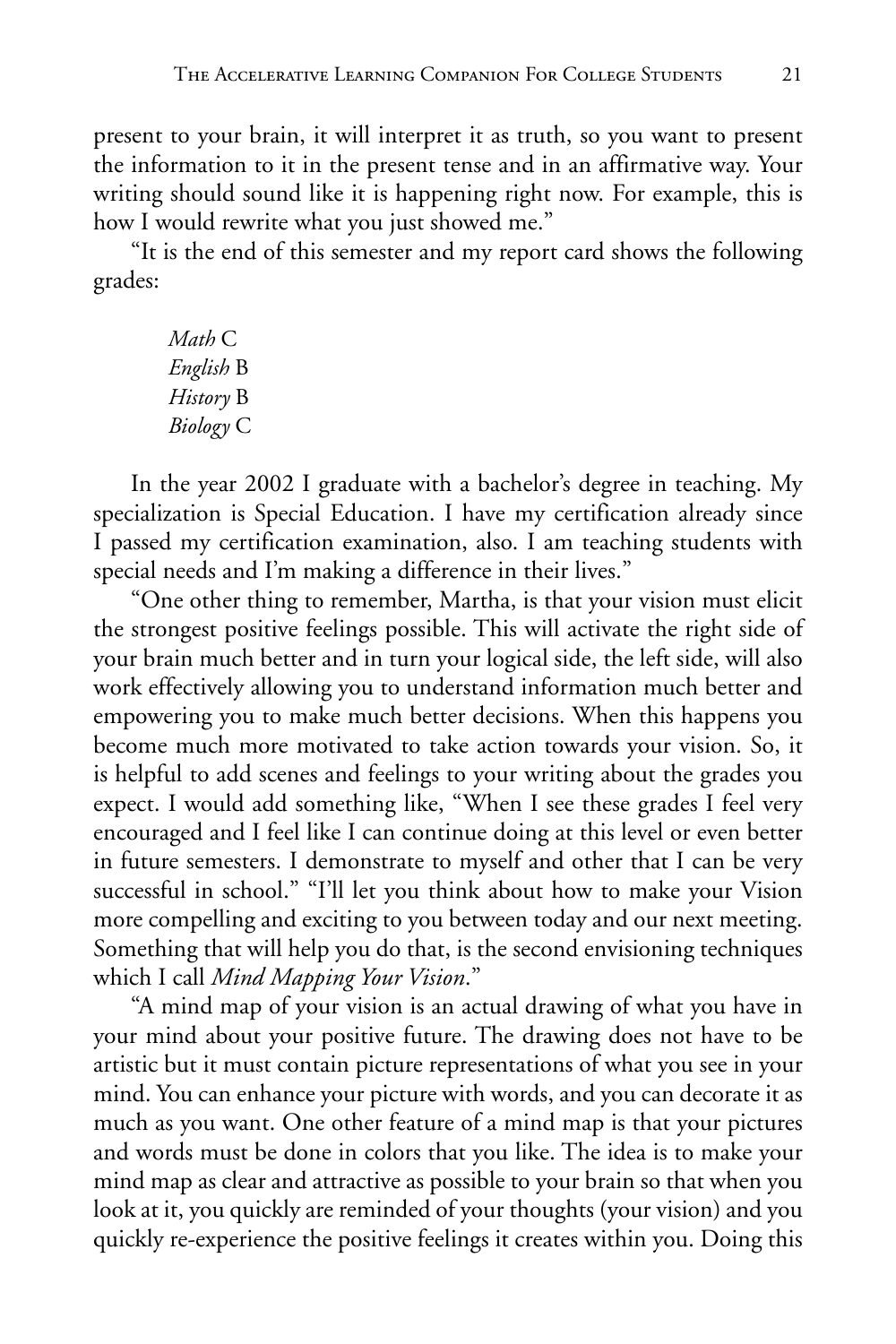exercise will also help you come up with more positive thoughts and scenes as well as feelings to add to your written vision. When you are done with both of these experiences, your written vision and your vision mind-map will be the same."

"I am going to give you a box of colors and a sheet of poster size paper and I'm going to take you to our conference room so you can work on drawing your mind-map of your positive future. I'll give you about thirty minutes so you can think and draw. Remember to include as much as you can think of related to the grades you expect to get this semester and what you expect to happen as result of graduating as a teacher."

I see Martha's expression. She looks like she is thinking: Thirty minutes to draw? What is this about?

"Martha, you look like you're wondering, What is the value of this?" "A little bit, but more than that, I'm wondering how I'm going to do it. I'm not a good drawer."

"Ah, ok; don't worry about how good you can draw. Just draw it. I use stick people to draw humans. And I only know how to draw a house in a very simple way. I'm not an artist myself. Remember that you can use words to describe or enhance your pictures. Just one more point; when you draw your mind map start from the middle of the sheet of paper and branch out from it. Let me show you a quick example:

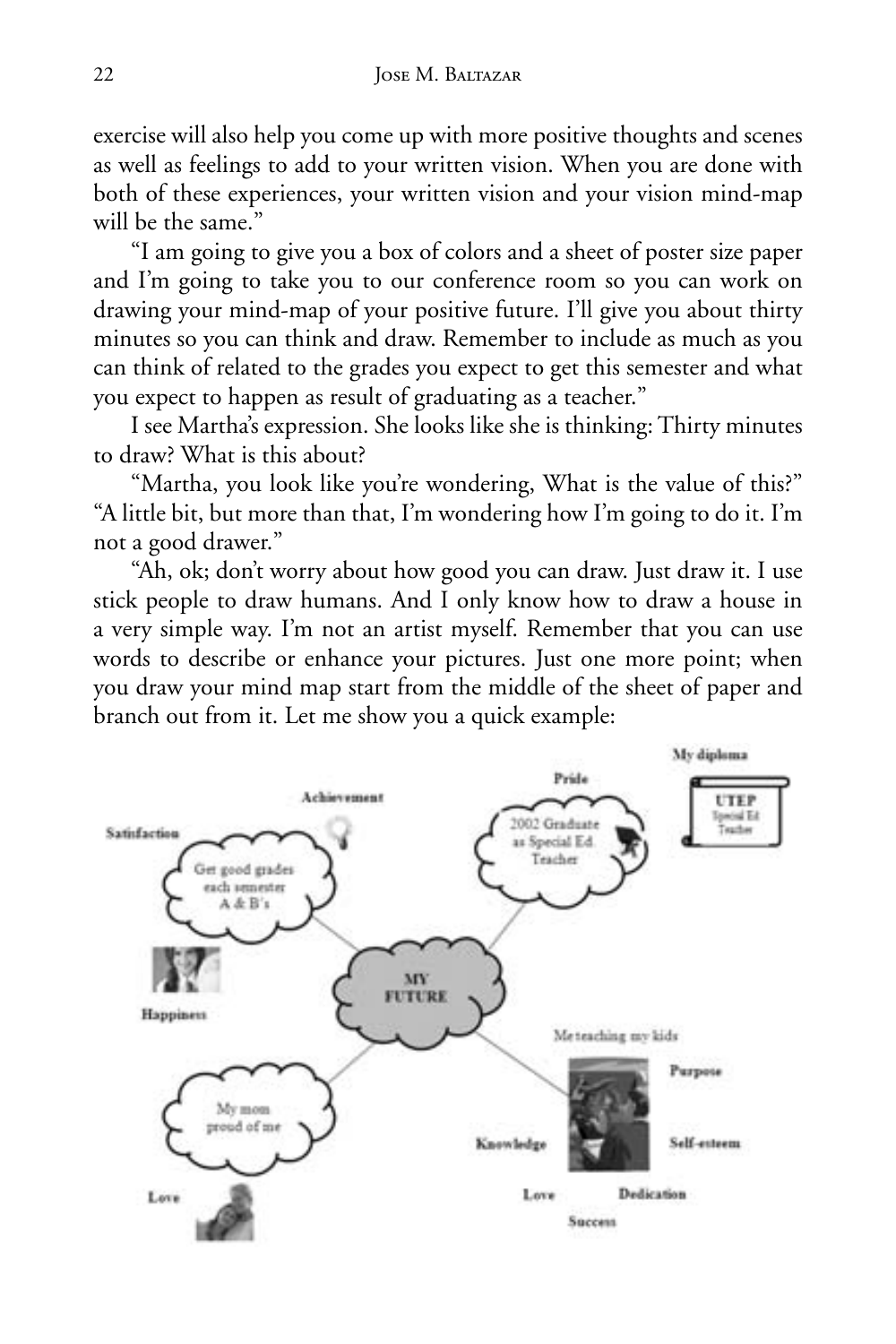"Do you get the idea, Martha? Put as many positive thoughts and images that come to your mind around the center and draw pictures that go with these thoughts and do it in the colors you most like. Decorate your mind map as much as you want and don't worry if you are not so artistic in your drawings. Have fun doing it. That's what is important. Let's go into the conference room and you can do your own drawing."

After about thirty minutes I check on Martha and I find her drawing with a smile in her face. "How are you doing, Martha?"

"Well, I've drawn and written quite a bit. Once I got started, I kept thinking and look what I've got."

She shows me her drawing on the poster paper. "Wow! You've really done a good job. I see you have added a lot more to it than what you wrote before."

"Yeah, this mind mapping thing is fun, and putting my thoughts down on paper became a lot easier by doing it this way."

"There you go, Martha! What did I tell you? PEOPLE LEARN MUCH BETTER WHEN THEY SEE THE BIG PICTURE. A mind map is easier because when you do the mind map it is the right side of your brain that becomes activated. At the same time, positive emotions are registered in your brain's right side. Looking at your big picture and experiencing positive emotions allows the logical side of your brain to also function much better. This is why, now that you've done your mind map, you can turn around and be able to write your vision down with much more detail. Writing logical thoughts require your logical side of the brain, but the ideas (creativity) have to first come from the right side of your brain."

"I see, so now you're going to ask me to write my vision again with all the detail I've put down on my mind map?"

"You got it!"

"But why do I have to write it down? Can't I just leave it like this, just the mind map?"

"You could leave it like that, but I want this first step of your way to making school easier for you to be really effective. I need to teach you one more visioning technique; the most powerful one. However I do need you to write down your vision with the detail you have added to your mind map. Are you willing to do that?""Yes, of course. I really want to learn this stuff for myself and for my kids" (She is already thinking as if she is a teacher).

"Do you think you can come in tomorrow? This way we'll finish this part and I'll show you the other technique you can start using right a way."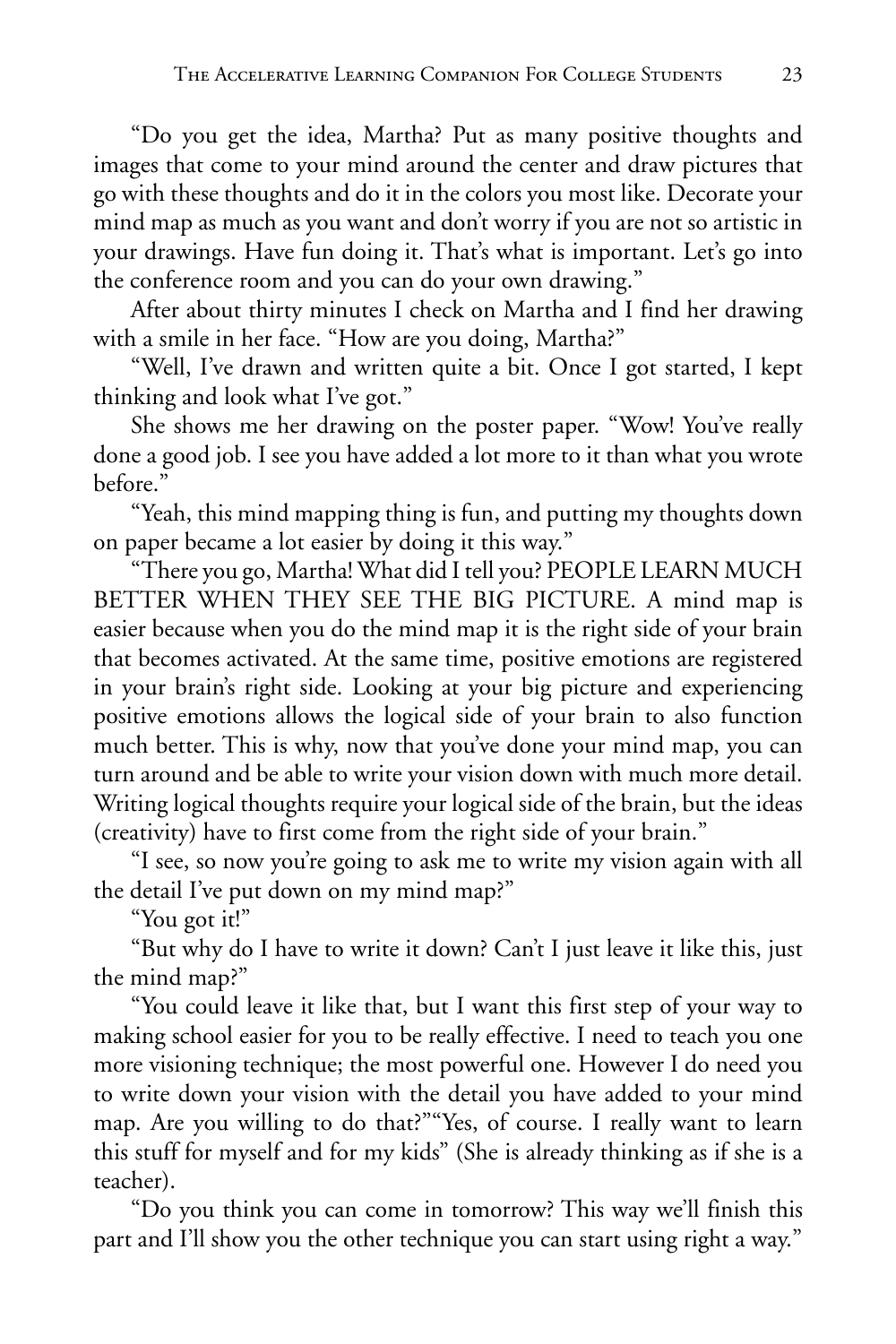"O.K. I'll be here tomorrow morning. Is nine a.m. ok?"

"Yes, I will see you at nine a.m. but remember to write your expanded vision and bring it with you tomorrow. I cannot teach you the third technique without it, ok? And also bring your mind map with you."

"Yes, I'll have it ready. I'll be here."

#### *VISUALIZING AND RECORDING YOUR VISION IN YOUR BRAIN—The third and most powerful technique.*

The following day Martha showed right on time. I welcomed her and asked her to sit down. She smiled at me as she sat down and I noticed that she looked brighter than the previous times I had seen her.

"Martha, I noticed that today you are smiling more, and you look brighter than before. What's happened? Did something real good happen to you since yesterday?"

"Not really, but I did spend quite a bit of time thinking about what I want for my future and I was able to add a few more things. Thinking about that and the possibility that it can actually happen to me, makes me feel good. I just felt very good doing this exercise. I had more fun drawing it than writing it though."

"Did you draw it first and then wrote it, or did you do the opposite?""I drew it first. It was easier to write once I had the pictures to look at. I even thought that when I do my writing for my English class I will first draw quick pictures of my ideas, and then I'll start writing."

"That's good, Martha. This exercise has actually helped you in other areas. Mind Mapping is a good tool for learning. I will discuss this technique in more detail when we talk about the principle of Awareness and, by all means, try it in your writing class. First let's cover what I think is one of the most powerful envisioning techniques. This technique is a meditation technique which makes the picture of your future very sharp and more permanent in your memory and your brain. By recording your future in your mind in a sharp and permanent way, it becomes much easier for you to be self-motivated because you can easily integrate your brain for full functioning. The left and right side of your brain as well as your memory will work much better. Are you ready?" "Yes I am!"

"Let me see what you drew and wrote because I'm going to guide you by using what you did."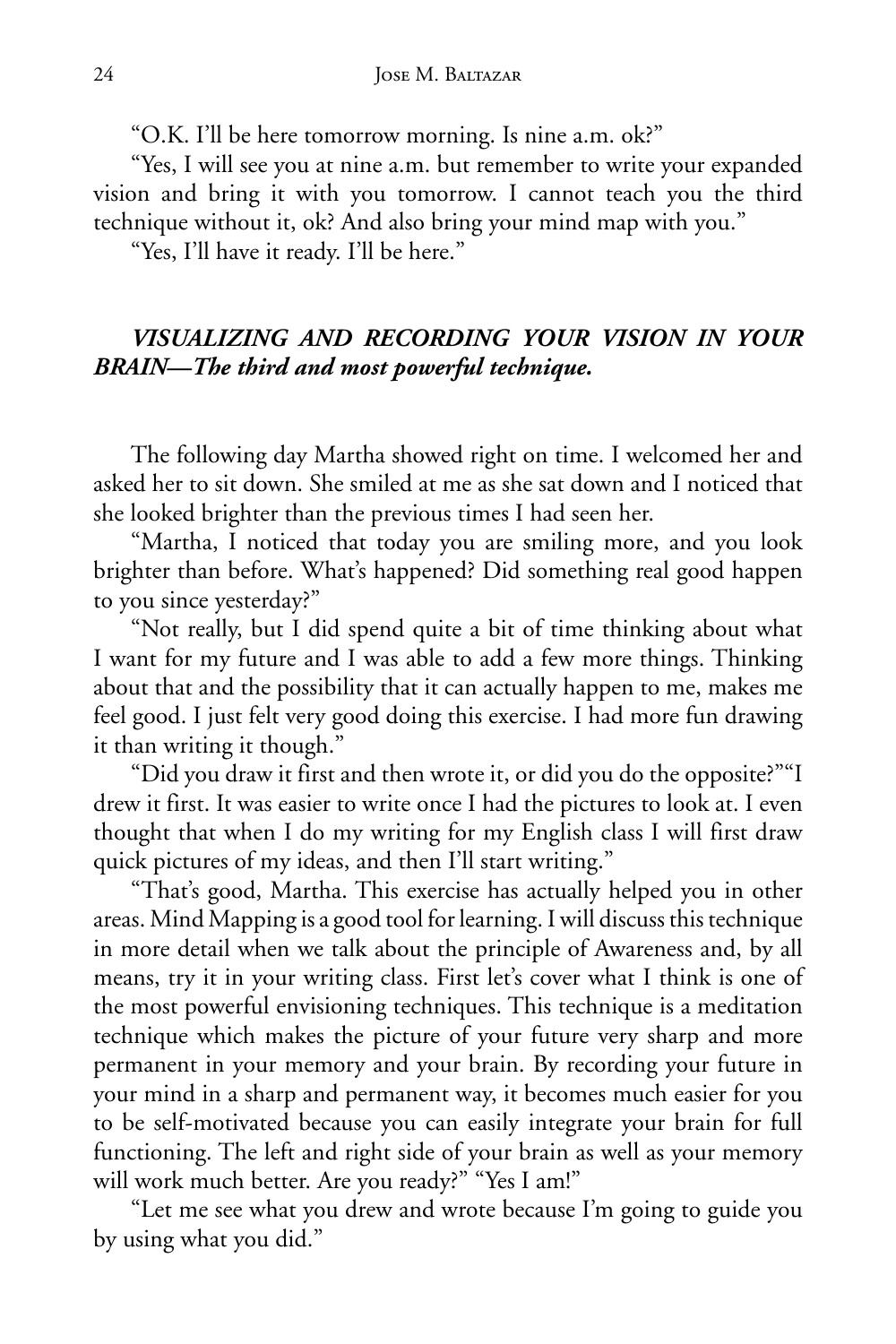She handed me what she wrote and drew. Following is Martha's written vision.

#### Martha's Vision of her Future

#### MY VISION FOR MY FUTURE

At the end of this semester I get a C in Math, a B in English, a B in History, and a C in Biology. Getting these grades makes me feel like I am smart enough to get even higher grades in future semesters, and so I make A's and B's each semester until I graduate.

In three years I graduate with honors with my Bachelors degree in Teaching, and I start working as a teacher for one of the schools in the city. I make \$30, 000.00 per year and I travel to Europe and other countries every year. I take a vacation with friends and family during my time off from teaching.

I also buy a nice three bedroom house, in a nice neighborhood and my mom lives with me.

My mom is very happy for me, and she is also very proud of me. I feel very happy, successful, and satisfied with what I have accomplished. I help kids with special needs. I am one of the best teachers and my kids are happy and they learn very well with me.

I am a happy person because I've been able to accomplish my dream of being a teacher.

"WOW, Martha! No wonder you were smiling when you came in. You have done a very good job. From what I see on your mind map and reading your vision, I can tell you get good feelings from it."

She nods "yes" with a smile.

"The meditation I am going to guide you through, Martha, needs to be done in a quiet place where there won't be any interruptions. You need to be sitting or laying down. Since you are here in my office, I'll close the door to it and I will turn the ringer of my phone off. Remain seated and put your back flat against the back of the chair. Let your feet rest flat on the floor, and let your arms rest on your lap. Hold your head up straight or up in an angle about 30 degrees just like when you looked up at the wall before. Breathe slowly and evenly. Breathe deeply through your nose and into your stomach. Hold the air in for a count of four or five seconds and exhale slowly through your mouth. Keep breathing like this through the exercise. Once you've taken four or five deep breaths like that, close your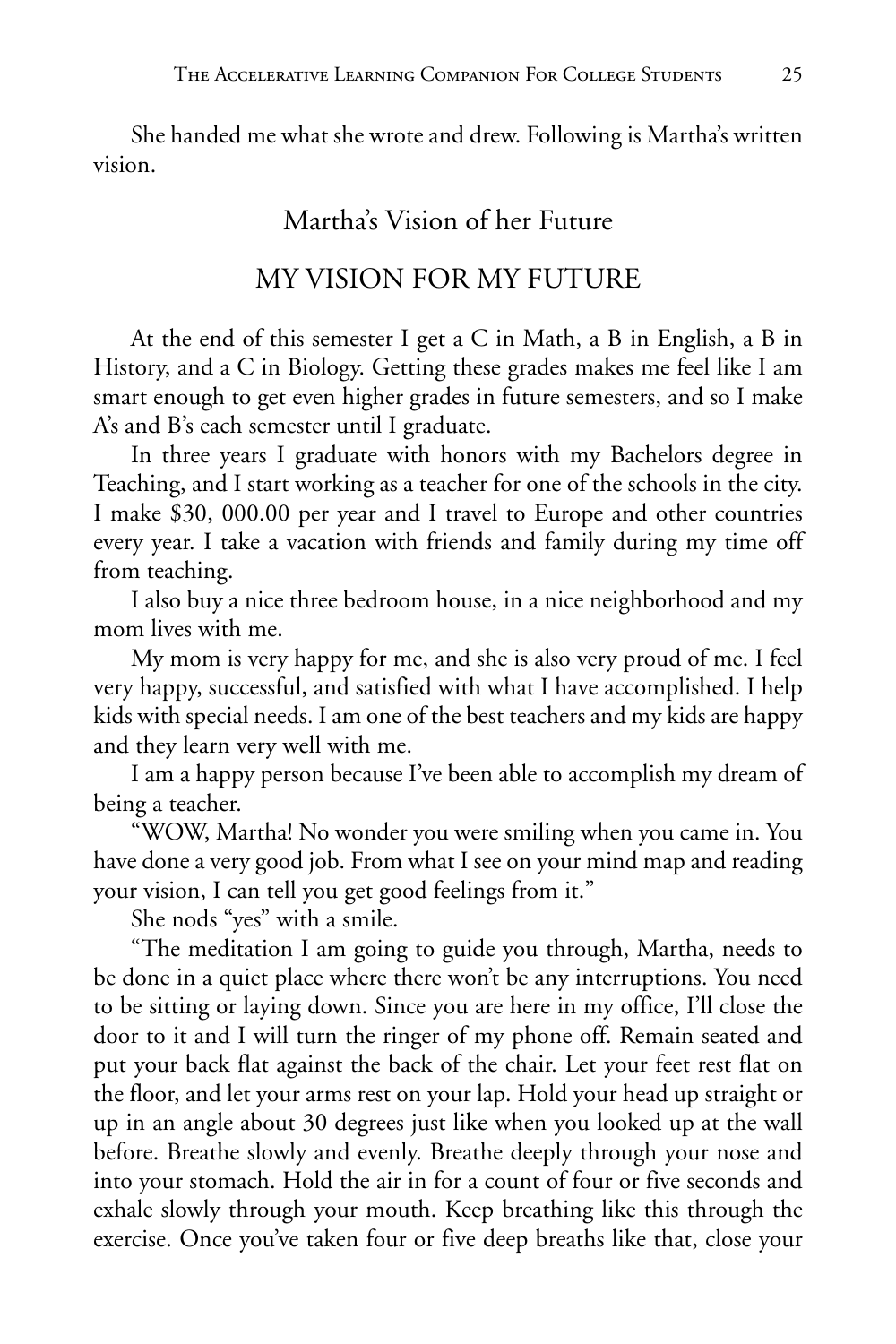eyes and listen to my voice as I guide you through the visualization of your future. Ok, are you ready?"

She nods, "yes".

"O. K, sit like I told you and start breathing slowly and deeply. As you are doing this I will play relaxing instrumental music softly in the background (I start my cd player as I tell her this.) Just relax, Martha, as I guide you. Listen to the music, close your eyes, continue breathing slowly and deeply, and remember to keep your head up. Breathe slowly and notice how your mind and body feel relaxed almost instantly. Keep breathing slowly and deeply, and relax. Bring to your mind what you drew and remember what you wrote. Remember each positive aspect of your vision of your future and notice the positive feelings you feel in your entire being. In your body and your soul. Notice how you feel as you hold your report card at the end of this semester and you get the grades you expected and worked for. Notice the feelings of competence and personal power you get from this experience. You feel and see for yourself that you are intelligent enough to get high grades in the semesters to come. And as each semester ends you see yourself getting even higher grades in the semester to come. And as each semester ends you see yourself getting A's and B's. And as you hold each report card for each semester that ends, you feel full of hope and anticipation for the day when you graduate with your teaching degree.

And the day is here when you are walking up the stage during your graduation ceremony, and you are proud of yourself as you receive your diploma from the hands of the University President; and you hear your mom and your family and friends applaud and cheer for you. You are graduating with honors and the President of the University tells that to the entire congregation. And as you hear this and get your diploma, you can see yourself teaching children with special needs helping them be successful like you are. You have done so well in school that you already have a job offer. After your graduation, you'll be working for one of the schools in the city.

Keep breathing slowly and deeply Martha, and relax and experience all the positive feelings that come with this experience. Remember that to your mind this is already real.

The Fall semester is here and you are teaching. You have a class of special needs children, and as you teach them, you help them develop a vision to succeed, just like you have done. They are motivated to learn despite their special condition, and they and their parents, and the entire school have a special appreciation for you because your kids learn and progress so well.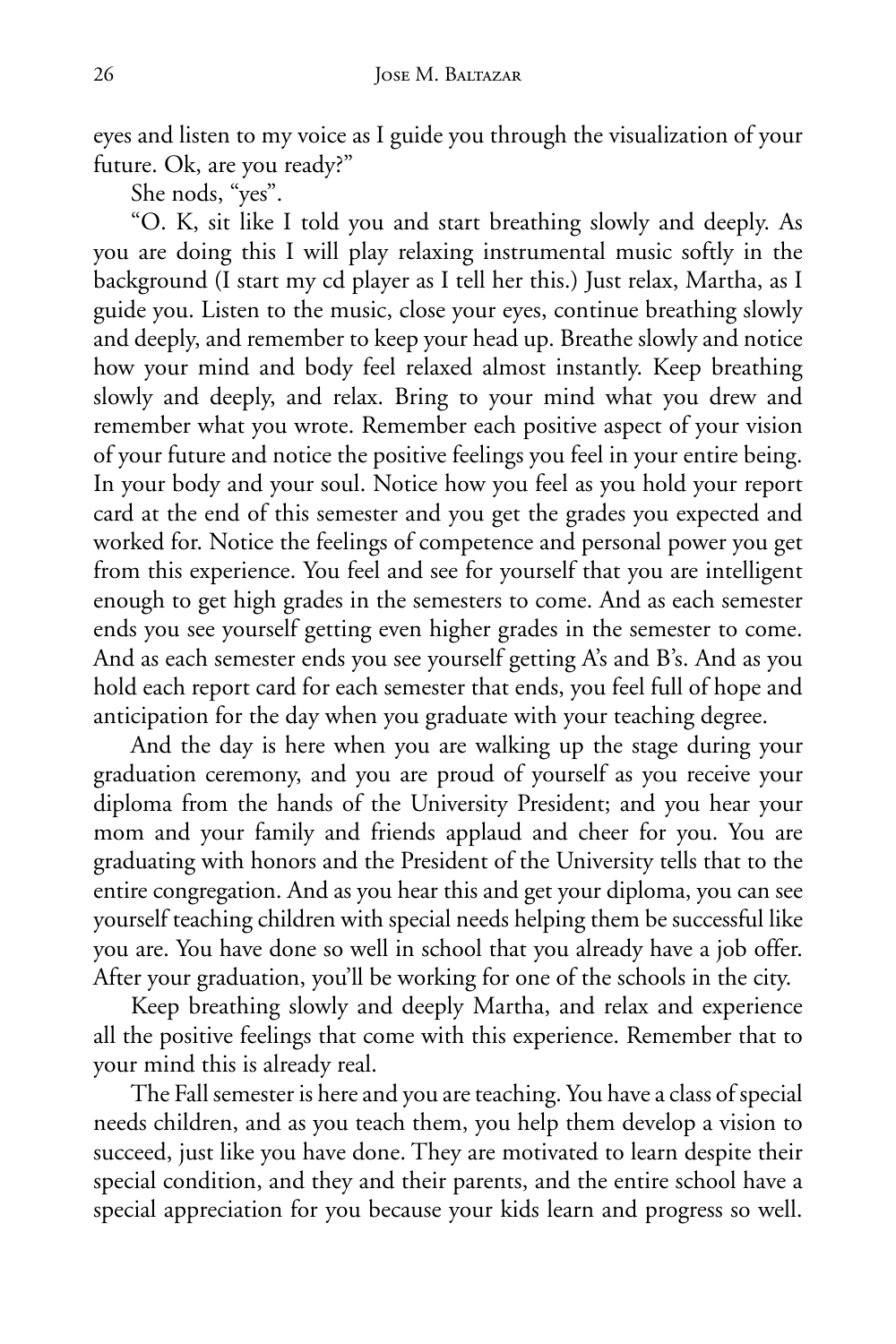You are indeed, a master and excellent teacher, and you enjoy your job and profession so much.

Your salary is 40, 000. 00 per year and this affords you the ability to buy a three bedroom house. So you look for a house to buy and you have bought a house which gives you the satisfaction you always wanted. Your mom lives with you, and you and her have a good relationship as you live together and work in harmony to fix the house the way you like and enjoy.

You've always desired to travel and know other parts of the world, and you have already bought the tickets for you and your mom to travel to France the upcoming year, and you are looking forward to it. You already envision yourself enjoying this trip with your mom, and both of you plan it and with great expectations and can already experience the sense of enjoyment.

Keep breathing slowly and deeply Martha, and notice the positive feelings and the state of hope, expectation, and desire to act to achieve your future, which to your brain and your entire being is already the present.

Keep breathing slowly and deeply. I will say three short affirmations and I want you to mentally repeat them to yourself. I will repeat each affirmation three times. Each time I repeat the same affirmation, I will stress different words. I want you to repeat it to yourself the same way.

Keep breathing deeply and slowly, and continue being relaxed. Repeat mentally after me:

My vision is reality, *now*.

*My* vision is reality, now.

My vision is *reality*, now.

*I have* the intelligence and the ability to achieve it.

I have the *intelligence* and the ability to achieve it.

I have the intelligence and the ability to *achieve* it.

And, *I do* what needs to be done, now.

And, I do what needs to be *done*, now.

And I do what needs to be done, *now*.

Keep breathing slowly and deeply, and slowly open your eyes. With your eyes open take four or five deep breaths. I'll turn off the music, and after your last deep breath, please, get up and stretch a little bit."

"How, do you feel, Martha? I noticed that during your graduation you got a little teary, and again, during your teaching and helping your students."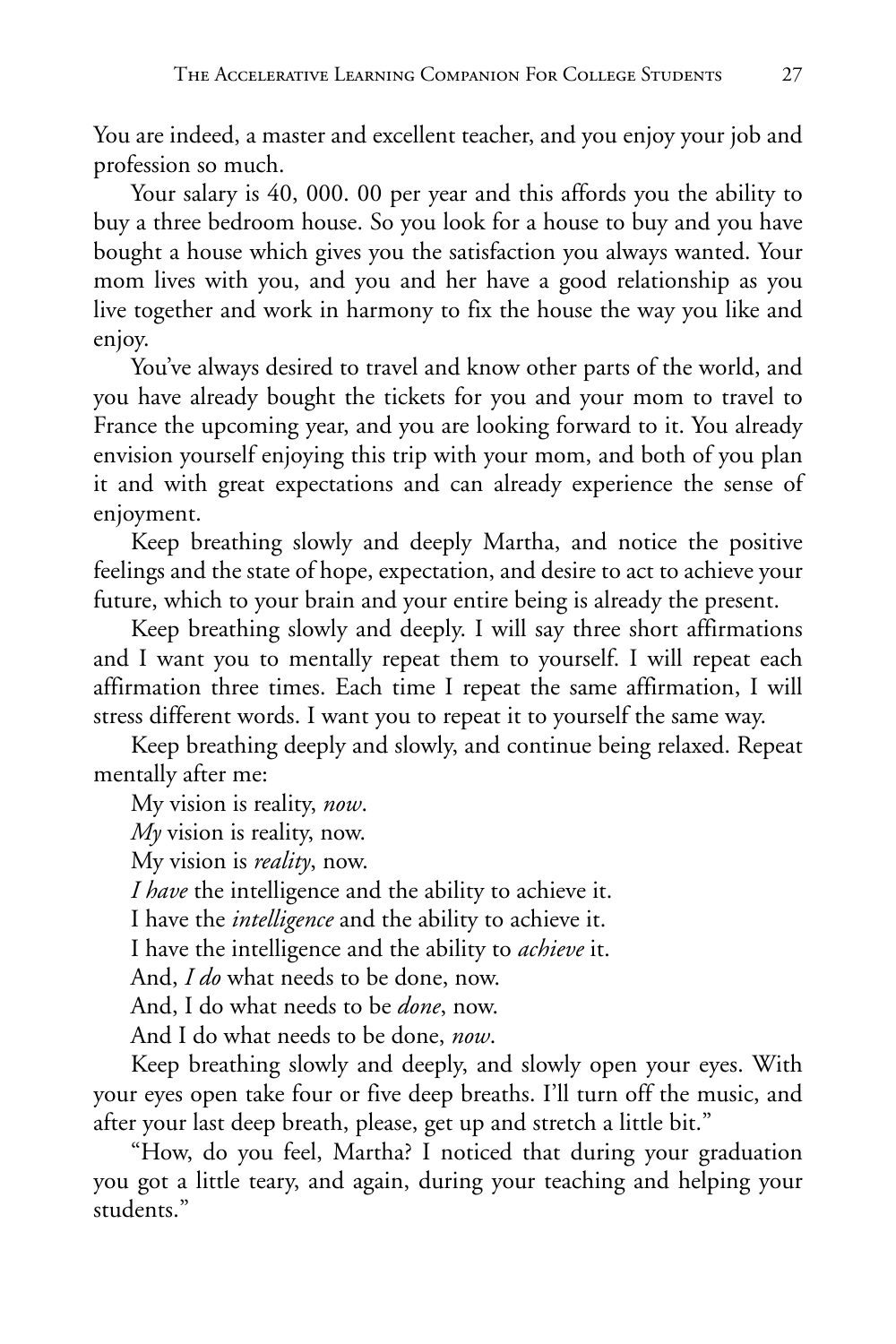"Everything felt so real, specially these two things. I felt like I was actually there and everything was actually happening."

"Close your eyes for me, Martha. Take a couple of deep breaths like before, and think again about your future." She follows my instructions, and smiles. "What is happening?"

"God! I closed my eyes and everything came back together with the feelings." "And what does that make you think?" "That I've got to keep trying. I can't give up."

"Good, not only do you feel more motivated, but your brain functions many times better when you are in a more positive state of mind. In addition, by consistently recalling what you are trying to accomplish in a vivid and strong way such as the way you've done it during the meditation, your mind moves you to look for and try different and better ways to perform actions that get you to your goals."

"I can see how doing this visualization often, especially when I feel down for any reason, can be very helpful to lift up my spirit; and when things are going well like today it can help me feel very motivated."

"That's the whole point of it and I'm glad you have experienced it so well. Some people may need more than one time doing the meditation in order to capture the images and experiences and the intense feelings you felt.

I am going to give you a copy of the music cassette to take home so you can perform the meditation by yourself. Find time to do it at least twice a day. Do it one time at night as you get in bed or just before falling to sleep.

Write down the three affirmations the way I told them to you and repeat them to yourself as you finish your meditation, and let's see what happens this week. I won't see you until a week from today, Martha.

What I want you to do between now and the time we meet again is to do the meditation at least twice a day. I also want you to post the drawing of your vision for your future in a place where you can see it everyday. For example, you can post it near the area where you study or on the wall in front of your bed. Put it in some practical place where you can't avoid seeing it everyday and as often as possible. In addition, carry your written vision with you everyday and read it in a quite place by yourself at least once everyday.

I want you to do one more thing. Before you walk into each class you are taking, look up and think of the future you desire, your vision,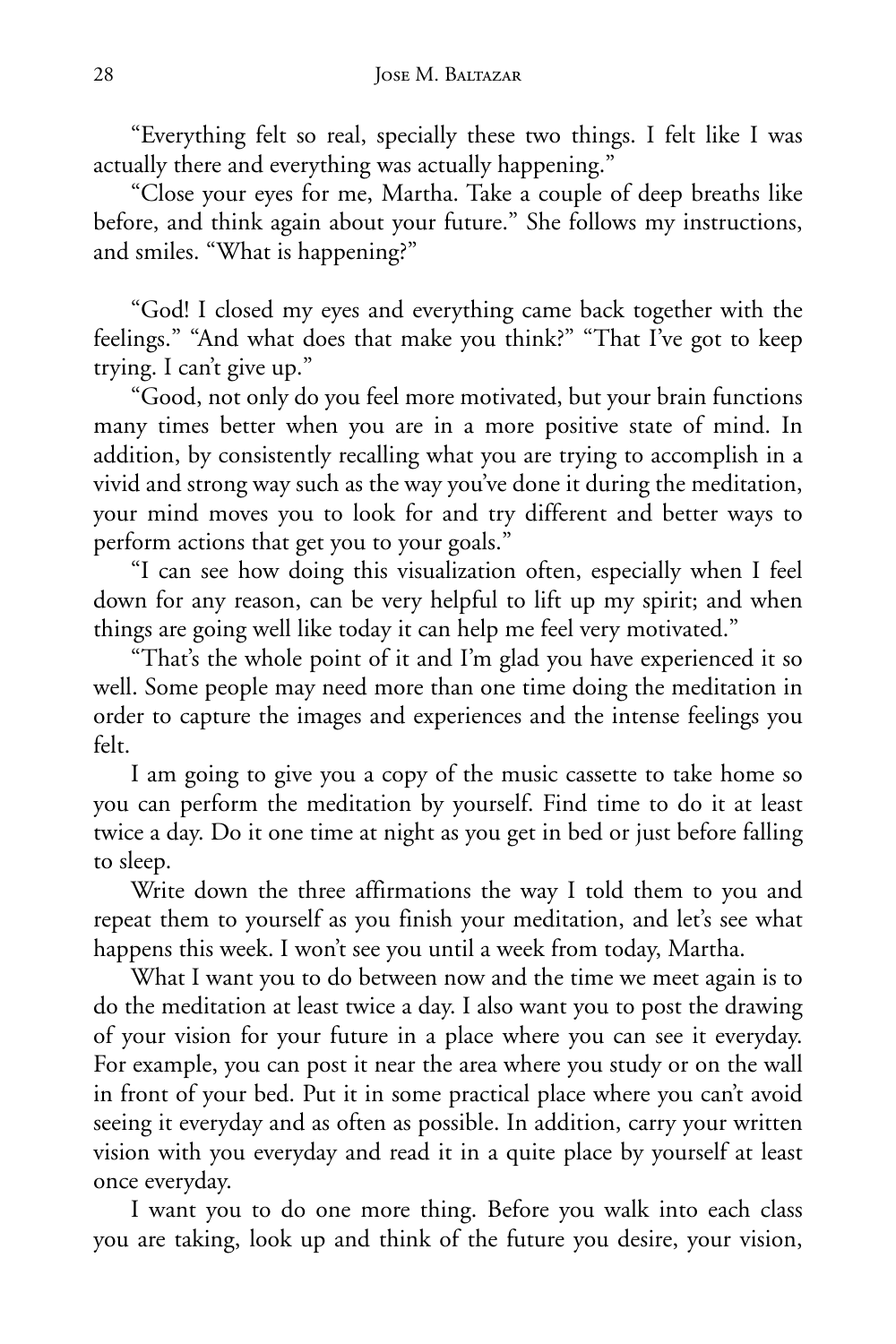and quickly say to yourself the affirmation we used at the end of your meditation. This is your homework, Martha. Will you do it?"

"Yes, I will. I am already looking forward to our next meeting."

"Thanks, Martha. I wish more students came seeking this kind of help. We would have many more students graduating and living healthier lives. This is one reason why I visit classrooms, and offer workshops in Accelerative Learning. If you have noticed, I have not told you that you have to practice more or study more time. Accelerative Learning is about managing the unlimited resource and potential you have in your brain and your entire being. When you do this you function and perform many times better, as a learner and human being. This effect causes the perception of acceleration. You can progress easier and faster.

O.K. Martha, this concludes our session. I'll see you next week on the some day at the same time."

"Thank you, Mr. Baltazar. I'll be here."

#### **RECOMMENDATIONS TO THE READER**

I've been in education for thirty years and to date one of the biggest concerns educators have is the large amount of students who do not complete their education. They get side tracked, and drop out. The truth is that over all, statistics have not really improved through the years. According to the U.S. Department of education statistics for 2009/2010 out of every four students in High School at the most two will succeed. In college the statistic is even more challenging. Out of every four students who start college only one will complete his studies.

With the drop out rate being so high, every student is at risk, even you. If you are in high school, you have a 50% chance of failing. If you are in college, you have a 75% chance of failing. Therefore, increase your chances of success by learning and practicing the techniques I am sharing with you in this book.

#### **IDENTIFY YOUR FUTURE CAREER**

In this chapter I have shared with you the key principle of VISION. One of the most important things that will help you define your vision for your future is to identify the career you will get into. The career you choose, identifies the major or program of study to have in college, I strongly recommend that you go through a process of career guidance at the high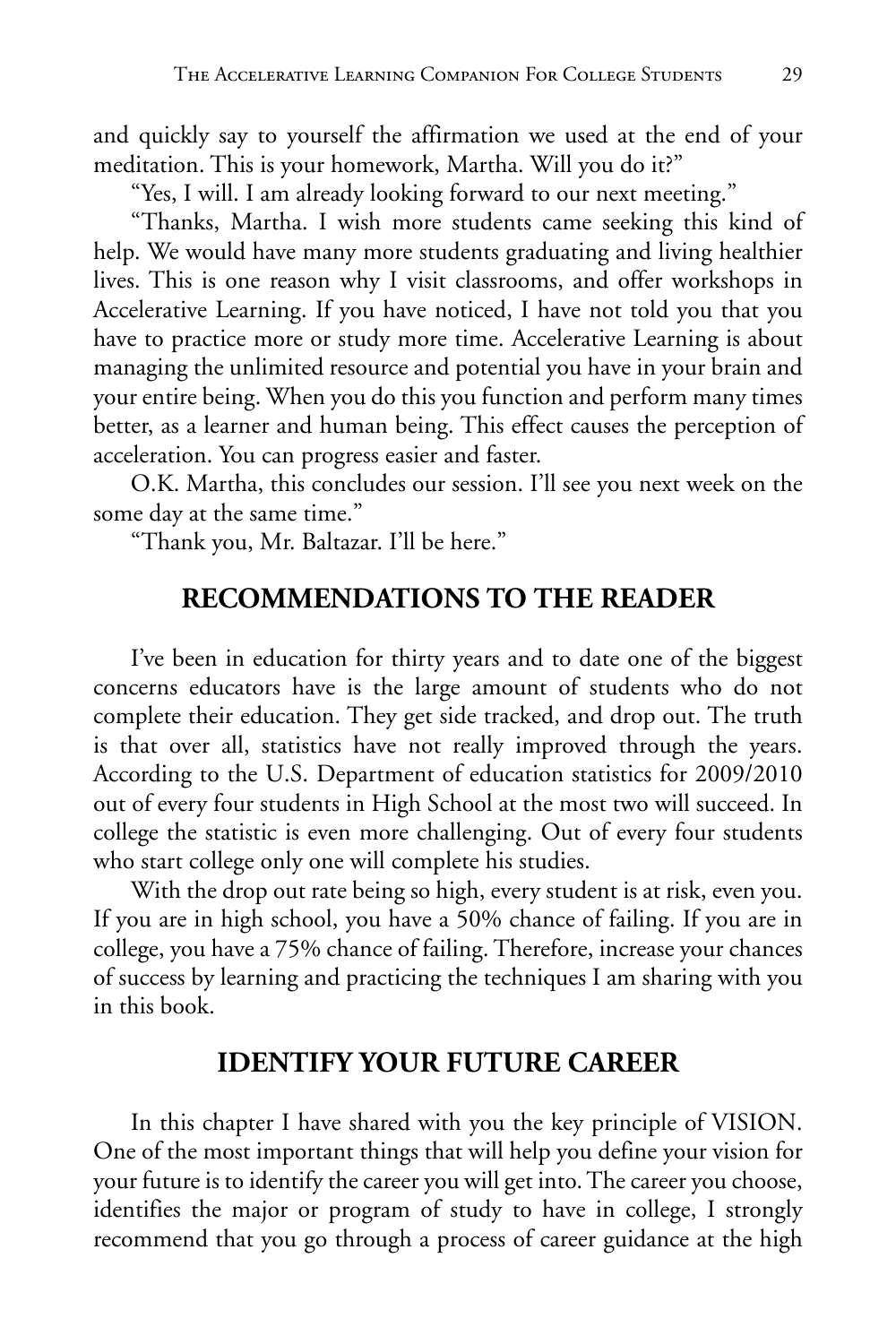school or college you are attending. If you are not yet sure of what career to study for, you definitely need to decide. If you already have identified a career and a program of study for yourself, I strongly recommended that you do the process, too. The process of career guidance provides you with information about yourself and the occupation you have selected beyond just the money and opportunity for employment. The process helps you identify the purpose of what you do, which over the long run, is more valuable then how much money you'll make. We have a lot of frustrated professionals in the world of work. Make sure you won't be one of them.

One of the major advantages that Martha had over many students, even those considered normal or smart, and that helped her become so successful in her studies was the fact that she knew what she wanted. Her purpose is reflected in her passionate desire to help other people with learning disabilities.

You too should feel excitement about your future career. You should know and be passionate about the benefits you will receive, and the contributions you will make to society by practicing the career you've chosen. The career guidance process helps you in this area.

Career Guidance services are usually offered free of charge at most high schools, colleges, and universities, and they are usually available through the Counseling Department.

It is known from psychological and brain research that people who achieve their goals are driven by a strong and clear vision of their future. I want you to be that student, that successful person.

In the meantime your desired grades each semester and your graduation and the ceremony should be the driving forces of your vision. Once you determine the career you'll pursue you can add the purpose for and the results or fruits of your career life.

#### **ALLOW YOURSELF TO DREAM**

When you develop your own Vision, allow yourself to dream. Let your mind tell you what to include in it. Remember that you don't have to know how you will achieve it. Just dream, write and draw.

Your brain draws from this picture the imagination and creativity necessary to set reasonable goals for yourself. This is why this principle is the key for learning. The integration that occurs in your brain automatically makes you more intelligent intellectually and emotionally.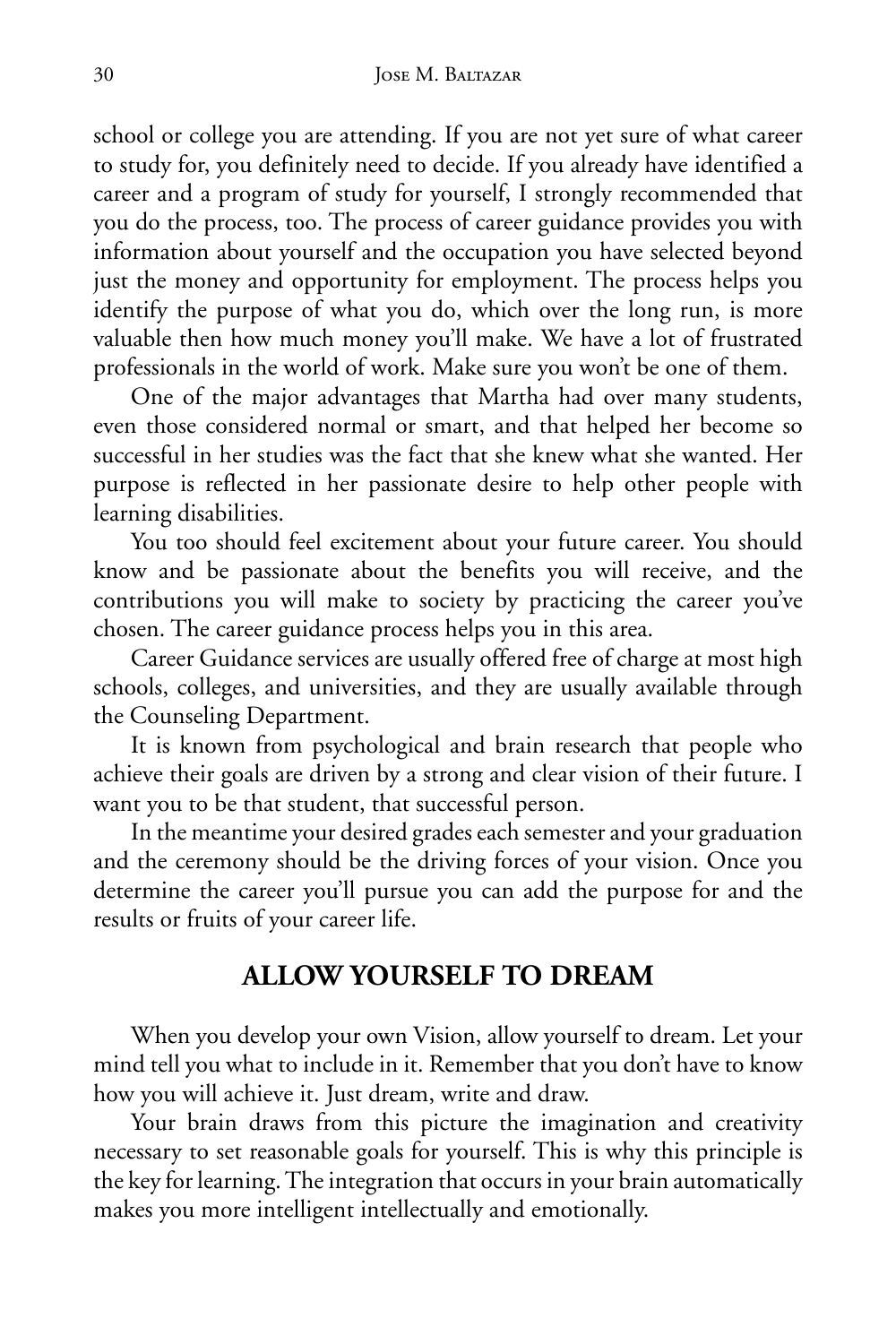You will see this happening to Martha as you continue reading her story. You too, have a greater potential than you can even imagine at this time. Develop and realize that greater potential in yourself through the techniques offered in this book.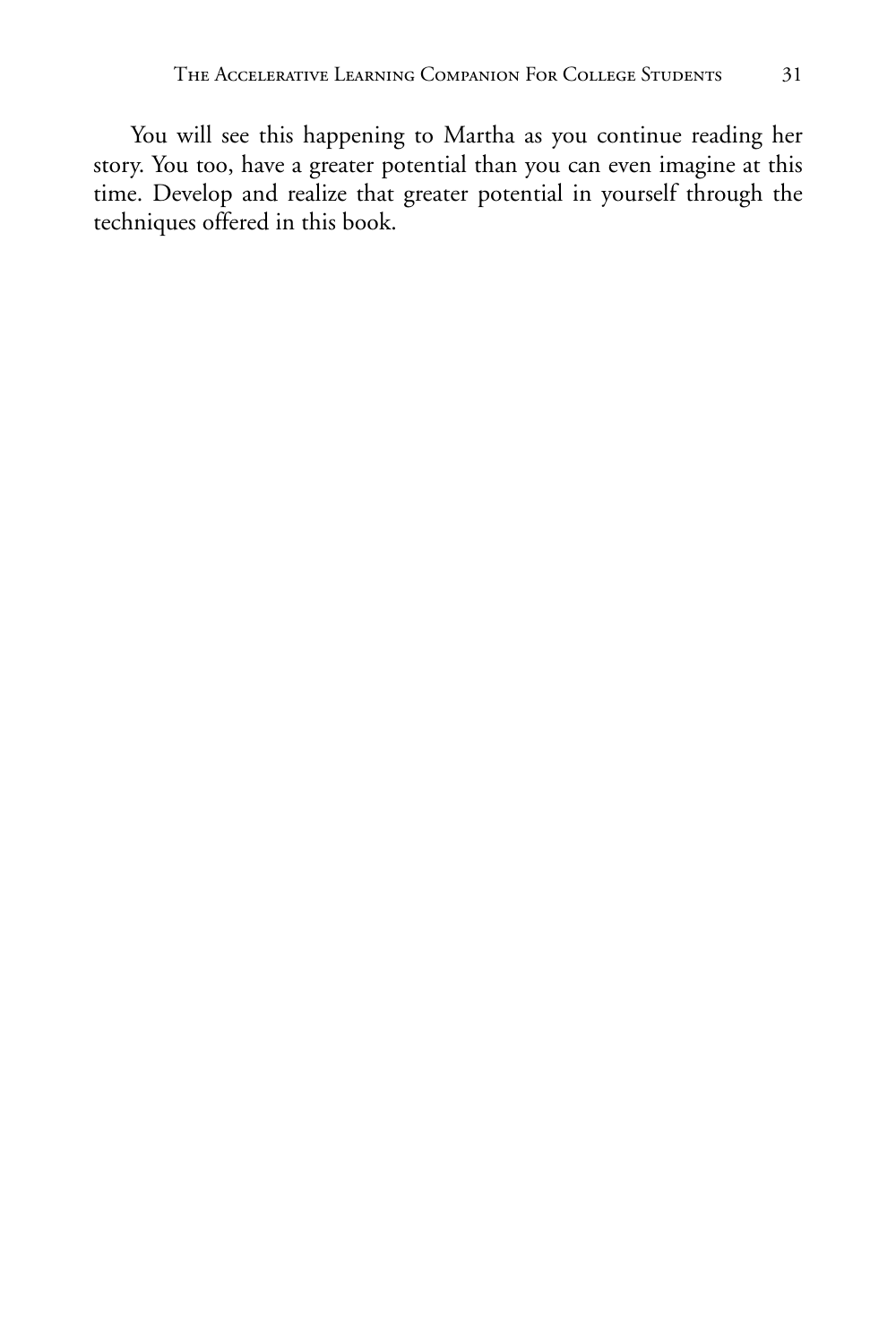### **CHAPTER 4**

### **THE SECOND KEY OF ACCELERATIVE LEARNING**

#### **THE POWER OF SELF-BELIEF**

#### **YOU HAVE AN UNLIMITED POTENTIAL TO LEARN**

Martha came a week later to our appointment. She arrived right on time and I noticed that she was smiling and she was dressed nicer than before. She had her hair fixed nicer than previous times. She looked much sharper than before.

"Martha! Come in. Have a seat. You are looking very sharp. Tell me, what's been happening? Are you going to a meeting or some special function?"

"No; I just have been feeling much better than before. You know that stuff about vision and the meditation you taught me have really worked for me. I've been able to sleep much better at night and I do not worry anymore about what is going to happen. As a matter of fact, I just got an "A" in a math quiz the other day. I had never gotten an "A" in anything I did in Math. It seems that now that I don't worry so much, I am doing better. I have a test coming up in Math next week and I feel pretty good about it. That stuff really works. Now I am always thinking about my future but I don't worry about it. It's always in my mind in a positive way."

"Have you been doing what I taught you last week? Have you posted your vision where you see it everyday? Have you been reading your vision everyday, too? Have you done the meditation like I told you?"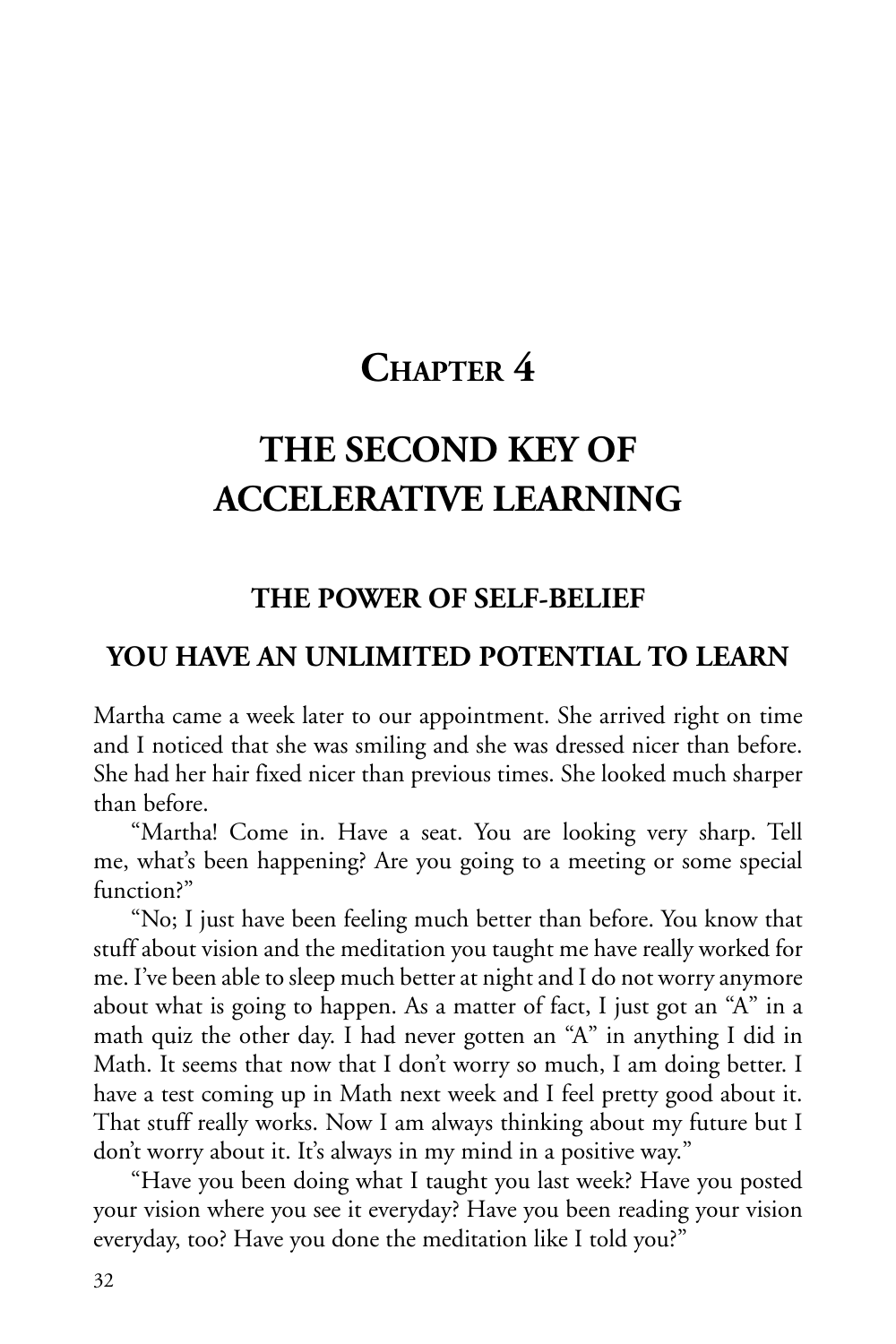"Yes, and now I feel like doing it whenever I have time. Like, if I am having lunch, I'll pull out my notebook and read my vision of my future. Or if I am resting at home, my mind starts thinking of it and I go to my room where I have my vision posted, and I'll play the cassette you loaned me while I look at it and think about how my future will be."

"Are you pushing yourself to do this, Martha, or is it happening automatically?"

"The first two or three days I had to remind myself to do it, but the last few days it just comes to my mind. I like doing it. I look forward to it."

"Great! How about the meditation? Have you been doing it?"

"Yes, I like doing it at night when I get in bed. It helps me get relaxed and it has been helping me sleep very well."

"Have you been doing it twice a day at least?"

"Yes, but I don't always do it when I get up. I do it at night, for sure, and during the day sometimes I do it late in the morning or in the afternoon when I don't have class."

"That's ok as long as you do it at least twice a day. Keep doing this for a few more days. Eventually it will be automatic. You'll do it without having to remind yourself. From what you tell me, the process of envisioning your future is working. You are remembering it often, and you are doing it without worry or doubt. You have seen the positive effects of this through the good grade you've gotten in Math. This is happening because your brain is functioning at a much higher level and at a faster rate. Your brain is working more completely. You have energized cells and regions of your brain that previously were inhibited and inactive. I told you Martha, this stuff works."

"Yes, it does! I am surprised, and other classes seem easier, too. I hope my grades improve there, too."

"They will Martha. They will. Let's move on to the next key of Accelerative Learning, shall we?"

"Yes, of course!"

"The second key is the principle of **Self-belief** which states that *everyone, including you, has an unlimited potential to learn.* What does the word *unlimited* mean to you, Martha?"

"That there are no limits, like there is no end to it, or like something can not be counted, or something that has no boundaries."

"Exactly! Now, what does the word *potential* mean to you?"

"It means, like power or ability for something, right?"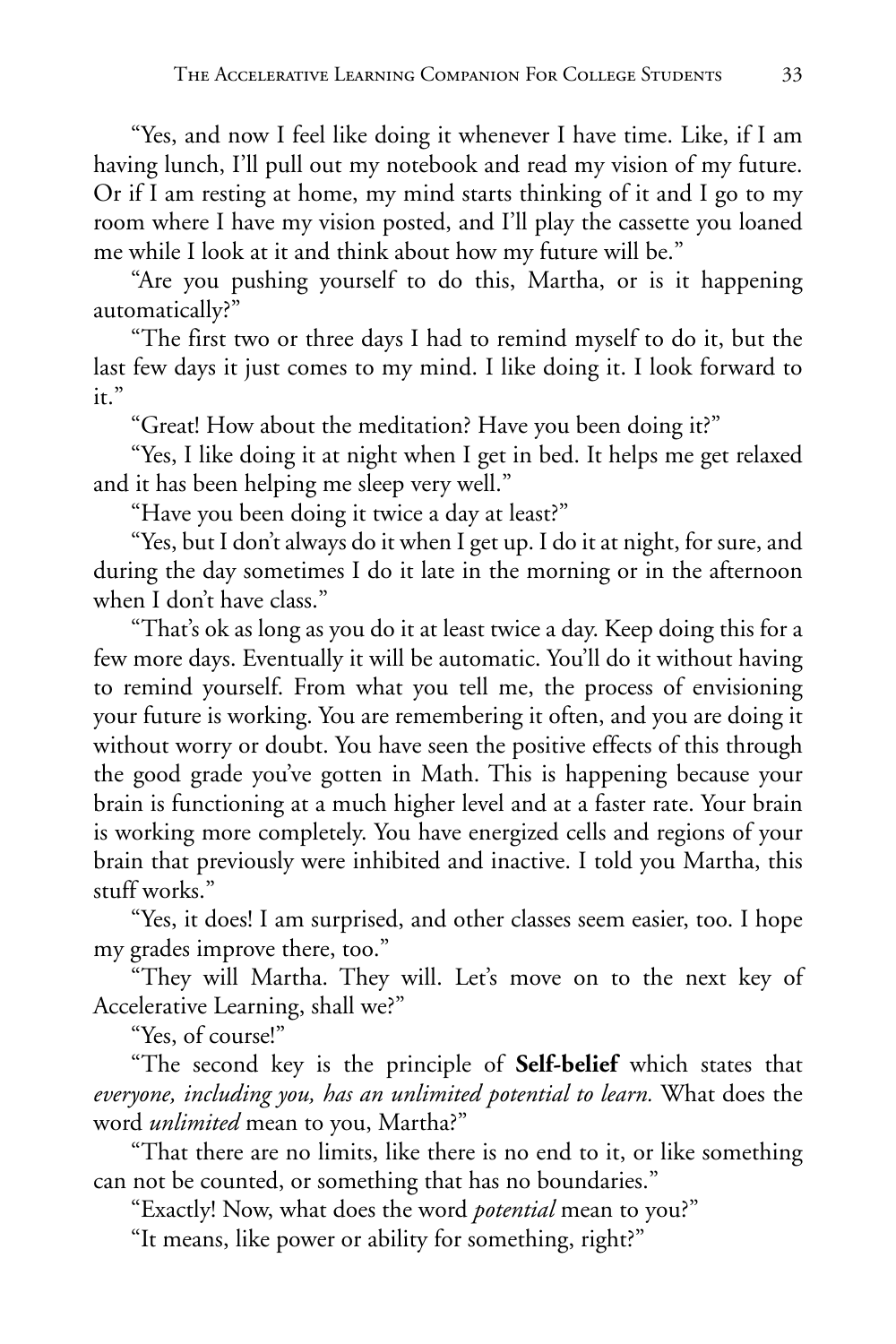"Right! Now, do you believe this to be true for yourself, Martha? Do you believe that you have an unlimited potential to learn or to do anything else you want or desire?"

(Long pause as she thinks). "I am not sure."

"You are trying to say to yourself that you believe it but there is something inside you, like another voice that makes you doubt it, right?"

"Yes. It's like you're reading my mind."

"I don't read minds, Martha; I just know that this is what happens to most people. Whenever we think of something that does not match our beliefs, we doubt ourselves, and we reason things out within ourselves in a way that matches our beliefs. This is why you hesitate to answer. At this moment in time, you do not believe that you have an unlimited potential to learn. This is ok. By the end of our meetings on this subject you will believe this to be true for you and everybody else on this earth."

#### **YOU ARE WHAT YOU BELIEVE**

"There are lots of things that people want. People who go to school want to do well. Every student wants or wishes to graduate. They want or wish for good grades. Everybody wants a better life for themselves. Yet, most will not accomplish what they want or desire.The reason is that most people do not believe they can accomplish what they want. They have been lead to believe by others that they can't, or they have lead themselves to believe that they can't. They perhaps tried before and things did not work out well so now they tell themselves that it is not worth to keep trying, or perhaps they want to try something new but are too afraid to try so they convince themselves not to try.

Another situation that occurs is that we want something better but right now we are involved in something that is more immediately gratifying or enjoyable and therefore we make up reasons for not doing what we need to do to get that something we know will be better for us. Whatever the situation is, the reasons or excuses we tell ourselves turn into beliefs to the point whenever we think of the better things we want, we repeat the same old excuse to ourselves and we do not do what we know we should do. It's what you believe about yourself that keeps you from doing or moves you to do what you must do to get what you desire."

"I see, like the Psychologist who told me that I was not going to be able to be a Teacher. If I believe that, I will use it as an excuse not to keep trying, right?"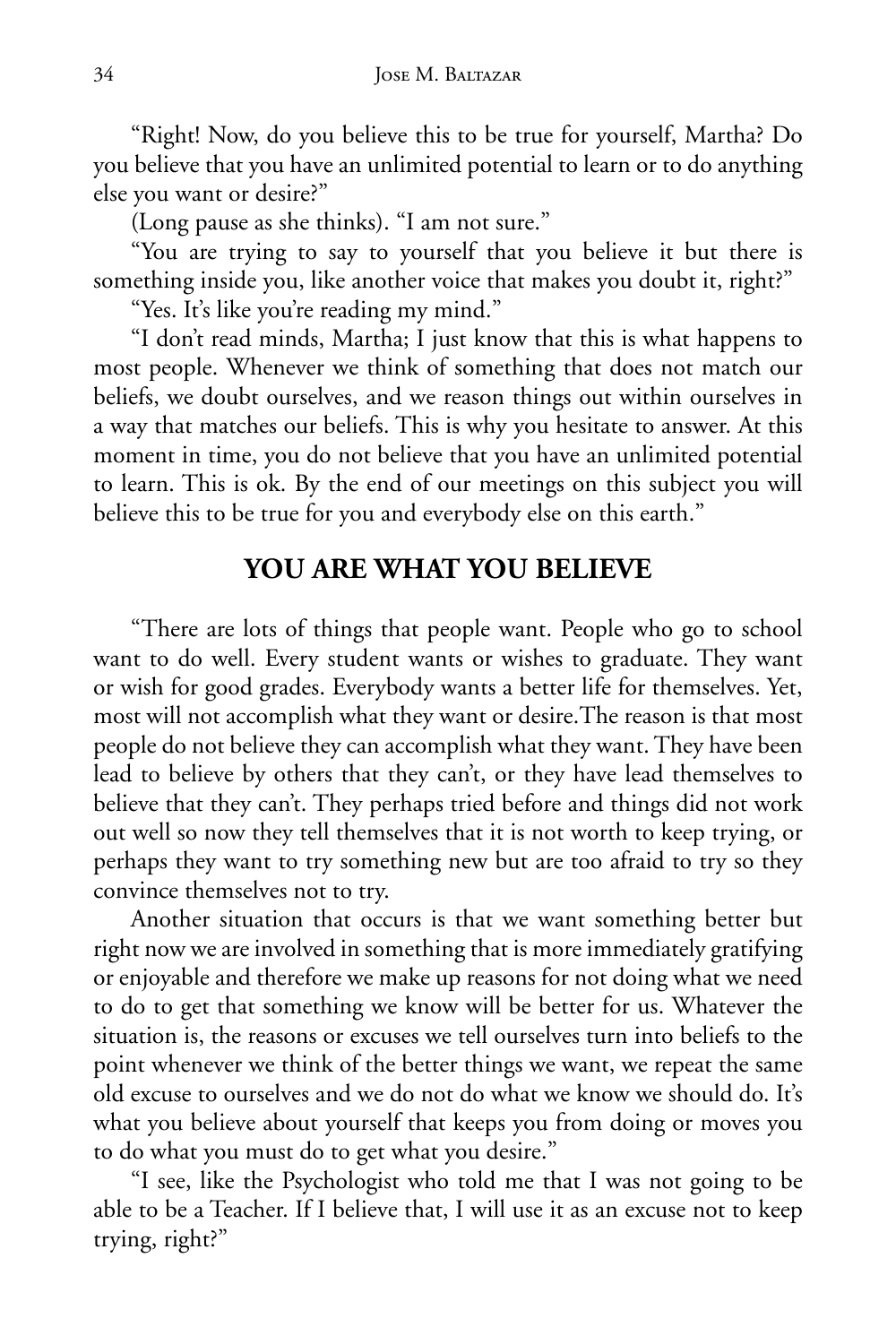"That's correct, but there are even other things people tell you or do to you which lead you to develop false beliefs about yourself. For example, teachers who call students "stupid", or other people including friends and family who have told you that you will never amount to anything; or the case when you've expressed desires to be rich, famous, or somebody important, and they've told you that you are crazy or to stop dreaming and get "real." Friends who are constantly putting each other down or inviting each other to do wrong things, also help each other without realizing it to develop false beliefs.

You know you have developed false beliefs about yourself when you think of something better or bigger you would like to have or do, and instead of asking yourself how you could accomplish it you immediately start thinking of reasons why it would not work out, or you start telling yourself "no, its too hard.", "no, I've never been good at it.", "I'm too stupid.", "I'm just dreaming.", or other statements like that."

"You mean, like when I tell myself that I'm not good at Math, or that it is too hard? I mean, I still can't believe I got an A in the last quiz. I've even thought that the teacher must have made it easier than before."

"That's right, Martha, your tendency is to doubt and underestimate yourself. The fact is you can learn Math or any other subject, and so can anyone else. You must believe this fact and to help you believe it I will give you some scientific facts about the human brain and its amazing ability to learn. According to experts in the field of brain research, we only use a fraction of our brain's capacity to learn. Some go as far as estimating that we only use 5 to 10% of our capacity. The other 90 to 95% remains unused. They also know that people who are more intelligent, including those who are considered geniuses use only a minor portion of the total ability of their brain. Scientists also have found out that if we know how to use more of our brains, we can develop genius abilities ourselves. This is what Accelerative Learning is all about, researching different ways by which more of our brain can be used so we can learn better and faster more naturally.

The techniques I am sharing with you are ways by which you can utilize more parts of your brain more effectively. Just look at what has happened to you already just by getting your mind more used to thinking more positively about your future. The exercises in visioning you have done have started a series of changes in your brain that allow it to use more areas and perform more of its functions much more effectively. Let me explain to you what is happening in your brain through the exercise you have done.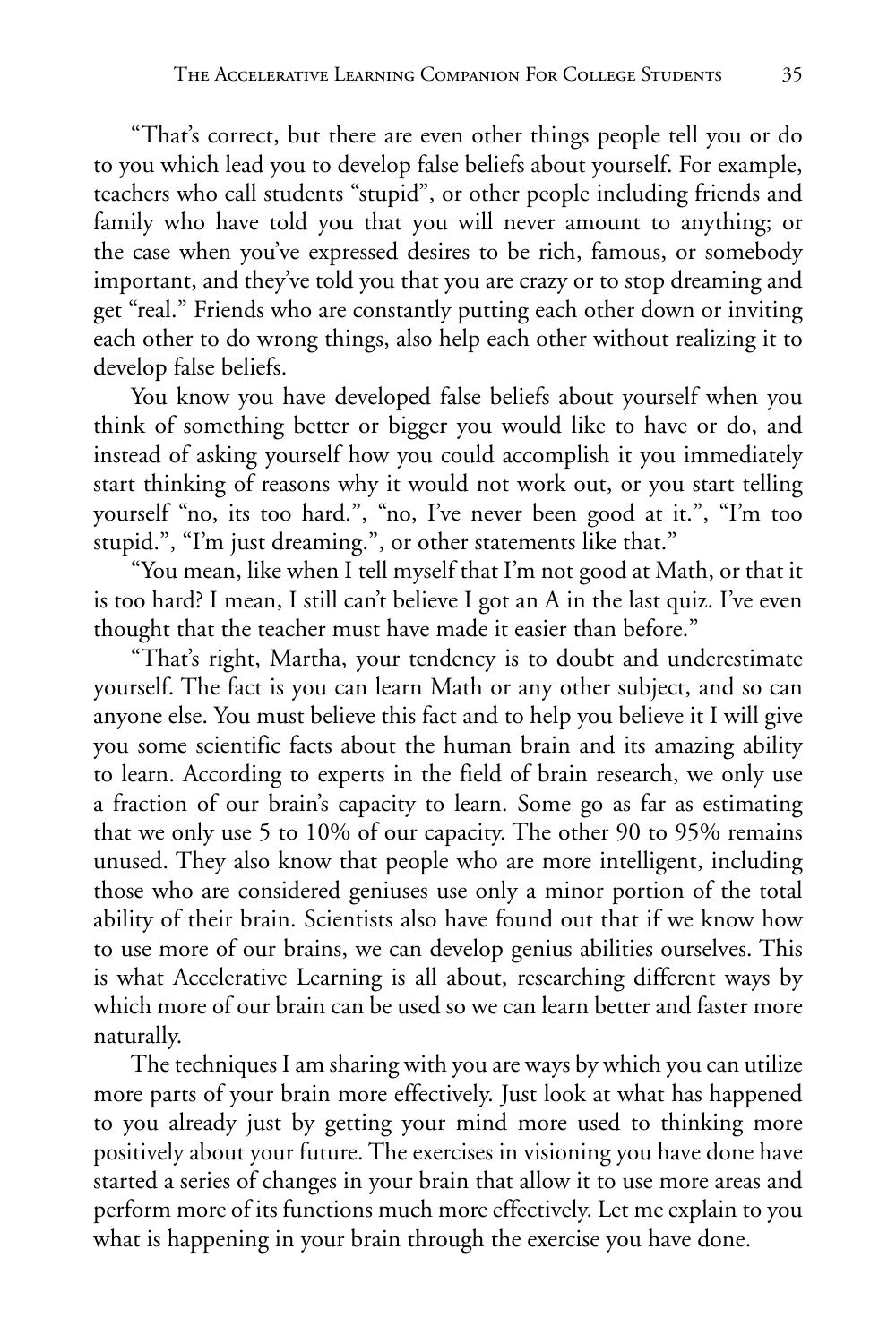- 1. By knowing clearly what you want for your life your brain can focus, hone in like a guided missile and concentrate on a big picture or target for your life.
- 2. By allowing yourself to think freely, without worries, concerns, or doubts about how you'll get there or whether you'll be able to accomplish it or not, you have freed up all the areas of your brain to do their work more effectively. Your entire brain functions hundreds of percent much better. You can think, reason, comprehend, concentrate, and memorize much better.
- 3. You have improved the chemical and biological processes in your brain very significantly. Your brain requires lots of blood and oxygen to flow to it especially the top layers in order to function more effectively. If you look at your brain from the side, you would see that it has three layers. Each layer has a function, and what is important for you to know is that in order for your brain to learn at its best in school and from life, the top two layers are the ones that are needed most because they are the ones that perform the higher learning functions such as thinking, reasoning, and memorizing.

You can see why you did better in Math. You've experienced more positive emotions created by your positive vision and that helps your memory. In addition, through the meditation exercise, you have been more relaxed through the day and most importantly lots of oxygen flow to your memory and your entire brain when you are doing the exercise.

When you become more relaxed and stop being so up tight, your vessels in your whole body, but most importantly those in your brain, get relaxed and they literally open up so that more blood can circulate through them. The blood carries the necessary oxygen and nutrients for your brain to function much better. When all your vessels open up, more blood and oxygen can flow to the top layers of your brain allowing it to function much more effectively when handling tasks.

This is why in Accelerative Learning we believe that everyone has an unlimited potential to learn. If people learn to use strategies that help their brain function better, they can learn much better and faster thus removing limits and false beliefs about themselves.

You have already experienced improvement, Martha, so at this point you are faced with a choice. Are you going to believe that you can get even better results than what you've seen, or are you going to believe the limitations that others place on you, and those you place on yourself?"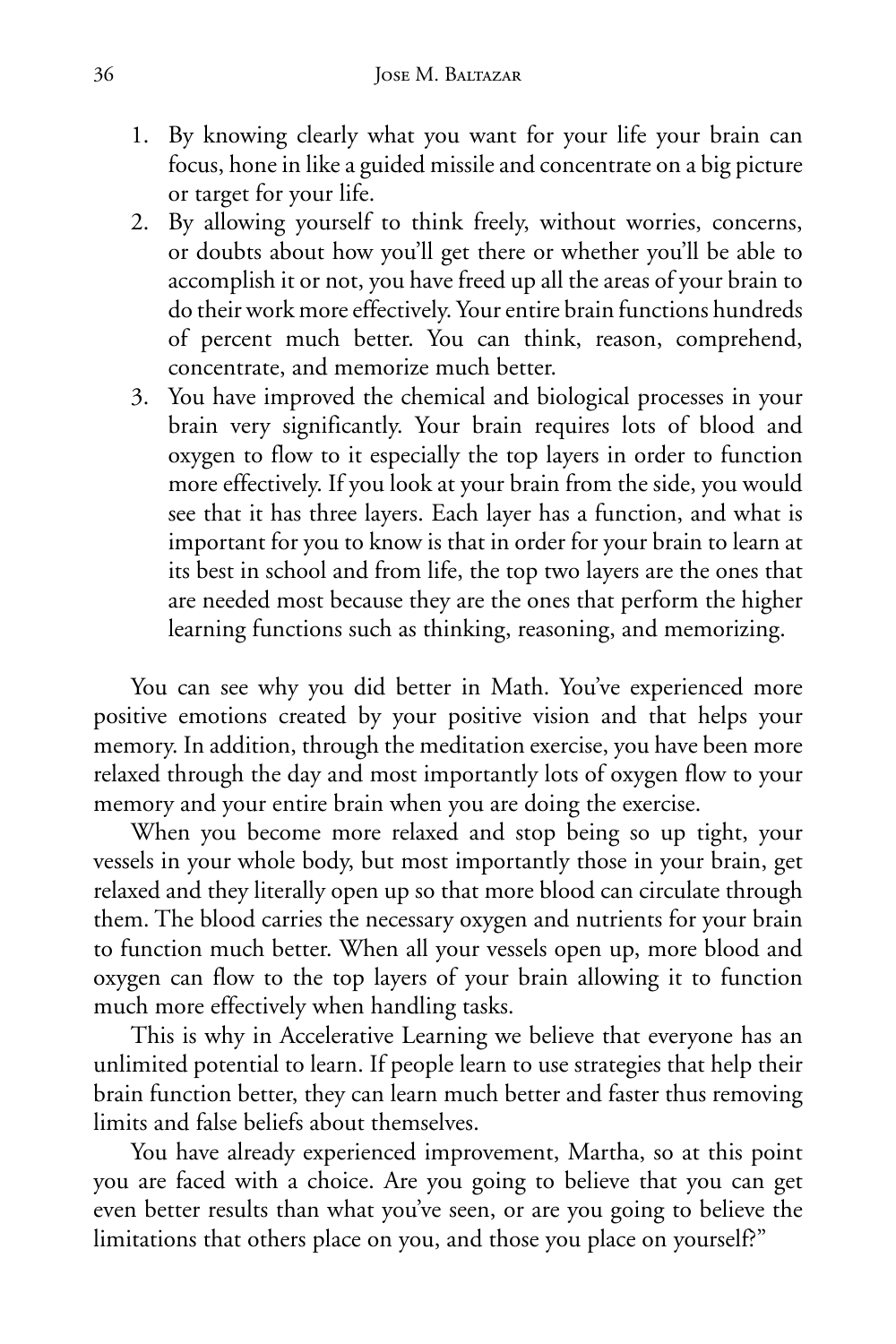"Well, I want to believe more in myself but how do I stop doubting myself, and putting myself down when things don't work out? I mean, I almost quit when they told me I could not be a teacher, and to be honest with you, I still ask myself if I'll really be able to make it."

"Look up and recall your vision for a little while, Martha. (She looks up and pauses for about thirty seconds) Do you feel better now?"

"Yes, that's the trick you showed me when I first came to see you, right?"

"That's correct! Did you notice what happened when you started thinking about your own doubts?"

"Not really."

"Your eyes started looking sad and worried, and you started to tilt your head forward and your eyes looked downward. You felt better when you tilted your head back and your eyes looked up, didn't you?"

"Yeah, I've been doing that whenever I catch myself feeling sad, down, or too nervous." "This trick, as you call it, I call it the Looking Up Technique. It is an effective way to overcome negative or doubtful thoughts. You can use it to develop the habit of staying in a positive state of mind. You can also use it in combination with other techniques to develop strong positive beliefs and to eliminate false limiting beliefs about yourself. In our next session I'll teach you three techniques that you can start using right-a-way to believe with more conviction and remove limiting beliefs about your ability to learn any subject. Before I let you go I'd like to explain one more thing about beliefs to you. Let me ask you, do you value education? Do you think education is important to you?"

"Of course, that's why I am here."

"Before you came with me, did you value education?"

"Yes, that's why I started school."

"Do you value getting good grades? Do you think that getting good grades is important or good for you?"

"Yes."

"Ok then, why were you not getting the results you wanted? In other words, why were you struggling so much with school and your grades?"

"Because I didn't know what to do. I kept trying harder but I couldn't do any better. I was running around frustrated. That's why they gave me the test that showed I had learning disabilities."

"That is partially correct but the real truth is that you did not firmly believe that you could do it. You wanted to do it. You valued school, and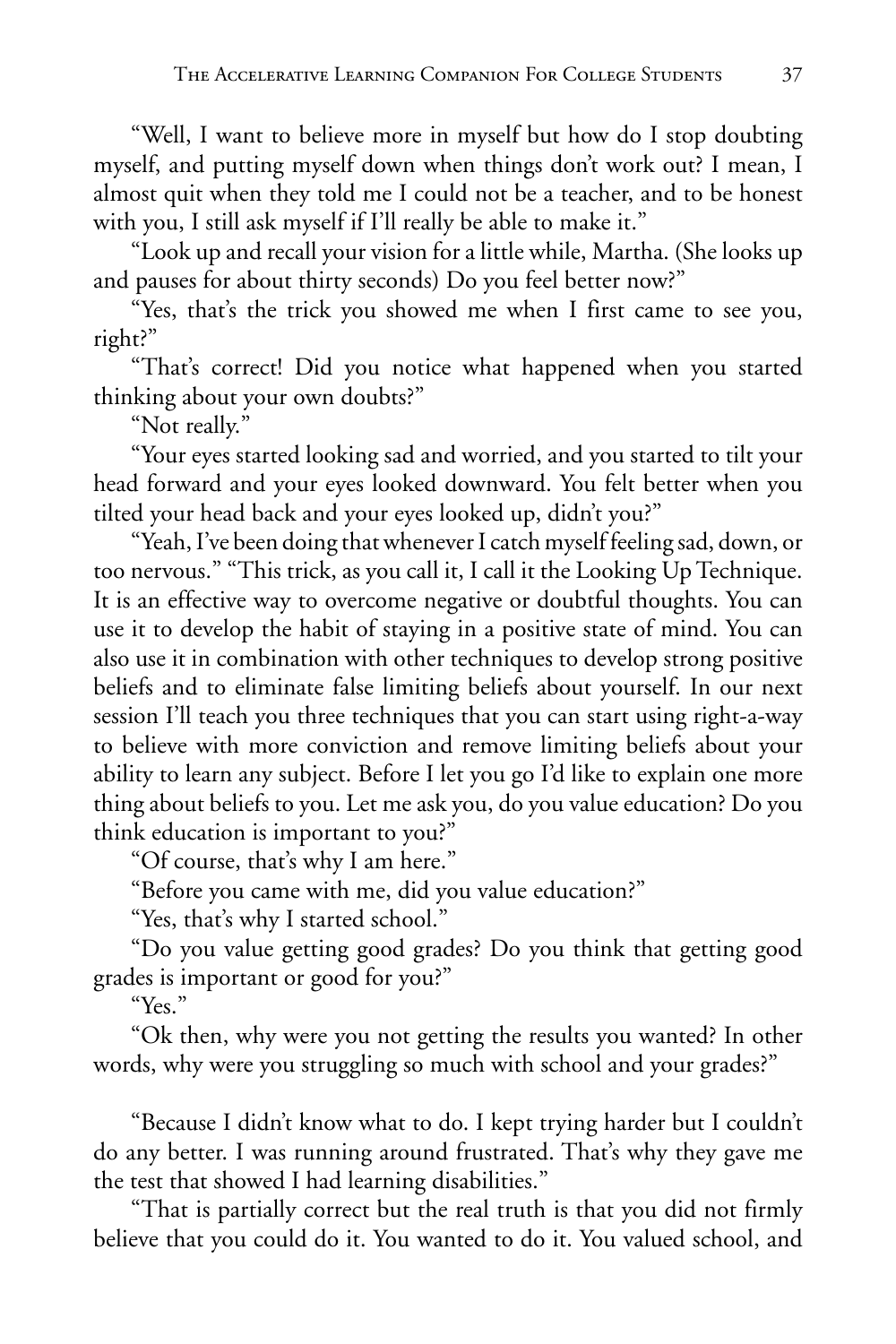you valued getting good grades buy you did not really believe you could do it. This is the root reason why you were not doing well."

"I do not understand. What do you mean; I valued it but did not really believe it?"

"Listen, Martha, there is a fundamental difference between valuing something and believing it. A value is something you know is good or important. A belief is demonstrated through your actions and the results you get. For example, just about all students will tell you that getting an education is good. They value education. However more than three quarters demonstrate through their wrong actions and through their negative self-talk and self-doubt that they don't believe they can do it. They have the right value but the wrong belief.

In order for people to get the good results they want about any thing, they have to make their beliefs consistent with their values. I mean, look at yourself today. You value education and you value Math, also. You know education and Math are important if you want to be a teacher. In addition, you have started to make education and Math stronger beliefs. You have done actions more consistent with your value of education and Math. Some of these actions include thinking more positively about your future and yourself. And approaching studying and taking tests in a more relaxed and positive state of mind. This was the purpose of the exercises you did

before. When your actions and ways of thinking are consistent with your values, you demonstrate belief in what you value."

"I see, what you are saying is that for as long as I go around doubting myself, putting myself down, or not doing what I need to do, I don't really believe in education for me even though I know it is important and I want to get it.""Exactly! Valuing education is not enough. You have to believe it for yourself. Valuing yourself is not good enough; you have to believe in yourself. Do you understand me, Martha?"

"Yes. What you mean is that I need to do things that help me get my education, and I need to do things and think in ways that demonstrate that I believe in education and myself, right?"

"Exactly, and that's what I' am sharing with you. Accelerative Learning Techniques that help you do better actions and think better thoughts consistent with your value of education. This consistency keeps your value and belief of education in agreement, and when they are in agreement what you can expect is the kind of results that you want. So, shall we start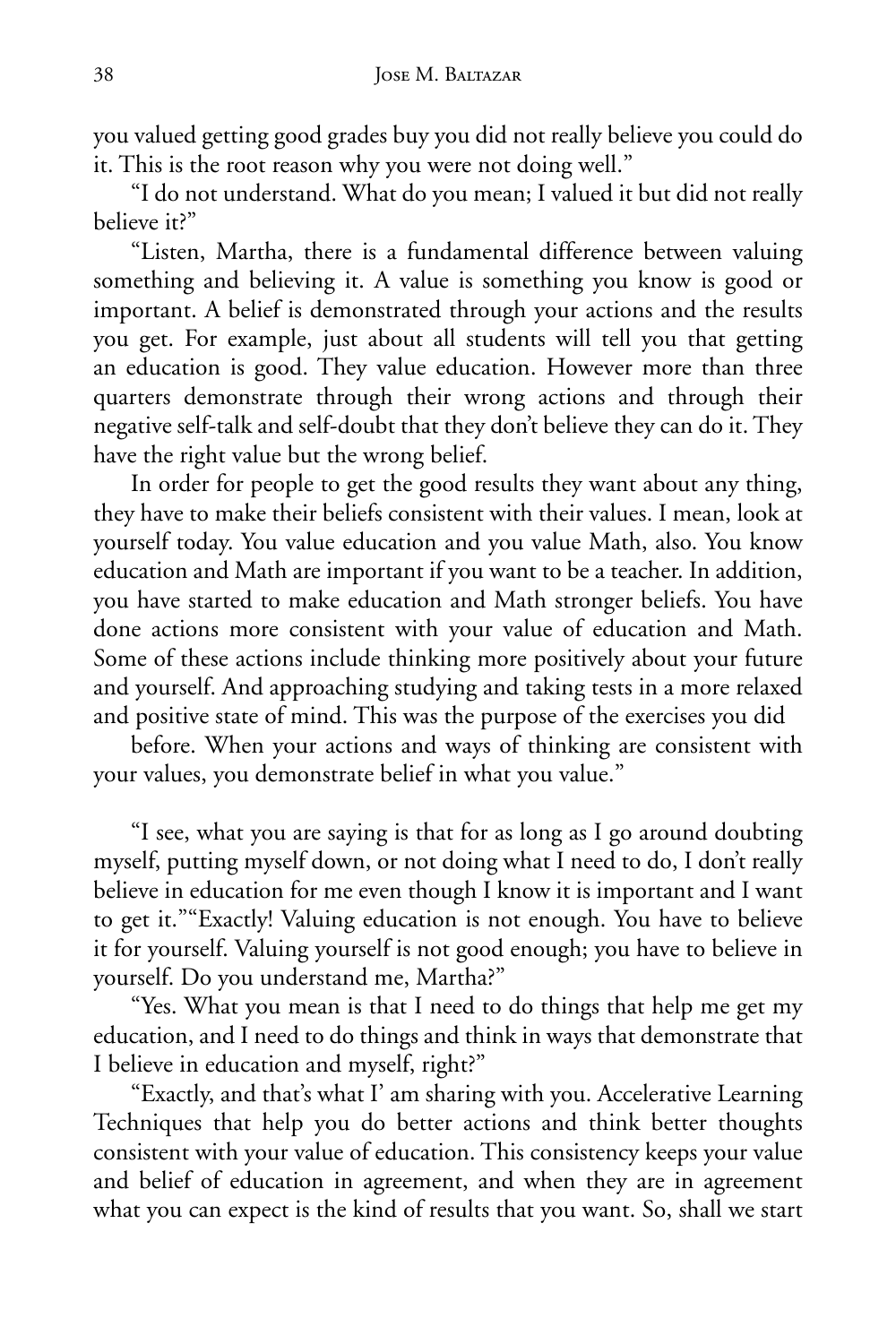strengthening your belief in yourself and in your education next time we meet?"

"Yes, of course."

"Can you come in the day after tomorrow, at the same time as today?" "Yes, I can."

"Great! In the meantime, think about our discussion and keep doing what you have been doing so far, ok?"

"Ok"

"Thanks Martha; I'll see you next time, and have a great day."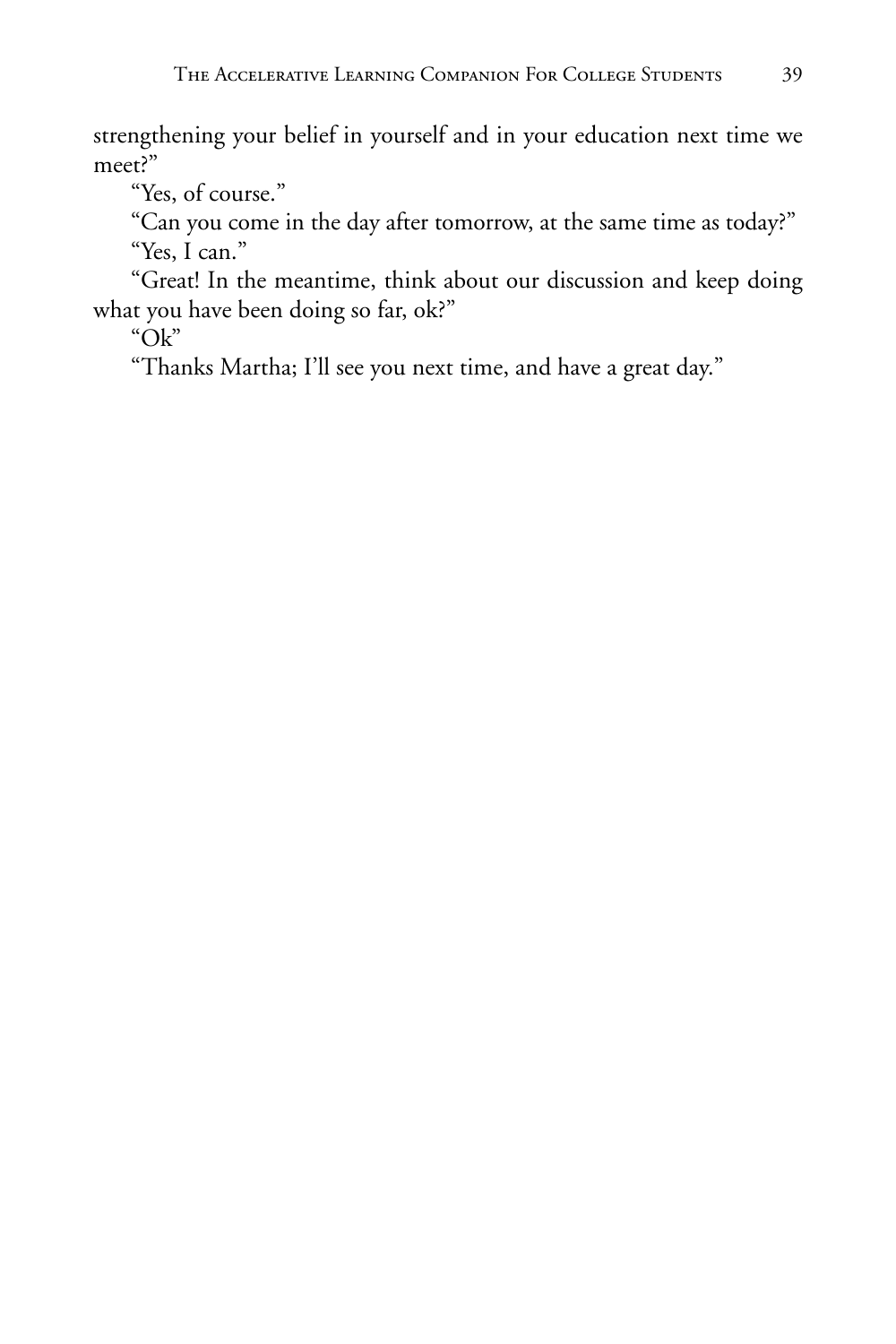# **CHAPTER 5**

## **STRENGTHENING YOUR SELF-BELIEF**

## **REMOVING SELF-LIMITATIONS IN LEARNING**

#### **PROCEDURES AND TECHNIQUES**

Martha showed up to our next appointment on time. I could see her expression of expectation in her whole body, and after inviting her in to sit down and greeting her, she immediately expressed her desire to start the session.

"I have a Math test coming up next Monday, and I have been doing what you've told me so far. I have been staying positive by thinking about my future a lot. However, I just had a quiz in History and I didn't do too well. I have also been doing my meditation about my future every night when I go to bed, but I'm still having problems remembering things like dates and events in History. What should I do? I hope you can show me something today to help me with this."

"I noticed that when you recalled the fact that you did not do well in your History quiz, you got a bit anxious, and when you said "What should I do?" and then used the word hope in expressing your desire to learn something today that will help you, your voice sounded doubtful.

You are doubting yourself again, Martha. This is normal after something does not work out the way you expected it. What is not normal is that you dwell in your self-doubt for a long time. These thoughts of continued doubting set limits on your self-belief and continue to hold you back. You have to let go of these thoughts and replace them with thoughts of self-confidence and self-assurance even when the immediate results are not those you expected.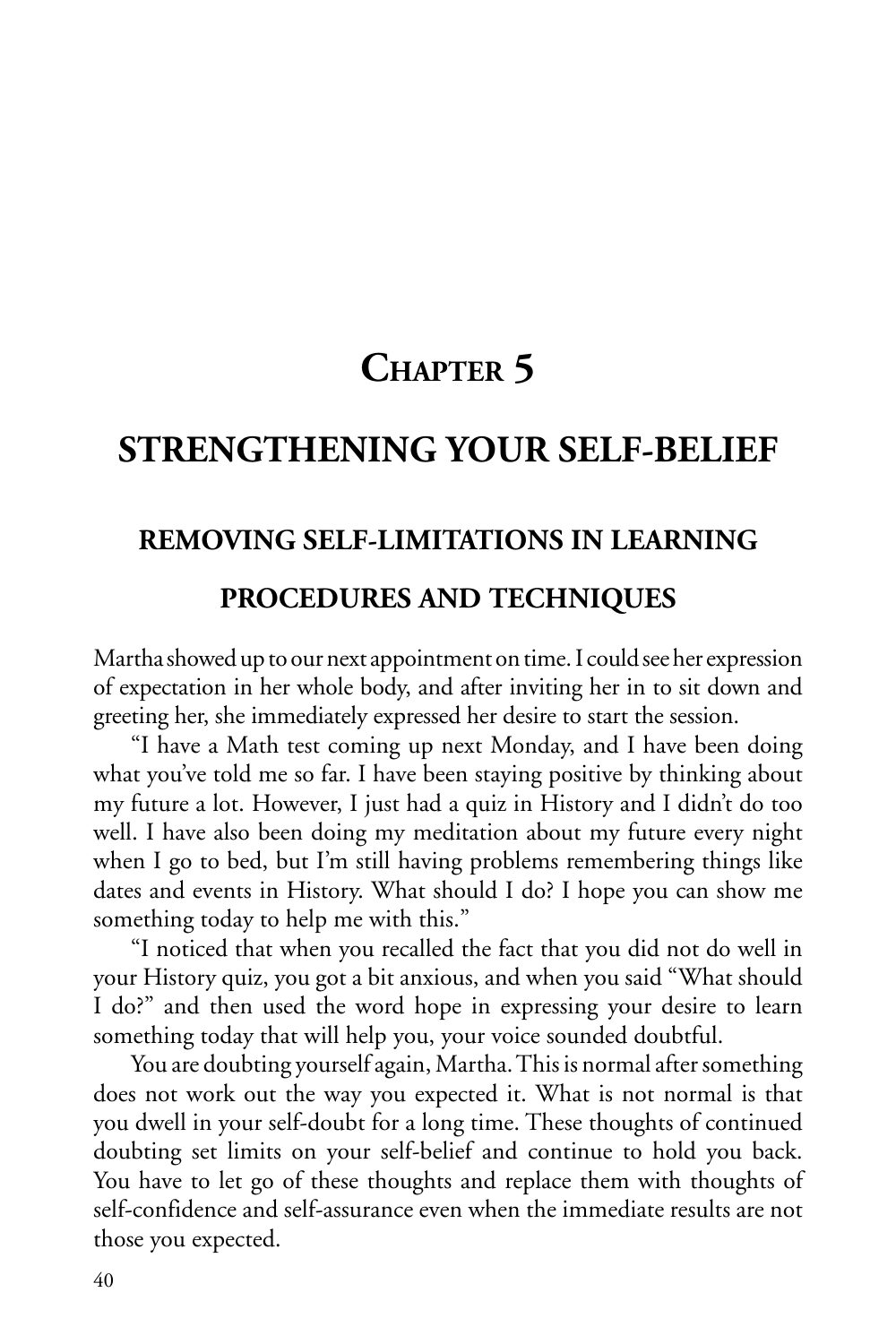Today I'll show you three ways by which you can exercise control over your mind and your feelings so that you can remove limiting thoughts and beliefs about yourself. Practicing these techniques will help you learn any subject much easier and faster."

#### **DISPUTING LIMITING BELIEFS**

"This technique requires that you catch yourself when you start thinking limiting thoughts and immediately replace them with positive thoughts and expectations. Through this technique you develop the habit of positive thinking and the attitude of self-confidence. This technique requires that you remain very conscious throughout the day about the kinds of thoughts and conversations you carry out with yourself and especially at times when things don't turn out the way you expected them. For example, in the case of your History quiz, you may think:

Oh man! If I can't do good on a quiz, imagine how I'll do on the real test. Maybe the stuff Mr. Baltazar has been teaching me doesn't really work and here I was thinking that I will do well in my Math test coming up next week. I probably won't do that well. Maybe I should quit and settle for a shorter and easier degree. Maybe the Psychologist was right. I can't be a Teacher."

"You are pretty close. I have been thinking that maybe things won't work out no matter what I do, and I felt like not keeping this appointment with you, but I finally told myself to come and maybe you could give me other ideas."

"You did well. You caught yourself thinking negatively and you decided to continue. This is the goal in any adverse situation or anytime you feel incapable, unable, or not smart enough: To keep trying and not give up. You can not continue if you keep thinking negatively for too long. Eventually you'll give up.

The goal of the Disputing Limiting Beliefs technique is to learn to change your train of negative thoughts as quickly as possible so you can change your physical and emotional states to positive ones immediately. This will help your brain function at peak capacity, otherwise the longer you dwell in your negative and limiting thinking the worse you will do in your learning and functioning as a human being.

Again, the idea is to catch yourself quickly and immediately turn your thinking into positive, hopeful, faithful thinking. This ability comes with repeated practice until it becomes a natural habit. Until it becomes an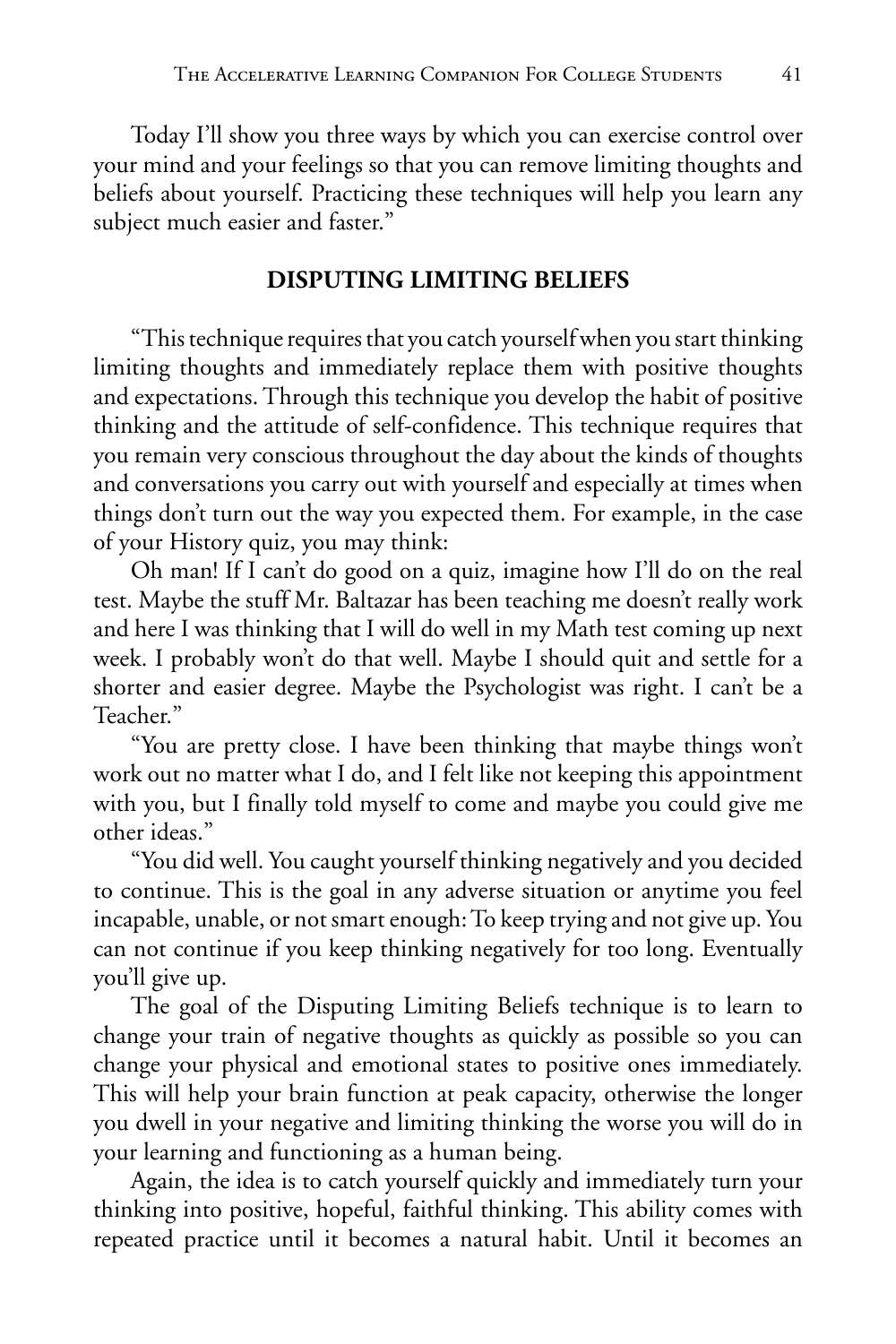automatic habit you need to do it in steps. To demonstrate it we'll use your experience with your History quiz.

First, here are the steps in the Disputing Limiting Beliefs Process.

- **1. CHECK—**Check your thoughts frequently. Is what you are thinking limiting, negative, or doubtful? Notice how your thoughts make you feel in your body and your emotions. If you don't feel good and positive, you need to change your thoughts.
- **2. STOP—**Once you determine that your thoughts need to be changed, tell yourself "STOP, I need to think positive about this situation." Speak to yourself with strength and assertiveness.
- **3. BREATH—**When you give yourself the command to STOP, raise your head up like we learned before and take as many deep breaths as you need (usually 4 or 5) until you feel the tension being relieved, and tell yourself "I am replacing my negative thoughts with positive ones." Speak to yourself calmly and in an assertive tone.
- **4. REPLACE—**Continue breathing deep as you look up and talk positively to yourself about the problem, obstacle, or adversity you may be going through.

Repeat this process through the day as you catch yourself dwelling in thoughts that are limiting or negative until it becomes automatic."

Martha looks at me with an expression on her face that's saying "Does this really help?"

"Let's practice with your experience with the History quiz, ok?" "Ok!"

"I want you to start thinking about the fact that you did badly in your history quiz. Bring the experience back to your mind and repeat the kinds of thoughts you had and the kinds of feelings you experienced. Pretend I am not here and this time say your thoughts as you are thinking them."

"You mean, speak them out?"

"Yes. I want to hear what you are thinking, and remember to feel the way you were feeling. I want you to show your feelings through your body, also."

"Ok, it went something like this: Damn! I blew it; and I thought I was doing good with this stuff of Accelerative Learning. I guess I just was lucky with my math quiz. I'll probably blow the Math test next week, too. That stuff doesn't work, forget it, I'm not going to those appointments anymore. Maybe the psychologist was right. I don't have the brains to be a teacher."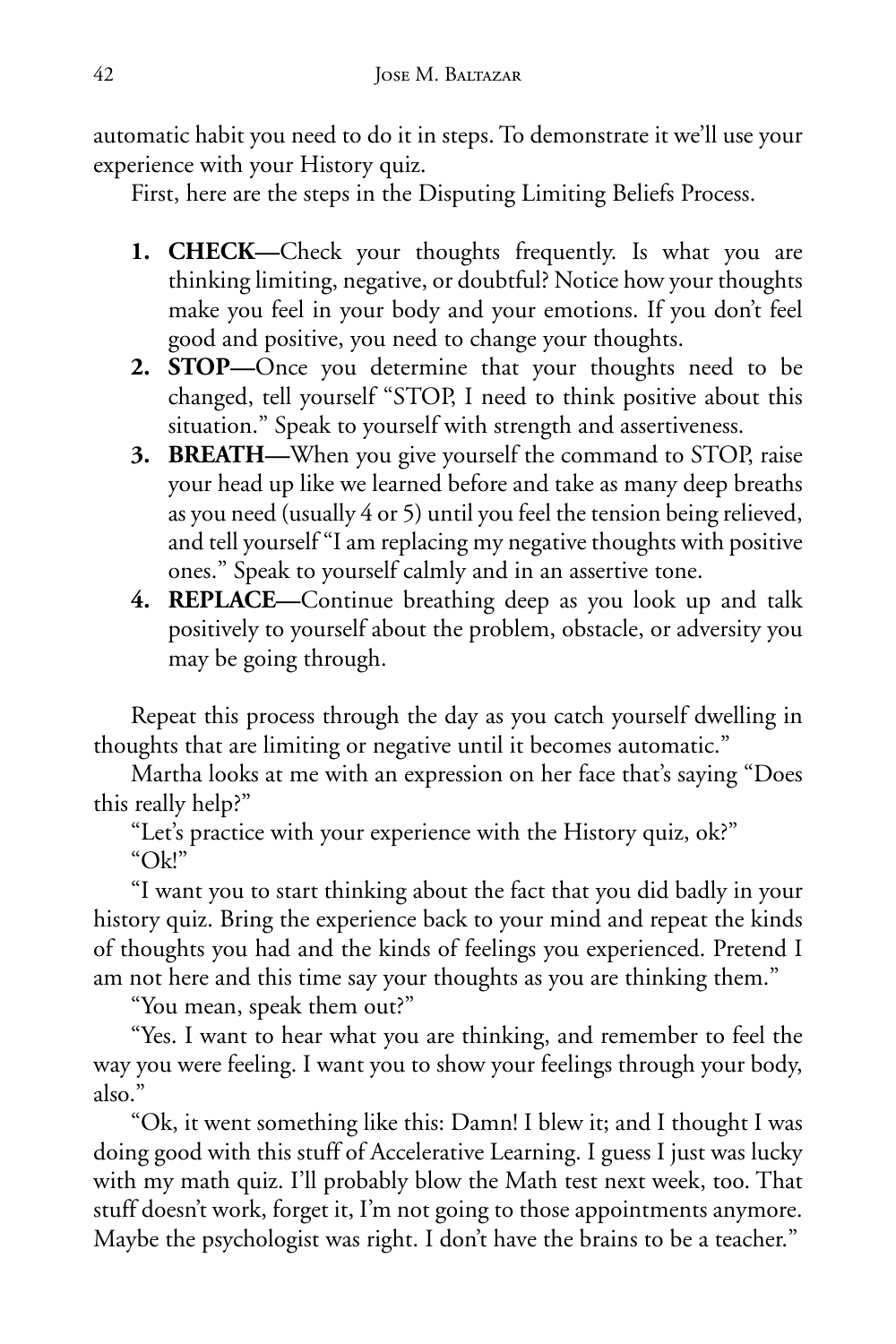"Stop right there, Martha! You really were on a roll. If you noticed, your emotions are a mix of anger, disappointment, doubt and sadness. Feeling like that is not bad but let me ask you; how long and how frequently have these thoughts been? Have they happened often and for long periods of times?"

"Well, it seems that I've been thinking like this since it happened. Even when I think about my vision and do my meditation, just before, I'm thinking that maybe those things don't work, but I still do them.""Aha! You see, Martha, you have been entertaining these limiting thoughts for a long time. This is what's bad. It's not that the techniques don't work. It's that you are dwelling on limiting thoughts for too long which create limiting beliefs about yourself and in turn produce unsatisfactory results.

Let's continue with your own experience. Go back to thinking negatively again and as soon as you start, say out loud to yourself and with strong conviction the phrase STOP, I need to think positive about this! and immediately start taking deep breaths the way I showed you before so you can relax and look up and lean forward a bit and start saying positive thoughts, instead. Are you ready?"

"Yeah"

"Ok, start" (she gets into the negative thought pattern. She looks up, thinks for a few seconds, and says assertively "Stop! I need to think positive about this." And starts verbalizing her thoughts.

"I am being too negative about this."

She looks at me, then looks up like looking for what to think next and continues.

"Next time, will be better. I'll study more next time. I was kind of nervous when I took the quiz. Next time I'll relax more when I study and when I take the test."

She looks at me and says "I don't know what else to say. My mind wants to go back to thinking negatively. I even feel anxious because my mind wants to get back into thinking negative thoughts."

"I could see and sense that in your eyes and in your body. I did not say anything. I wanted to see how long you could go saying and thinking positive thoughts. It didn't last too long. You have a pattern of thinking which is mostly negative and pessimistic. This is demonstrated by the fact you stay thinking negatively for too long and by the fact that you have difficulty changing quickly to positive thoughts. But this is ok. It takes practice and repetition to change your pattern of thinking. What is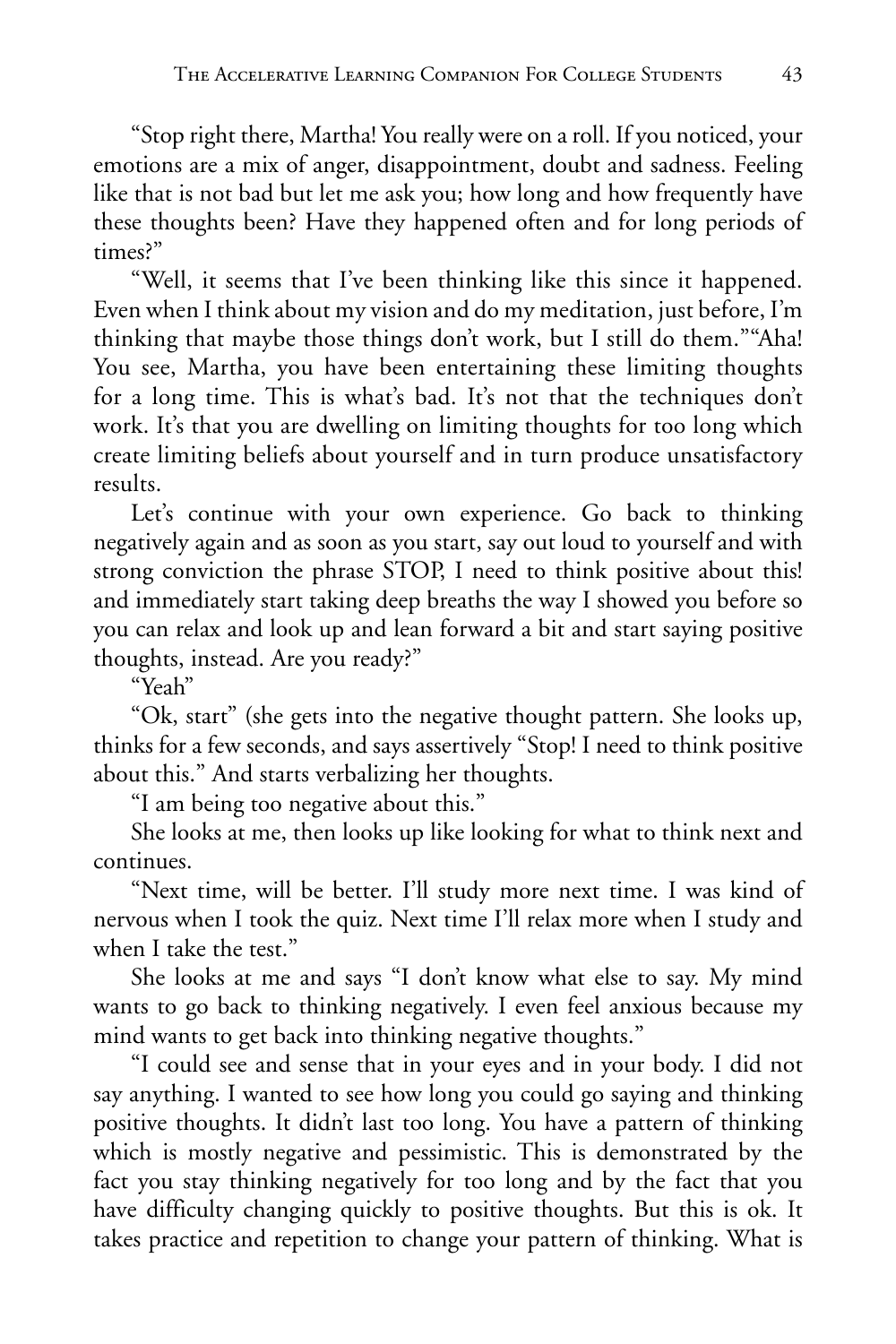important is that you remain alert from now on and catch yourself when you are in a negative train of thought.

By the way, when you are trying to come up with positive thoughts, and your mind goes blank or wants to argue with you and take you back to negative or doubtful thinking, keep taking deep breaths and bring to your mind your vision for your future. This will generate thoughts of positive hope and expectation, and will bring to your mind additional positive thoughts."

"You know, that's actually what happened to me. When I've been thinking negatively a long while, my vision of my future and my mind map come to my mind and then I tell myself that I have to keep trying. That's actually what convinced me to keep trying and continue coming to see what else I can learn from you."

"Very good! You see, it works! Again, the idea is to catch yourself quickly and change your pattern of thinking quickly also. As you become more aware and stay more alert about limiting and negative thoughts you will get better and more used to the *DISPUTING LIMITING BELIEFS* process. Remember to:

- 1. CHECK—Check your thinking frequently.
- 2. STOP—Tell yourself "STOP!" when you catch yourself thinking limiting or negative thoughts.
- 3. BREATH—Start and continue breathing deeply, slowly, and calmly.
- 4. REPLACE—Replace the negative thoughts with positive ones by looking up and continuing to breathe deeply, slowly, and calmly.

Your assignment is to repeat this procedure as many times as necessary from now until next week when you take your math test; ok?"

"Ok, I'll do it."

#### **GETTING LEVERAGE**

"Let's continue, Martha. I'll teach you the second technique to gain more confidence in yourself and get rid of limiting thinking and negative beliefs about your ability to do well in school. This procedure is called *Getting Leverage*.

Everybody faces situations in which we doubt that we will be able to do well. This happens because we have never done it, or we have had one or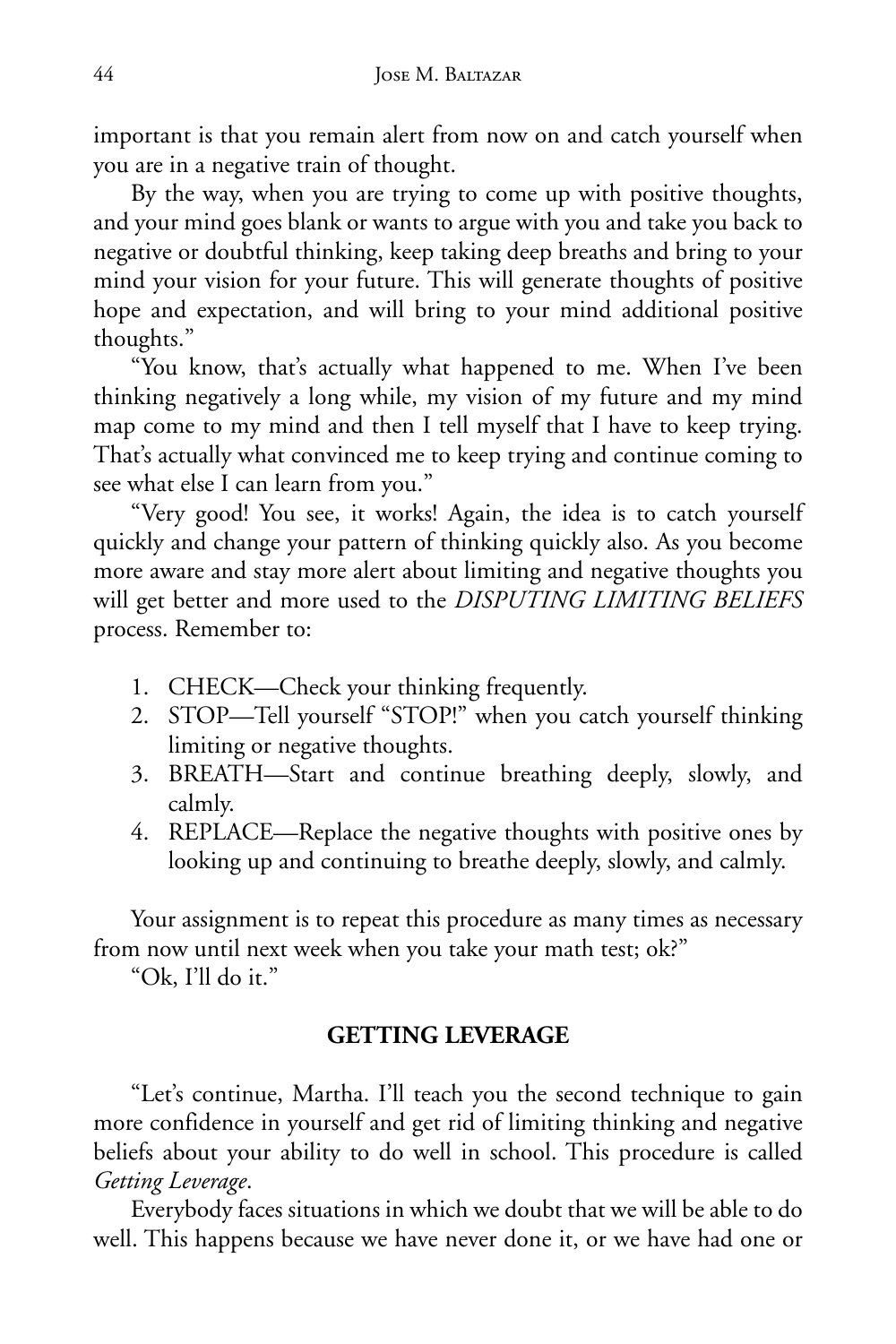more negative experiences when we tried it before, or it is a situation that even though we've done well in it before, it makes us nervous every time we face it. This happens to a lot of us, for example, when we take tests, or when we get a teacher that has the reputation of being hard."

"Oh good. This should help me for my Math test coming up."

"That's right and if you combine it with the other techniques you've learned already, you'll find yourself doing better as you practice them.

This procedure is simple and requires the following steps; let's use your Math test coming up as an example to demonstrate it. Here are the steps:

- **1. RELAX** by taking a few deep breaths and sitting comfortably. Remember to breathe in through your nose, slowly. Hold the air for a count of four seconds, and exhale through your mouth slowly.
- **2. RECALL** a previous instance similar or related to the one you are going to face in which you were successful. Takes as much time as you need to recall the experience." "The one I can remember is the last time I told you I had gotten an A in my math quiz." She smiles as she says this. "Good! Remember the experience as if you were going through it again. Re-live it again in your mind and feel the way you felt back then. You can close your eyes if you want. This way makes it easier to re-live the experience. The idea is to remember and re-live that positive experience as vividly as possible, and feel what you felt back then, also as strongly as possible." She closes her eyes, and a smile appears on her face. She takes a very deep breath, tilts her head forward, and sits up more upright than before,
- **3. AFFIRM:** Ok, Martha, now that this experience is vividly in your mind, talk to yourself positively about the upcoming Math test making reference to your successful experience. For example, you can tell yourself I've done it before. I can do it again. I've been in class. I've paid attention. I've taken notes. I've done my assignment, and I have reviewed for the test. I'll do good on it.

Use your own words and your own language but talk to yourself in a positive assertive way as you continue breathing deeply and relaxing. After two or three minutes of relaxed affirmation, you can take one last very deep breath, open your eyes and continue talking to yourself positively and you can get up and stretch if you want."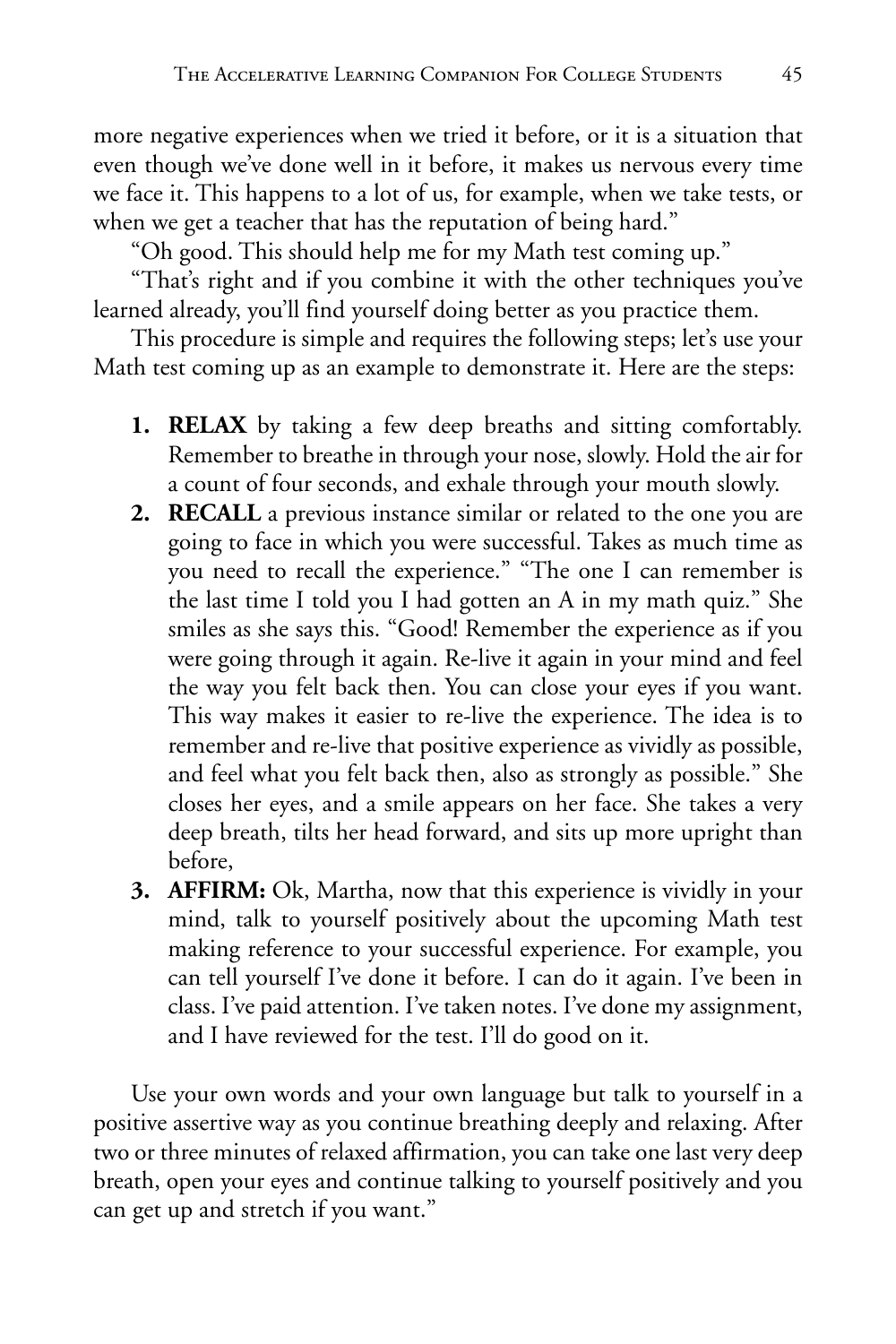She leans forward and stretches her arms and smiles.

"I feel real good. I could take that Math test right now."

"Good! You can do this procedure frequently between now and the time you take your test. You can even do it in the Math classroom just before you start on your test or just as the teacher is handing out the test. If you practice it you'll see that you can do it quicker and the effect is just as good.

Remember, the steps for GETTING LEVERAGE are: *Relax*, *Recall* a successful experience, and *Affirm* yourself."

As I mention the steps, I can see that she is going over what she just did in her mind.

#### **MENTAL CONDITIONING**

"The third procedure I'll teach you, I call Mental Conditioning. We have done this before. This is the procedure we use to visualize and record your vision in your brain, remember? I called it a meditation back then and that's what it is, but today I'll explain to you what happens in your brain in more detail so you understand the science behind it and why it works. Like I said before, this is perhaps the most powerful procedure and technique that you'll learn from all the sessions we have.

I use Mental Conditioning on myself and recommend it to you and others to develop new or better behaviors. Practicing it regularly will give you long lasting benefits in any area of your life that you want to improve. We will use it here to help you develop stronger and more powerful beliefs about yourself, ok?"

She nods, yes.

"Let me explain to you the steps or components to the process of Mental Conditioning:

**1. DEEP BREATHING**—I've already explained what happens in your body and your brain when you practice deep breathing but let me mention it again. With deep breathing your blood circulation normalizes. Your vessels open up so blood and oxygen flow through them normally. This means you are allowing much more blood and oxygen to your entire brain which translates to much better functioning of thinking, reasoning, memory, and comprehension as well as much better emotional functioning. Remember also that to take deep breaths correctly you inhale slowly through your nose;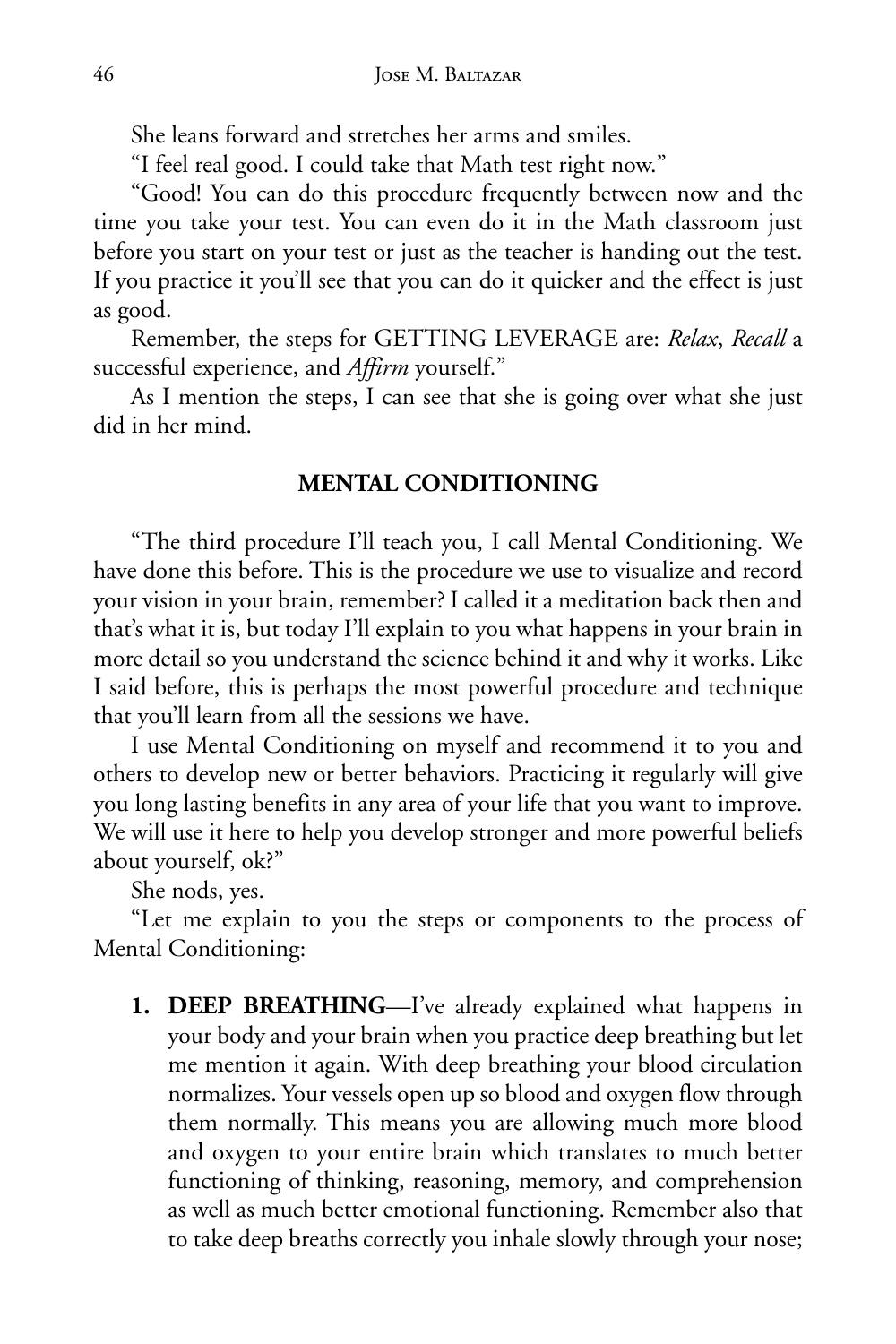hold the air in for a count of four or five seconds, and exhale slowly through your mouth.

**2. RELAXING INSTRUMENTAL MUSIC**—This is the music I gave you on the cassette before and which you have been using to do your visualizing of your future.

 Relaxing music is helpful to reduce stress and anxiety in our mind and body. Listening to this music naturally helps you relax even when you are under a lot of stress or pressure. Being able to stay calm and relax under pressure helps your brain stay focused on the task at hand as well as concentrate and avoid distractions thus increasing your learning and memory abilities.

**3. POSITIVE VISUALIZATION**—In this step you visualize as detailed as you can and as vividly as you can the outcomes you want. For example, since you want to become more self-confident in learning' you can visualize yourself studying, doing assignments, reviewing for tests, and getting 100's in the subject you are taking. When you visualize you need to put yourself in the picture and add color and action just like if you were in a movie.

How does this helps you? I already explained it before. To the brain, what it physically and materially sees is almost the same as when it imagines it. By showing to your brain in your imagination how you want to be and what you want to accomplish with belief and positive feelings makes it think it's real, so your mind moves you in the direction and into actions that will turn it into reality.

**4. POSITIVE SELF-AFFIRMATION**—Through deep breathing and the relaxing music, you achieve a state of mind which is very receptive to understanding and recording new information in your brain. This state of mind is registered on instruments which monitor the brain electronically, and is called the *Alpha* brain frequency.

Many scientific experiments have been done that demonstrate that people can remember much greater amounts of information and with much better comprehension when the information has been studied in the Alpha state. It stands to reason then, that when you give your brain positive affirmation that reinforce what you are vividly visualizing while in the Alpha state; this information will be recorded in your memory very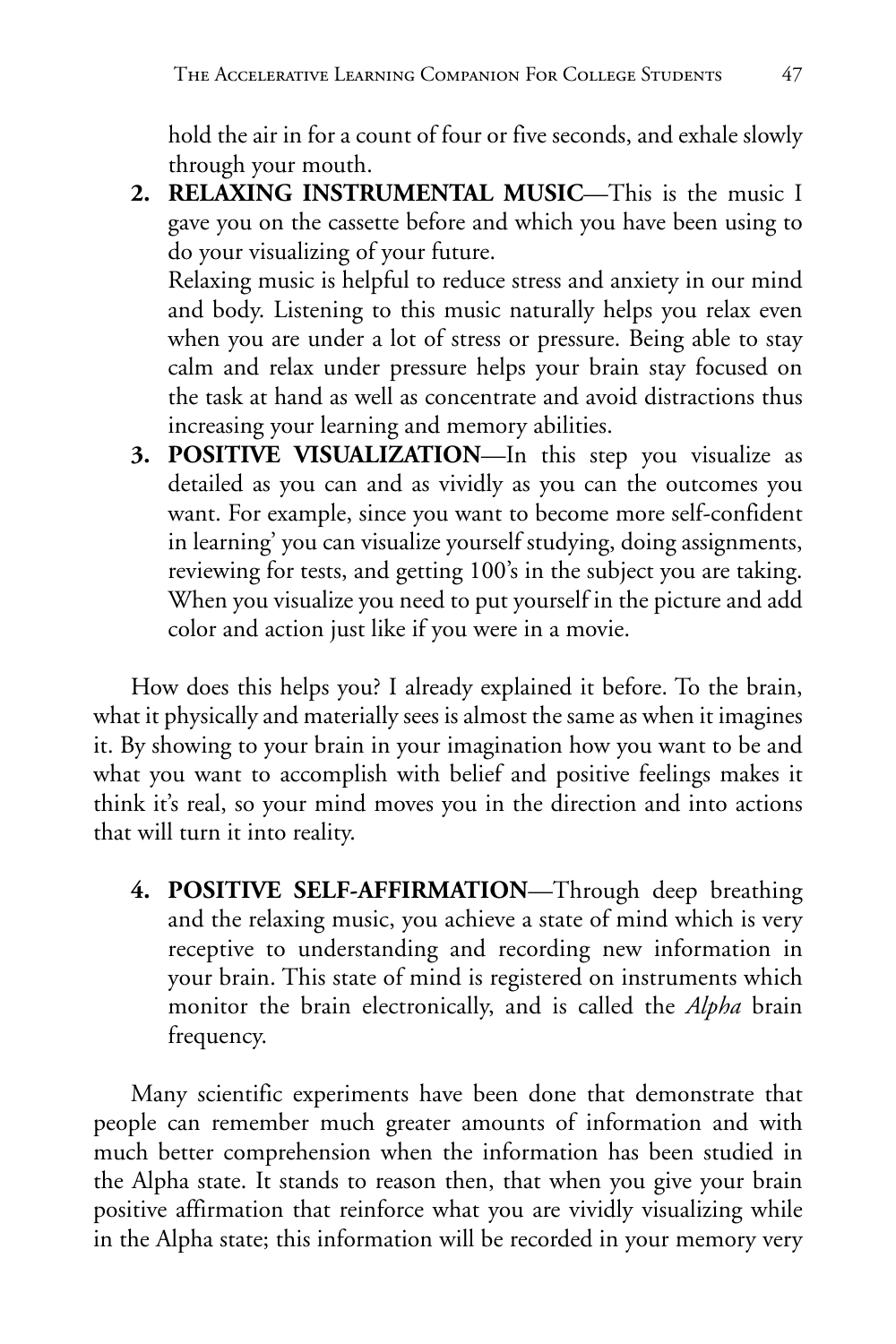strongly thus creating in your mind the new belief you want to develop in yourself much quicker.

I have seen this procedure work for many students already but I specifically remember the case of a Nursing student whose self-confidence had been shattered because she was having a terrible time with her Biology classes. She had so much information to understand and remember but no matter how hard she tried, she was not successful. Even though she would study for long hours and take copious notes which she would review over and over, she was still scoring low on her tests.

I taught her just the Mental Conditioning procedure, nothing else, and at the end of the semester she came to thank me because she had passed all her courses with grades of "A". She attributed it to doing the procedure every day, and also before she started to study, plus she would do her reading and reviewing by continuing to take deep breaths and playing the relaxing music in the background. Best of all, Martha, this lady looked so healthy and calmed. When I first saw her she looked pale, anxious, and distraught."

"Wow! Really?"

"I tell you, Martha, this stuff works! Are you ready to try it?"

"Yeah!"

"Sit comfortably with your feet flat on the floor and your back flat against the back of the chair. Let your arms rest over your laps and keep your head straight as if you were looking straight forward and gently close your eyes.

Start taking deep relaxing breaths. Inhale through your nose slowly. Breathe into your stomach, not into your chest, and let your stomach expand as you breathe in. Hold the air in for a mental count of five seconds, and exhale through your mouth. Continue breathing this way through the exercise."

After she takes the first four deep breaths, I start playing the relaxing music at a comfortable volume level.

"Continue taking slow deep breaths, Martha. As your brain starts picking up the music, notice the calming effect it has on you.

And now, Martha, visualize yourself taking your Math test, and continue breathing deeply. Notice that you are answering all the questions as you are able to remember what you studied and you know that you are choosing the correct answers. Visualize yourself later getting the test back from your teacher and on the top of the first page you see a score of 100 on it, and notice how you feel and what happens as you see this in your mind.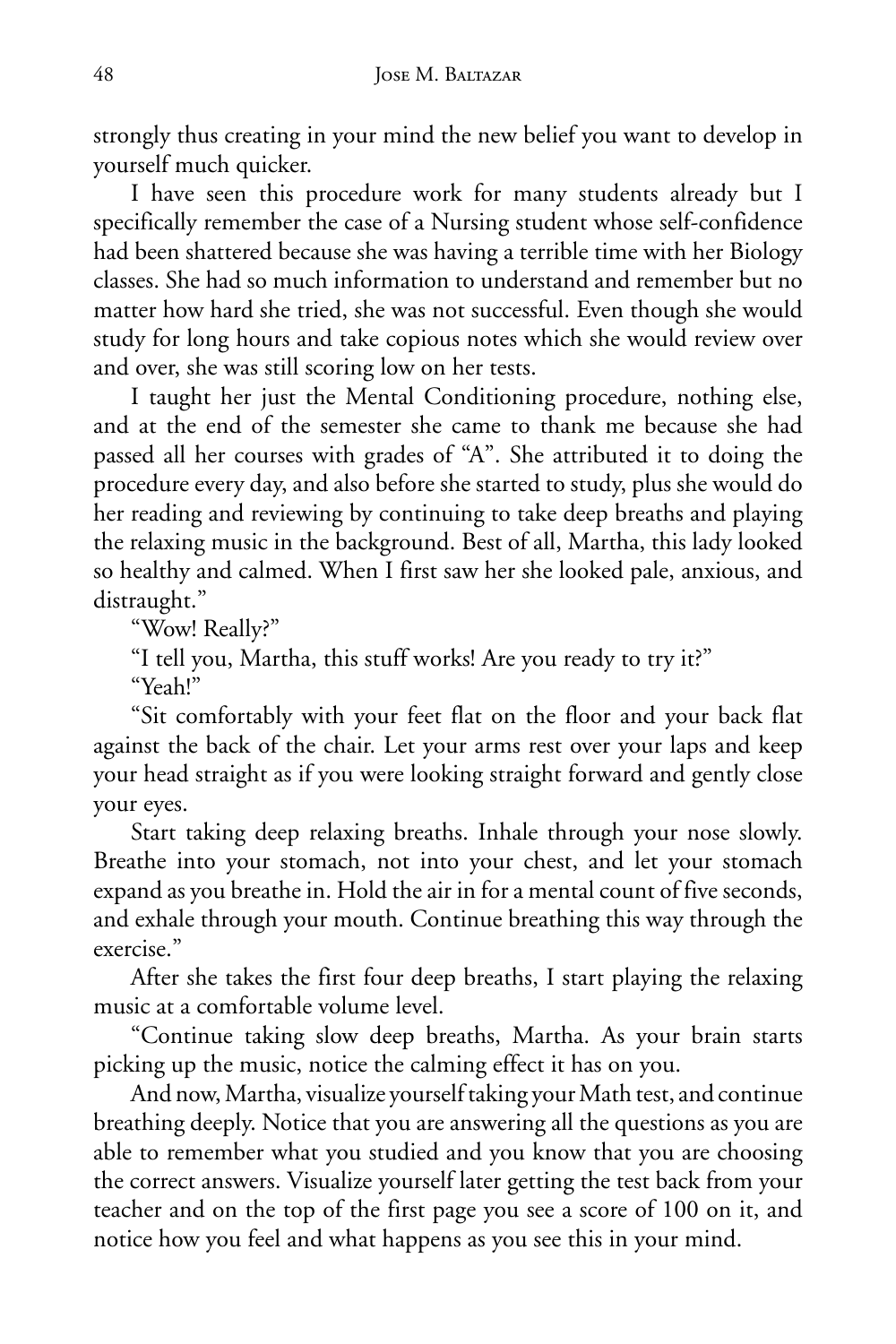She smiles slightly.

Now I will say three positive affirmations, and you repeat them silently to yourself.

I am *fully* prepared for this test.

*I* am fully prepared for this test.

I am fully *prepared* for this test.

*I* remember the information for it.

I *remember* the information for it.

I remember the *information* for it,

I am *confident* and sure of myself.

I am confident and *sure of myself*.

I *am* confident and sure of myself.

Take three or four more deep breaths and slowly open your eyes. Get up and stretch a bit and sit down again. How do you feel?"

"I feel like I can do it. I want to go study right now. I feel like I am going to do o.k. on the test."

"It's kind of the same effect that you felt before when you visualized your future, isn't it?"

"Yeah! I can't believe how quickly my feelings changed. I'm really going to study and prepare for the test."

"Ok, Martha, your homework is to do this exercise between now and before you take the test. Here, take the phrases with you so you remember them. I wrote them down for you as I was guiding you."

"Yeah, I'll do this exercise as often as I can, and just like the lady you told me about; I'll do it before studying and I'll study with the music and will also do the deep breathing as I am studying."

"Do you want to come after you take the test? We'll see what happened then."

"Ok"

"Remember to use the other two procedures I taught you also as often as you can between now and the day of your test. Remember to *DISPUTE YOUR LIMITING THOUGHTS* by *CHECKING* your thinking; tell yourself *STOP* when you catch yourself thinking negatively; relax by *BREATHING DEEP*; and *REPLACE* your negative thoughts with positive ones. remember to *GET LEVERAGE* by *RELAXING* first by taking a few deep breaths. Then *RECALL* a successful experience you had before, preferably similar or related to the one you are facing; otherwise just remember any previous successful experience. And lastly, *AFFIRM* yourself by talking positively to yourself about the experience you are facing.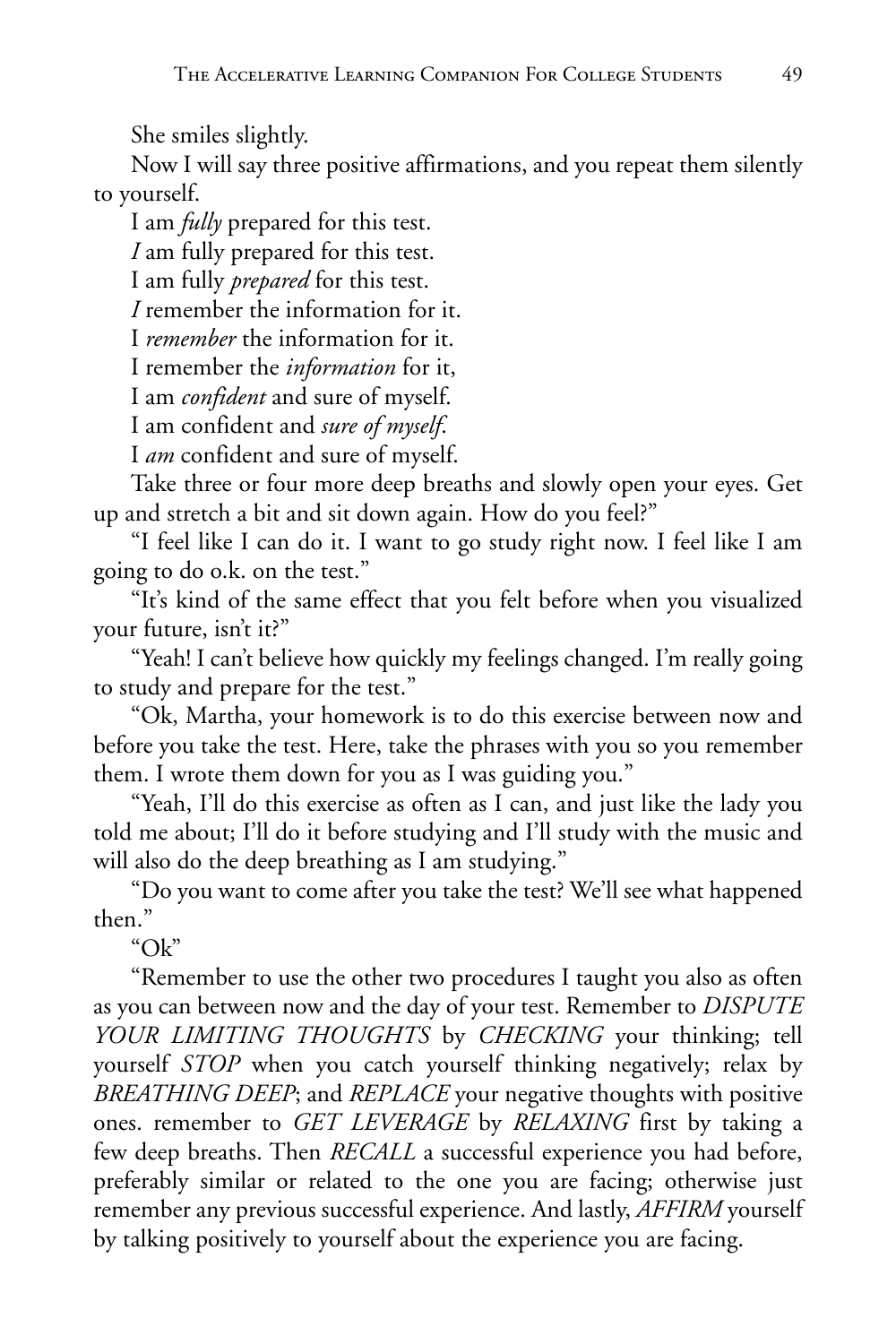In addition, continue doing your visioning meditation about the future you want, ok?"

Martha agrees and we set the next appointment for the latter part of the week after her Math test.

#### *TO THE READER*

Continue reading. You'll be amazed by what happens to Martha. And what's more important, this can happen to you, too. Martha is just one example. I've seen these techniques work for so many other people I have worked with.

Most of the improvements and success you want for yourself must first happen in your mind. This is what I have taught Martha up to this point. And this is not just to psych yourself into doing what needs to be done but it is also for biological reasons. Your brain needs to be tuned up regularly to work at its best just like any other thing you want to keep working well. Through the techniques you have learned so far you keep your brain energized, integrated, balanced, and fed with lots of blood and oxygen and positive emotions. This translates to a much greater ability to learn which means you can observe, comprehend, and remember information at a much faster and more efficient rate.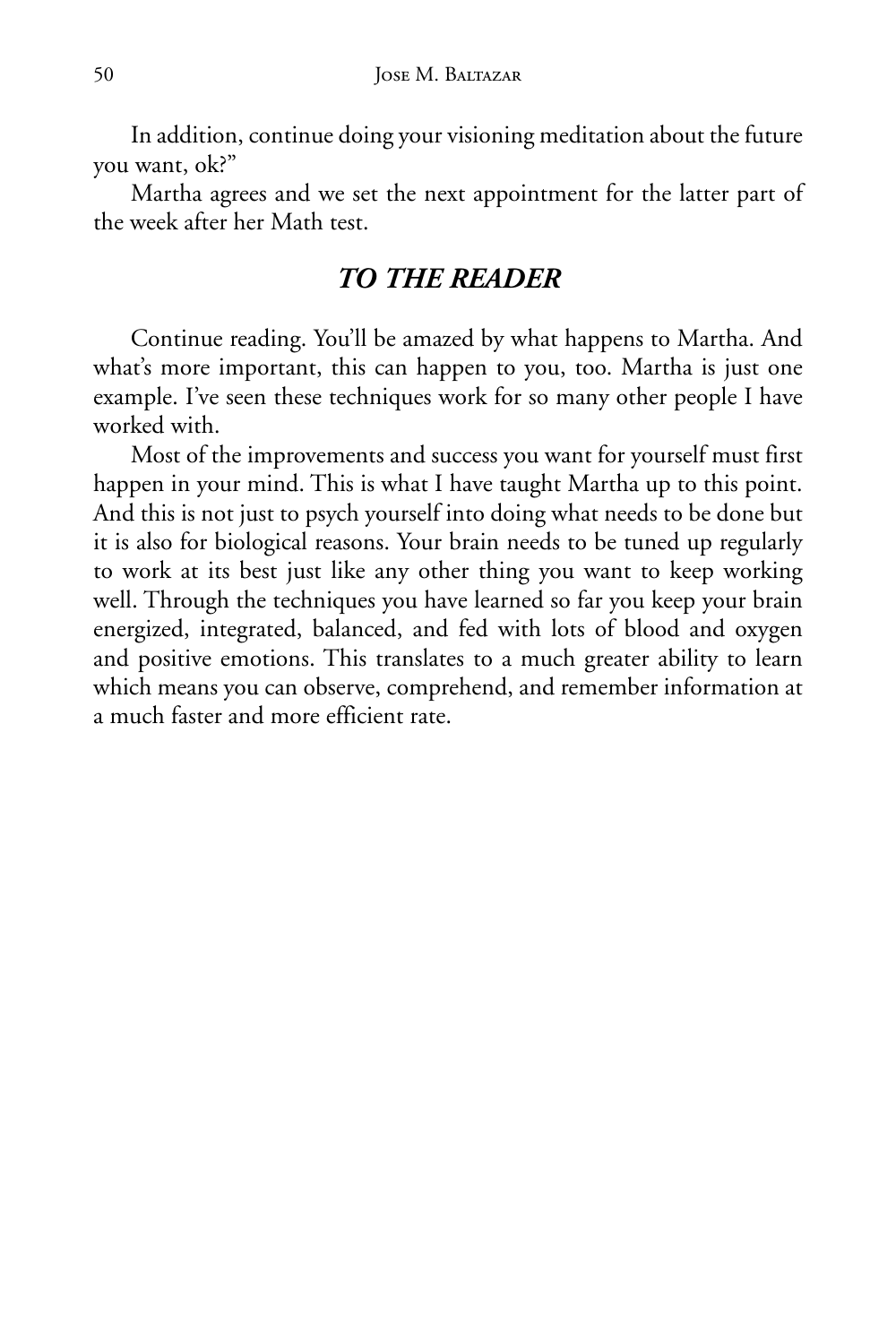# **CHAPTER 6**

## **AWARENESS**

### **THE THIRD KEY OF ACCELERATIVE LEARNING**

### **SUGGESTIVE AND SUBCONSCIOUS LEARNING**

Martha came in on time to the following appointment. This time she was looking much more, energetic and with a big smile on her face.

"Good morning Mr. Baltazar!"

She sits down immediately, before I even invite her in and doesn't even give me a chance to greet her back.

"I can not believe it, Mr. Baltazar! I got a perfect 100 in my math test! I am so happy but most of all very surprised."

"What did you do differently this time, Martha? What do you think happened?"

"I did what you taught me last time we met. Whenever I caught myself feeling nervous or talking negatively to myself, I would right away stop, relax, and start telling myself instead that everything was fine and that I would do well on my test, and I also would see in my mind this test with a score of 100 and after that I would feel much better right a way."

Is that all you did Martha? "Well, at night, but I didn't do it every night, maybe I did it four or five nights; as I got into bed I would play the slow relaxing instrumental music."

"I would play it and start relaxing with deep breaths, and then I would see myself getting my test back with a score of 100, and then I would tell myself the phrases you taught me last time."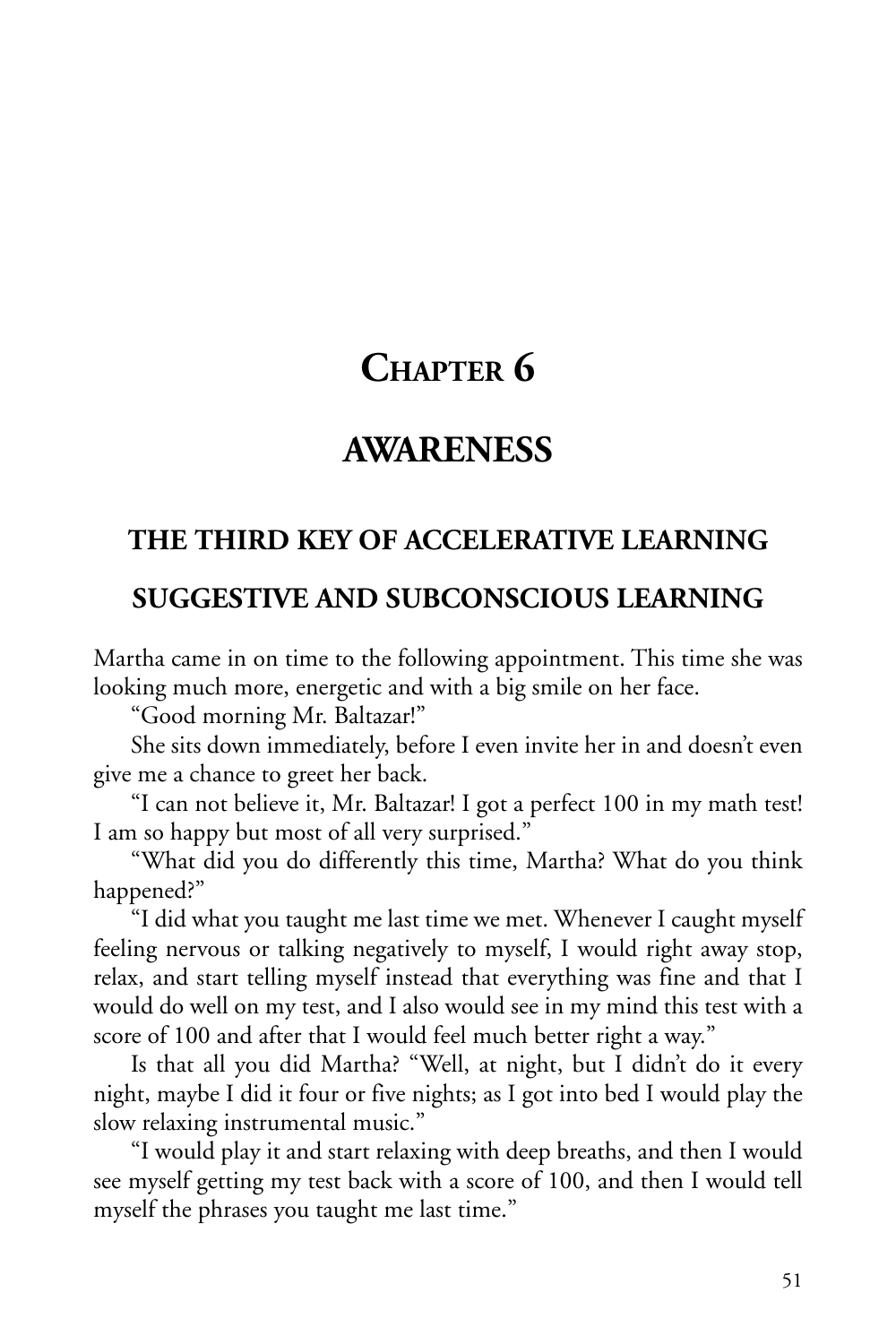"And . . . Is that all you did?" "No, I also did my homework and my studying for the test like you said last time. I would first relax and see in my mind that I would do well on my assignments and on my test, and I also studied with the relaxing instrumental music playing very softly while I studied."

"Did you feel any difference compared to how you studied before?"

"Oh yeah! I mean, before, I would dread starting to study. Even after I forced myself to study I would feel nervous thinking that I probably would not understand all the problems. Then as I started running across some difficulties I would start feeling desperate and impatient and I would start talking trash to myself about math and myself. You know, I would call myself dumb, stupid, or blame it on the teacher."

"Since I've started coming to see you I' ve been more calmed and now, but especially this past week, I' ve been more positive about myself, school, and my subjects; but the thing I notice is that I find it easier to understand the teachers, the books and the math problems I have to solve. Every subject seems a lot easier. But I'm really surprised about my math test!"

"Surprised that you got an A, you mean?"

"Yeah!"

"Did you spend more time studying this time than before?"

"Not really. I mean I studied about the same amount of time, but before I would spend a lot of time talking negative to myself as I was trying to study that I would waist my time. Many times I would feel like I had spent time studying but I had not learned anything. Like it wasn't going into my head.""That's what I mean when I say that Accelerative Learning has to do with better utilizing your resources, Martha, and not necessarily with having to study more time or reading and reviewing longer or more times. Many times you even need less time than otherwise by using Accelerative Learning techniques. All you are doing now is conditioning, preparing your mind better then before. In addition, you are being able to focus and concentrate better as you study by practicing the techniques you have learned. Your new ability to focus, concentrate, relax, and understand what you study is fueled by your own self-motivation which is renewed and re-energized by knowing and frequently visualizing your vision of your future. There is a phrase in the bible that reads "Without vision, people perish." That phrase is totally true, Martha.

What you have learned so far, are very powerful ways to positively affect your mind, your brain, and your entire body biologically and psychologically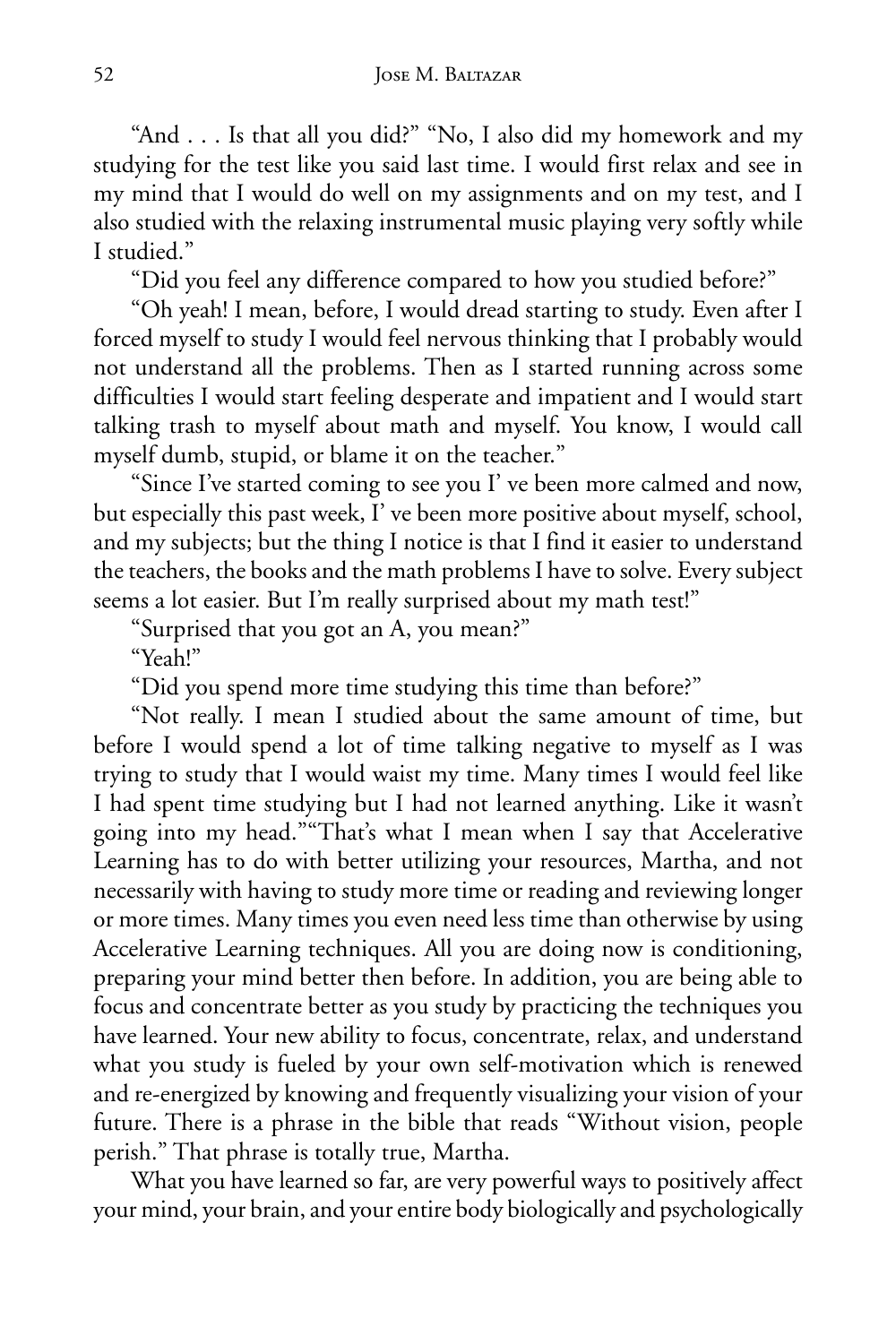so you can perform your learning tasks much more effectively and efficiently than before.

You see Martha, one of the most difficult tasks for human beings is to motivate themselves to act towards and persist until they achieve what they want. A lot of people start but very few complete what they started. This is true in all areas of life. Nobody starts the journey towards a goal with the intention to fail. Everybody wants to succeed but most lack the wisdom and the skills to complete goals successfully. Two skills that develop self-motivation and persistence are the skills of developing a strong vision for yourself, and then firmly believing that you can accomplish it. That's what you have been working on for the past few weeks since you came in for the first time. Now, Martha, what is different in how you have learned to develop these two skills and other traditional ways is the fact that you have learned to do it in ways which are most powerful for your brain. As you continue to do the exercise you've learned so far on a consistent basis, you continue to condition and access your entire brain including your memory. One of the reasons why other ways are not as effective is that they only affect parts of your brain. These procedures strongly access the higher thinking areas of your brain as well as your emotional areas thus making the understanding and recording of information in your memory much easier and natural. Learning becomes easier.

"I guess it all works because I had never done this well in a Math test."

"Remember the GETTING LEVERAGE procedure I taught you, Martha? Did you use it ?"

"That's the technique where I am supposed to relax first, then remember an experience in which I did well before, and then I speak positive to myself, right?"

"Yes, did you use it?"

"To be honest with you, not really."

"That's ok but now you have a perfect experience for getting leverage in the future. From now on, before you take any other test, remember vividly this experience you just had with this math test. By vividly I mean relax and remember how well you have done and feel again the way you are feeling right now. This will put you in a state of mind of self-confidence and self-belief, and will activate your entire brain for better learning and functioning.

Aren't you feeling right now much better about yourself ?"

"Yes! I feel like I can do it. I'm feeling more positive about my future semesters, and about being able to do well in math and other subjects. I feel excited. This is why I'm here today. See what else I can learn from you."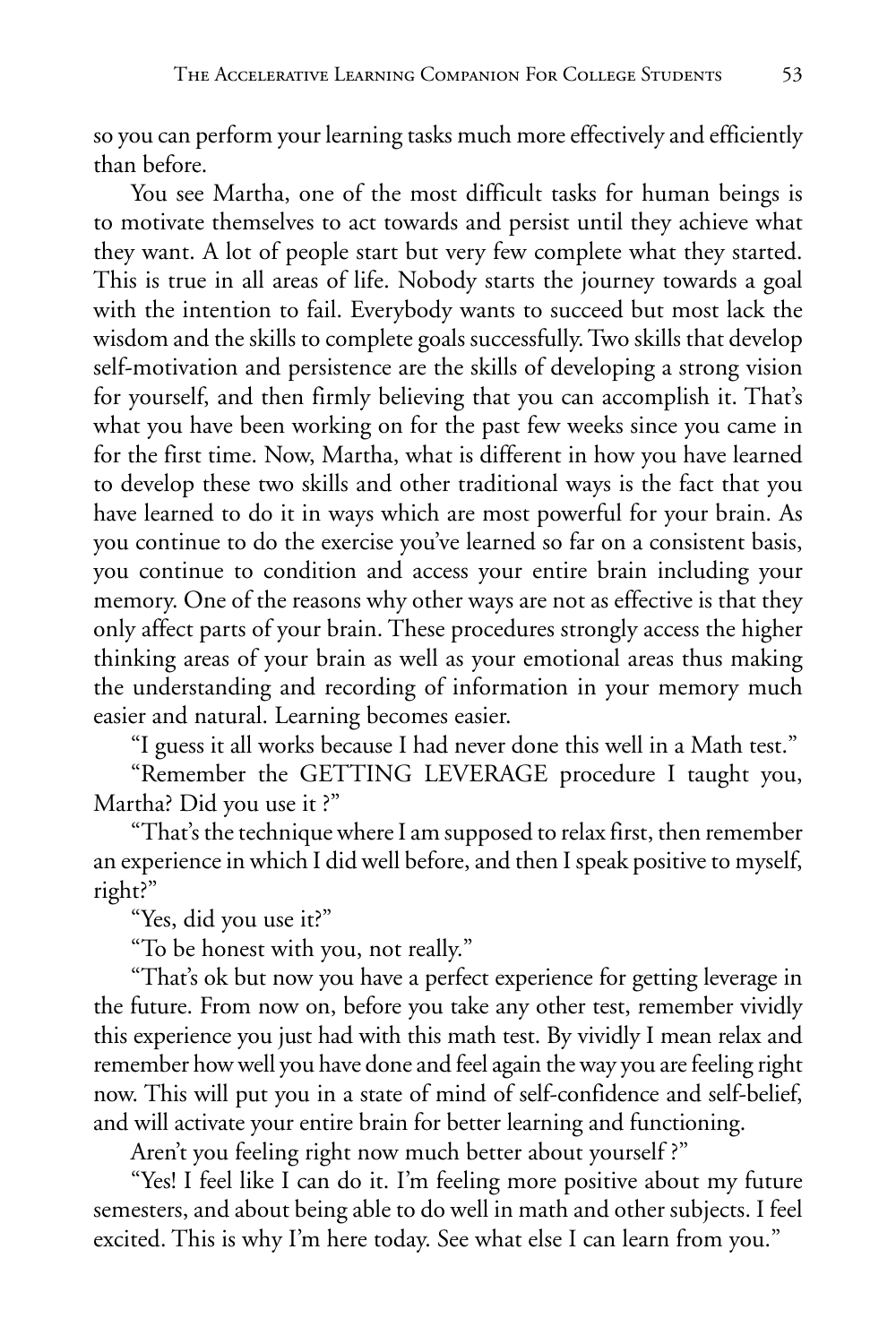"Great! That means we'll have another good session today. Are you ready?" "Yeah!"

"O.k. in this session and the next I'll share with you three techniques related to the third key principle of Accelerative Learning. The third key says that we learn everything through suggestion and that most of what we learn in life happens subconsciously. I call this the principle of **Awareness**."

"What's that?"

"Sounds weird, huh? We are used to thinking of the word "suggestion" as an opinion from some one; like when we ask, What do you suggest? Or do you have any suggestion? But that's not all this word means. When I say that we learn everything through suggestion, I mean we learn from everything that we are exposed to through our senses and our emotions. We learn from what we hear, touch, taste, smell, see, and from how we feel about what happens around us and within us."

"I don't get it. What do you mean?"

"Ah, you see? This is why I call this concept the principle of AWARENESS; because most people do not realize this. They are not aware of how they've learned what they know, and how they have became the kind of person they are. When I become *aware* of the fact that everything is suggestion and that most learning is subconscious then I become more selective and discriminating about what I learn. I can choose what I want to learn and what I don't want to learn. But in addition, I have more power and control to learn things I want to learn much easier and without painful effort.

I'm not talking just about school learning but also about life learning Martha, do you understand?"

"Not, really.""You are the kind of person you are because you have learned to be the way you are. If you think about it most of what you've learned, you've learned without you consciously sitting down and deciding that you were going to learn it. It just happened. You didn't even know you were learning to be who you are. For example, did anybody sit you down every day to teach you how to be a nervous, self-doubting person? Did you one day decide to be that way?"

"I see, what you mean. I've learned to be the way I am through experience, right?"

"That's right. But the important thing to realize here is that rarely did you sit down and said to yourself "O, this experience is teaching me how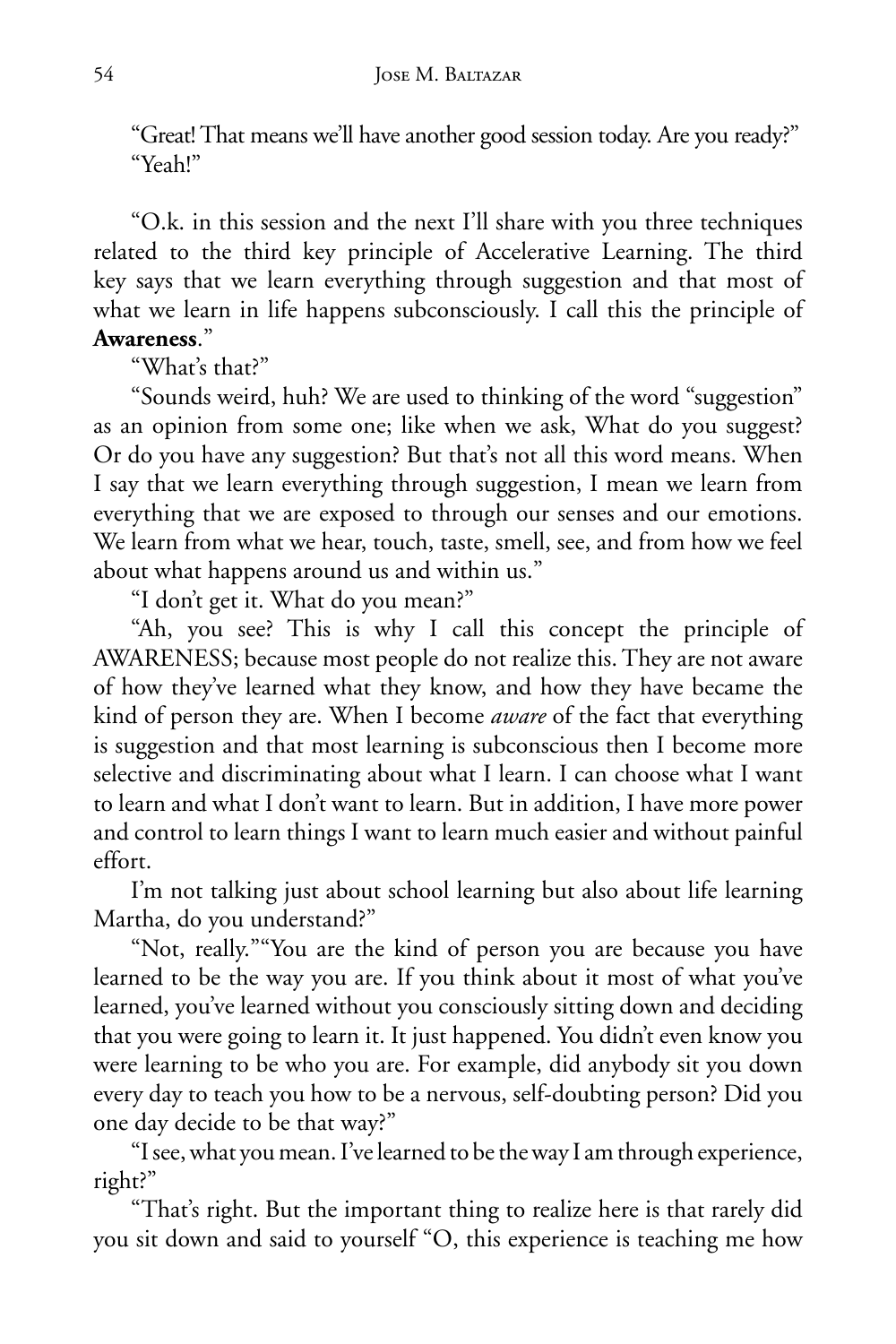to be nervous and self-doubting. I'm going to take it and learn to be that way." No. You were not *aware* and it happened through time and through repetition, perhaps. I say perhaps because what determines how quickly and strongly you learn from an experience is the level of impact and effect it has in your mind. The more impactful the experience, the quicker you'll learn and the less likely you are to forget.

If you think about your own life, the experience you remember most are those that have deeply affected your emotions positively or negatively. Otherwise, when experience are not very impactful then it takes a lot of repetition to learn but you do learn over time. And you don't even know it. You are being fed suggestions and you are not aware that these suggestions are teaching you to become the person you are. You are indeed learning subconsciously (unaware) and you are always learning through suggestion. For example, Martha, when I was little, I remember this terrible auto accident. I saw it happened and then I went to see what had happened to the drivers and their cars. There were a lot of people gathered at the scene and since I was little I was able to get through the crowed and get to the very front. What I saw was so impactful to my whole person; my mind, my body, and my emotions. I saw the heart of one of the drivers bouncing on the pavement. It was alive still, but it was out of the body to which it belonged. Man!, that was an impactful suggestion. And what I learned subconsciously, because at that point in time I did not sit down to think and consciously evaluate what I was learning, was to be a careful driver. On the other hand, when I was little, I used to hate going to school. I even used to cry and beg my mom not to send me. I don't know why I used to hate doing homework, reading, writing, and even carrying my books. Today, I love learning and sharing with others how they can enjoy it whether it be learning from life or in school.

I remember I was in the fifth grade when I stopped complaining and I started to learn in school more willingly. This learning did not happen from one day to the next like in the experience with the car accident. This learning happened slowly but without me realizing also. I received a lot of positive suggestions (repetition). My mom and dad were very patient with me. They would tell me to try, that I was smart, and that they did not want me to grow up having to do physical work all my life. I had very loving uncles who would encourage me to go to school in a patient way. I had cousins who were doing good in school and would offer to help me. In school, I remember Ms. Sapien who even though I was not being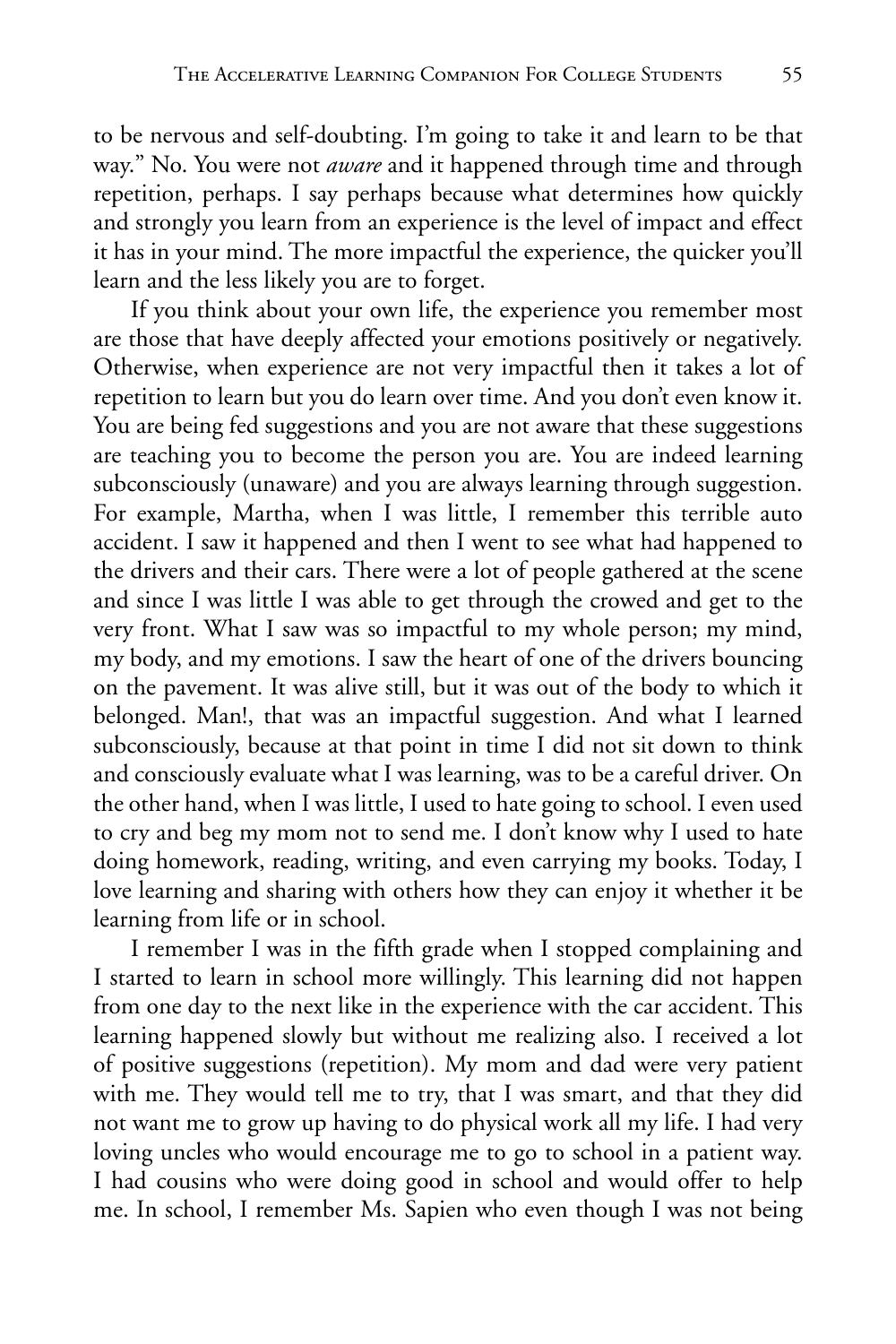responsible in her class, she took a liking of me, and would encourage me so much. I even developed a "crush on her." (We laughed).

"You were lucky, Mr. Baltazar."

"Thank God for it. But do you see my point, Martha. As I was going through this experiences, I never sat down and consciously analyzed what I was learning. I learned it subconsciously and entirely through suggestions of different types. It took longer because the experiences were not as impactful, but I learned nevertheless.

"I can see how this happens for life experiences, but what does this have to do with learning school subjects?" (I can see in her face an expression that says "I don't get it. How is this useful to me?")

"It has everything to do with learning school subjects, Martha. You can intentionally make the experience of coming to school more impactful and you can use different kinds of suggestions to help yourself learn subjects faster and easier. If it work for learning in life, it must work for learning subjects because learning in school or not, is also a life experience. Don't you agree?"

"Yeah, I guess, but how can I use this to help myself learn Math better, or History, or any other of my classes?"

"That's where being aware and knowing some techniques will help you. Are you ready to learn some more techniques?"

"Yes, for sure!"

"I'll teach you the first one today and then we'll set up another appointment to cover the rest, ok?"

"Ok."

#### **Acknowledging Your Subconscious**

"The first technique is a mind management technique, Martha. Through this mental procedure you increase your belief of being able to learn any subject. To demonstrate it I'll use Math as the subject in which you want to improve your ability to learn.

Sit comfortably and bring your vision of your future to your mind as you close your eyes and start taking deep breaths. I'll start the relaxing instrumental music so you can relax. As you continue to relax and you see your future as being reality already. Tell yourself the following affirmations as I read them to you:

I can learn any subject easily and effortlesly (3 times).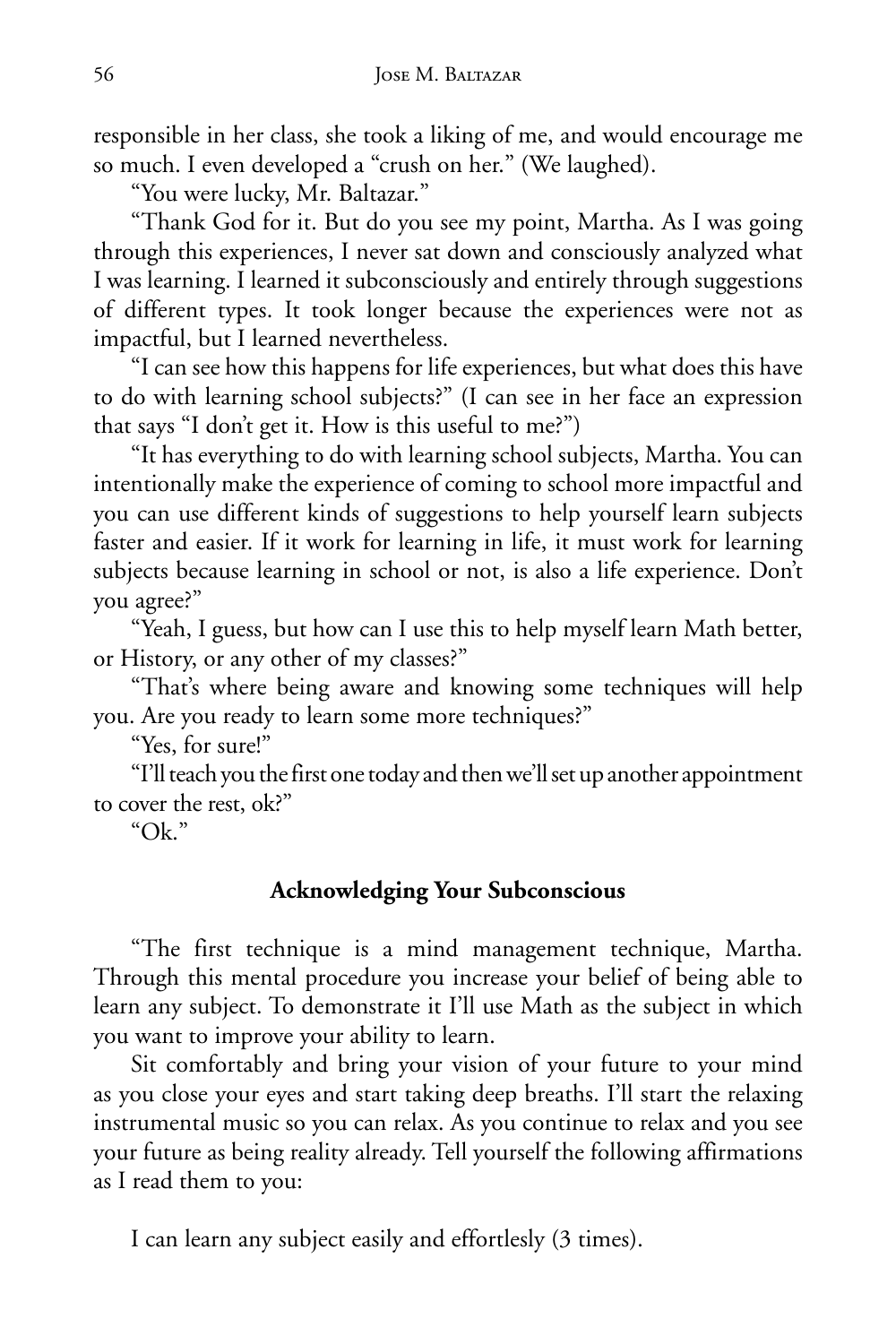By staying relaxed in my Math lecture, my subconscious learns better and faster (3 times).

By staying relaxed in my Math lecture, my subconscious understands and accepts my teacher's explanations (3 times).

My subconscious accepts all positive suggestions and rejects all negative suggestions that any of my teachers or other people may say or do (3 times).

Although I may not realize it right now, my subconscious knows that all subjects are important for my life and career success (3 times).

Continue relaxed and let your subconscious process and accept the suggetions I've given you. Notice also that as I repeated each suggestion three times; I emphasized a different word each time. This is the same as before in the meditations you learned earlier. Slowly open your eyes and take one last very deep breath, stand up and stretch a bit, and sit back down. How do you feel?"

"I feel at ease and at peace. I don't feel doubtful about my Math test right now."

"I won't see you until after you take your Math test. Is your teacher having a review before the day of the test?"

"Yes, as a matter of fact, we have one tomorrow, Friday and the test is on Monday."

"Good! What I want you to do between now and just before your review, is the exercise we just did. Do the exercise tonight and tomorrow morning, and then again just before your review. Will you remember how to do it? I'll write the affirmations for you right now so you can read them as you relax and think about your future."

"I should be able to do it if you give me the affirmations. I am already used to the breathing, relaxation, and seeing my future in my mind."

"Ok, Martha, do you want to come next week after you take your test?"

"Yes, how about Thursday? The teacher said he'll give us our test back on Wednesday. That way I'll know how I did on the test."

"Ok, next Thursday at the same time?"

"I'll be here."

"Good luck on your test Martha. I know you'll do good. I'll see you Thursday."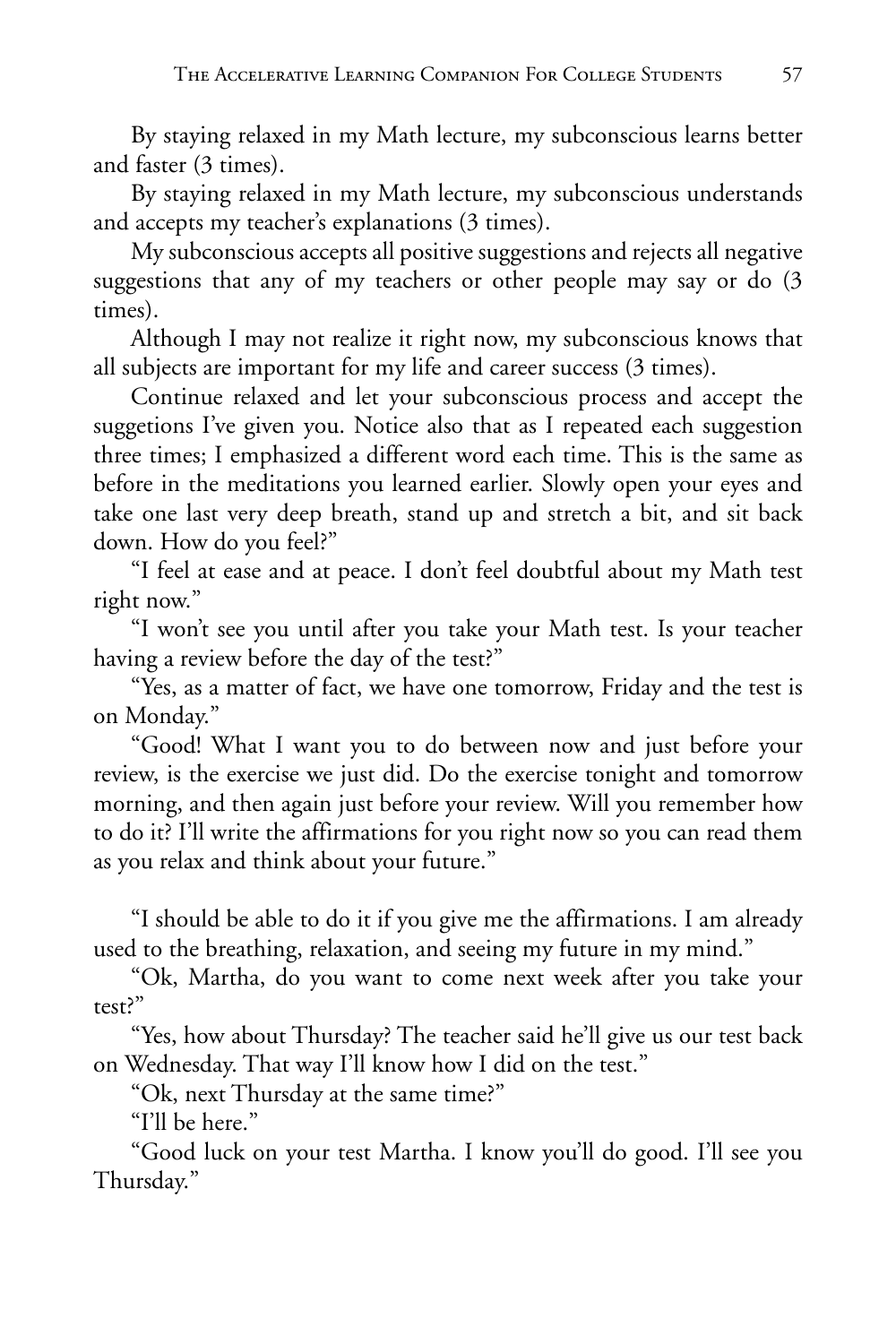# **CHAPTER 7**

# **SUGGGESTIVE AND SUBCONSCOUS LEARNING**

### **THE THIRD KEY OF ACCELERATIVE LEARNING (Cont'd)**

Martha came to our following meeting right on time and I could see through her physical expression that things were going well.

"Hello Martha, come in and have a seat. How did your test go?"

"It went very well Mr. Baltazar. I think I've finally gotten over my problem with Math. All of a sudden I've started to understand Math problems and operations much better. I got another "A" in the last test, and now I look forward to going to Math class. I really think that I will get my desire of being a teacher."

"You bet Martha, I have no doubts of that. You need to be sure of that yourself. Are you?"

"Yes, I am. Since I started coming to see you I've done much better in all my classes and I know that if I keep practicing what you have taught me, I'll keep doing well in my classes."

"Great Martha! Keep thinking that way. Today I'll teach you two more techniques, and I will not make any appointments but I will strongly recommend that you take my full-semester class to reinforce what you have learned and pick up a few more techniques that will help you. Is this ok with you?"

"Yes, I know you can not see me individually forever. I will take your class next semester, but if I feel that I need more help I can come to see you."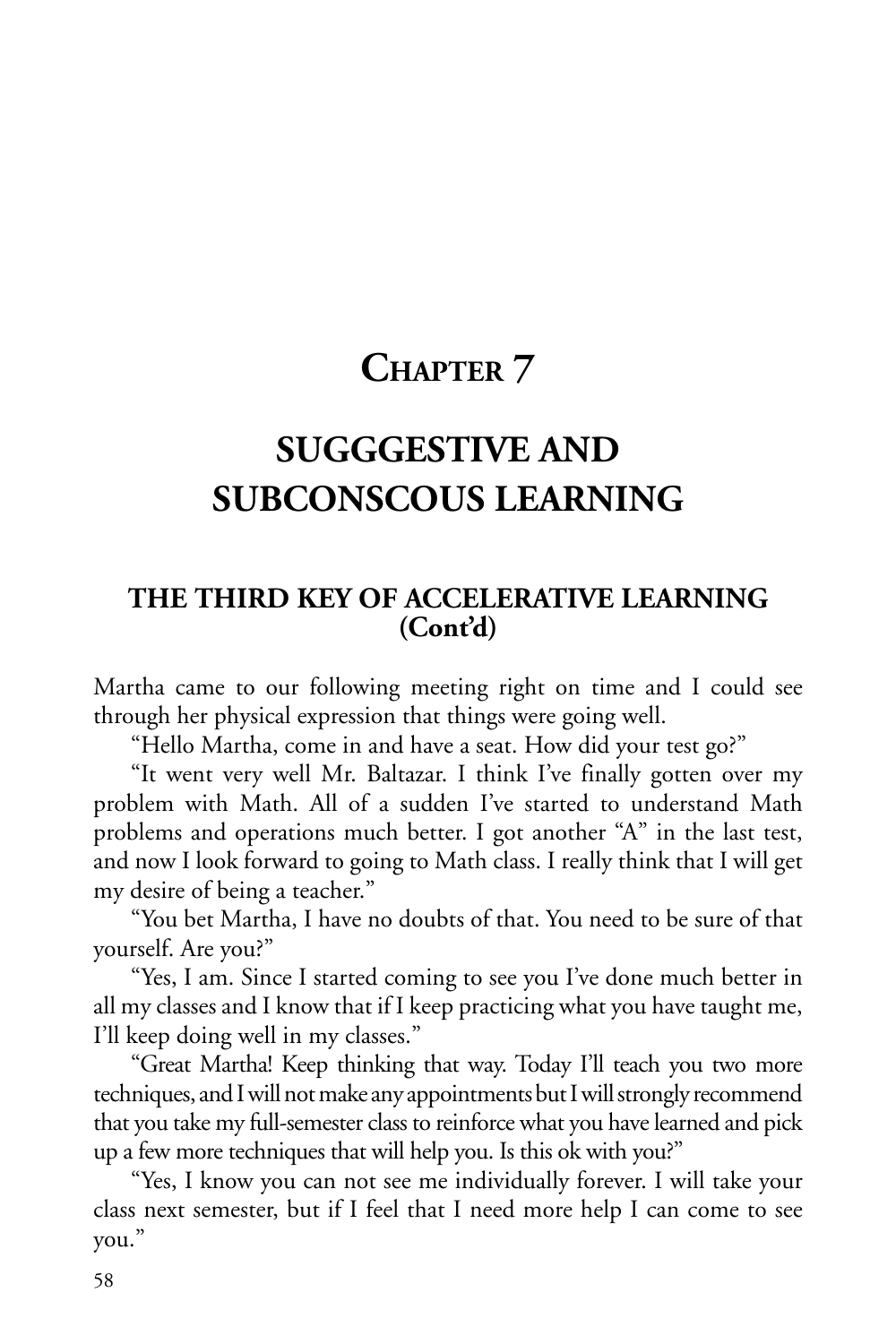"Of course, Martha, my door will always be open for you, you know that. Let's start our session today, shall we?"

"Yes, I am looking forward to what I'll learn today."

"Ok Martha, as I said before, I'll teach you two additional techniques that develop your ability to learn subjects in school more subconsciously which translates to being able to learn subjects more automatically. If you practice these two techniques, through repetition, you will notice their positive effects rather quickly. Subjects will become easier to learn, and you will find it easier to get into them, specially those subjects you have not found interesting. The following technique is called *Multisensory Reframing*.

Multisensory Reframing is a powerful technique that trains your conscious and subconscious mind to naturally like or dislike anything. This is a helpful technique that creates change in you very effectively. In your case, Martha, you can learn to like school subjects better and stronger so that when you want to learn them, you will find it very easy because we learn much better subjects we like or enjoy. Isn't this true?"

"Yes, that's true, but is it possible to learn to like anything specially after hating or disliking it?"

"Of course, shall we try? What subject would you like to make easier to learn besides Math?"

"Ok, lets try with Bilogy. This is the other subject that's been hard for me."

"Alright, Martha let me first walk you through the steps and then I'll guide you. Multisensory Reframing takes various steps because it takes into consideration the five senses plus positive emotions to make the learning stronger. *First*, sit in a relaxed position and start playing the slow relaxing music very softly. *Second*, start taking deep breaths until you feel completely relaxed. *Third*, once you feel relaxed; think of something or some experience that when you think about it, you get very pleasant feelings, and that you can remember very clearly. *Fourth*, as you are seeing this positive memory in your mind and experiencing positive emotions, put the happy memory in a big frame just like a picture. *Fifth*, as you contemplate this beautiful picture, and as you reexpereince the positive emotions it evokes, you do the *Sixth* step which is to experience the beautiful picture frame with each of your senses. *Seventh*, as you watch and observe this pleasant picture, now you create a picture of the subject you want to learn to like better that will fit in exactly the same frame where your pleasant memory is. *Eighth,* right on top of the pleasant picture you will place the picture of the subject you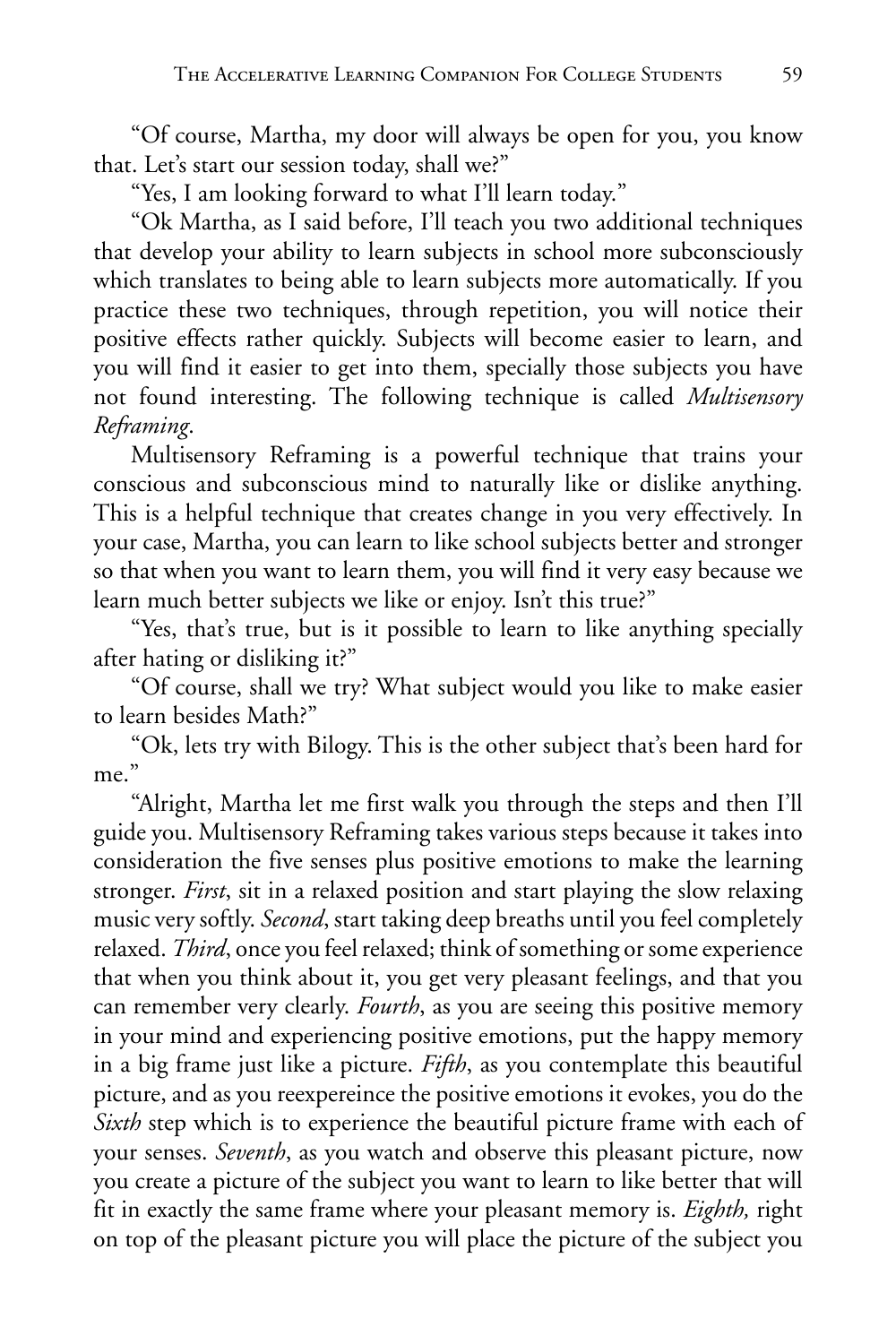want to learn to like. *Ninth*, as you observe the new picture in the same frame, you experience this new picture with your senses and your emotions. *Tenth*, notice that your feelings toward the new subject have turned more positive and slowly open your eyes.

This is a long procedure Martha, but the positive change you'll experience will be strong and permanent, and as you repeat the procedure, you'll notice that the subject you did it with will become much easier to learn. Let me guide you through the process, then."

- 1. "Sit comfortably with your back straight and flat against the back of the chair, your hands over your laps, and your feet flat on the floor. I'll start the slow relaxing music and set it to play softly."
- 2. "Take four or five deep breaths . . . do you feel relaxed, Martha?" "Not yet. I think I'm a bit nervous wondering what is going to happen?"

 "Ok, keep taking deep breaths until you are relaxed. Let go of these feelings, and feel at ease . . . do you feel more relaxed, now?" "Yes, I do."

3. "Ok Martha, now I want you to think of something, someone, or some experience that when you think about it you can relive it and feel it very clearly."

 "Ok I am thinking of the time when I got my first "A" grade ever in Math, just four weeks ago."

 Good, Martha, I want you to realy see it. See it in full and living color. See yourself again getting your test back, and feel again what you felt when you saw it."

"Yes, I am." (I can see it in her body posture and facial expressions.)

4. "Ok Martha, now as you keep watching this picture and keep feeling what you are feeling, I want you to put this picture in a big frame like a nice big picture that you want to keep and hang in your room . . . Tell me when you have done this, Martha."

"Ok I got it."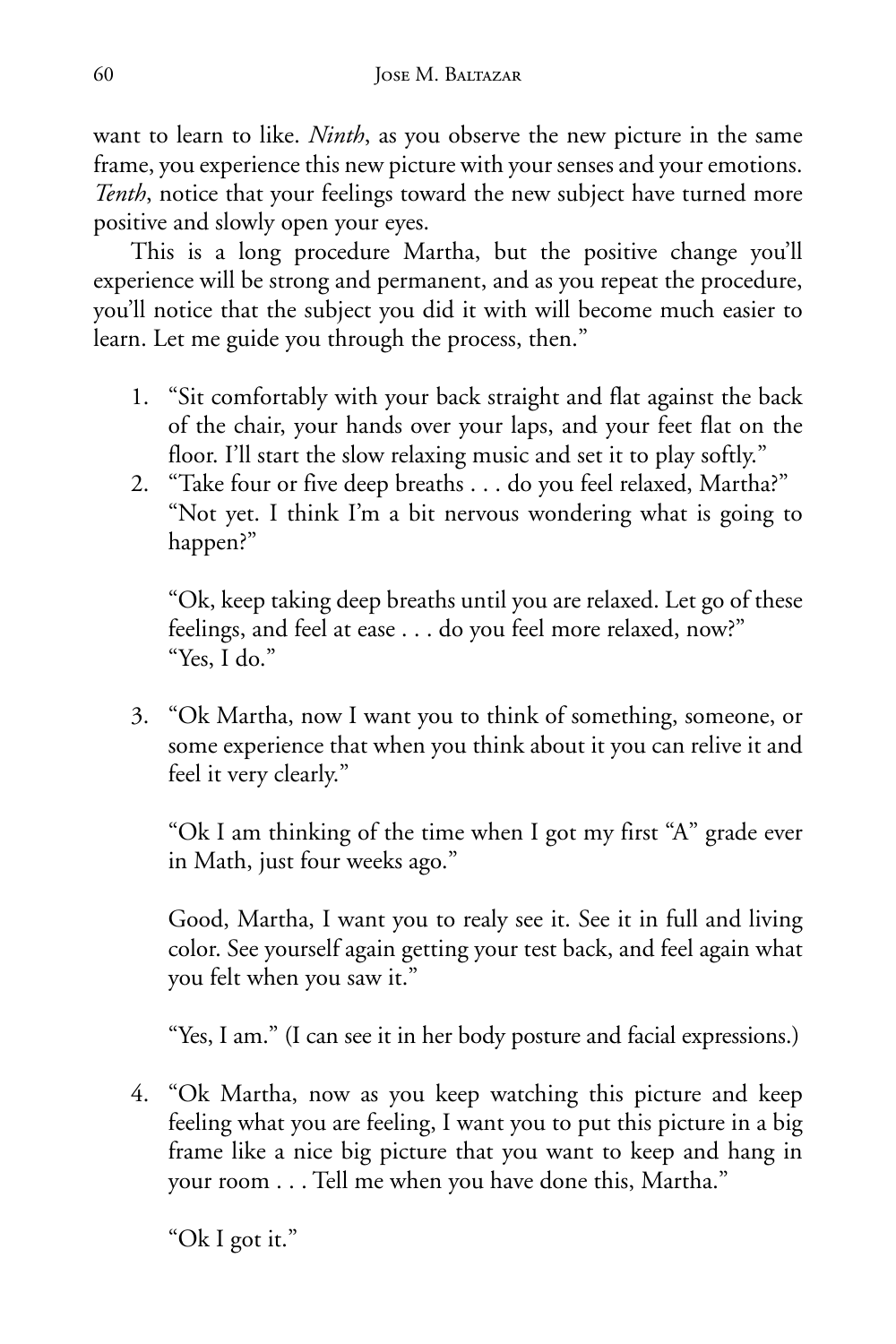"Good."

- 5. "Now, contemplate and observe this nice picture for a few seconds and notice how it looks and how you feel as you do this. Hold the picture still and notice how beautiful it is and how positive you feel."
- 6. "Now, I want you to see yourself touching the picture and tell me how the surface of the picture feels to you."

 "It feels smooth and soft. It is very bright and is very colorful. The frame is of wood and it is also very smooth and shiny. I feel grooves that are soft and some of the items on the picture are raised so I can feel their shape. For example the "A" grade I got is white and shiny and raised up and when I trace it with my fingers I can feel its shape."

 "Very good Martha, so far you have used your senses of sight and touch. Do you hear any sounds as you watch the picture?"

 "No, not really. I only hear the relaxing music playing and it makes it more pleasant for me as I watch my picture. It feels very nice."

 "Ok Martha, can you on your own get your senses of smell and taste involved to better experience your picture?"

 "You mean, add smell and taste in the picture itself, or outside of the picture as I am watching it?"

 "Either way is fine but it's better if you add it to the picture itself."

 "As I watch the picture, the air around me is fresh and cool and as I breath in, it feels cool and clean in my nose, and as I breath in there is a taste like chocolate in my mouth and it all feels so good. Mmmmm!"

 "Alright, notice how you feel, Martha as you are experiencing this picture."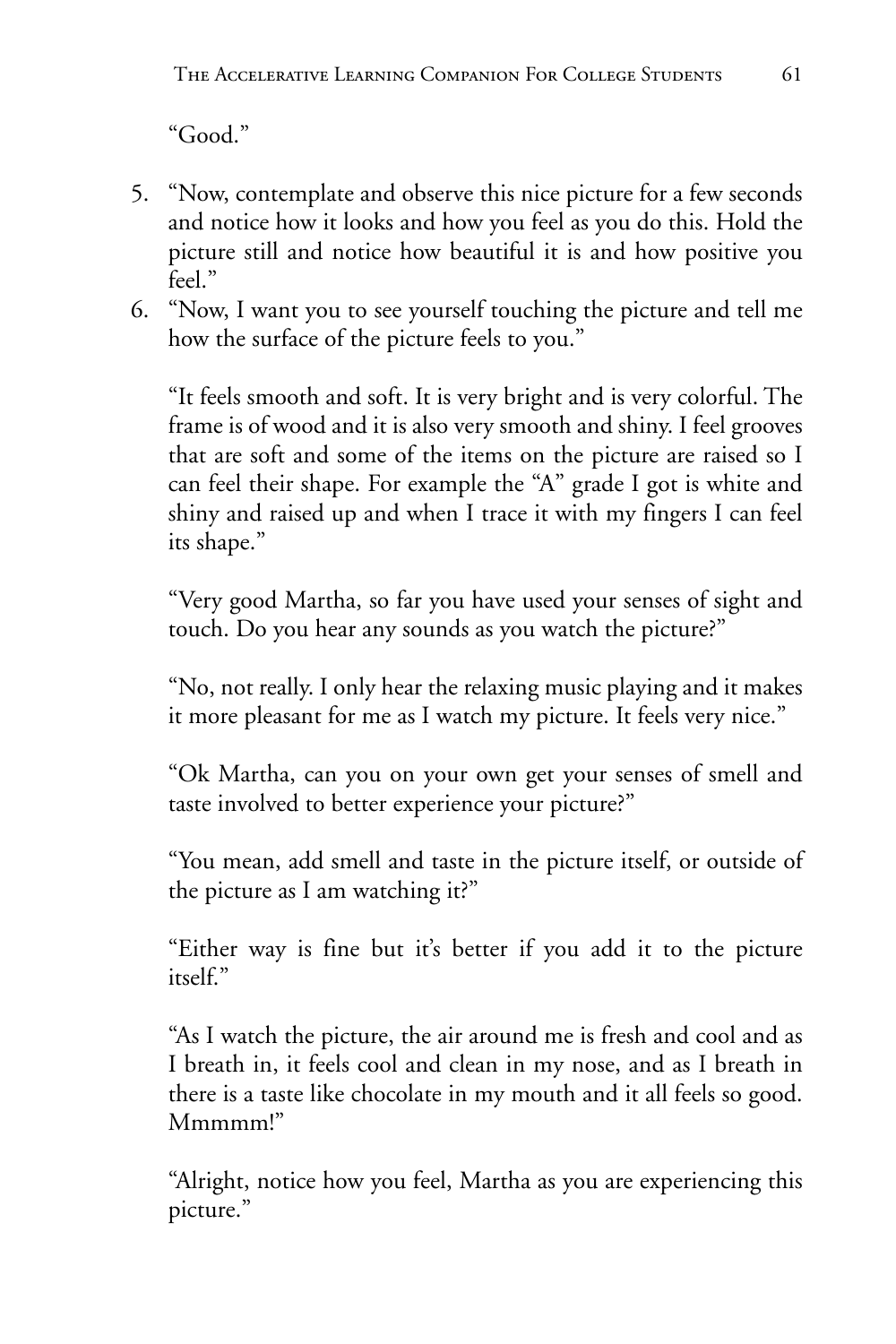- 7. "As you continue to observe this very pleasant scene, now I want you to create a picture of the subject you want to make easier to learn. You said before that you wanted to work with Biology, so please create a picture of "Biology" in your mind. Take a few seconds to do this . . . Do you have it, Martha?" "Yes."
- 8. "Fine, Martha, what I want you to do is to enlarge or reduce your Biology picture to the same size as your pleasant picture so that it fits in the same frame. Place it over your pleasant picture so that both pictures are on the same frame the pleasant picture is now underneeth the Biology picture. Notice what happens to your feelings towards the Biology picture now that its over your pleasant picture. Tell me, Martha, what do you see? How do you feel?"

 "I see this picture and it has turned brighter and more pleasant. I feel more at ease and I do not feel anxiety or fear. I feel relaxed and at peace, and I even feel like I want to touch and feel the picture."

9. "Good, let's do that. I want you to experience the picture with all your senses and positive emotions. You are already seeing and feeling positive about this picture; now experience it with your senses of touch, hearing, smell, and taste. Describe to me how you are getting these senses into your picture."

 "The picture is a picture of my science lab. There is Biology equipment, my teacher is there, and so are my classmates. I also see a big "A" on top of the picture. I am tracing the "A" on the picture with my finger and it feels soft and smooth. I hear the voice of my teacher and he is showing us how to use the microscope and I understand what he is explaining. The lab has the usual aroma, like mixed chemicals, but is more pleaant to me than before, and the taste it leaves in my mouth is kind of neutral. I do not mind the smell so the taste in my mouth is not bad anymore."

10. "Ok Martha, continue to contemplate and experience your picture of Biology for a few seconds more, and notice how your emotions toward this subject have become more positive . . . Take two or three deep breaths and slowly open your eyes."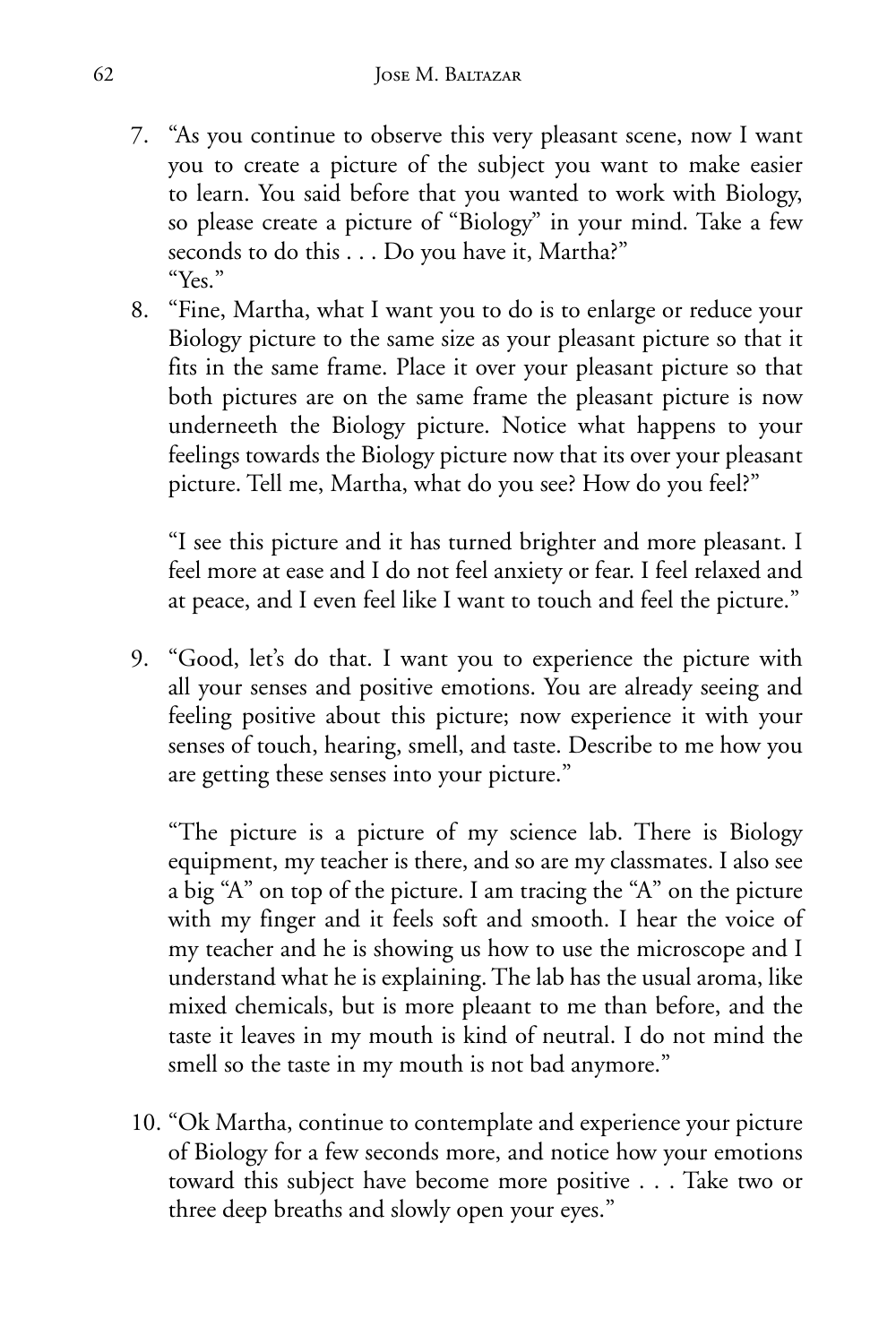"Stretch a bit Martha and tell me how you feel."

"Wow, I feel much more positive and confident about Biology. I can't wait to get to my class. I feel so positive about understanding it and getting a better grade in it."

"This is a very powerful procedure, Martha. I know it will help you learn Biology much better. You have affected your subconscious very positively towards this subject and in a very short period of time. Even the steps to do this procedure have been recorded in your mind that to repeat it, you will remember how when you want to do it. I say this because you must repeat this procedure on your own at least three more times to make its effects stronger and more permanent. Will you do that?"

"Yes, I will. This will help me remember when I want to do it for other subjects."

Exactly, that's the idea."

#### **Subconscious Observation**

"The third technique I'll teach you, Martha, is a technique I call Subconscious Observation. This technique uses three components and to introduce them to you I want to ask you some questions, ok?"

" $Ok$ "

"Alright, Martha, lets say that your television set breaks down today and you have to buy a new one, and money is no obstacle. In other words, you can buy any t.v. you want. Let's say that you go to the store and look for a t.v. to buy. Describe the t.v. that you would buy for me, Martha. Remember that money is no object."

"Well, I would buy a color t.v., flat screen, and I think is called a plasma t.v. to get the best picture possible."

"So, you would not buy a black and white t.v. Martha?"

"No, I want to see the picture in color."

"Ok, would you buy the t.v. with the smallest screen possible?"

"No way. I'd buy the largest screen possible that fits in my room and that looks nice.

"Ah, I see. So you would buy the t.v. in color, with the sharpest picture possible, and the largest picture comfortable to you, is that right?"

"Sure."

"Now Martha, think about your notes from your classes. Aren't they in small writing and usually in blue or black ink? Sometimes they have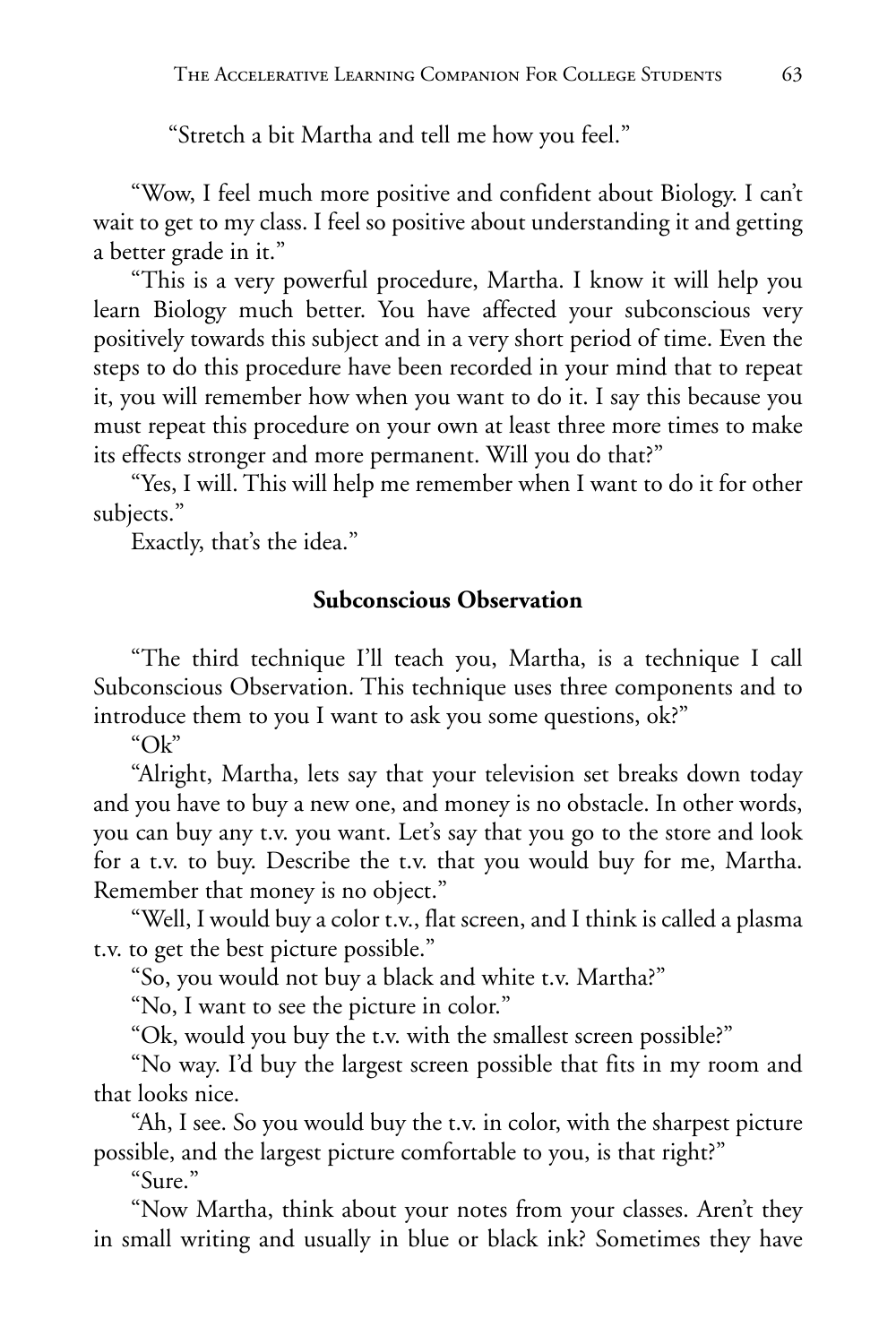corrections and scratches or stuff that we line or cross out and then we study from them that way, isn't that true?"

"Yes."

What we do not know or forget is that information presented to the brain this way, makes it more difficult for the brain to learn it. Imagine watching t.v. in black and white and on a screen the size of the face of your watch. Do you think you would like it better that way?"

"Of course not."

"Exactly! What you need to realize is that it is your brain, your mind, guiding you to make the choice that is most appealing. Therefore, your mind learns much better and easily if you present information to it in a way which is more pleasant to it. Another thing about t.v. is that you connect much better with the programs and even with the commericals when you watch them in a way that is more pleasant and satisfying to you such like you said earlier in full color, sharp screen, and a size screen appealing to you. Have you noticed that you also tend to enjoy and relax more with what you watch on a t.v. that meets your watching needs? This happens because your mind watches with less effort and stress."

"Are you saying that I have to write everything in color and bigger?"

"Not really although that's the ideal but I use and recommend this technique for specific things I want to make easier to learn, or things I have difficulty understanding and remembering. You know how within a given class or subject there are some concepts that take us longer or are more difficult to understand, right?"

"Yeah."

"These are the instances when subconscious observation can be very helpful, and here is how you do it:

- 1. Copy or write down exactly what you want to understand and/ or memorize. For example, a Math formula or an example of a problem using such formula step by step, or facts or definitions you want to memorize, or science fomulas and/or facts, etc.
- 2. Then copy the information onto a poster in large letters and/or numbers and using color markers or crayons pleasing to you.
- 3. Post the poster in a location where you can quietly and in a relaxed way observe it for a few minutes at a time through the day and before you fall to sleep.
- 4. When you observe the poster simply relax, take deep relaxing breaths as you observe it, and let your mind observe the information and/ or steps.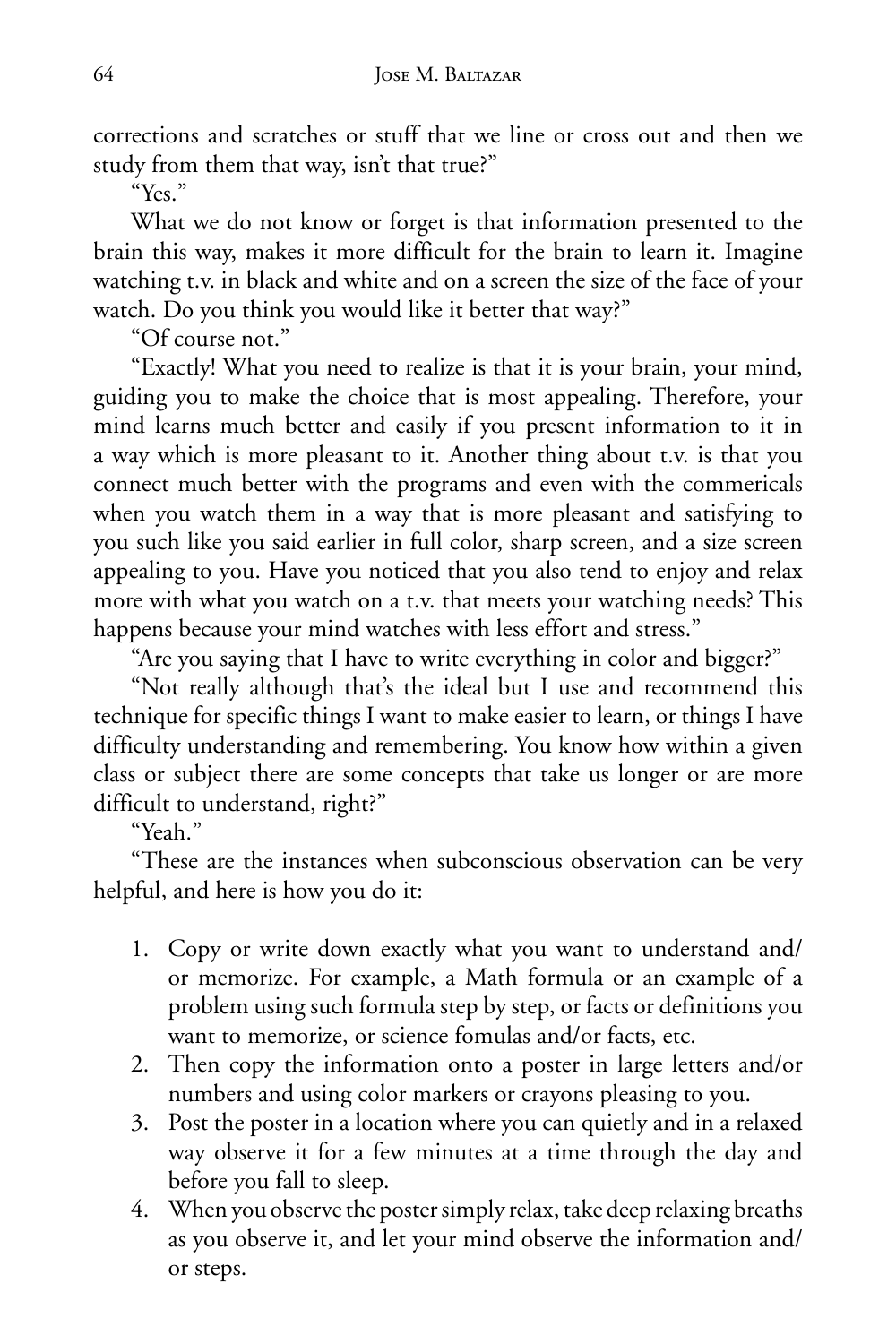When you observe information this way, you will notice that when your teacher explains the concepts in class you will understand them much much easier. You learned the information subconsciously and all you are doing is bringing it to your conscious awareness."

"It makes sense, but is that all there is to it? I mean, does one really learn this way?"

"If you mean does one learn in life subconsciously? The answer is yes. Most of what we learn, we learn subconsciously. If you mean can one learn in school using the techniques I just shared with you? The answer is yes, also. I adapted this technique from a book entitled Super Learning 2000. The authors document in this book that a teacher in Engineering in Japan has his students conduct a few minutes of relaxed observation of the concepts and principles he will cover before starting his lectures. He projects slides and transperancies he will use to explain them to his students and without explanation he lets his students relax and observe them. Once they do that he proceeds to explain and demonstrate them, and he has documented significant improvements in comprehension of and performance in applying the concepts from his students. All I can say is try it, Martha. You may surprise yourself."

"I'll use it with Math, also since this is where I have the most problems."

"Okay Martha. Since you are doing much better in your classes and you will register for my class; I will conclude our sessions for now but I want you to be sure that if you need to come and meet with me, I'll be glad to do it. Is this fine with you?"

"Yes, this is fine with me, and I am looking forward to taking your class. Thank you Mr. Baltazar. I really appreciate how much you have helped me. I'll see you in your class next semester."

I saw Martha in my study skills with Accelerative Learning course the following semester, and to my surprise she had gotten "A's" and "B's" in all her courses for final grades the previous semester. Her overall grade average had surpass the "B" mark. Throughout the semester in my class Martha passed the test required by the state of Texas for acceptance into the teaching program at the University of Texas, and had become the president of the Honors Program at our college.

Martha is an example of the many students I have instructed in Accelarated Learning Techniques. By now, if you have practiced the techniques I've shared so far, you too, have experienced the benefits. Please, let me know how they've helped you. You can contact me through my website listed on the back of this book.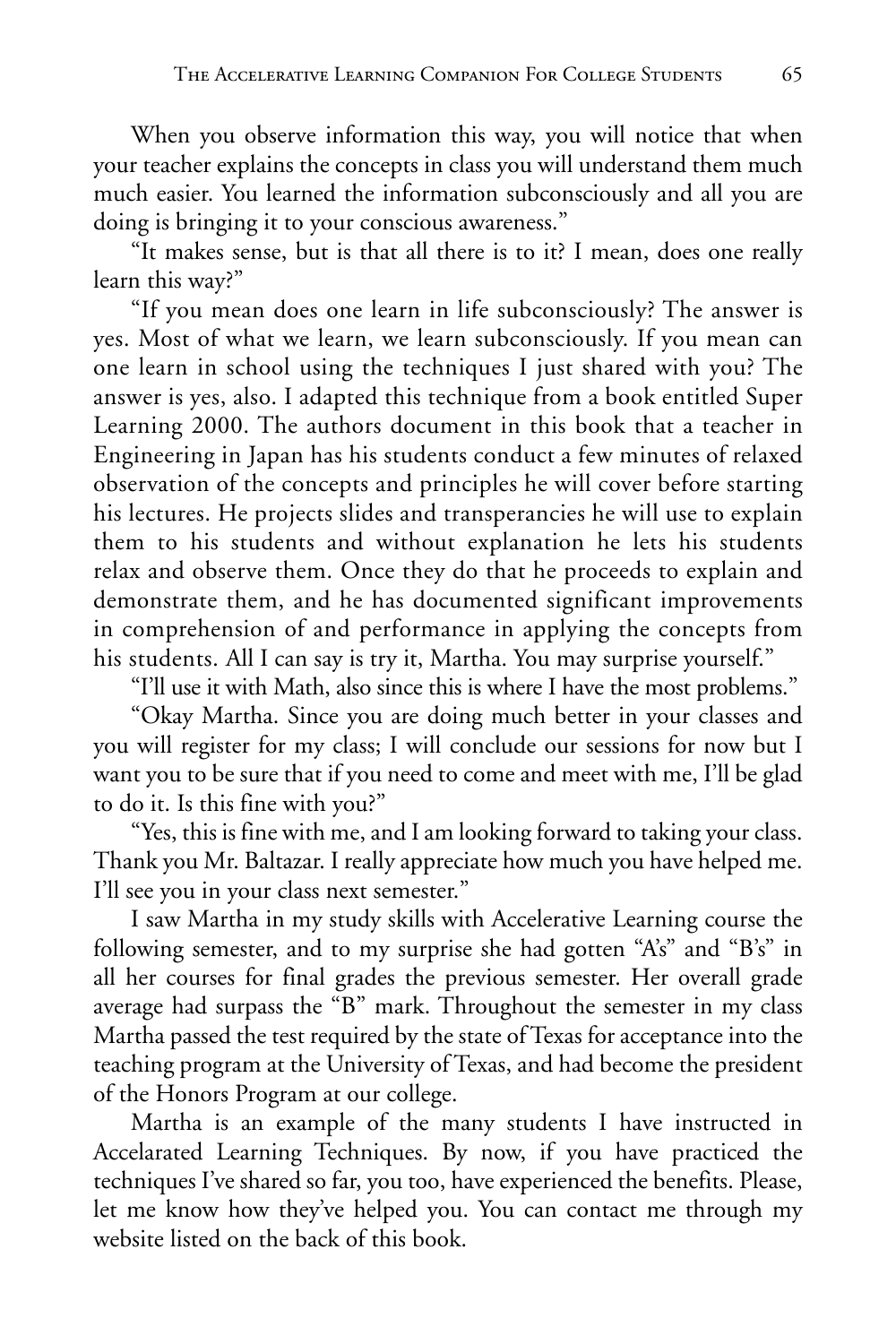In the following chapters I will share with you other real life cases as I share additional techniques with you.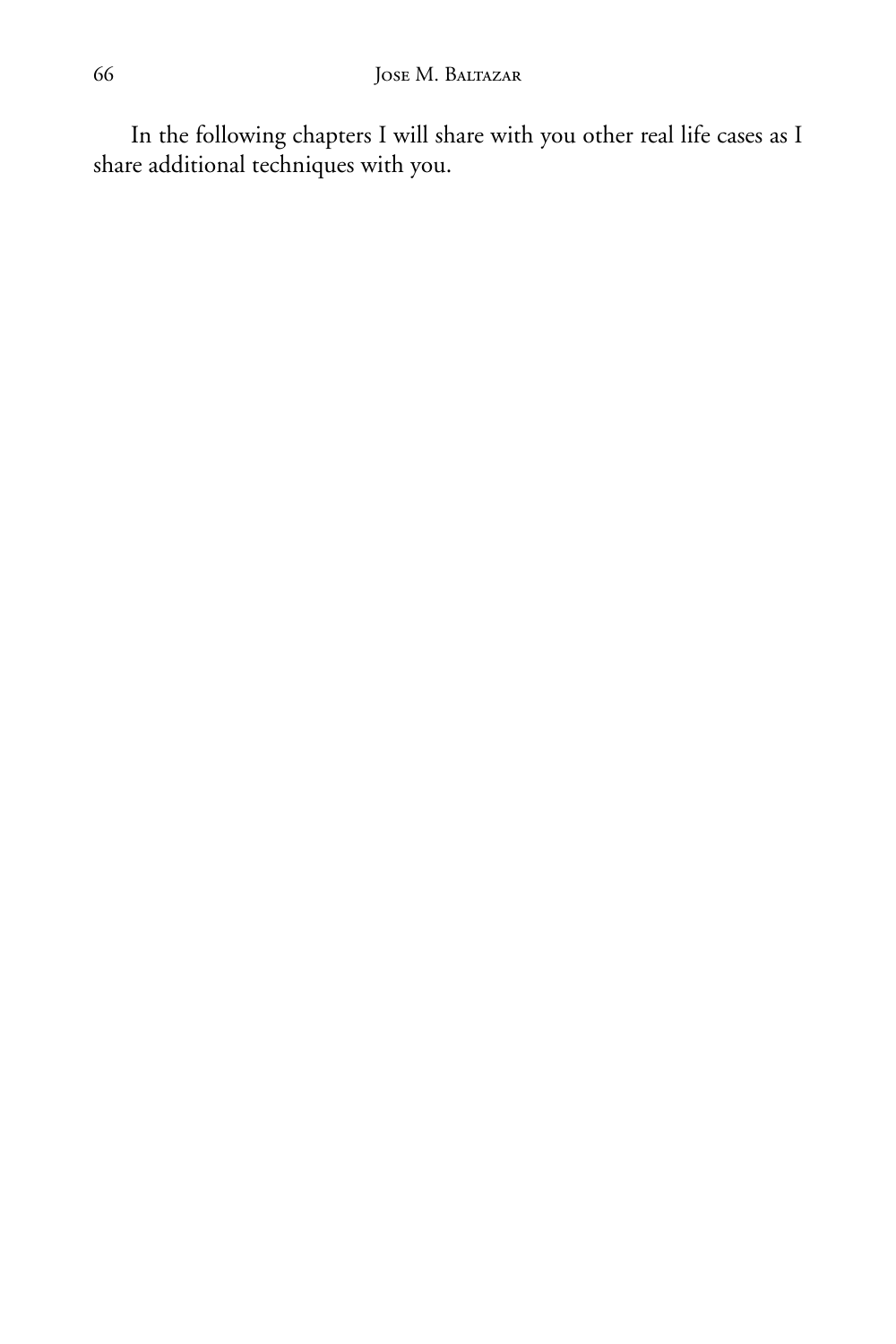# **CHAPTER 8**

## **HOLISTIC LEARNING**

### **THE MIND AND THE BODY ARE ONE**

### **THE FOURTH KEY OF ACCELERATIVE LEARNING**

### **WATER AND NUTRITION**

So far, all the techniques that I have shared are designed to have the most effect on the mind. These techniques in themselves are very powerful. If you combine them with techniques that physically help your brain function much better, learning becomes even easier. When you combine mental techniques with physical techniques the speed of learning does not double but triples, quadrouples, or is even faster than that.

Physical strategies include nutrition and exercise. The recommendations I include here are specific strategies that help the brain improve thinking and learning. I share these stratgies through another real case I have worked with.

Rose was a student referred to me by her Reading instructor. She came to me with a letter from her instructor requesting that I work with her to help her with her attention, concentration, and comprehension in a Reading course. According to the teacher, Rose could not maintain focus and attention as she read, and this was interfering with her comprehension levels.

After speaking to Rose during our first meeting, I also found out that she was enrolled in a G.E.D. preparation course and that in general she was also struggling with the subjects covered in this course, and in her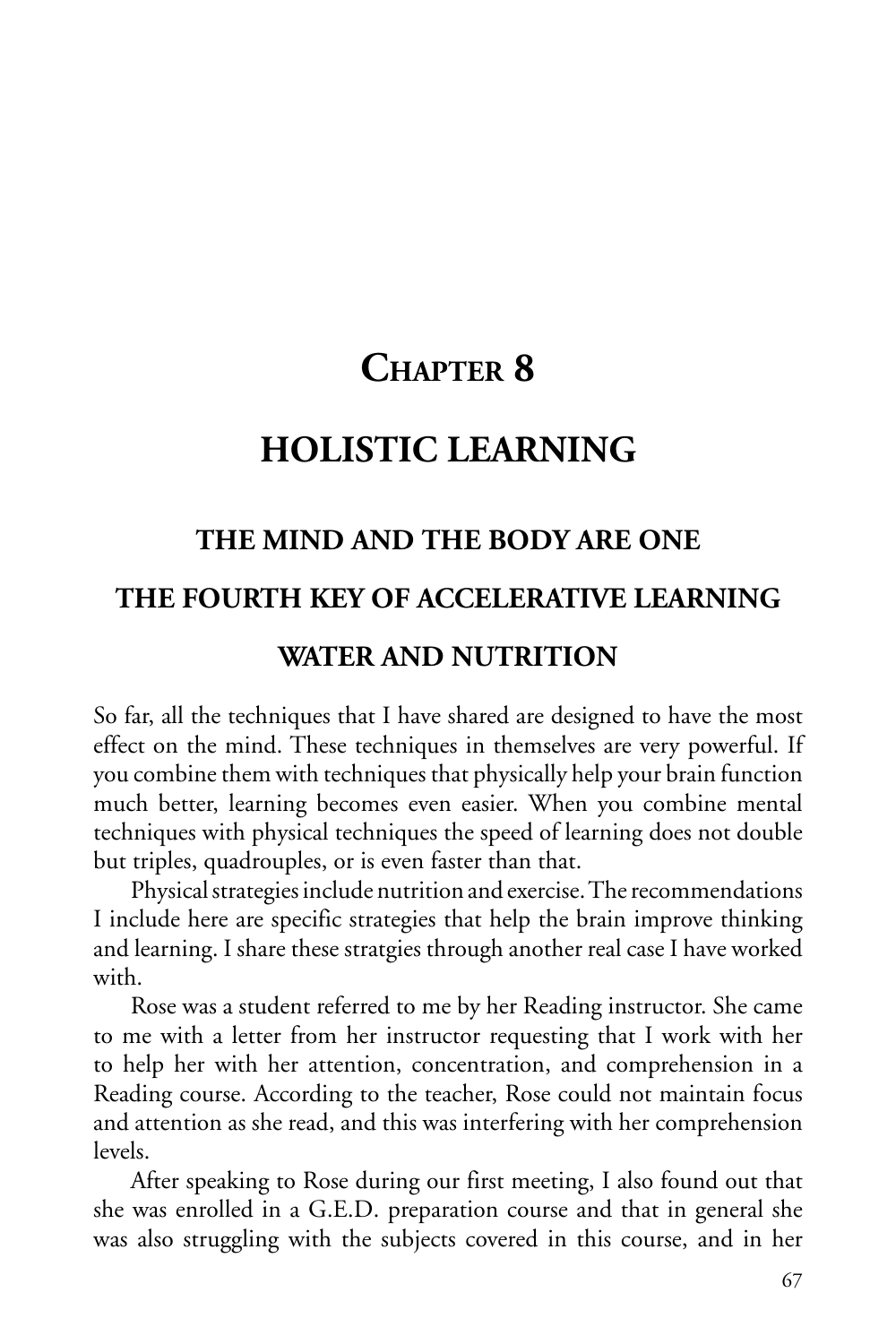own estimation she probably would not pass the G.E.D. test even after completing the preparation course.

After gathering information about Rose from her, I made a second appointment. During this appointment I found out what were Rose's strongest desires and dreams about her future and just like with Martha, I taught her deep breathing and about the concept of Vision, and guided her in conducting a Visioning mental exercise about her future. I also taught her the Mental Conditioning procedure and how to use it based on her own needs. After this appointment I made a new one, and told Rose that for the next two appointments I would spend time teaching her some physical movements that help the brain gain more focus and concentration, and improve memory and comprehension, and some nutritional practices that would help her brain work much better for her learning tasks. Following is the approximate script of our conversations:

"Hello Rose, good morning, come in and have a seat."

"Good morning, Mr. Baltazar."

"How are you? Tell me, how you've been doing so far?"

"Well, I have been practicing my visualizations of the future I want, but mostly I've been visualizing myself passing my G.E.D. test, getting my diploma, and going on to my college level classes and getting good grades."

"Great, keep doing that. Even if sometimes you don't get the results you want, keep doing it. Remember that doing this gets your brain better prepared to learn, ok?"

"Sure, everytime I do this exercise I feel very positive and helpful and this makes me keep on trying and not give up."

"Ok then, today I am going to give you some helpful tips that are nutritional in nature and that are very helpful to your brain for learning anything a lot better. Most people do not take this aspect into consideration to improve their learning. Our mind is a physical part. It is our brain. Our brain is our central computer. It controls our mental and physical activities so we must do physical things that help it work better. The better it works, the better we learn. Does this make sense to you, Rose?"

"Yes, it does. I guess it is like a car. If I want my car to keep running well, then I need to take care of it, right?"

"That's a good way of seeing it. You have to take good care of your brain if you want it to work better for you, so let's talk about what you can do to help your own mind work a lot better so you can learn much better and easier, ok?"

"Ok (she has an expectant expression in her face and body)"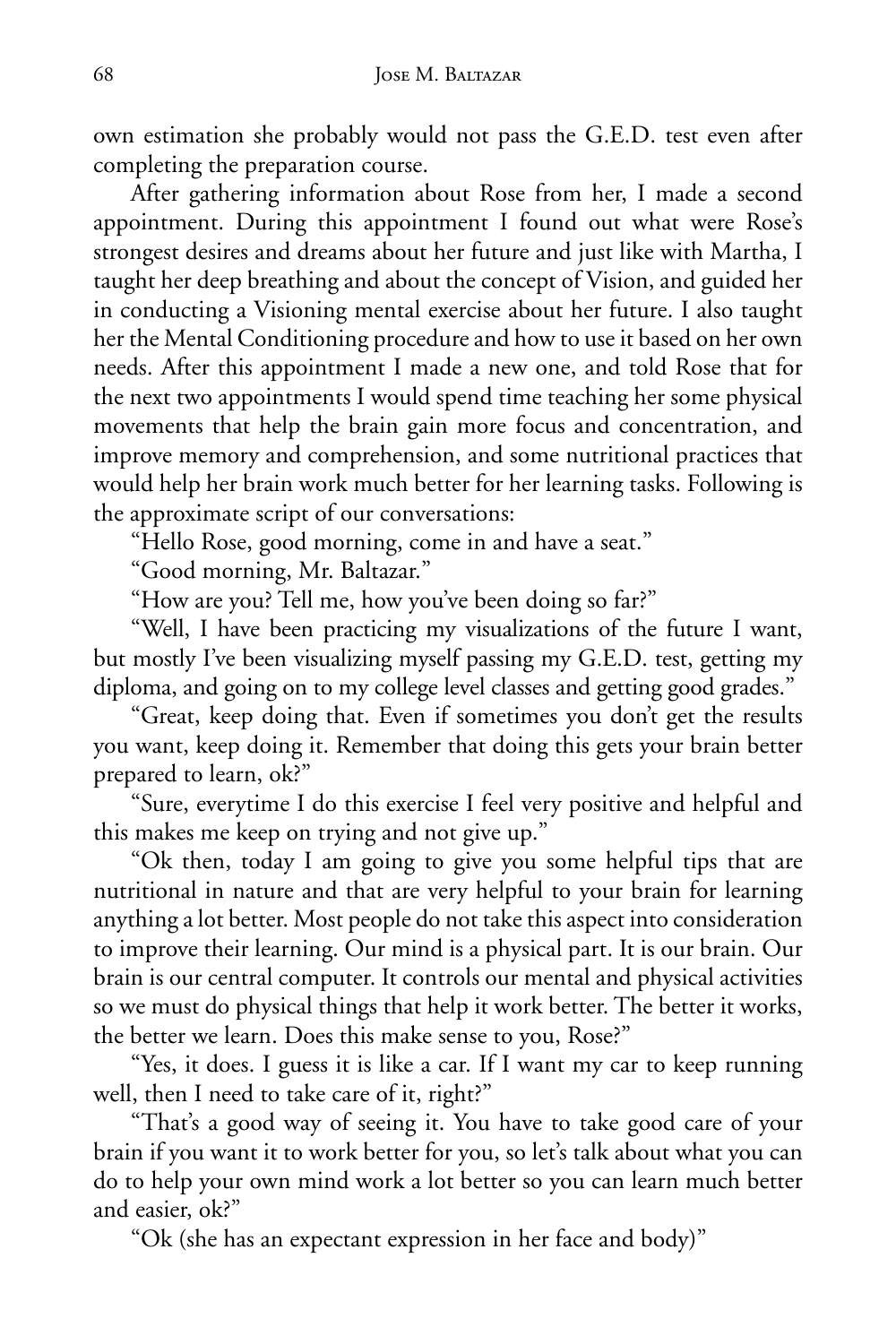"Let's talk about water first. Our brains are over 80% water. If you squeeze out the water from the brain it will shrink like a raisin. One thing that keeps the brain full and vibrant is giving it the amount of water it needs, otherwise the brain can not perform the functions it needs to perform in order to maintain good health, good processing of information, and good memory. Water provides energy to the brain and energy translates into improved learning functions. Unfortunately most people do not take the approriate amount of water needed on a daily basis. Let me ask you Rose, how much water do you drink each day? I mean water, not coffee, pop sodas, or other types of mixed drinks."

"Maybe, two glasses at the most."

"Only, two glasses! Do you see, Rose? You are not even having one third of the water you need each day. Most people ar not getting enough water."

"How much do I need? I've heard that people need eight glasses of water per day, is that right?"

"That is right. Every adult person should take at least eight twelveounce glasses of water every day distributed throughout the day, not all at once. That's about 96oz. of water per day. Just providing your brain and your body the amount of water it needs, will help you improve learning any subject much better and easier. In your case, your reading and comprehesion skills will improve but so will your ability to learn other subjects."

"Is that true? I did not know that I could do that. Do you really mean that? Will I be able to read better and comprehend what I'm reading?"

"Yes, you will, specially in your case since you are drinking very little water."

"I think I'll buy me one of those empty plastic bottles they sell at the store. I will definitly start drinking more water."

"Great! Just increase your water intake gradually, perhaps over a week or two until you go up to the 90-96 oz. you need. This will help your body get used to greater amounts of water without you having to run to the restroom very frequently."

"Alright, Rose. When we meet next time, I expect you to report to me that you have been drinking more water on a daily basis. You will feel the difference in your body, and in your mind almost immediately. Will you do that?"

"Yes, I'll start right away."

"Great! Let's move on to other simple but powerful things you can do from the nutrition stand point to help your brain function a lot better."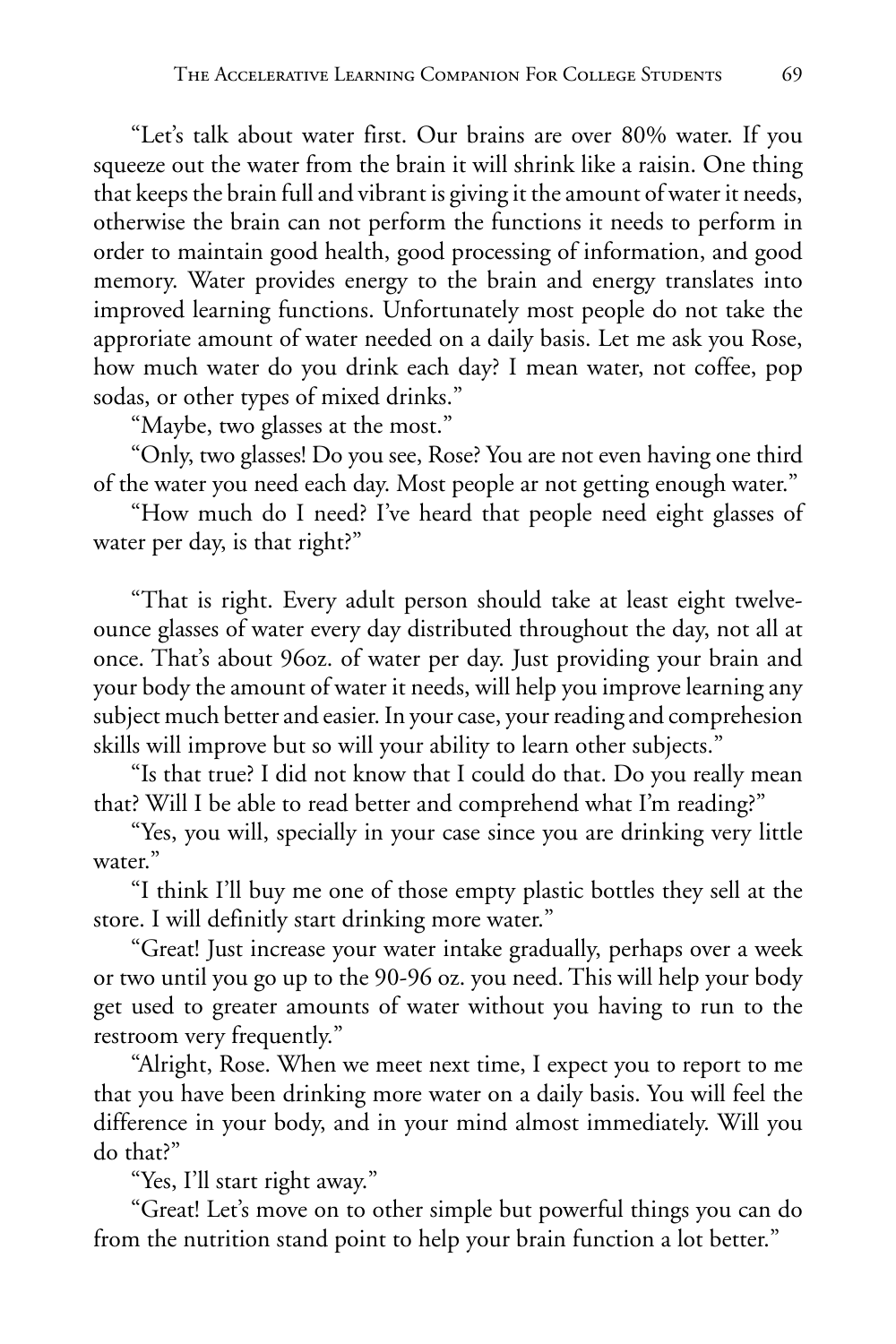### **HEALTHIER FOODS**

"Most people do not know or ignore the fact that a healthier diet is also helpful to the brain and therefore helpful for learning. When people think about dieting or eating better foods they usually think of preventing illness or preventing an illness from getting worse, keeping a nicer shape, loosing weight, or living longer. Wouldn't you agree with me?"

"I don't know but what I thought about right a way was loosing weight."

"That's what I mean but you see; you must also relate it to learning better and since life is about learning and learning is a function of the brain, so should everyone else whether they are going to college or not. If you eat better, your brain functions much better. If your brain functions much better you will automatically learn much better, and if you learn much better you'll automatically experience better health, live longer, have a better looking body, prevent diseases, and your grades will improve. All these are good results or side effect of taking care of your main computer—your brain."

"I had never thought of it that way. So what you are saying is that eating better foods will help me learn better in college. So, will I become smarter? Will this help me with my reading problem?" "Of course it will, specially if you also drink plenty of water, do your Visioning Meditations and use deep breathing as well as the other techniques I've shown you."

"I know you are going to tell me to eat more salads and eat less junk but the way you explain things helps me to understand. I want to get smarter, so tell me (she smiles)."

"Alright then, let's go ahead."

#### **A BALANCED DIET**

"Just like the case with water, most peole do not eat a healthier and balanced diet. By simply adding healthier foods to your daily eating routine you will experience noticeable results in your ability to stay alert, focused, and energized. You do not have to entirely give up foods that you enjoy and at the same time you do not have to make eating better so complicated. I think this is one of the reasons why people do not watch what they eat. Most experts make it so difficult to understand and implement better eating habits.

I like Dr. Barry Sears, author of the book "Staying in the Zone." He draws a very simple chart of a balanced diet and he recommends that you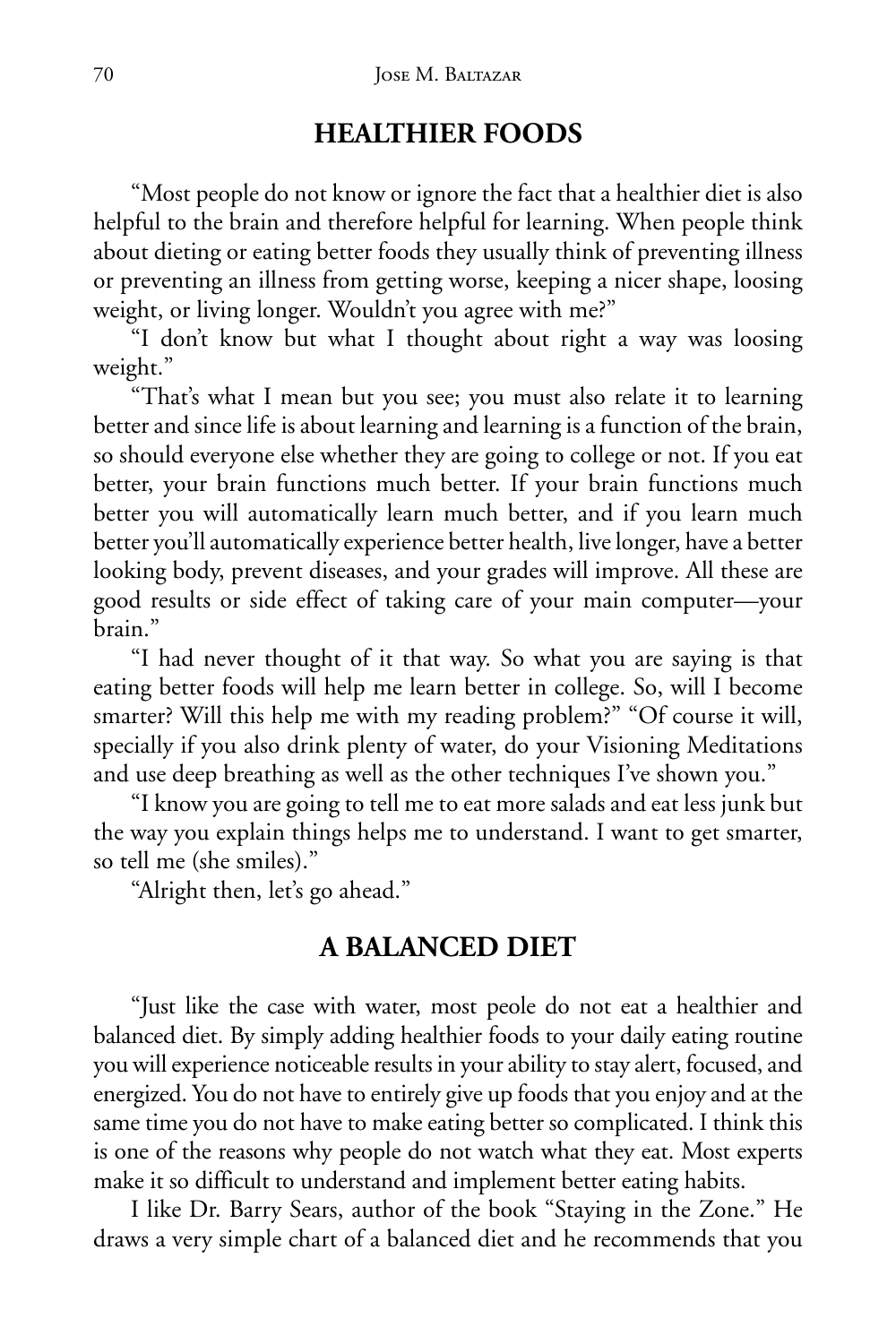imagine that this chart is a plate of food. Whenever you eat a meal these are the percentages of each category of foods that your meal should have. You also imagine your day and what you eat through the day as one single plate and you do a mental account of each category of foods to check if you've stayed within the recommended percentages. You do this so that if you can not balance each individual meal you should at least balance the percentages through the day."



"I am not a dietitian or nutritionist Rose but I think common sense tells us what we should eat in order to stay healthier and help our brain work much better. Dr. Sears helps me balance my meals through the day. I just need to know some basics as to what foods provide protein, carbohydrates, and good fat. Are you familiar with that?"

#### "Not really."

"Ok I'll keep it simple and give you a short list of each. For example, to get protein you can eat beef. Just try to eat beef that does not have too much fat or grease. Chicken without the skin, and fish and other seafoods are much better. Eliminate completely, or eat very little of the fatty or processed meats like hot dogs, cold cuts meats, bacon, salami, etc. These meats contain too much fat and/or salt. Their nutrition value is not that great.

For good carboyhdrates you need to eat more vegetables, grains and nuts, and whole grain breads. Eat a variety of them.

For getting healthy amounts of fat use olive or canola oil to cook. Meats, chicken, and fish have healthy amounts of good fat, and so do nuts. In addition, things like mayonaise, butter, sour cream, cottage cheese, and milk provide you with fat as long as you use them in moderation."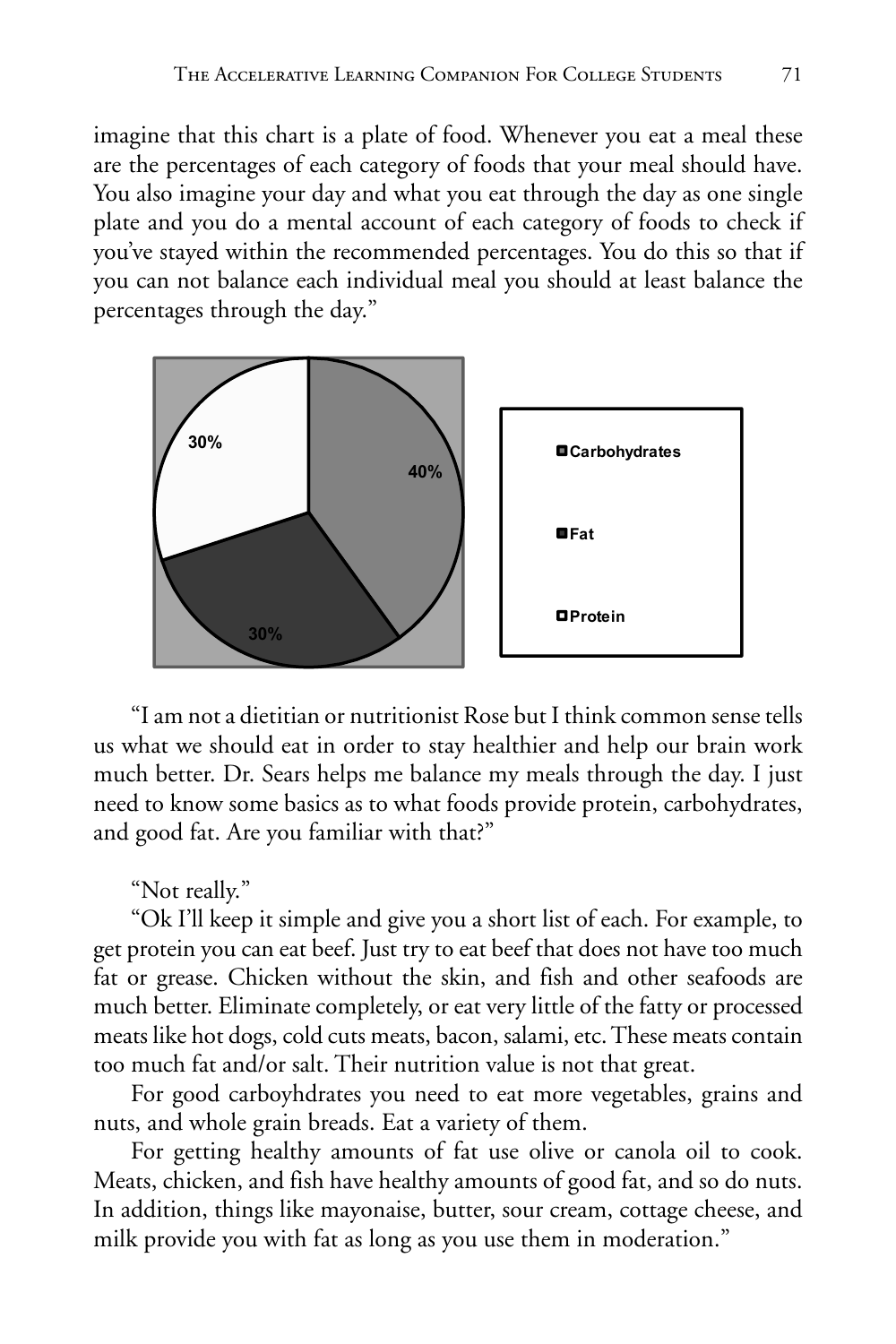"I know I need to eat better but because I am overweight. I never thought of eating better to help my mind work better and do better in school. I am going to definitely start eating more fruits and vegtables and nuts, and cut down on bad foods. Most of the time I just grab whatever there is to eat to fill myself up and stop being hungry. I am going to start thinking more about what kind of foods I am eating."

"I guarantee you, Rose, you will feel a lot better, you will even loose some pounds, but most of all, you will notice the improvement in your level of energy, and your alertness when you study, and in your classes."

### **OTHER HELPFUL TIPS**

"Ok Rose let me close today's session by giving you a couple of tips that will help you when you are in class, or studying on your own,or when taking tests:

- a) Always have a bottle of water with you. Make sure you take a few sips before class, studying, or taking a test. Drink water as you are going through any of these situations. You want to keep your brain hydrated at all times.
- b) Have a fruit or a mix of fruits and vegtables no later than 30 minutes and not earlier than three hours before studying, being in class, or taking a test. You want your brain to be energyzed and awake throughout the learning session.
- c) At intervals of about 15 to 20 minutes throughout your class, study, or testing session make sure you do some simple stretching moves or brain exercises which I'll teach you next time we meet. This promotes good circulation of oxygen and nutrients to your brain.
- d) Finally, remember to take deep breaths consistently throughout your session. This help you stay relaxed and awake because, remember, deep breathing provides lots of oxygen to your brain which helps it function a lot better."

"You've really helped me a lot today. I am going to start practicing these things right-away."

"Great, Rose let's finish here and set up our next appointment for a week from today. Is this fine with you?"

She agrees and we agree on the date and time. I encourage Rose to put into practice what we have discussed, and I see in her face an expression of hope and optimism.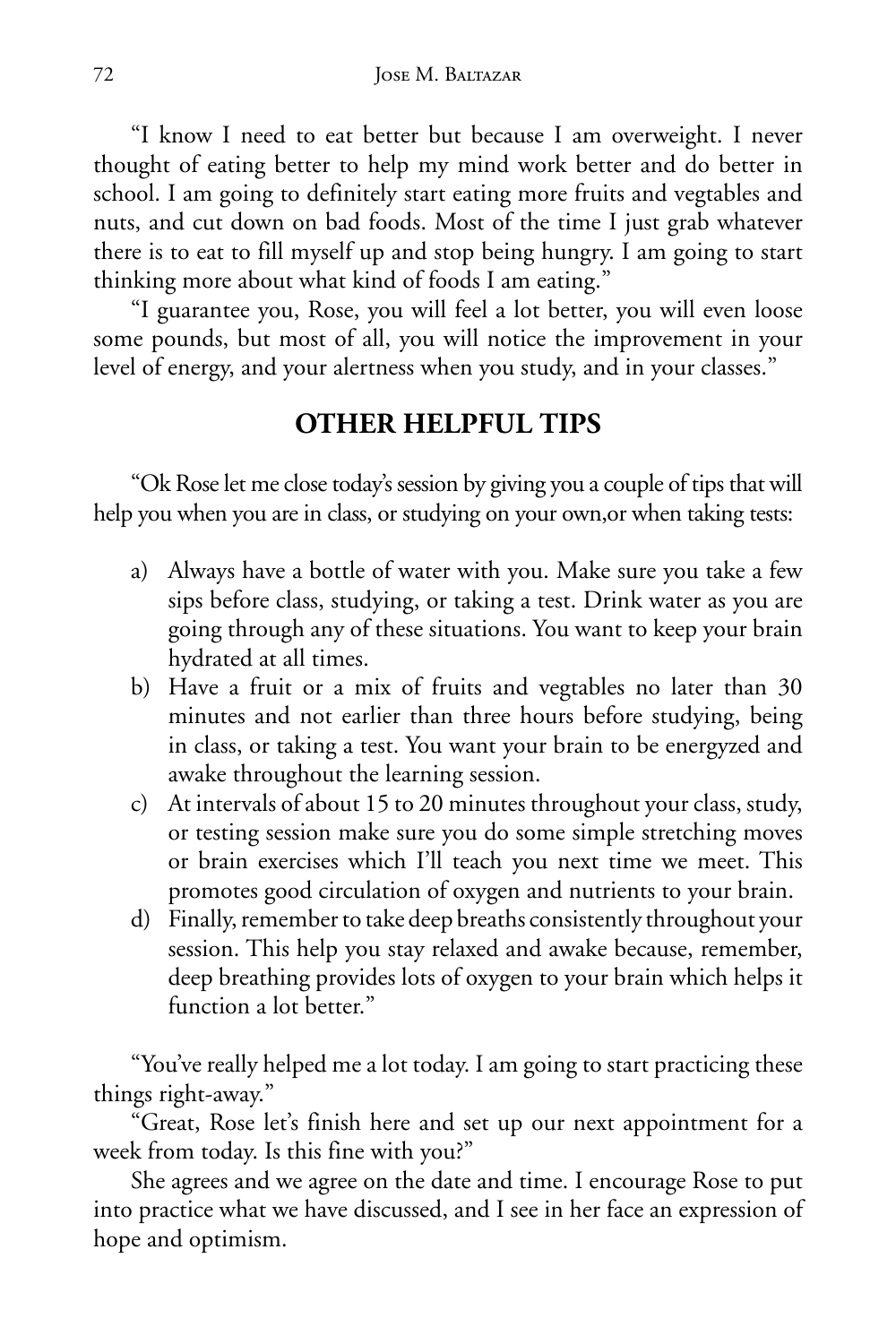# **CHAPTER 9**

## **HOLISTIC LEARNING**

## **THE MIND AND THE BODY ARE ONE**

## **THE FOURTH KEY OF ACCELERATIVE LEARNING (Continued)**

## **MOVEMENT AND EXERCISE**

Rose came in to our appointment and I noticed that she was carrying with her a bottle of water.

"Hey Rose, how are you? I notice you have water with you!"

"Yes, I've been careful to drink more water through the day, and I have been eating a little better. I'm not entirely doing what you taught me last time but I'm getting better."

"And, how do you feel now that you are drinking more water and eating better? By eating better, I assume you are eating more fruits, veggies, and nuts, or grains, right?"

"Mainly, right now, I have been drinking more water, and I have been eating bananas and apples more everyday but as far as eating less fatty food and grains and nuts, I still need to get into it."

"That's ok, Rose, just keep it in mind and slowly add more good food to your diet. Add also some more variety to it. For example instead of just staying with bananas and apples, try buying also oranges, strawberries, pears, etc. One week you can have one combination and another week a different combination this way you won't get tired of the same thing."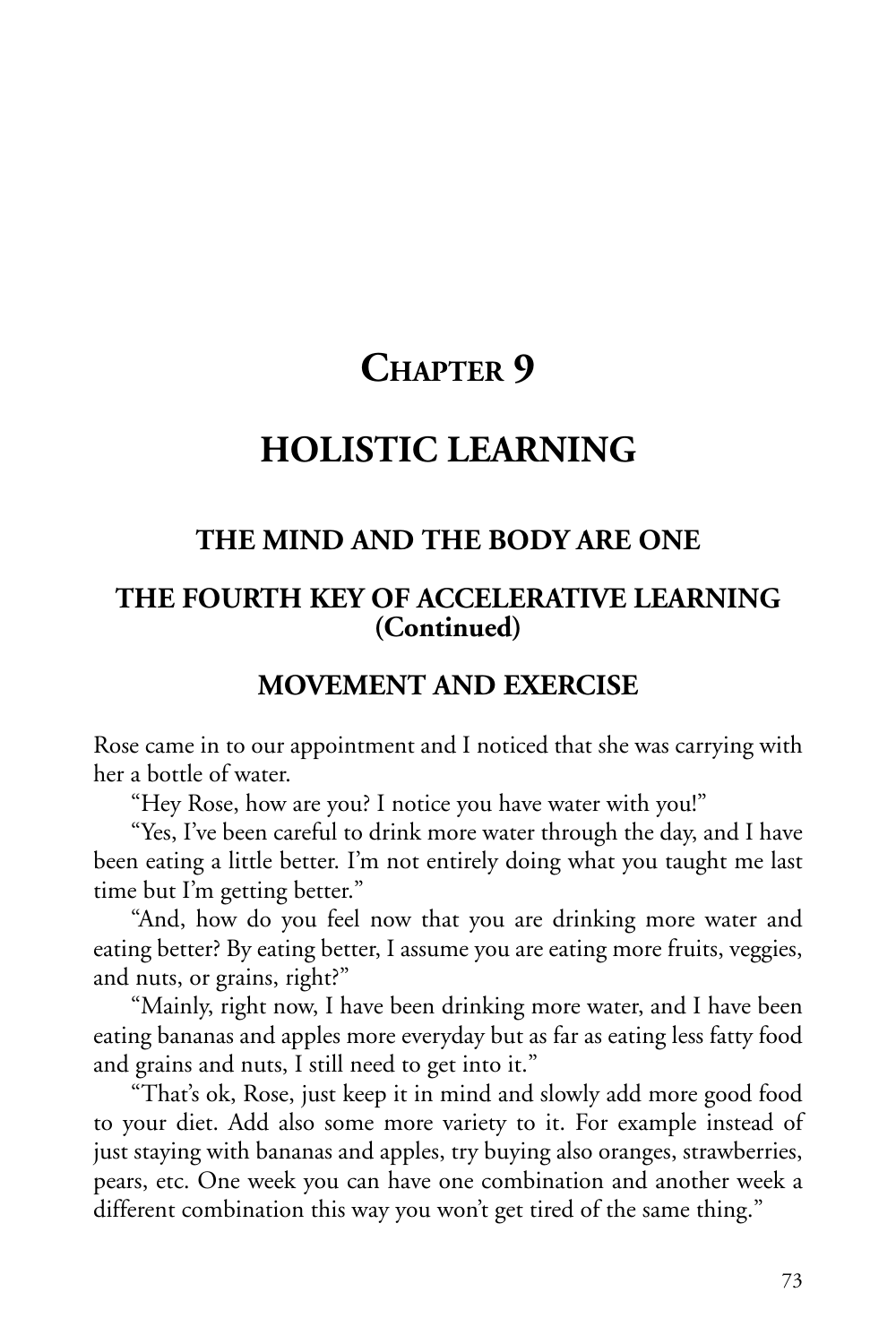"To replace the fatty meats, gradually start replacing them by having chicken once or twice a week, and start getting used to salads by also eating salads once or twice a week to start.

It is better to develop your better eating habits slowly but surely than trying to switch all at once or all of a sudden."

"Yes, I do feel better now that I've been drinking more water and eating more fruits. I will do it like you say, slowly but surely."

"Great Rose, keep up the good work! Today, Rose, what I would like to show you are some physical movements that specifically help your brain process information a lot better."

#### **THE INFINITY WALK**

"First, so you can focus your attention better in your classes, I am going to teach you a movement called The Infinity Walk. This movement is documented in a book entitled "Super Learning 2000." Teachers who have their students do this movement every time they meet, have reported that their students improve their learning and they get better grades in school than before."

"This is how it works. On the floor of one of the rooms in your house, you trace a big number eight (8) with masking tape. Then you start by walking over the eight going forward and you do that for two minutes, non-stop until the two minutes are over. Next, you walk over the eight in reverse (walk backwards) for another two minutes. Then walk forward over the eight with your eyes closed for another two minutes, and finally, walk over the eight in reverse, with your eyes closed, also for two minutes. Let me show you (I demonstrate the whole sequence to Rose in my office, and then I have her do the same)."

"Oh wow, this is hard but I can see how this helps to concentrate. I really have to think, specially going backwards and then with my eyes closed is even more difficult."

"Ok Rose, this is your homework for this week. You are to practice the Infinity Walk everyday at least once a day; but before I let you go, I'll show you another set of exercises to help you read and comprehend what you read much better. These movements are: Cross Crawls, The Calf Pump, The Food Flex, and The Grounder. These movements activate and energize your brain to work better while you read."

"Really? You mean, all I have to do is those exercise and my reading will improve?"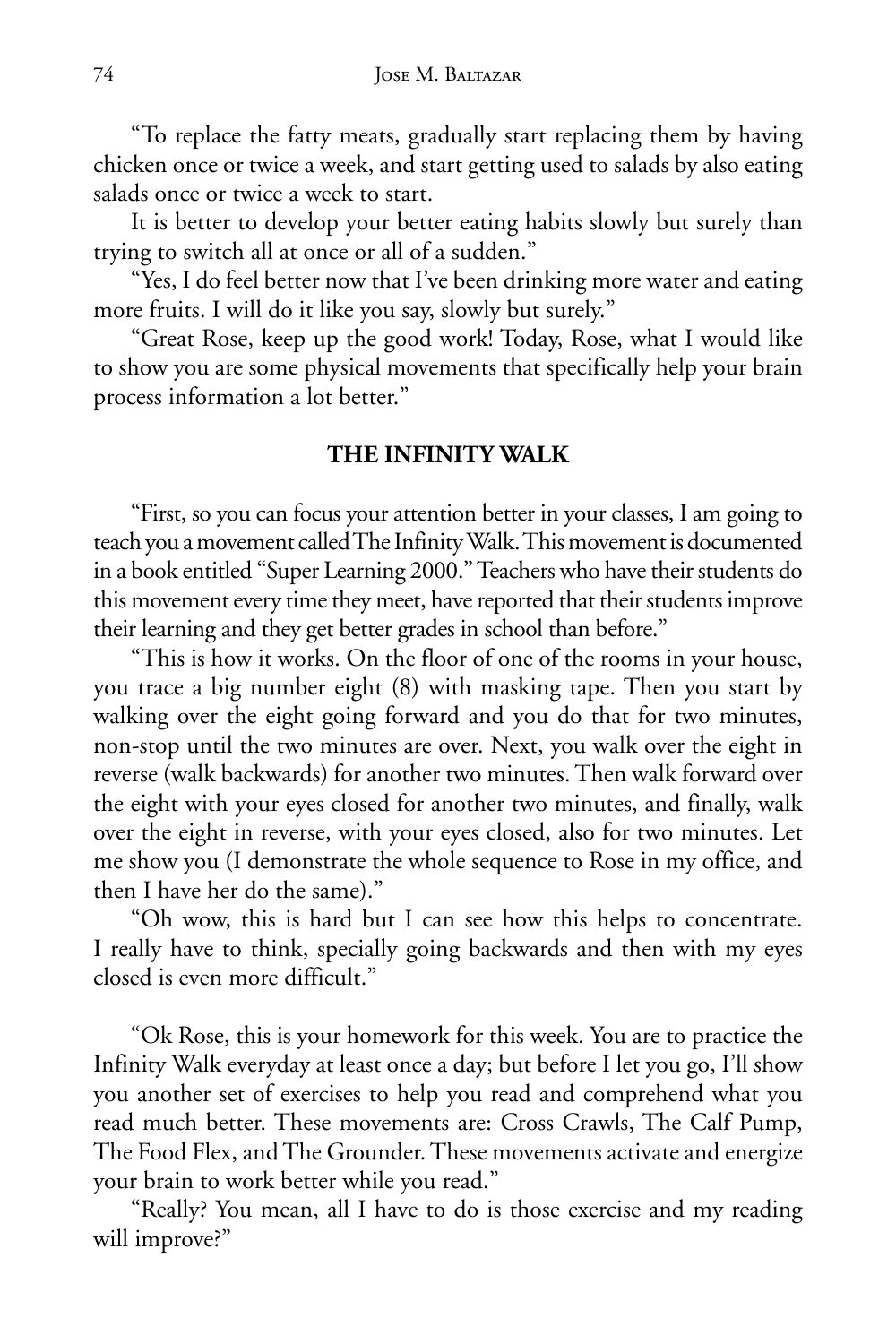"These movements activate areas in your brain which are used for reading and comprehension. These movements in combination with the other strategies I have shared with you will help your mind work much better for reading as well as other subjects. Are you ready, Rose?"

"O.k."

"Please stand up Rose. We will do the movements together. This way you will remember them when it is time to do them on your own."

#### **CROSS CRAWLS**

"Cross crawls are easy to do. All you do is make movements with your arms and legs across the mid-line of your body. For example, you can stand up and loosen your arms. Twist to the left and swing your right arm in front of you to the left across your body. Then swing to the right and let your left arm swing to the right in front of you across your body. Do you follow, Rose? You can even make up your own movements as long as your arms and/or legs cross the middle of your body left and right."

"Yeah, that was very easy."

"Can you come up with a couple of your own cross crawls, Rose?"

"Let's see, I can swing my legs also across my body. My right leg to the left and my left leg to the right (she does the movement) or I can raise my left arm across to the right above my head, and then my right arm to the left above my head sort of like aerobics (she does the movement). I could even dance to the music as I do these movements."

"That's right. Make it fun for you. Do cross crawls for three to five minutes and then switch to another movement."

#### **THE CALF PUMP**

"The way you do Calf Pumps, Rose, is by standing and supporting yourself with your hands against a wall, the back of a chair, or a stable desk or table. You place one leg behind you and lean forward bending the knee of the forward leg. Your back and your straight leg should be aligned along a straight plane. Keep the toes of your back foot on the floor and lift the heel of the back foot and as you do this, shift your weight to your forward leg. Bring your back heel down to the floor shifting your weight to it. Do this movement for three to five times and then shift the position of your legs and repeat the movement three to five times on the other foot.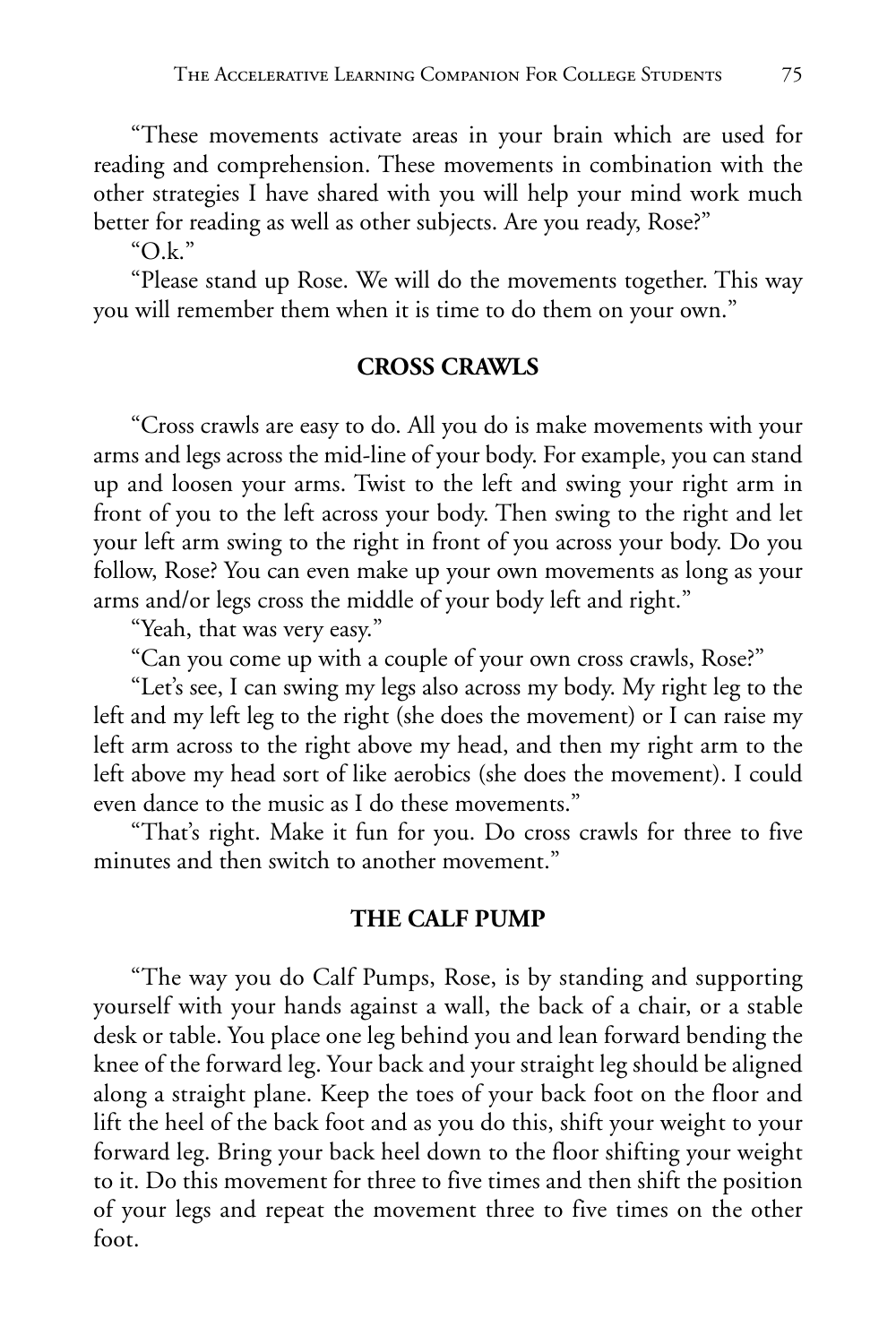As I demonstrate this movement to Rose she does it together with me and learns how to do the exercise.

#### **THE FOOT FLEX**

"Do this with me as I show you, Rose. Sit on a chair or stool and place one of your feet on the opposite knee. Place one of your hands on one end of your calf muscle and the other hand at the other end of your calf muscle. One hand should be close to the knee and the other close to your ankles holding your calf muscle. What you do then is massage your calf muscle by squeezing with your fingers of both hands up and down the calf muscle and while you squeeze, you flex your foot up and down as far up and down as you can. Do this motion for about 2 to 3 minutes and then switch to the other foot and do it for another 2-3 minutes."

#### **THE GROUNDER**

"Let me show you how to do the Grounder Rose. Please do it together with me. Stand straight and then separate your legs so they are spread wider than your shoulders and both feet pointing to the front. Turn one of your feet out so it is pointing away from the other foot and imagine a straight line between the heel of your foot pointing away and the foot pointing straight to the front. Bend the knee of the leg of the foot that's pointing away from the foot pointing forward so you feel your weight on the leg of the foot pointing away and a stretching pull on the muscles of the leg of the foot pointing forward. Repeat this movement 3-5 times on one leg and another 3-5 times on the other leg."

"Wow Mr. Baltazar! This is a nice workout but are you telling me that these movements will help me read better?"

"Not only will they help you read better but they will improve your comprehension, attention, and memory."

I pull out my reference manual entitled "Brain Gym" by the Dennisons and go over the instructions and documentation with Rose.

"This is very interesting. I never knew that there were specific movements which could help me improve my learning abilities."

"I did not know either Rose until I started studying how our minds and brains learn. I knew exercise was good for health and learning but I was not familiar with specific movements until I read the Dennisons' work.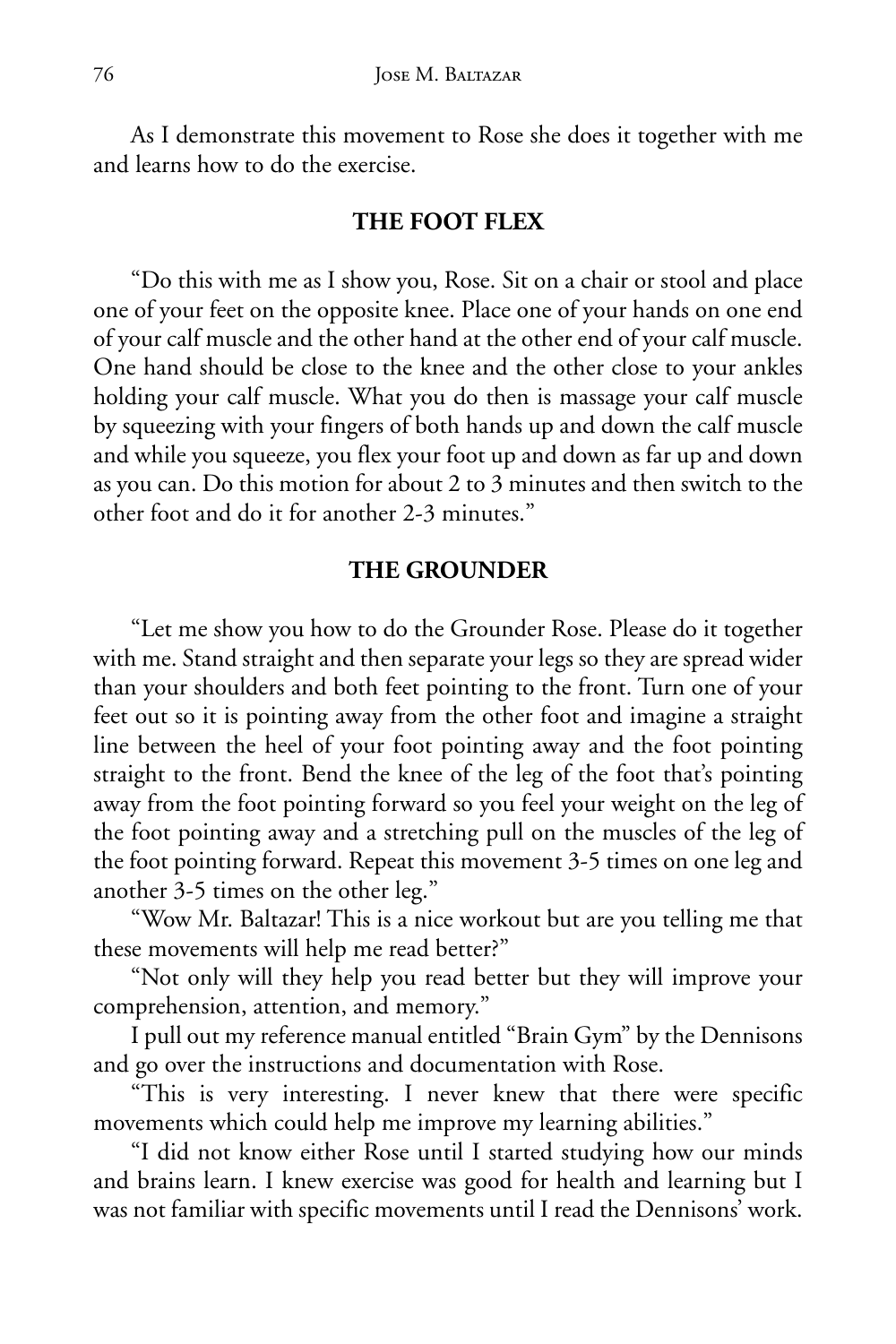You now have an exercise workout which will help you learn much better and will also provide health benefits."

"I am sure going to do these exercises. Thanks so much Mr. Baltazar."

## **TO THE READER**

This was the last time I saw Rose until the end of the semester. She came to see me to give me a note of appreciation from her reading teacher. She now was able to keep concentrated attention, and her rate of reading and comprehension had increased significantly. Rose had gotten an "A" grade in the course and physically she looked much healthier and at least 15 pounds lighter. She looked lively and optimistic and was looking forward to continuing and finishing her education.

If you do not exercise at all, consider Rose's experience and start an exercise routine of at least 30 minutes daily. More importantly, add the mind exercises covered in this chapter to your exercise routine, and purchase the manual by the Dennisons for other exercises specific for improving brain functions. This resource has been invaluable to me in helping students improve their learning abilities.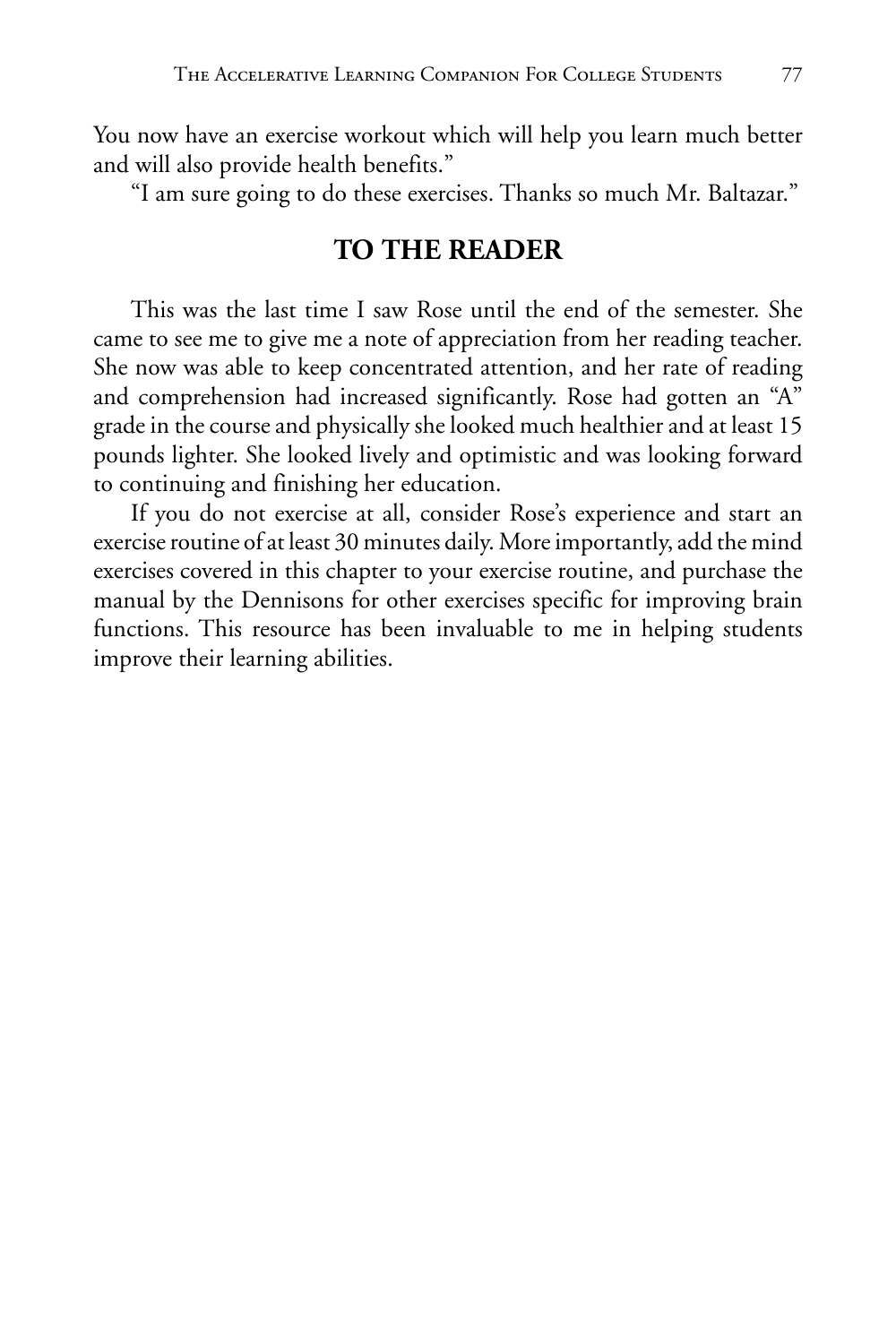# **CHAPTER 10**

# **OPTIMISM: THE FIFTH KEY OF ACCELERATIVE LEARNING**

Dr. Selligman has conducted perhaps the most scientific research on the subject of Optimism. He shares his research in his book Learned Optimism. Something he has discovered optimistic people have in common is that they are much more prosperous than pesimistic people. Prosperity is not measured or demonstrated only by material afluence although this is one indicator. Through his research, Dr. Seligman has demonstrated that optimistic people are happier and live more rewarding lives than pesimistic individuals. Other characteristics are that they live longer, they are healthier, and they do better in school.

The amazing thing that he has discovered is that optimistic people are not necessarily more intelligent than pesimistic people as demonstrated by I.Q. tests and other kinds of tests such as SAT and ACT tests. There are pesimistic people with very high I.Q.'s and they do terrible in school and life and there are optimistic people with average IQ's who do great in school and life.

Optimisim is a state of mind and it also is a style of life. Now I understand why myself with such an average intellectual intelligence have been able to achieve all of my goals and desires. When I look back and take inventory of my own life I realize that everything I have desired to accomplish has become reality for me. I learned to keep an optimistic attitude from my father. He was one of the most optimistic people I ever knew. He taught me to look for and find the positive in every circumstance even when things seemed to be going real bad. So in this section I will share my own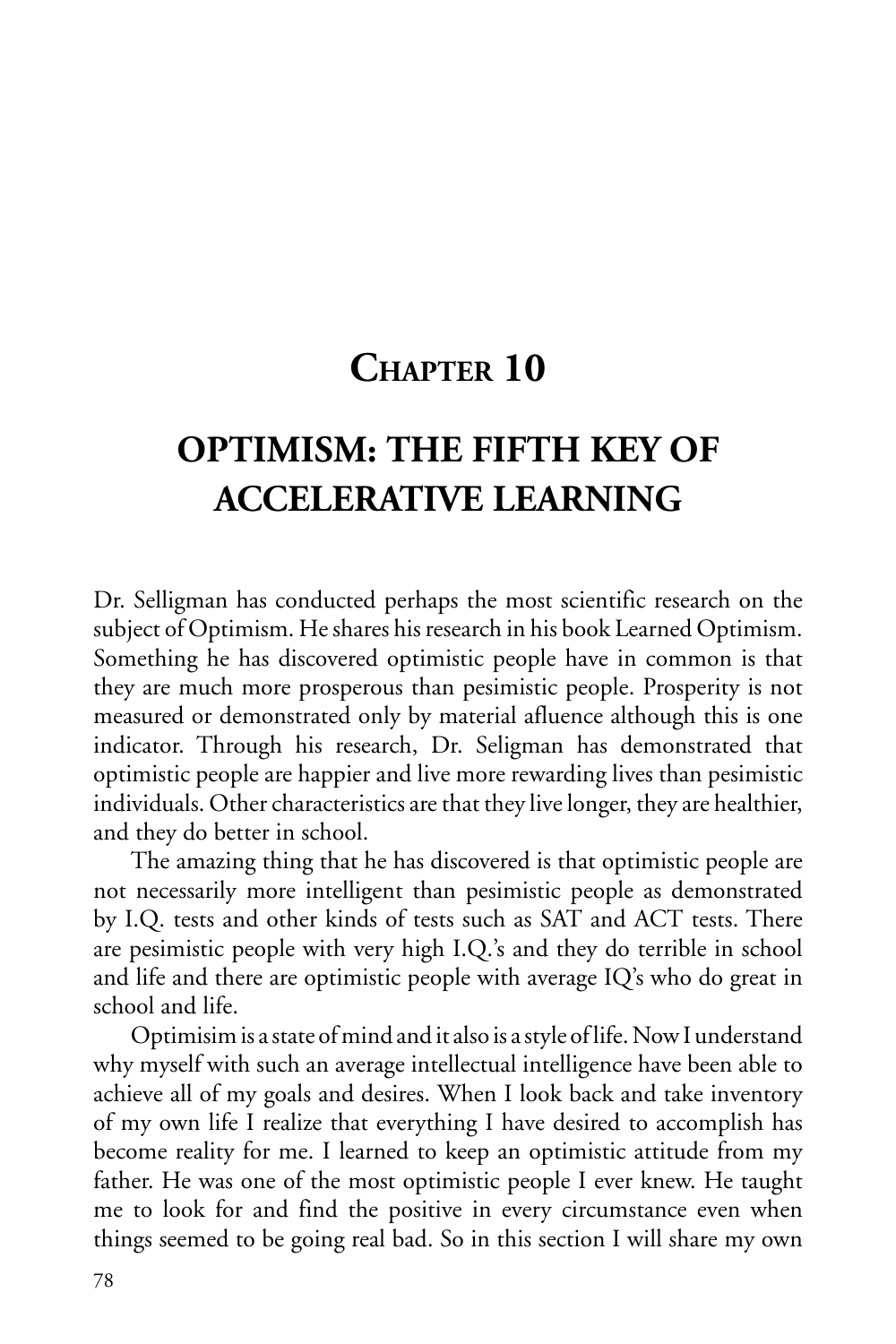experience with you and share some strategies you can use immediately to become a more optimistic individual and thus be able to perform better in school, and live a much more productive and statisfying life.

### **THE BILOGOY OF OPTIMISM**

How does optimism affect our learning in school and in our lives? You see, we are born to learn. Each of us is constantly learning whether we realize it or not, whether we want to or not. Our attitudes, values, and beliefs determine the kind of learning that takes effect within us. Learning is a self-reinforcing cycle. The quality of our attitudes, values, and beliefs reinforces the quality of learning that takes place within us. Good quality attitudes values, and beliefs produce the same type of learning. Bad quality of attitudes, values, and beliefs produce bad learning.

Our brain is our learning computer and our attitudes, values, and beliefs are recorded in it. We already covered in earlier lessons that the brain is divided into two hemisphers and that both sides communicate with each other through the Corpus Colosum. We also covered that as a general principal and foundational concept, the right side of the brain manages emotions and the left logic. Since both sides of the brain communicate with each other, and this communication is always happening, it makes sense that the quality of our emotions will have an effect on the left side of the brain (the logical side). Therefore, if your emotions are positive, the left side of the brain will be affected positively thus good learning will take place because the left side of the brain will also work much better when your emotions are positive.

Optimism is the mother of all positive emotions. All positive emotions stem from optimism. For example, let's say that you took a test and did not do well in it. Optimism help you to recover quicker from the initial disappointment, and helps you see this test as an opportunity to learn from this experience and prepare better for the next one. Pesimistic people will put themselves down and see this instance as an obstacle. They will blame themselves or call themselves stupid, get discouraged, and even think that school is not for them, and perhaps give up and drop school all together. Now, you tell me which of the two reactions is better? Which one will cause your mind or brain function much better?

Optimism goes beyond keeping a postive attitude regardless of circumstances. A positive mental attitude is good. Optismism adds another dimension to keeping a positive mental attitude at all times. Optimisim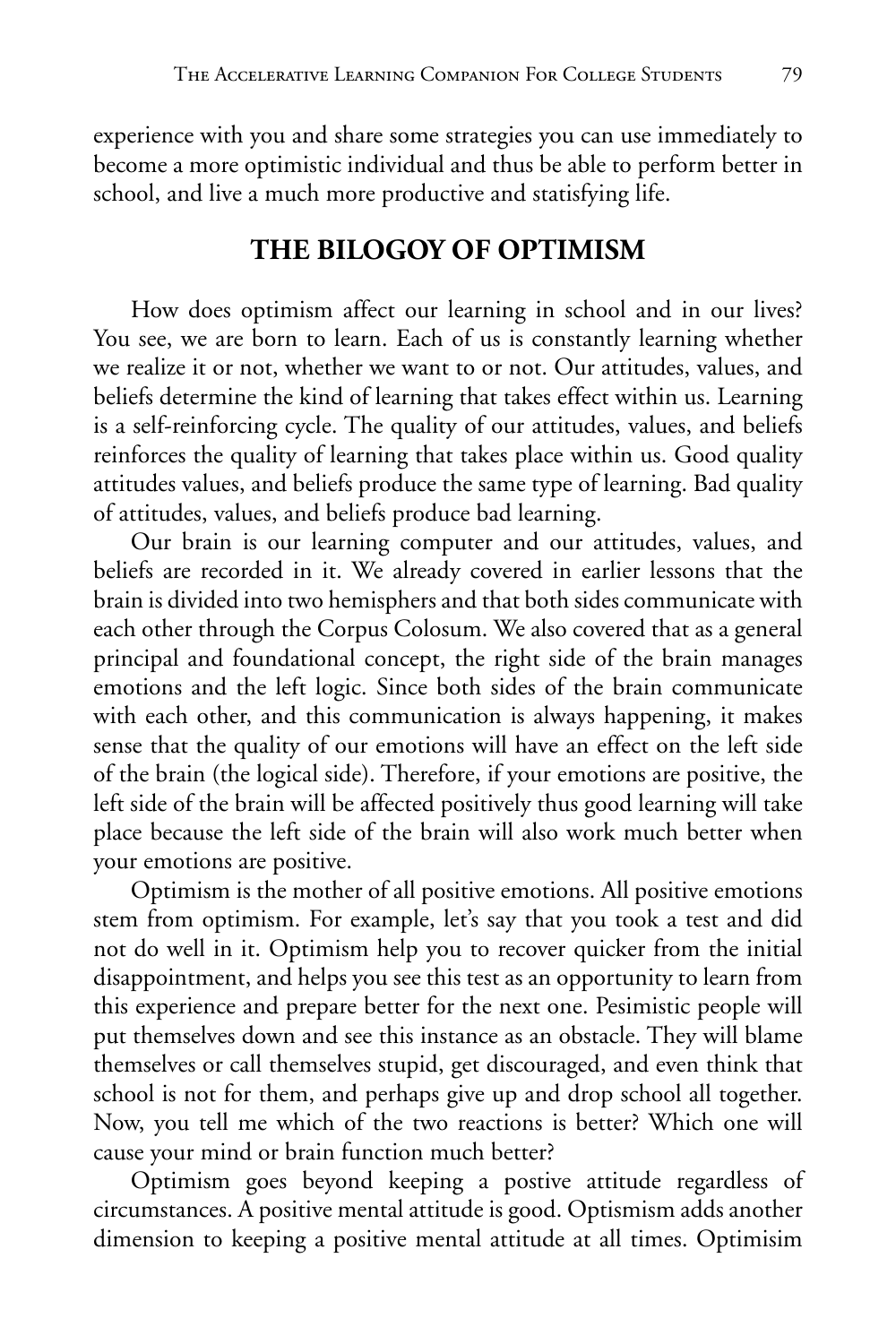adds self-evaluation, evaluation of the circumstances, and proper action. These are logical functions of the left side of the brain which require that positive emotions which are a function of the right side of the brain be reasonable and balanced. Even positive euphoria although it is a positive emotion, because of its extreme sensation of good feeling, causes the left side not to function properly while you are in a state of extreme excitement. You have to calm yourself down to a more reasonable state of happiness for better reasoning.

Below is a chart that shows attitudes and behaviors of optimistic and pessimistic people. See which ones you identify with the most. Although this is not a scientific test, it points out to areas in which you can become more optimistic. Later in this chapter you'll learn practical ways by which you can improve your optimism even if you are already optimistic.

#### *OPTIMISM*

- You look forward to another day of school because it helps you get what you want for your life and future.
- You look forward to the challenge of learning in school. Even though it means work and effort, you appreciate the value of attending classes, studying, and getting good grades.
- You think often about your graduation and your future with positive expectations and hope.
- When you take classes from teachers which in your opinion are not good teachers, it does not cause you to think about giving up your goal of getting an education or giving up in that class.
- You feel certain that in one way or another, you'll get the education you want.
- When you talk to yourself about your education you encourage yourself to keep going.
- When you talk about your education with others your conversations are more focused on what you expect as a result of finishing college.
- When you think about your life in general you expect to get the good things you desire.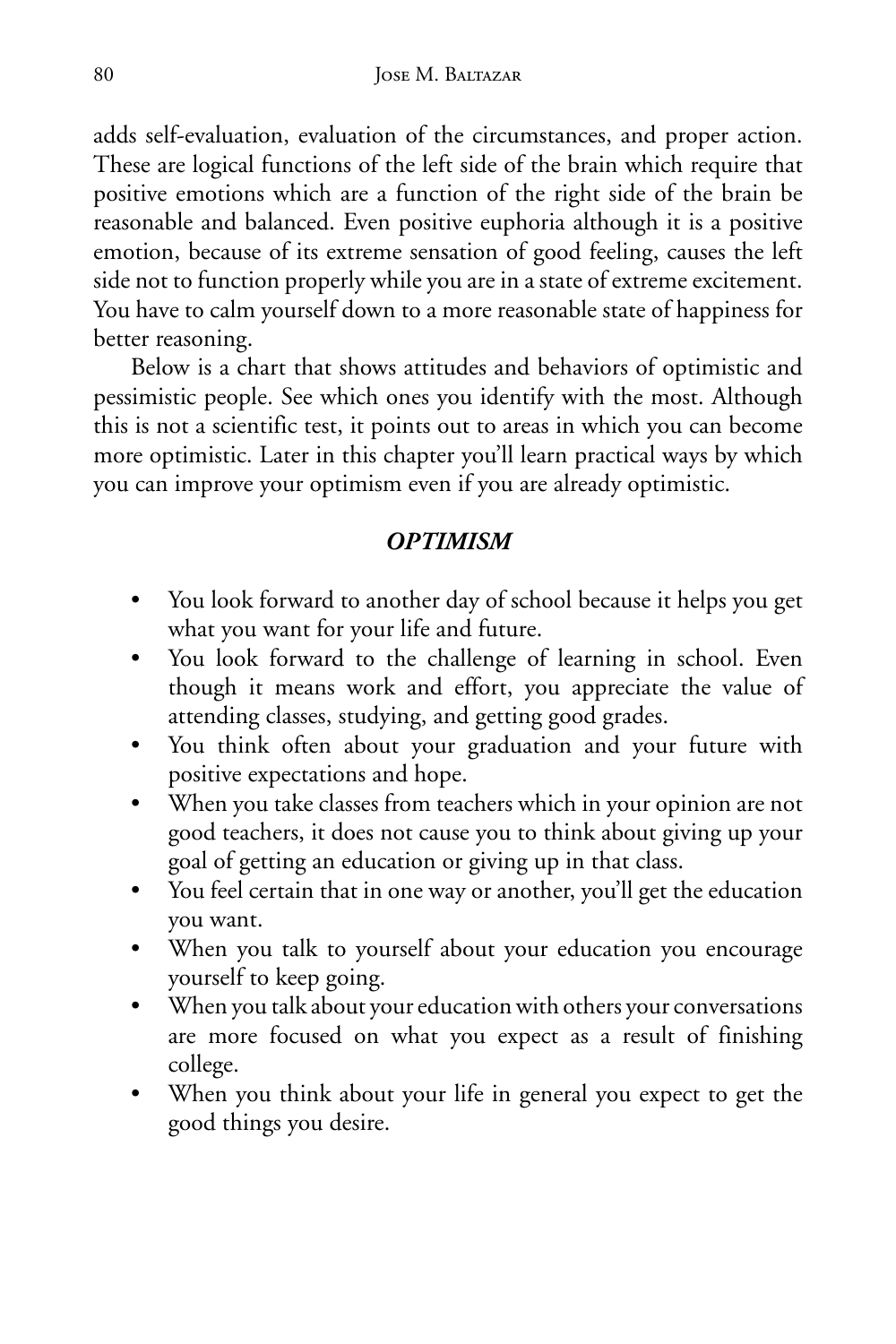### *PESIMISM*

- There are areas in your life which you want to improve but you have resigned yourself to your present condition rather than trying.
- When new ideas are presented to you, you tend to shut them down.
- When you do something wrong you feel guilty for a long time.
- When you attempt to do something and it doesn't turn out the way you expect it, your disappointment lasts too long.
- When you consider trying out new ideas or actions, you demotivate yourself by focusing more on the obstacles than the benefits.
- Your internal dialogue (self-talk) is mostly focused on the negative aspects if your life rather than on the positive conditions you have.
- You know you need an education, but you hate school.
- You are in school because you have to and not because you want to.
- You spend a lot of time thinking about and wishing things were different in your life so you did not have to attend school.
- When you discuss your education with others your conversation is more focused on problems and obstacles than on the positive results of obtaining it.

Your own answers to these statements point out to you if you tend to be more pesimistic than optimistic or the other way around. But in any case, you can always become more optimistic to help your brain function much better. The purpose of this book is to give you techniques that help your brain function better so as to be able to make learning better and faster and growing in optimism, just like the techniques shared in the other chapters by practicing how to be more optimistic you become smarter.

So here is part of my life to share with you some techniques for increasing optimism. I've never taken an I.Q. test but I would venture to say that if I took one, I probably would not score very high, and yet I can tell you with truth and certainty that I have accomplished most of my dreams and goals. I am financially independent, and live a happy and fulfilling life. By schooling standards I am a very educated person. I hold three college degrees and numerous certifications that require lots of study and preparation time to get them. I have received numerous awards and recognitions in my profession, and I am a trainer of other professionals.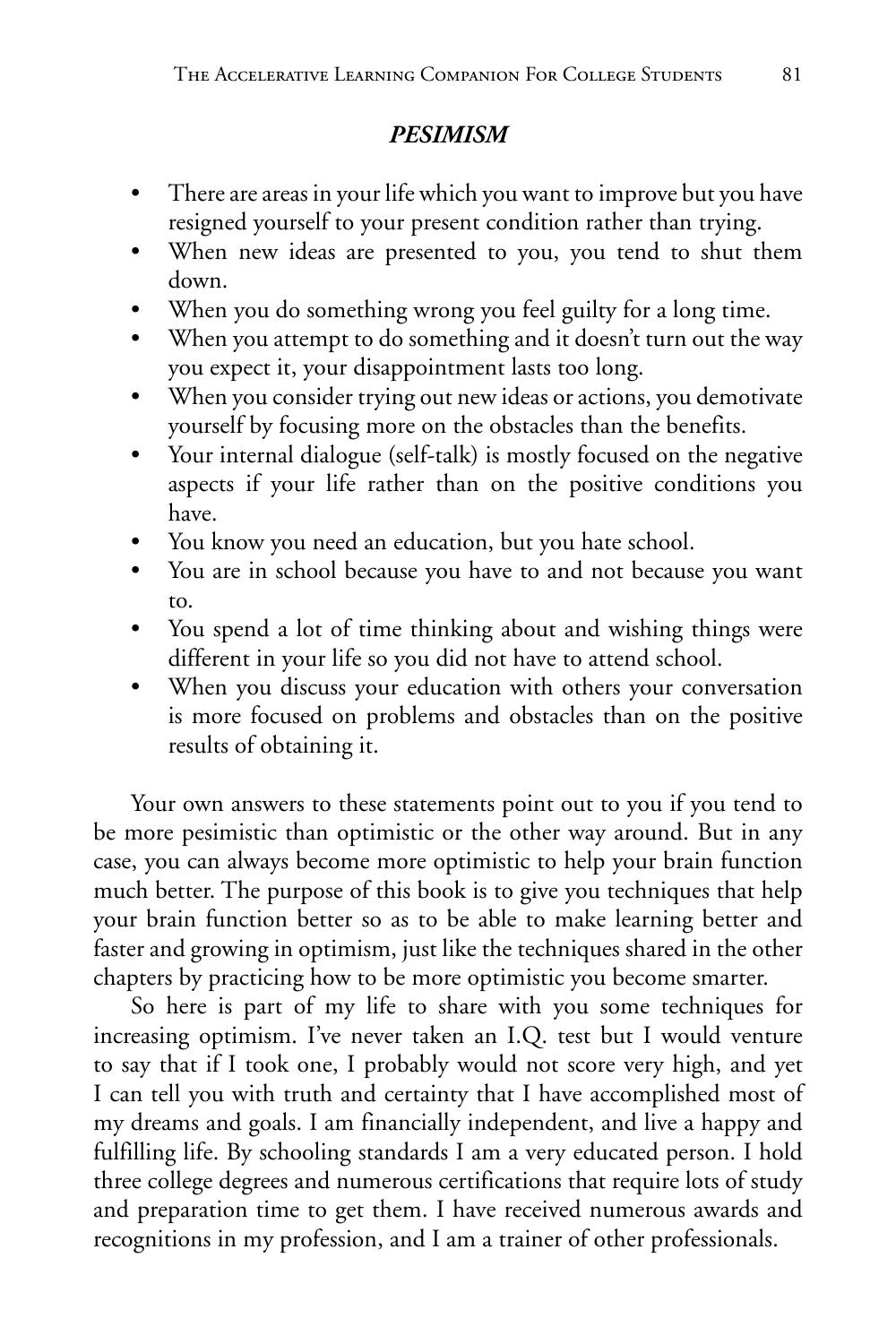I share this with you as a student that you are, and as a person who is looking for ways to improve your performance in school and life (you would not be reading this book, if you were not). I don't share it to boost my ego but to tell you that I am a very average guy who struggled a lot through school, and that now that I am educated on the brain and how it works I know that optimism was one of the main factors that pulled me through school and life. Like the other students in this book I too can share my experience with you.

I learned optimism from my father. I owe my optimistic attitude to him, and here is what I learned from him and that research on optimism verifies.

1. *You are capable of learning anything*. My father knew this but he also added that you do not even need to go to school. What you need is the desire to learn it.

 Personally, I will tell you that now a days you need to go to school but this shows you how optimistic my dad was. He only went to school up to the second grade of elementary school but he trained himself in Reading, Writing, Mathematics, Business Administration, and History, and he learned a lot about psychology and human behavior. I remember when I was taking courses in psychology I would often read something and I would tell myself "My dad knew this, interesting."

 In previous chapters, we covered the importance of Vision, desire, and self-motivation. Optimistic people learn because they want to, not because they have to. I also discussed how you can develop a stronger belief in yourself and the great potential to learn you have based on how the brain functions. However, here is something you can do to help you develop the belief that you can learn anything:

 On a three by five card, print the sentence "I can learn anything." Before you walk into each of your classes, read it to yourself with conviction a few times, relax and let go of any anxiety as you sit down in class. Do this diligently every day for each class you have. You will be amazed by the results you get from this simple practice.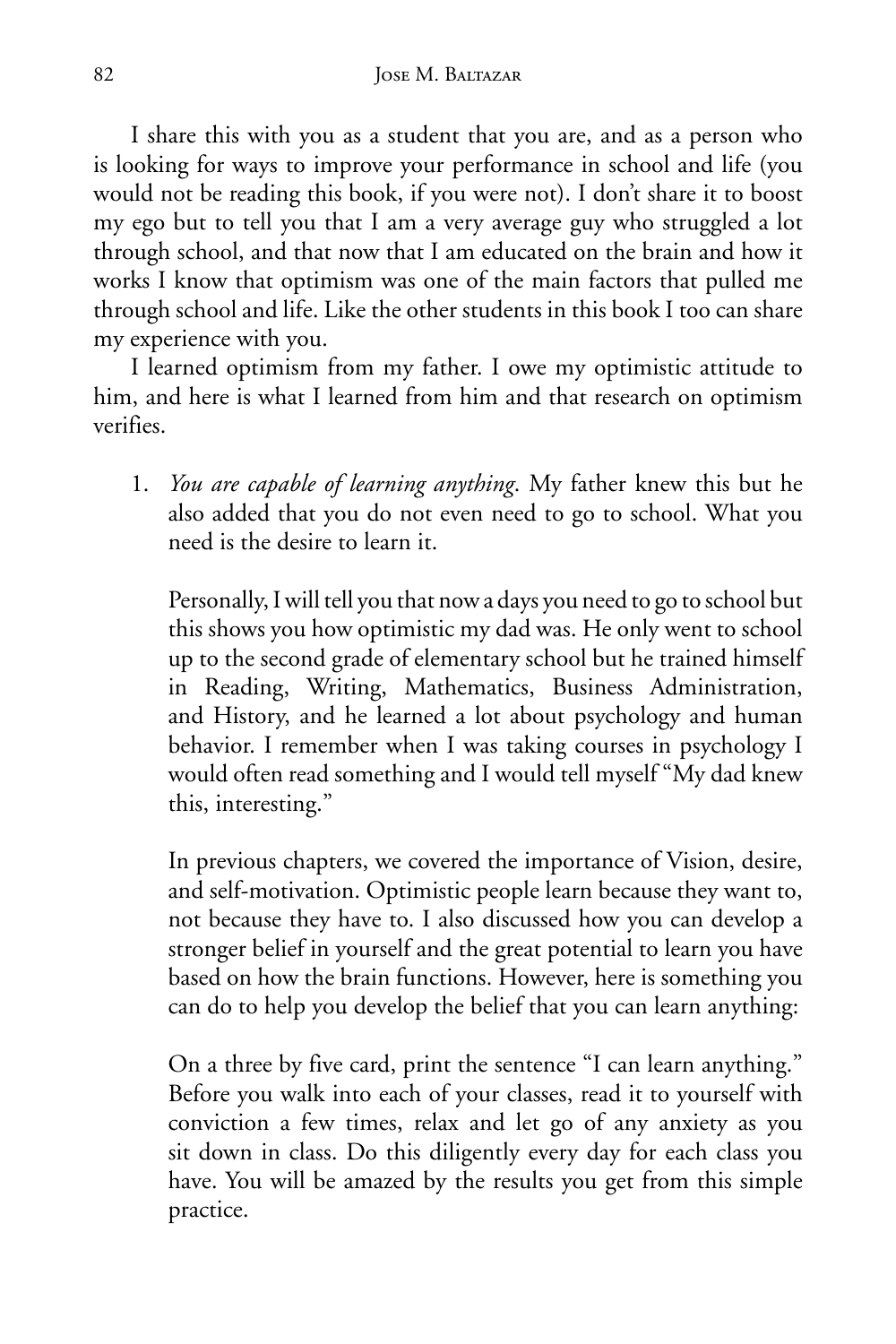2. *There is always someone that has it worst than you*. My dad taught me this attitude. He taught me by word and by example to instead of griping and complaining about any negative experience, realize that there are other people in worst circumstances than me and to be thankful for what I have. For example, lets say that you get a low grade in one of your classes and you focus on this for a long time and you let it get you down despite the fact that you got good grades on your other classes, and on the fact that you are able to attend school and get an education. How many people in the world are there that can't even go to school? Be thankful for what you have and move on. Your mind will be freed up from the negative emotions you feel and you will be able to think clearer and come up with ways by which you can do better next time. This is the miracle of optimisim. Am I saying that you should not feel bad about the bad grade? No, what is bad is feeling bad for a long time or allowing it to sink you into sadness, anger, or disappointment for a long time.

 The key to this technique is to be aware of negative emotions caused by negative circumstances, and consciously take time to think and realize that others have it worst than you and consciously be thankful that although circumstances are not perfect, you have it better than others. Eventually this way of thinking becomes a habit and you do it automatically. My dad was an expert at this and I picked it up from him. You come up with better solutions when you remain optimistic because your brain functions much better.

3. *You don't gain anything by loosing sleep over it, relax instead, and be thankful for being alive*. When my father was going through a rough experience, he would lie down and fall to sleep. My mom would tell him that she didn't know how he could take naps like if nothing was happening. My dad would answer her with the expression above. I would wonder also but as I also developed the ability to relax and yes, sleep well even when times are rough; I find that when I am awake I can think better and clearer. Too many people spend too much time worrying about problems and what this does is affect the ability of their brains to perform well in other areas where they need to continue functioning normally such as their studies.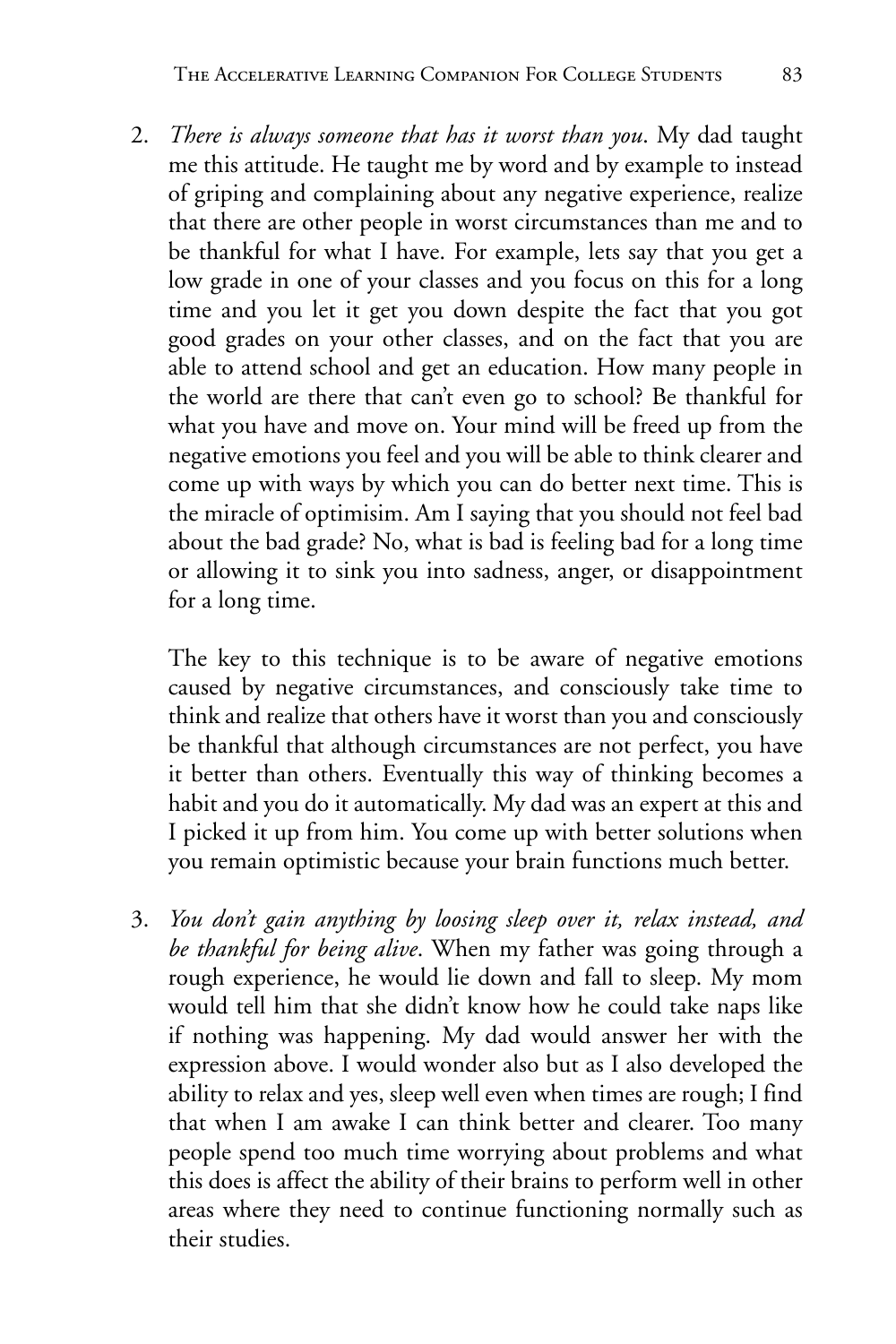Because optimisim is a habit of thinking, and thinking translates to behavior, in order to improve our thinking we need to continuously remind ourselves of the new thinking and attempt to act accordingly until it becomes a habit. Now, the idea of this strategy is not necessarily to be able to sleep, this is one way my father manifested this thinking. The idea is to minimize worrying, and get rid of obsessive negative thinking when you find yourself going through bad experiences. Here are some ways by which you can improve in this way of thinking.

- a. Make time to relax by yourself. Find a quiet place, get away from the hustle and bustle. Practice deep breathing as you have learned in previous chapters.
- b. In a relaxed and quiet state, simply ask yourself what is the best response or action to take in whatever rough situation you may be having. Continue relaxing and when you get an answer, write it down and carry out that action once you're back into your daily routine.
- c. Frequently through the day, repeat to yourself the phrase "I don't gain anything by worrying. I can think better if I relax." Do this even if nothing bad is happening.

 You will find that by practicing this way of thinking you can concentrate much better in your studies and you are able to arrive at much better and faster solutions to problems.

- 4. *You can always do something about it*. My dad taught me that no matter how difficult a situation I may be going through, I could always do something about it. If I couldn't do anything physically at the present time, I could at least think that whatever the problem, it was temporary and that eventually an idea would come to my mind or that if I didn't give up, eventually I would be able to do something about the problem or situation. He used to tell me that the one thing I should never do is throw my arms up in the air and/ or get all depressed and become hopeless and give up.
- 5. *Adjust and Adapt*. How you percieve things makes a lot of difference as to whether you persist or give up when you are trying to learn something or get something done. If you give up or get discouraged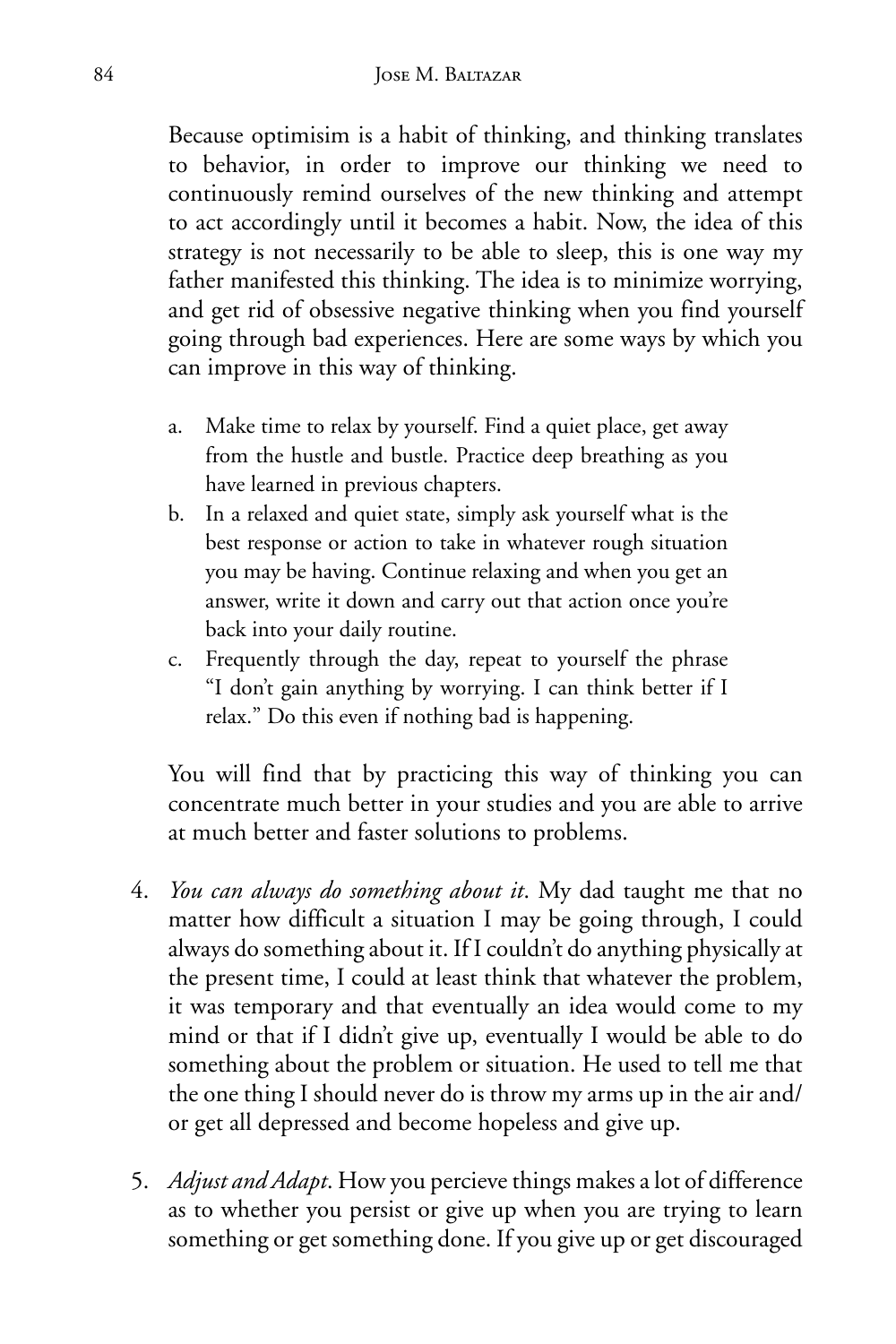too soon, you show symptoms of a pessimistic personality. If you focus on what is displeasing or inconvenient in things you will stop trying too soon and you will also give up. Winston Churchill's phrase, "Never, never give up!" is a truism that optimistic people practice.

 To continue trying, one of the best things to do is to adapt and adjust. In regards to learning in school, I see many students dropping classes too soon because, for example, the instructor is too boring or because she desplays behaviors that are not pleasing to these students or simply because they do not like the subject or the instructor. Many students do not realize that by dropping classes they are adding time to the completion of their degree. Optimistic people, instead, adjust and adapt.

Here are some practical ways by which you can adjust and adapt when circumstances are not favorable, and yet it is better to go through and come out successful because succeeding through them gets you closer to your goal:

- 1. *Relax and assess the circumstances.* Find a quiet place and take a few deep breaths until you feel relaxed. Think about how getting through this successfully gets you one step closer to your vision, your graduation, the career you want, the job you want, etc. motivate yourself by focussing on what you expect to accomplish instead of the present circumstances. Visualize in your mind the positive future you want.
- 2. *Burn your bridges.* Make the decision and develop the habit that once you start something you will finish it. This does not mean necessarily that you will do or die but it does mean that you realize that anything worth it will have its problems and if you start thinking about giving up too soon or setteling for easier alernatives when problems start, the probability of failing is very high.
- 3. *Look for help early.* Many people wait until it is too late before getting help and others never loook or ask for it and they give up thinking that there isn't anything else they can do. Instead, as soon as you feel and notice that when there are problems or what you try is not working very well, look and ask for help. Talk to your instructor, school counselors, other students, friends and family.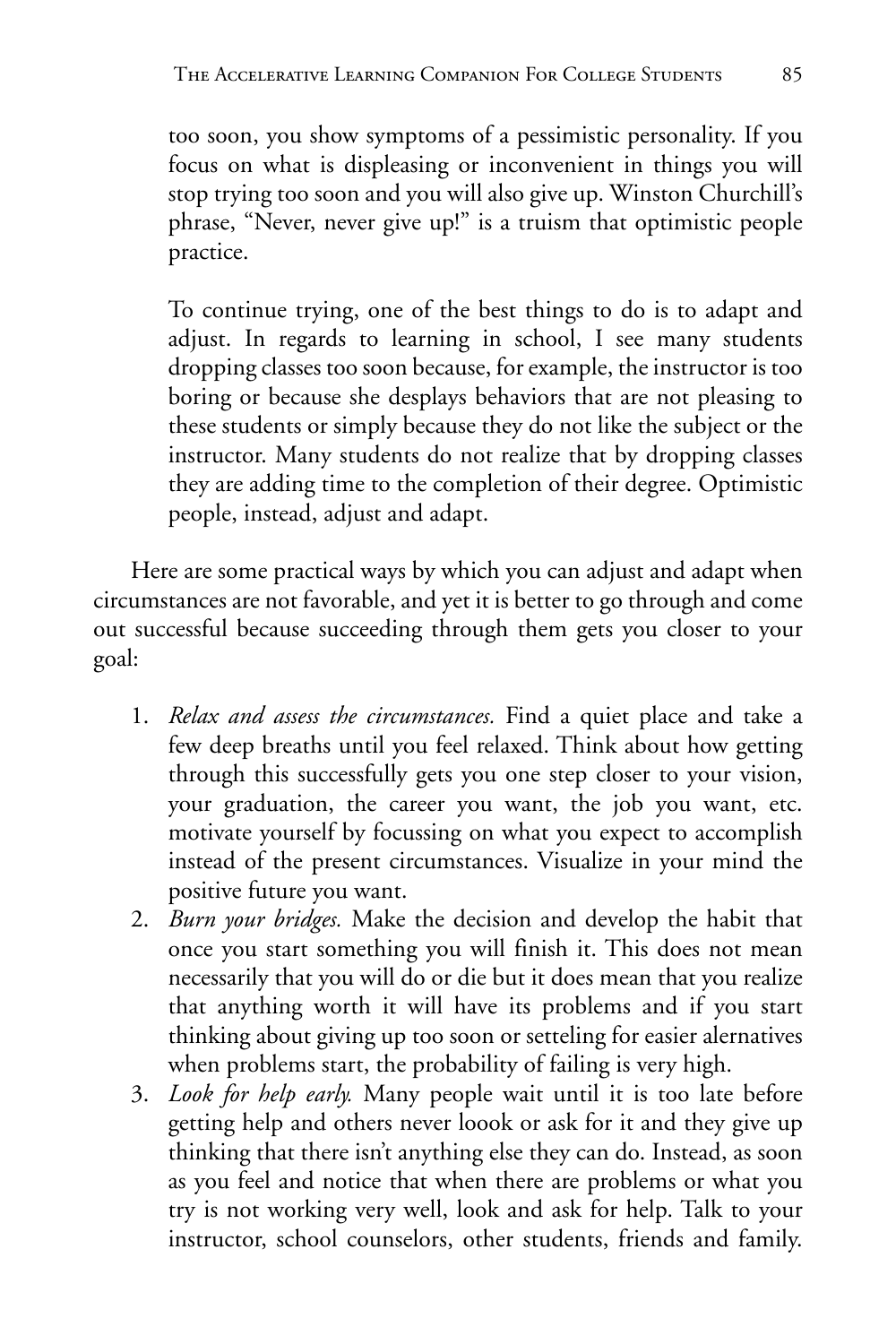Do not exclude anyone. You never know what ideas they can give you or what help they may provide to you.

Optimism is a powerful attitude and skill. By now, if you have been practicing some or even better, all of the techniques offered to you in this book, you have already improved your optimism very significantly. All the techniques have the purpose of helping your mind (brain) function much better by training you to behave in more positive and optimistic ways.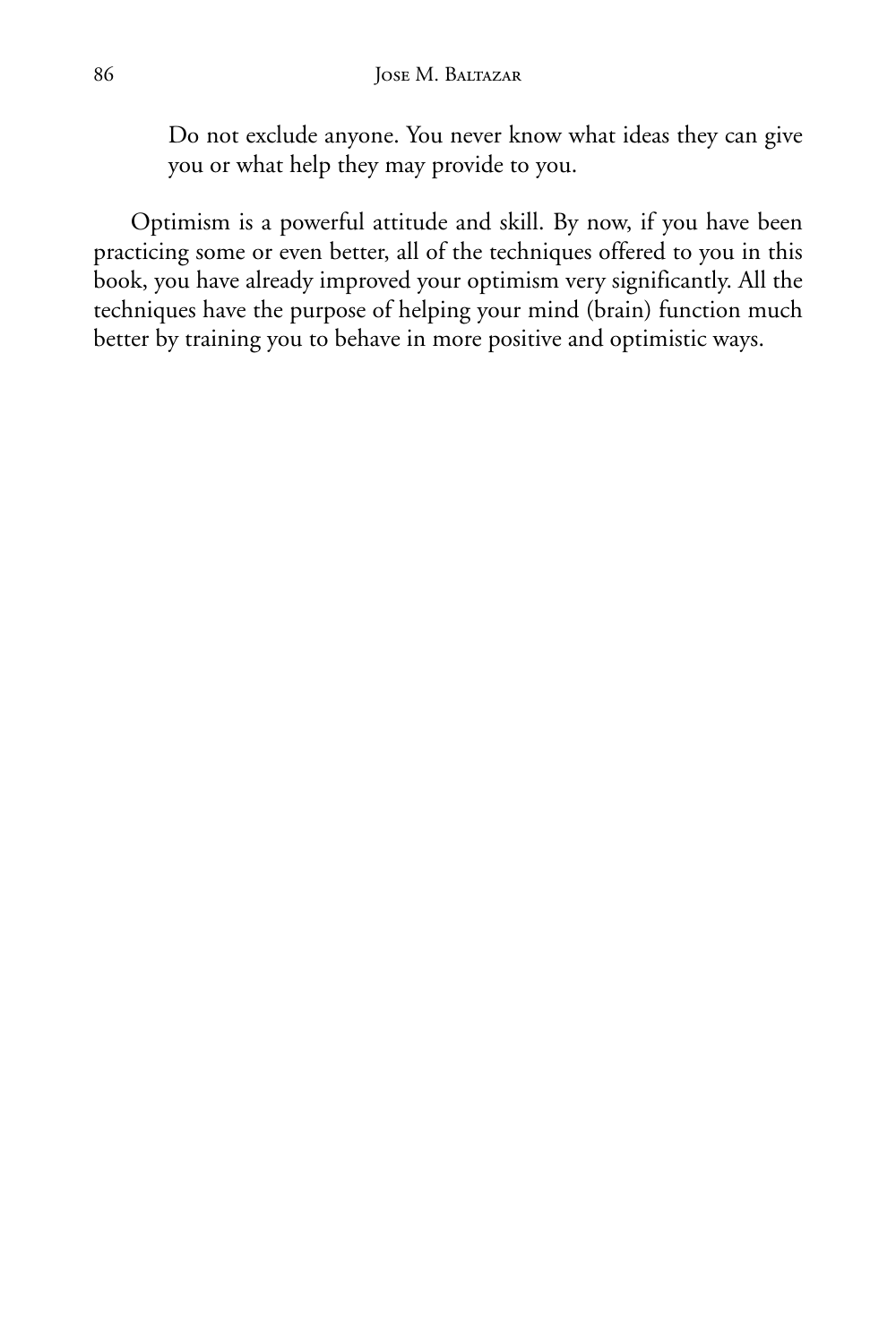## **CONCLUSION**

The stories by which I have presented the Accelerative Learning strategies to you are true. These are only two of the stories. I have worked with hundreds of students as a College Counselor indvidually and the student success course and workshops I teach. They are too many to cover them all. One thing I assure you, these techniques are helpful to students of all ages. All that is required for them to work is the desire on the part of the students to make their learning easier along with the commitment to practice all or some of the techniques.

These techniques will serve you well not just in college but throughout your life also. Your health your friendships and other relationships, and other desires and goals you set to accomplish will become easier for you to obtain, manage, and sustain.

Keep this book. Never get rid of it. Go over the many techniques again and again. Keep reviewing them and practice them over and over until they become habits of acting and thinking. Inspire yourself by the stories of Martha, Rose, myself and your own accomplishments. You are much smarter than you think. You have the potential of a genius. I hope I have contributed to your life through this book by helping you realize and expand your unlimited potential. The best to you always.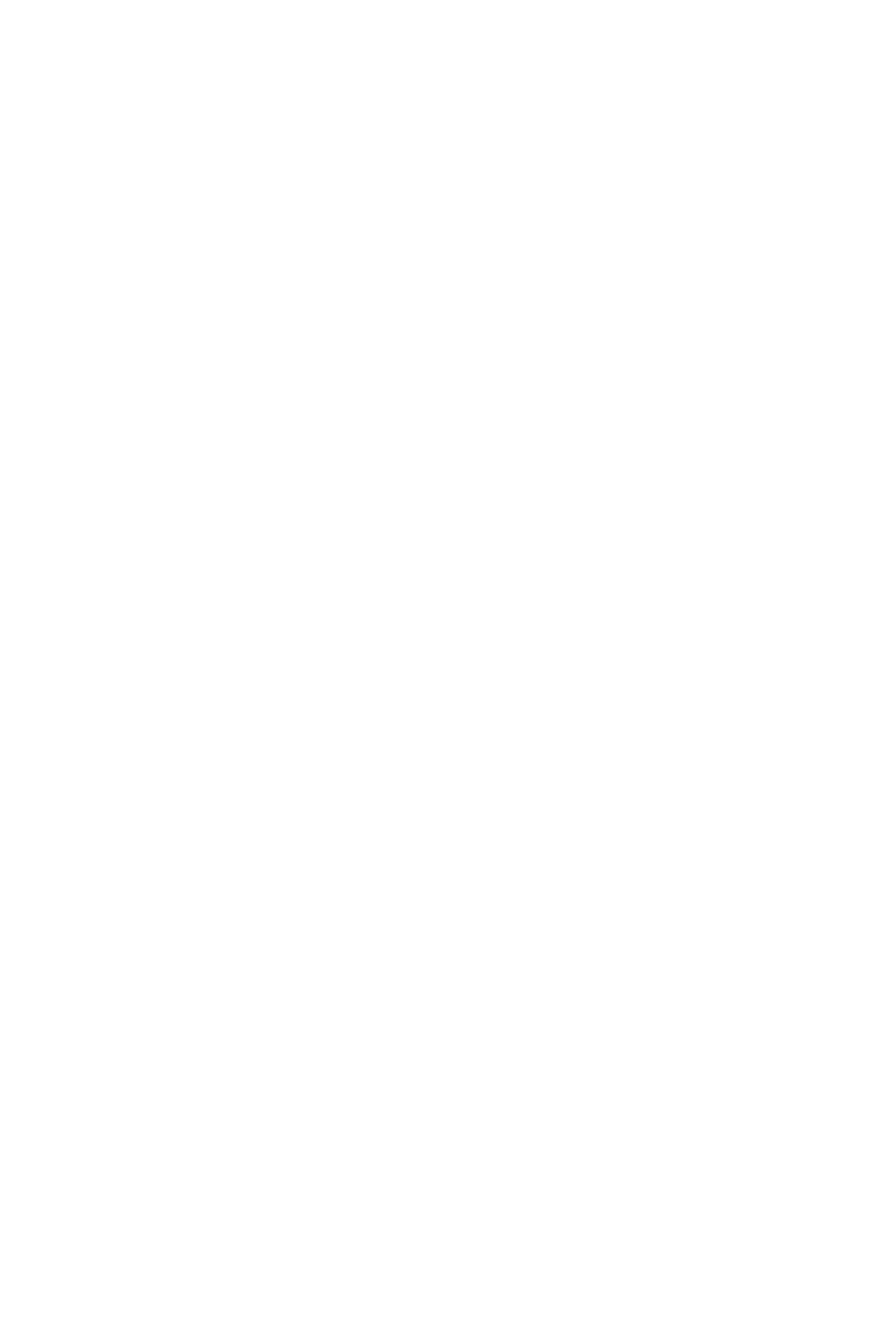## **REFERENCES AND RESOURCES**

- Batmanghelidj, F. (2003). *You are not sick, you're thirsty: Water for health, for healing, for life.* New York, NY: Warner Books.
- Buzan, T. (1989). *Use both sides of your brain: New mind-mappingtechniques to help you raise all levels of your intelligence and creativity.* NewYork, NY: Pinguin Books.
- Campbell, D. (1997). *The Mozart effect: Tapping the power of music to heal the body, strengthen the mind, and unlock the creative spirit.* New York, NY: Avon Books.
- Dennison, P.E. & Dennison, G. (1994). *Brain Gym Teacher's Edition.*  Ventura, CA: Edu-Kinesthetics, Inc.
- Hyman, M. (2009). *The ultra-mind solution: The simple way to defeat depression, overcome anxiety, and sharpen your mind.* New York, NY: Scribner.
- Ostrander, S., Schroeder, L., & Ostrander, N. (1996). *Super-Learning 2000: New, triple-fast ways you can learn, earn, and succeed in the 21st century.* New York, NY: Dell Publishing.
- Ostrander, S., Schroeder, L., & Ostrander, N. (1979). *Super-Learning: Have a super-memory improve business and sports performance, learn anything two to ten times faster.* New York, NY: Dell Publishing.
- Perlmutter, D., & Villoldo, A. (2011). *Power up your brain: The neurosciense of enlightenment.* New York, NY: Hay House, Inc.